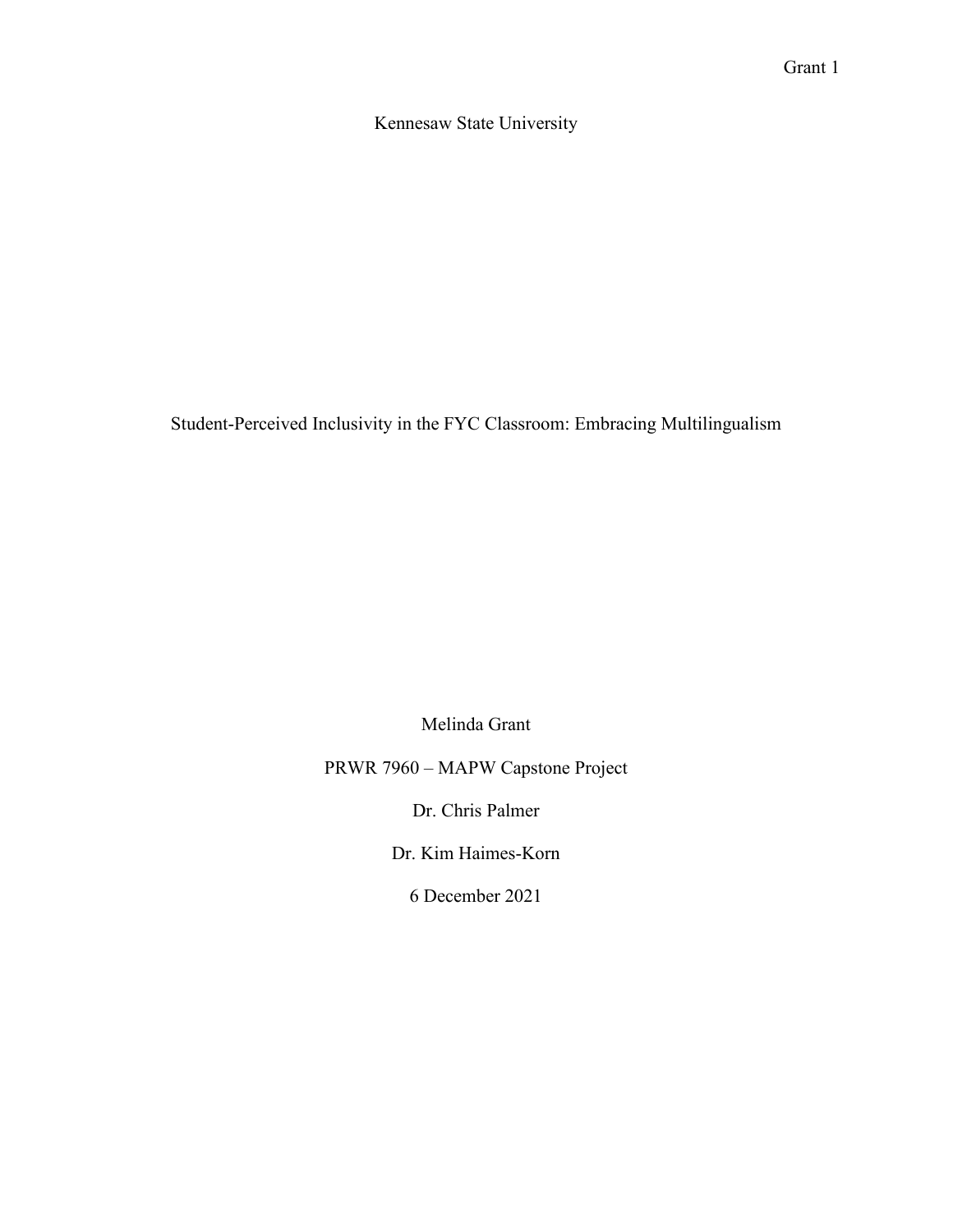## **Table of Contents**

- Section 1 Introduction
- Section 2 Literature Review
- Section 3 Pedagogical Methods and Research Design
- Section 4 Results
- Section 5 Conclusion

## Section 6 - Appendices

- Appendix A Initial Student Survey with Online Consent Form
- Appendix B Concluding Student Survey with Online Consent Form
- Appendix C Informed Consent Form for Student Writing Excerpts
- Appendix D Initial Student Survey Results ENGL 1101
- Appendix  $E -$ Concluding Student Survey Results ENGL 1101
- Appendix F Initial Student Survey Results ENGL 1102
- Appendix G Concluding Student Survey Results ENGL 1102
- Appendix H Formative Low-Stakes Multimodal Writing Assignment Guidelines and Student Writing Excerpts – ENGL 1101, Composition I
- Appendix I Summative High-Stakes Writing Assignment Guidelines and Student Writing Excerpts – ENGL 1101, Composition I
- Appendix J − Formative Low-Stakes Multimodal Writing Assignment Guidelines and Student Writing Excerpts – ENGL 1102, Composition II
- Appendix K Summative High-Stakes Writing Assignment Guidelines and Student Writing Excerpts – ENGL 1102, Composition II
- Appendix L Course Syllabus Excerpt ENGL 1101, Composition I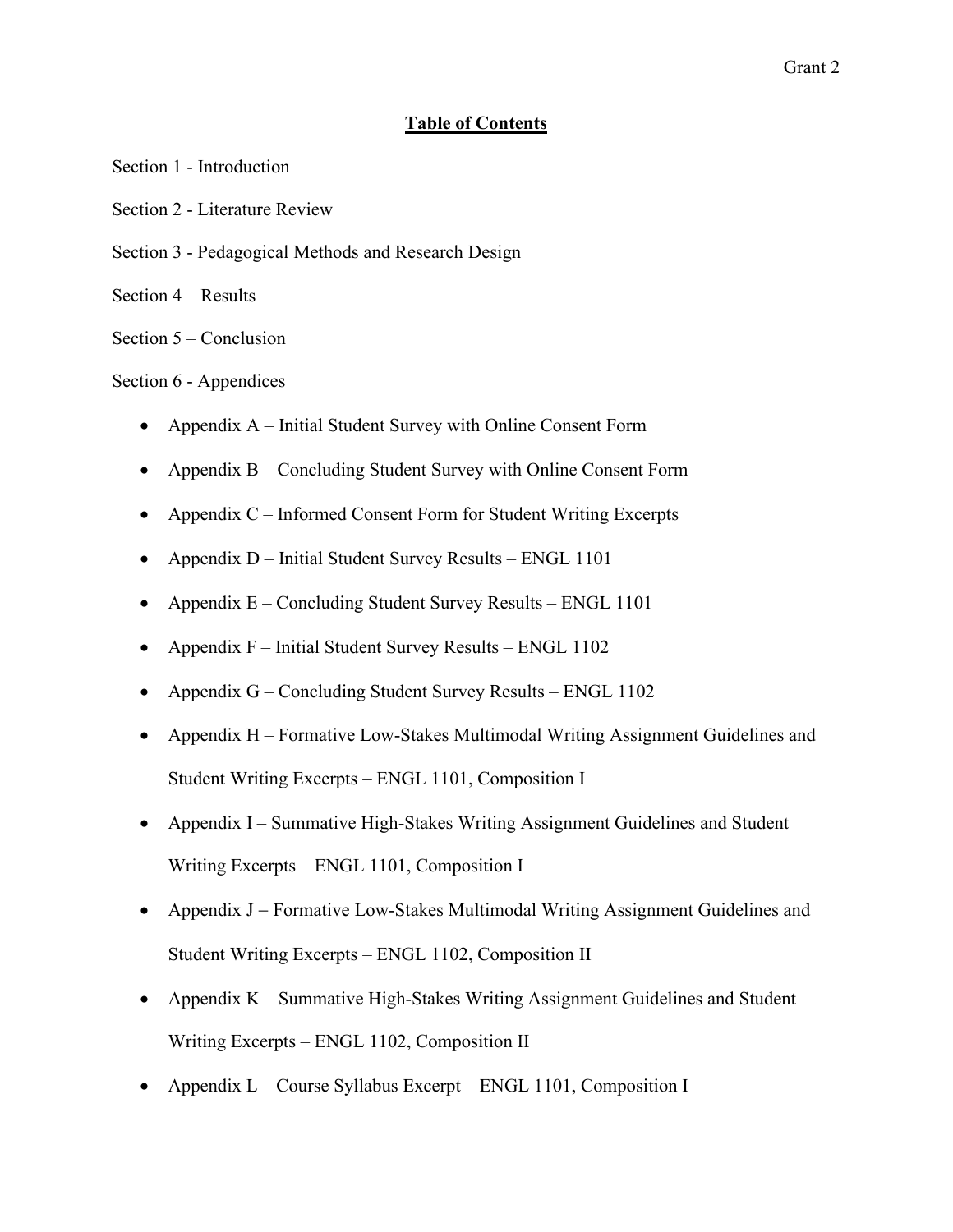• Appendix M – Course Syllabus Excerpt – ENGL 1102, Composition II

Section 7 - Works Cited

### **Section 1: Introduction**

The year 2021 is fraught with societal upheaval, facilitating a philosophical revolution to acknowledge the need for all sectors of society to embrace a renewed commitment to ascertaining and implementing industry best practices of reinforcing an equitable working and learning environment. During these moments of societal uncertainty and change, inclusivity becomes a fundamental component of the forward march. What march, you may ask? With organizations such as the Conference on College Composition (CCCC), National Council of Teachers of English (NCTE), and Association of American Colleges and Universities (AAC&U) paving the way, pedagogical initiatives of diversity, inclusivity, and equality are embraced, leading the remapping of learning outcomes in academic discourse communities. While the academy is key in the integration of these principles, now more than ever, a need for studentperceived inclusivity in the English composition classroom is irrefutable. Providing an inclusive and safe space (where students are provided low-stakes writing opportunities without academic penalty for expression) for composition writing is imperative for student growth and academic success. Simply put, 2021 offers a unique moment to investigate how tangible and intangible factors affect these initiatives in the first-year composition (FYC) classroom.

Academic writing is utilized across the curriculum. Collegiate instructors are fulfilling multiple roles, and mentorship is more critical now than ever. Instructors are under the microscope, so to speak, being observed by students, their extended families, and news media outlets. A guarantee of classroom inclusivity fuels an urgent need to re-examine the first-year composition curriculum to identify gaps or enhancements applicable to meeting the abovereferenced initiatives. Ultimately, the academy's primary goal is to prepare students intellectually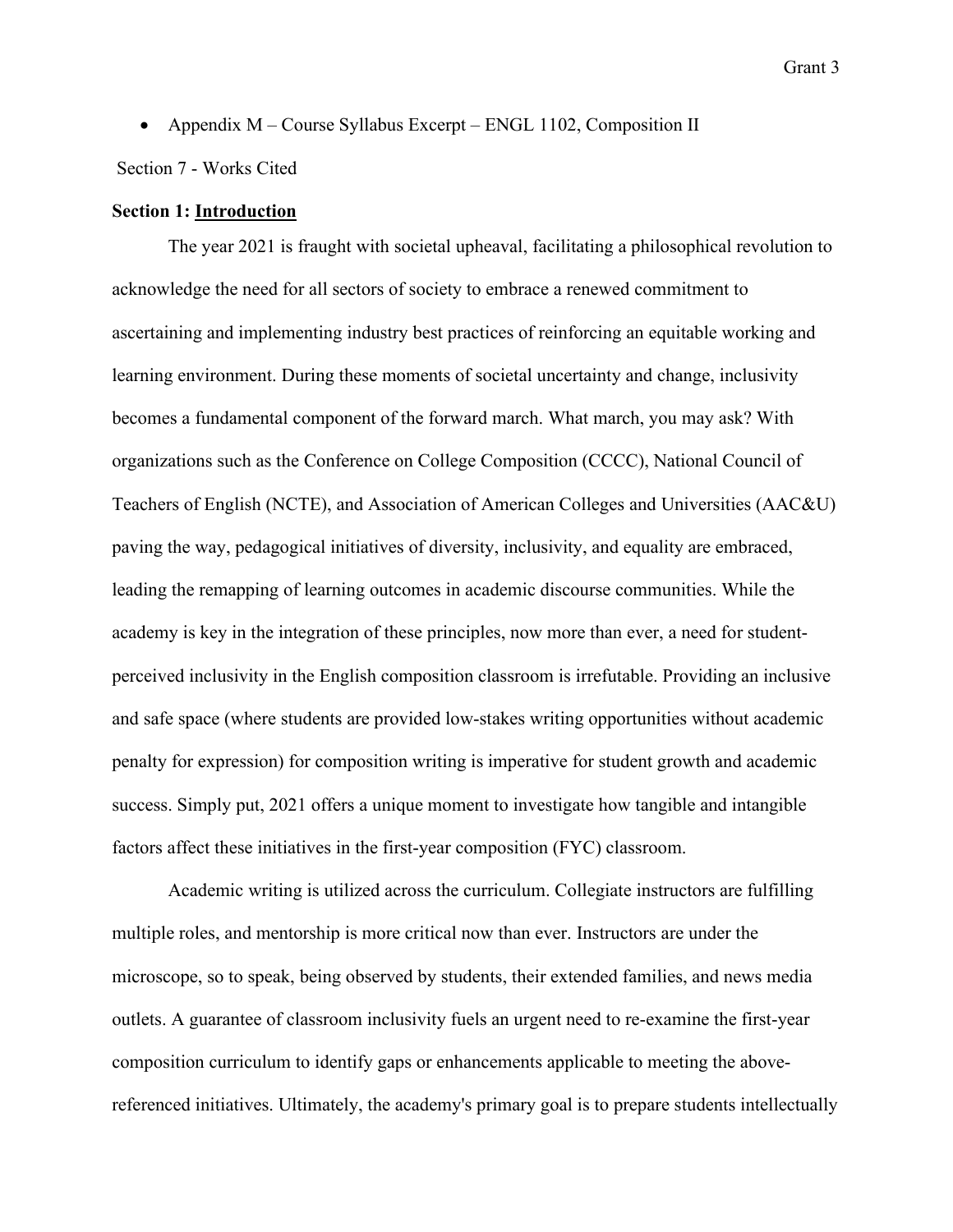and socially for life in and after college while aiding students in executing the transference of acquired skills.

The purpose of this study is to compare student perspectives on inclusivity in the firstyear composition classroom viewed explicitly through two distinct lenses: 1. a pre-post survey design that measures students' perceptions of classroom inclusivity and 2. instructor-perceived observations that reflect upon methods of pedagogical delivery within a multimodal framework. The results should provide a further understanding of how curriculum is received in a diverse academic environment utilizing blended instructional modalities. Furthermore, this study will take an in-depth look at how acknowledgment of multilingualism in the FYC classroom may affect student perceptions of inclusivity because, as scholar Lippi-Green suggests, ". . . a few words can have a tremendous effect on a person's life" (xi). For this reason alone, as educators, *we* (defined collectively as collegiate first-year composition instructors and program administrators) owe it to students to fully understand and appreciate the overwhelming influence curriculum design and delivery has both inside and outside of the classroom, embracing Lobeck's idea that "language is central to our identity, yet it is commonplace in the U.S. society to devalue language varieties not considered "'Standard American English'" (SAE), and, in so doing, to devalue the speakers of those varieties" (76). Moreover, Sladek and Lane surmise, "To have the most impact, language variation and linguistic tolerance must be taught to a wide student population in a general education course like introductory composition," which places "emphasis on genre awareness, rhetorical flexibility, and knowledge of linguistic structures [that] complement and reinforce course material related to dialect variation and language ideology" (130). Utilizing code-meshing, a form of translanguaging, as a rhetorical technique in the FYC classroom, will not only enhance student-perceived inclusivity, but it will facilitate a call to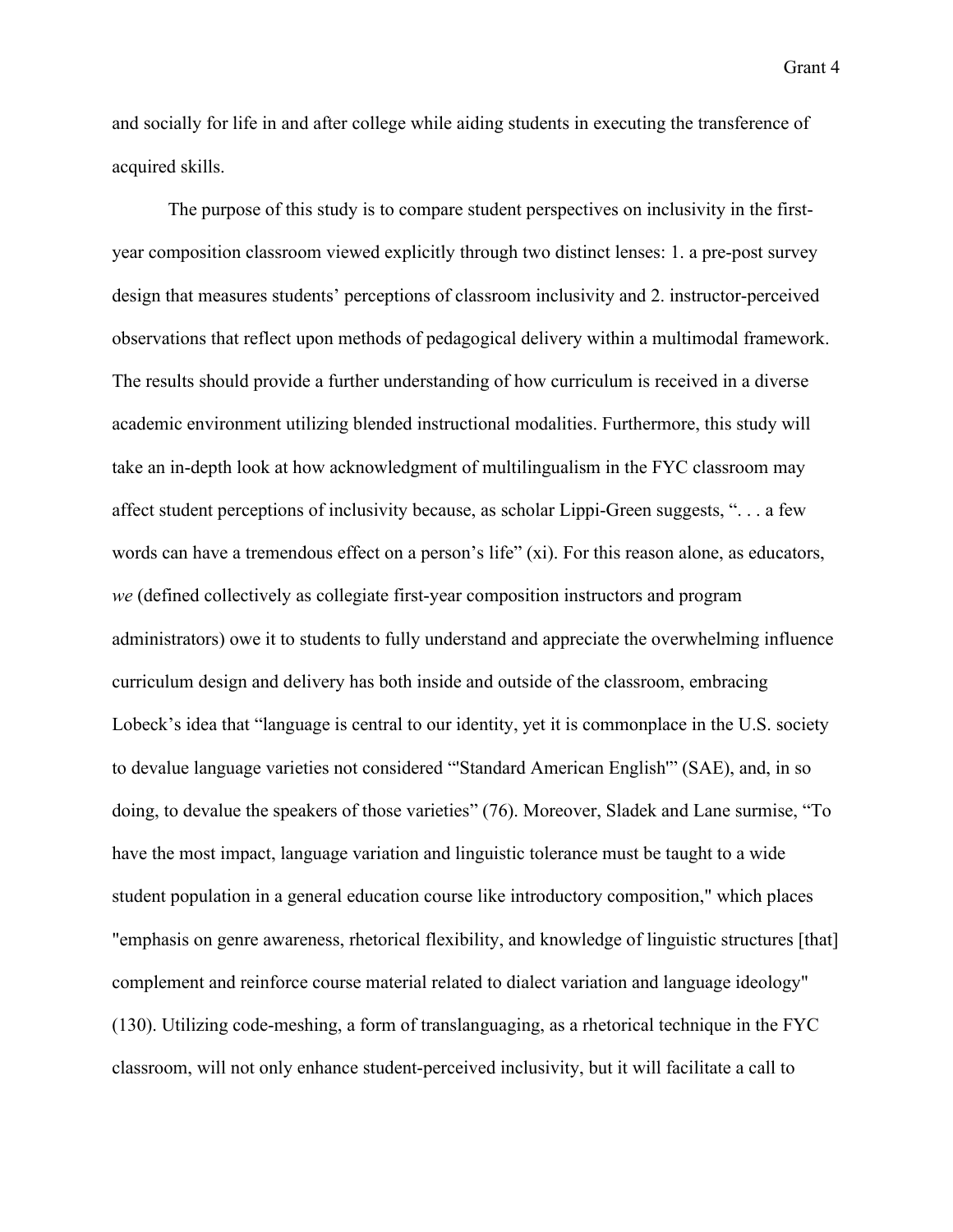awareness of linguistic diversity; writers must consider the multilingual nature of today's global audience when attempting to persuade or affect audiences' perceptions. Therefore, there is a significant need for first-year composition instructors to train collegiate-level students on how to utilize translanguaging to influence a global audience while adhering to genre and discourse community conventions. However, to adapt and move forward together as a discourse community, one must first understand the origins of language, communication, and academic instruction.

### **Section 2: Literature Review**

The analogy of looking at the past to understand the future is one that seems appropriate when it comes to the study of composition and rhetoric. Gorgias, one of the main characters in Plato's early work "Gorgias," written in 386 B.C.E., said it best when he proudly informed Socrates of the pure meaning of the term *rhetoric*, "A thing, Socrates, which in truth is the greatest good, and a cause not merely of freedom to mankind at large, but also of dominion to single persons in their several cities" (Bizzell et al. 108). Furthermore, Gorgias admits, "I succeeded, by no other art than that of rhetoric" (110). How, then, does an ancient rhetorical text relate to the year 2021 and the need for curriculum re-design in first-year composition classrooms? As Gorgias explains, the utilization of language, or the utilization of rhetoric to persuade an audience, isn't just about convincing others of your stance; it is also about power. In truth, there seems to be an underlying notion, intangible as, perhaps, it may be, to prove that academic writing must manifest and express thoughts and ideas representative of the genre conventions laden in *Standard American English* (SAE). Lippi-Green's proposition that "it is not necessary to demand total assimilation into one privileged dialect" (xii) is a concept gaining traction among industry scholars. Furthermore, some scholars assert that "within the U.S., we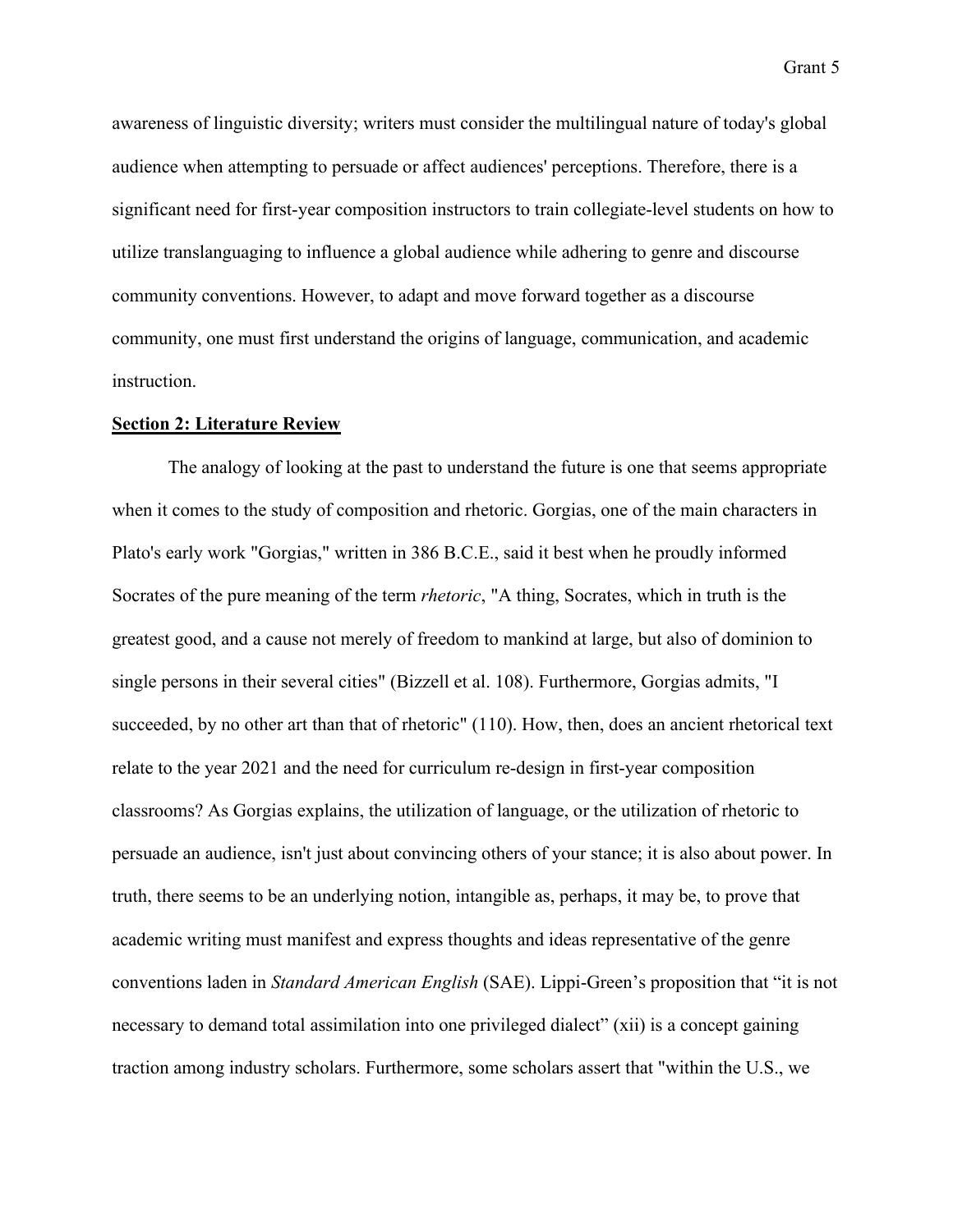have seen racist attitudes and acts rooted in monolingual and monocultural bias of the nationalist discourse in the daily news cycle. These harmful rhetoric and violent acts pose a constant threat to our students with different linguistic, cultural, ethnic, and racial backgrounds . . ." (qtd. in Weisser et al., par. 6). Moreover, as Canagarajah suggests, "It is not surprising that classroom language based on "'native'" norms is irrelevant to what students regard as more socially significant needs in their everyday lives . . . a classroom based on "'standard'" English and formal instruction limits the linguistic acquisition, creativity, and production among students" ("The Place" 592). As Aicha Rahal from Aix-Marseille University in France suggests, teaching methods and norms should be evaluated, recognizing that English is not a single entity but rather encompasses plurality in nature. Young and others maintain that "the prescriptive model is one that usually values only one mode of English, often referred to as Standard English. It often stems from ideas that support English-only laws; that stigmatize world languages, dialects, and accents associated with certain people and render them illegal ("Code-Meshing as World Englishes" xxi). The result of this paradigm is one that tends to "... alienate too many students from language education" (xxi). Therefore, as educators, one must question if the underlying premise of composition courses should be based solely on mastery of SAE and not the deliberate integration of multilingualism (defined here as having/expressing linguistic characteristics often associated with multiple languages or dialects — a communicative hybrid of sorts) to teach students rhetorical agility in consideration of audience awareness and purpose. Devereaux and Palmer propose that *Standard American English* (SAE) is merely a variety of the English language. "It is not *the* English language, but only one among many varieties, such as African American English, Chicanx English, and Southern English," and "SAE is not an inherently better variety of English than other varieties, but it is often perceived as better because it is valued by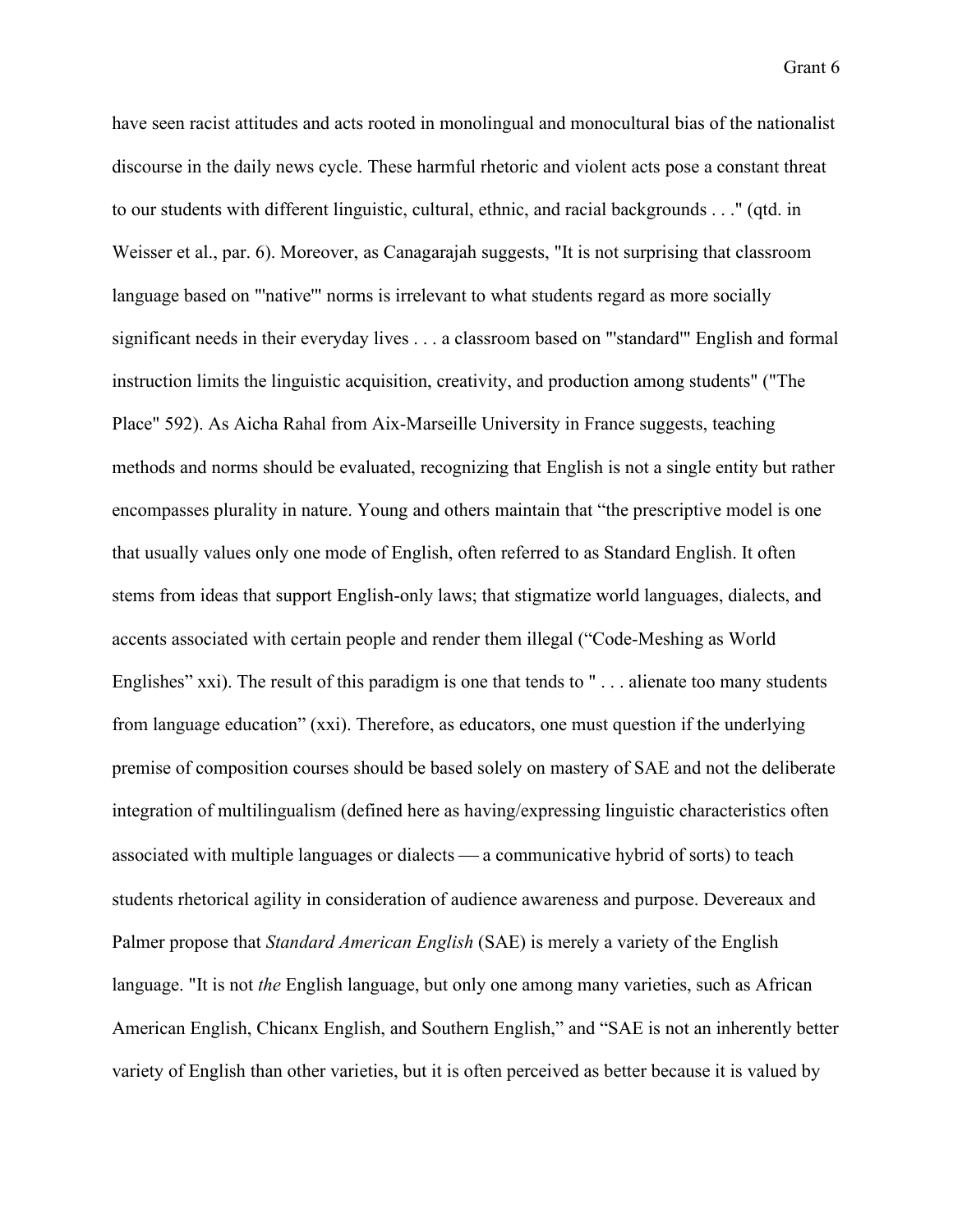individuals and institutions in positions of mainstream power" (xvii). Therefore, consideration of whether the current curriculum is facilitating an inclusive experience for university students is crucial.

At Kennesaw State University (KSU), English Composition I, ENGL 1101, is the entrylevel composition course all first-year students must take and pass with a grade of C or higher to continue to ENGL 1102. As an R2 university, KSU recruits students from around the globe, welcoming diversity within the academy walls. Researchers acknowledge that ". . . only five percent of the world's population speaks English as a first language . . . [therefore], academic English is mostly used by non-native speakers" (qtd. in Alencar de Farias, par. 1). This knowledge begs industry scholars to question the NS's [native speaker's] status ". . . as the most relevant model for teaching English and have called for the development of models for international speakers that are more appropriate to the changed role of English" (Mauranen 513). Additionally, "about 80% of speakers of English are estimated to be bilingual users" (qtd. in Mauranen 513). In other words, the majority of humanity, not just collegiate-level students, are not native English speakers. With this in mind, consider the feelings of insecurity or alienation in a classroom featuring pedagogy fostering SAE mastery.

Dedicated to aiding students in furthering both written and spoken fluency of SAE, academic institutions have established supportive programs or courses identified as *English as a Second Language* (ESL), *English to Speakers of Other Languages* (ESOL), and *English Language Learners* (ELL). Modification of these categorical labels/differences continues due to the complexities of variation in student population needs. For example, *English as a Foreign Language* (EFL) students typically study English in a country where the native language is not English. Two principal purposes of EFL instruction include preparing students who intend to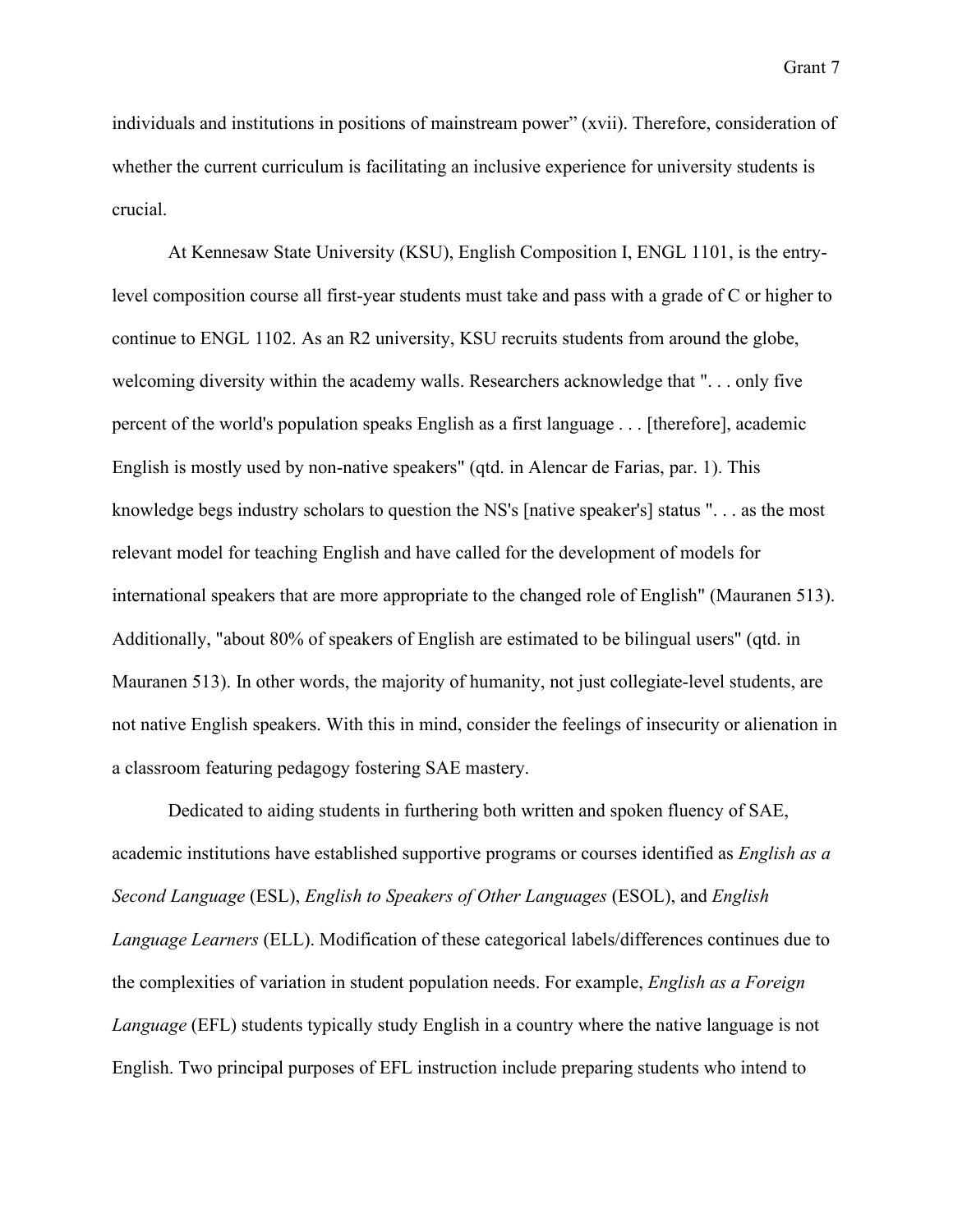pursue higher education opportunities in predominantly English-speaking/writing countries and preparing students to enter a globalized workforce where *English as a Lingua Franca* (ELF) is utilized for communicative purposes among individuals that represent varying native languages.

With such variation and complexity in student populations, universities often provide FYC sections explicitly tailored to the challenges ESOL students face in the English composition classroom. However, in an integrated classroom, it is essential to realize that approaching composition writing instruction from the theoretical premise of L1 (native language learners) versus L2 (non-native language learners) instruction is missing a large piece of the puzzle. Utilizing a student-centered approach to teaching English composition requires instructors to consider the unique demographics of each L2 student's socio-cultural and socio-linguistic background. Additionally, instructors have a much larger task than may be realized in that socioliterate experiences vastly differ not just between L1 and L2 learners but between L1 and L1 learners, L2 and L2 learners, and L1 and L2 learners. There is variance within and between these student populations. In other words, the concept of student academic, social, and cultural experiences, as they relate to diversity, become exponentially more intricate than initially perceived, leaving instructors with an even greater need to incorporate a student-centered pedagogical classroom design. Ferris and Hedgcock surmise, "Because the size and complexity of the L2 population in education institutions has changed so dramatically, L2 writers are now found in mainstream composition courses, as clientele in writing and learning centers, and in undergraduate and graduate courses in the disciplines" (30). Moreover, as industry professionals suggest, "... Many scholars have turned to the role language plays in sustaining social inequality and inequity in our classrooms . . . but with dispositions that perceive language difference as a communicative norm, and therefore, language difference in writing as a space with meaning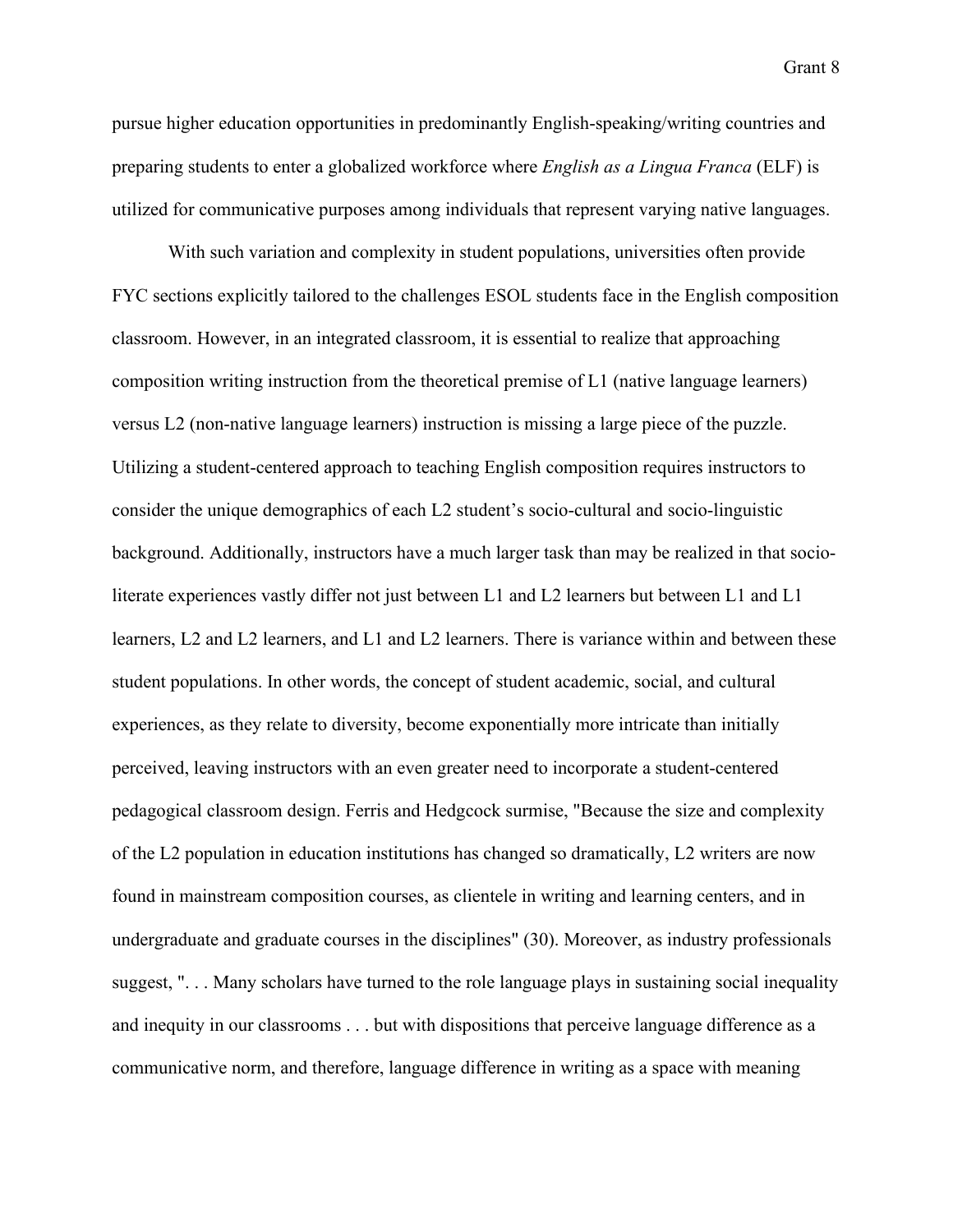potential" (qtd. in Weisser et al., par. 9). Additionally, the CCCC updated their Statement on Second Language Writing and Multilingual Writers in May of 2020 to declare, "Multilingual writers often come from contexts in which writing is shaped by linguistic and cultural features different from their NES [native English speaker] peers. Beliefs related to . . . the meaning of different rhetorical moves, writer and reader responsibility, and the roles of research and inquiry all impact how student writers shape their texts" (National Council of Teachers of English). Even though American universities strive to meet these challenges continuously, do students perceive the execution of initiatives in the collegiate English composition classroom?

According to Lobeck, "There is little institutional effort to celebrate students' home languages, or understand how their linguistic autobiographies contribute to identity, learning, and school experience" (76). Once the discipline of composition writing has embraced the presentday reality that "although stable systems of language (in the form of registers, genres, and dialects) do evolve from local language practices, they are always open to renegotiation and reconstructions as multilinguals mesh other codes in their repertoire to achieve the voice they want" (Canagarajah, "World Englishes," 274). Therefore, academia must consider Lippi-Green's question of "why do we teach children to value only one way of expressing themselves, and, more important, why is it necessary to teach them to be ashamed of the language they bring to school and force them to take part in the very process that belittles them?" (xii). While many scholars agree that English as a language does not exist in a vacuum, nor is it used in a vacuum, and a change in higher education needs to occur, an exact solution seems to elude the discourse community. However, there is a growing notion that translanguaging may offer a bridge to help fulfill the gaps. In 2003, the Supreme Court ". . . challenged institutions of higher education to reconsider their diversity approaches and make diversity a more central component of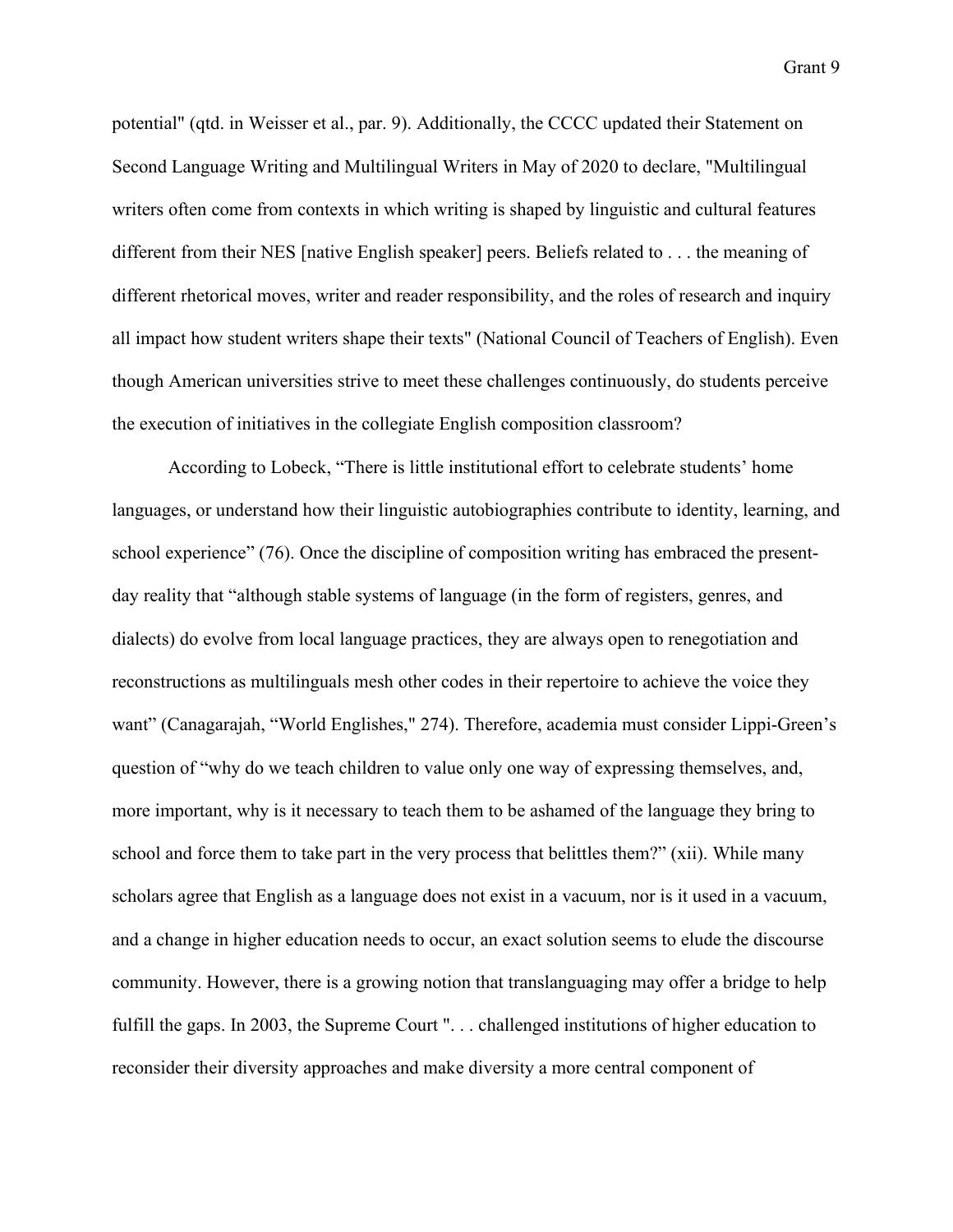educational excellence" (Considine et al. 171). The English department at Kennesaw State University reinforces these ideals in their core value statements published on the departmental website under the *about us – our mission* section. Provided below are statement excerpts:

- "Committing ourselves to excellence in teaching, scholarship, and service"
- "Promoting diversity and a global perspective"
- "Establishing collaborative and interdisciplinary learning environments"
- "Integrating technology into teaching, scholarship, and service" ("Department of English")

Furthermore, KSU's Division of Diverse and Inclusive Excellence defines both diversity and inclusion to include the identification of best practices as follows:

Creating a welcoming and inclusive university requires more than tolerance, acknowledgment of differences, or awareness of others. Diversity and inclusion require intentional dispositions and practices:

- Studying and understanding the interrelationships between societies, cultures, and natural environments.
- Holding mutual respect and understanding for one's own lived experiences and others whose lived experiences and perceptions differ from one's own.
- Recognizing that diversity is not only representation but also involves ways of knowing and being.
- Understanding that cultural, institutional, and personal discrimination creates and sustains unearned privileges for some individuals and groups and concomitant undeserved disadvantages for other individuals and groups.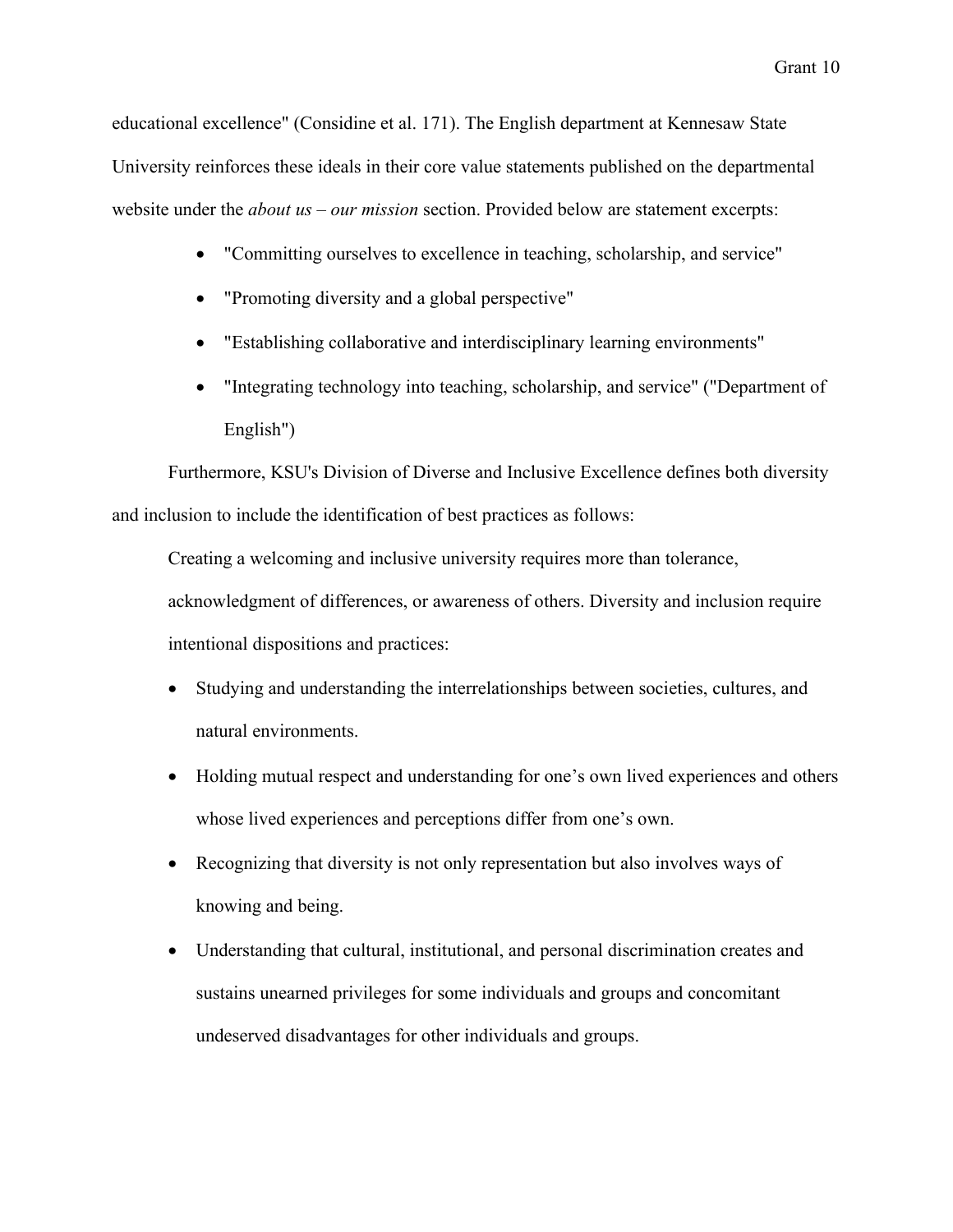- Concentrating on dismantling policies and practices that perpetuate discrimination while simultaneously developing policies and practices that support equality and belonging.
- Creating and sustaining communities across and from our differences that enable faculty, staff, students, and other stakeholders to continually work to end all forms of discrimination.

Academic excellence is grounded in campus environments and intellectual conditions that affirm the dispositions and practices described above. Diversity and inclusion are crucial to the intellectual vitality of any college or university. It is through freedom of exchange over different perceptions, experiences, beliefs, and ways of knowing in safe, supportive, and nurturing environments that individuals develop the critical thinking, citizenship, and leadership skills that will benefit them throughout their lives. Diversity and inclusion engenders academic engagement where teaching, working, learning, and living take place in pluralistic communities of mutual respect ("Defining Diversity").

Students will incur varying experiences in a FYC classroom. Depending upon the university, instructors have autonomy in selecting the instructional delivery process as long as the university, departmental, and course objectives are met. Young and Martinez indicate that "code-switching ideologies and practices currently dominate English instruction in the United States from kindergarten through college" (xxiii). Young and Canagarajah have noted that one of the main differences between code-switching and code-meshing is that ". . . the former arises from traditional English-only ideologies that require multilingual/multidialectical students to choose one code over another while privileging codes associated with dominant races and further alienating the codes of traditionally oppressed peoples" (Young and Martinez xxiv). An example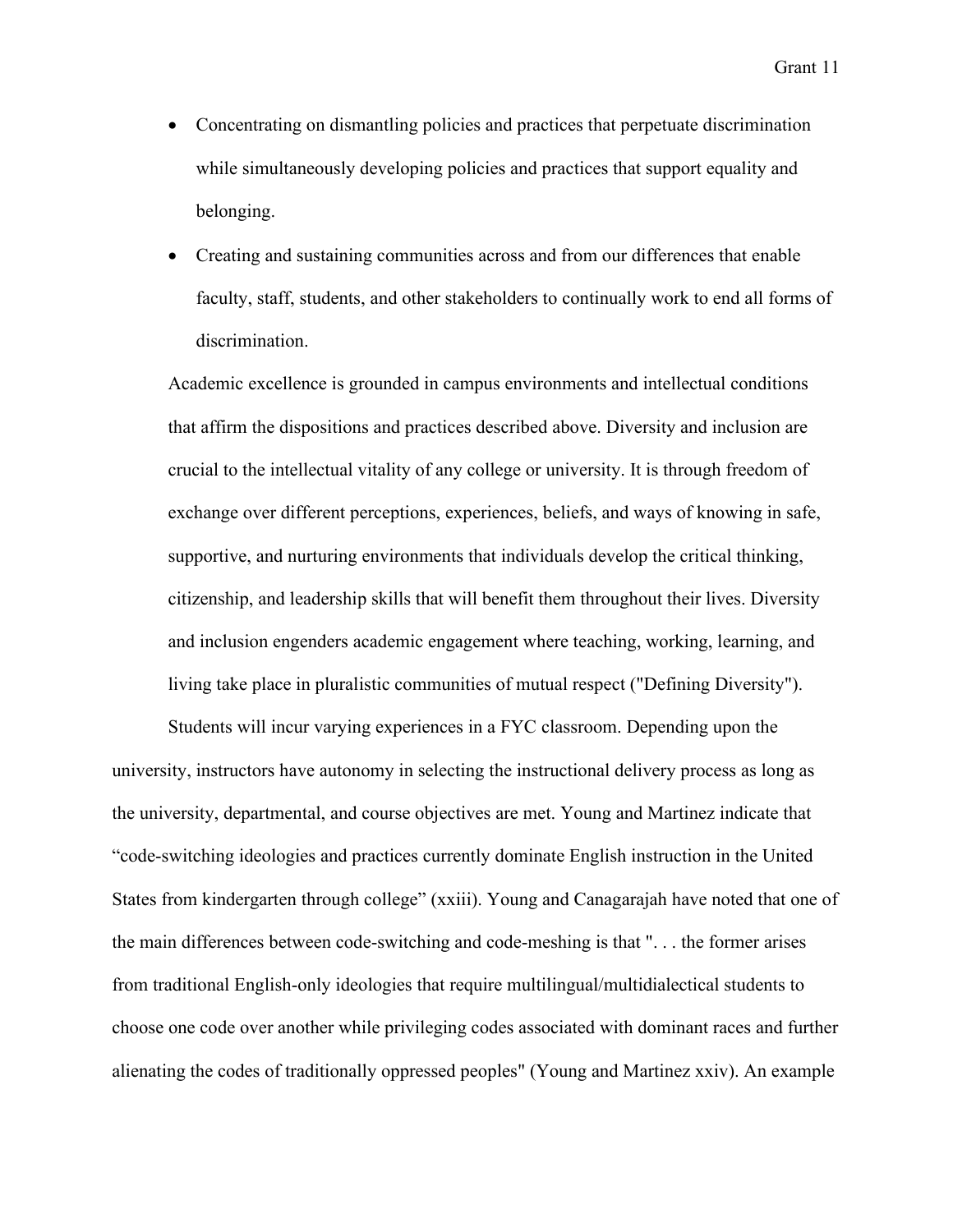of this paradigm is when ESOL students speak their native language at home to communicate with family members and at social events in their community, yet they will often switch to speaking and writing English in academic settings (see Appendices D, E, F, G, H, I, J, & K). As Min-Zhan Lu shares, "Despite my parents' and teachers' attempts to keep home and school discrete, the internal conflict between the two discourses continued whenever I read or wrote . . . to identify with the voice of home or school, I had to negotiate through the conflicting voices of both by restating, taking back, qualifying my thoughts" (445-446). While industry scholars acknowledge the tangible effects of code-switching, it presents a quandary for English composition instructors: how do instructors systemically identify codes applicable to SAE or likewise? Where does the chart or graph exist that informs English composition instructors on how to grade writing composed in an effort to code-switch with the acknowledgment that languages and dialects mesh together?

I perceive an underlying assumption of code-switching to be that the writer has the ability to completely separate languages, cultures, and identities from one set of codes to another, which does not consider cross/trans-cultural students' experiences in both social and educational environments. Hence, here lies the underlying complexities in teaching prescriptively versus descriptively. In other words, as so clearly expressed by Young and Martinez, I hope to one day see and as an educator facilitate ". . . code-meshing as a way to promote the linguistic democracy of English . . . when teaching English prescriptively . . . is replaced with models of instruction for teaching English descriptively" (xx-xxi). For the purposes of this research study, *prescriptively* is defined as following grammar rules and genre conventions of academic essays modeled in more traditional U.S. English composition classrooms; *descriptively* is defined as the utilization of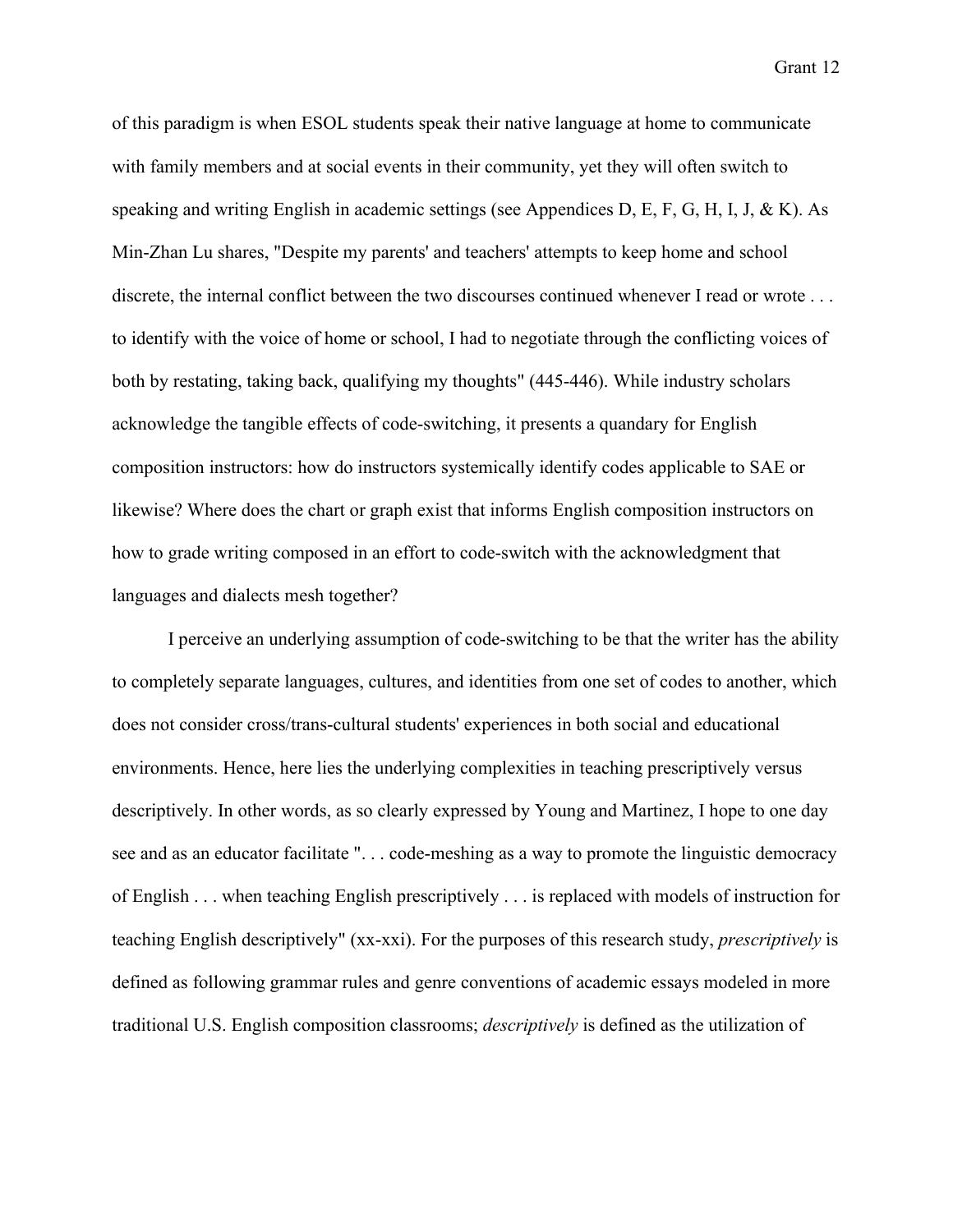language that blurs prescriptive boundaries by focusing on communicative purposes only, blending grammatical, syntaxial, and lexical components of multiple languages or dialects.

Leading scholars agree that there is a pedagogical design that enables a more inclusive composition classroom: the incorporation of translingualism, translanguaging, and/or codemeshing (Lee and Handsfield 164; Michael-Luna and Canagarajah 72; Canagarajah, "Codemeshing" 415-416). Canagarajah describes the process of translanguaging as "the ability of multilingual speakers to shuttle between languages, treating the diverse languages that form their repertoires as an integrated system" (qtd. in Pfeiffer 103). In other words, translanguaging is the manifestation of various learned languages to produce a unique and creative communicative element through written or spoken expression. By utilizing aspects of translanguaging, multilingualism is not only accepted but may "offer a dynamic paradigm for students to understand their multilingual identities and linguistic differences within monolingual universities where students . . . have often been inculcated to think of multilingual abilities as a deficit" (Medina 80). Integrating multilingualism as a component of academic writing within genre conventions is a technique that will only enhance feelings of inclusion. To be successful, "Instructors [must be] willing to change their methods and give up some control over the classroom, which can be barriers to the creation of inclusive classrooms" (Considine et al. 180- 181). In 2002, the AAC&U announced *Making Excellence Inclusive* (MEI). One of the fundamental elements of the initiative was inclusive classrooms. The AAC&U defines inclusion as:

the active, international, and ongoing engagement with diversity  $\frac{1}{\sqrt{1-\frac{1}{\sqrt{1-\frac{1}{\sqrt{1-\frac{1}{\sqrt{1-\frac{1}{\sqrt{1-\frac{1}{\sqrt{1-\frac{1}{\sqrt{1-\frac{1}{\sqrt{1-\frac{1}{\sqrt{1-\frac{1}{\sqrt{1-\frac{1}{\sqrt{1-\frac{1}{\sqrt{1-\frac{1}{\sqrt{1-\frac{1}{\sqrt{1-\frac{1}{\sqrt{1-\frac{1}{\sqrt{1-\frac{1}{\sqrt{1-\frac$ the co-curriculum, and in communities (intellectual, social, cultural, geographical) with which individuals might connect  $\frac{1}{n}$  in ways that increase awareness, content knowledge,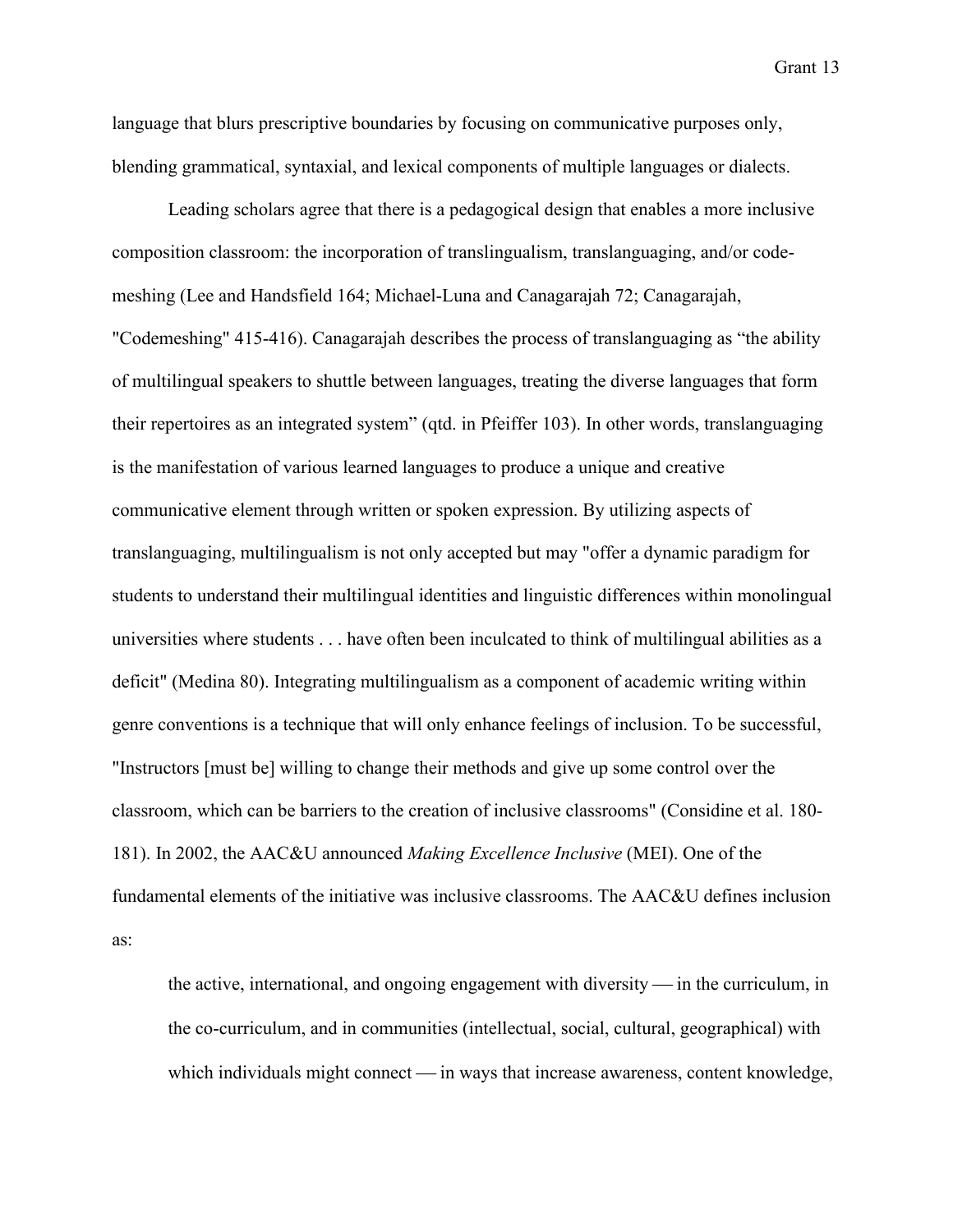cognitive sophistication, and empathetic understanding of the complex ways individuals interact within systems and institutions (Albertine and McNair 4).

In 2017, the CCCC stated, "At all levels, in all types of higher education institutions, and in all types of programs and curricula, including first-year/lower-division writing, writing across the curriculum, writing in disciplines, writing centers, and graduate-level writing support programs, pedagogies need to be designed in ways sensitive to the complex effects of globalization" (National Council, "Globalization in Writing," par. 7). Furthermore, the CCCC encourages writing faculty to consider all students for means of inclusivity and that "pedagogies should take into account students' prior literacy experiences across languages and dialects, valuing students' ways of life, ways of knowing, and ways of making meaning" (par. 13). In an integrated classroom that employs multilingualism to enhance the very intellectual, social, cultural, and geographic diversity initiatives of the AAC&U's MEI core principles, students will simulate real-world experiences.

Philosophical-based pedagogical design is transferable across the curriculum. For example, when discussing the idea of transforming writing to encompass digital modalities, scholar Haimes-Korn introduces Wendy Bishop's idea of radical revision as " . . . an act of revision in which writers re-see their ideas through new perspectives" (par. 2), indicating that instead of "... throwing out tried and true assignments," teachers can revisit assignments "... seeing the ways we can radically revise them and still maintain the important composition theories and practices that make for strong, rhetorically appropriate communication in new contexts" (par. 5). This same process may be adapted to further allow students to embrace both languages and identities in the FYC classroom, as scholars Devereaux and Palmer highlight, "Language use (both standard and nonstandard) is intimately tied up in each person's identity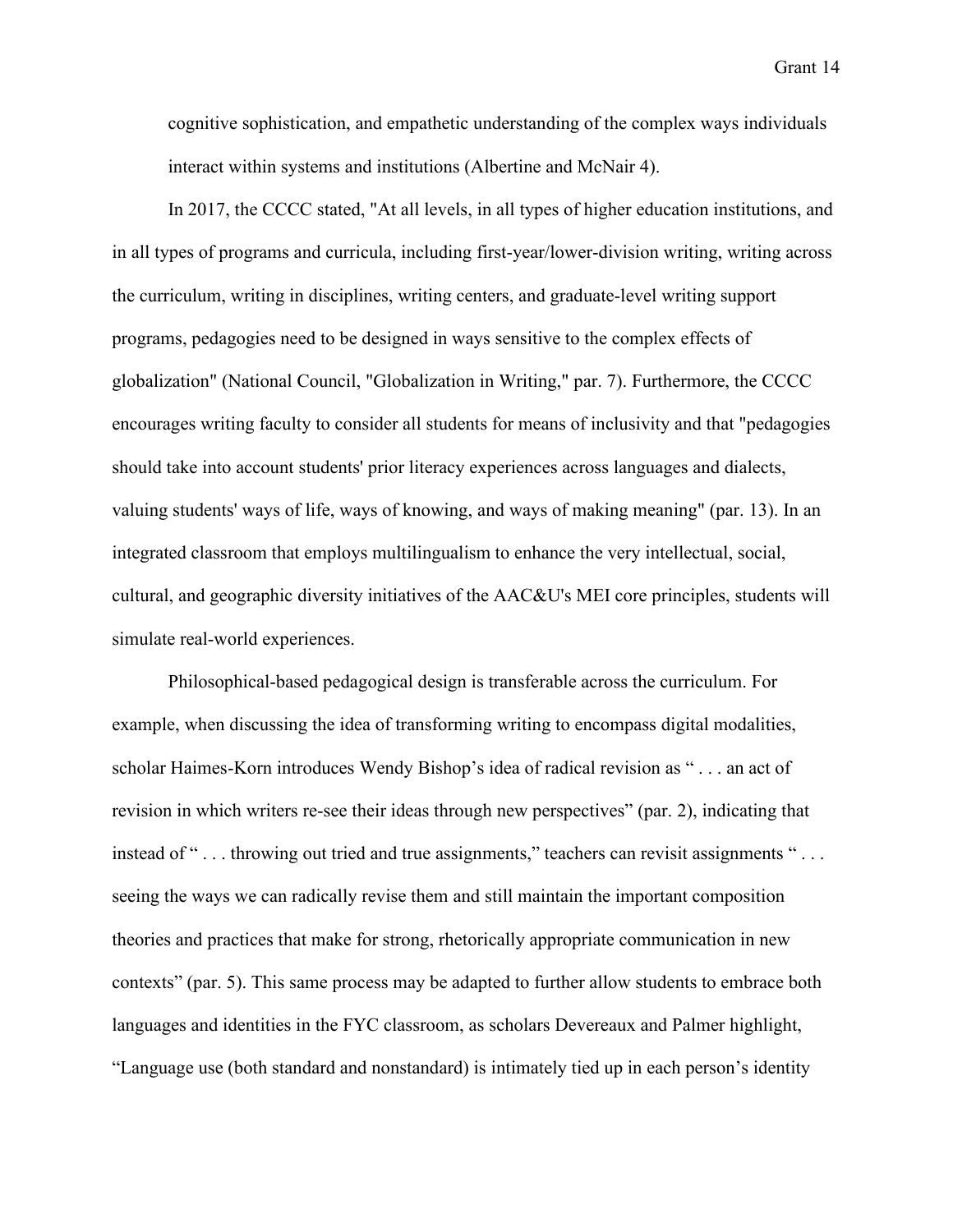and social relationships" (xix). As defined by Pacheco et al., "Multimodal composition [is] a practice in which students leverage images, texts, sounds, and animations, among other modalities, within a digital environment" (149), which gives even more credence to the use of translanguaging versus code-switching in the FYC classroom. As Li Wei suggests, "Human communication has always been multimodal; people use textual, aural, linguistic, spatial, and visual resources, or modes, to construct and interpret messages" (21), giving support to the idea that English composition classrooms must embrace the knowledge that writing exists beyond the printed page; it exists in a multimodal world in which complexities stemming from a prescriptive versus descriptive nature is more intricately woven due to living in a translingual world.

There is exigence in the need to expand the academic conversation. Universities have introduced campus-wide goals seeking to improve and foster collegiate classrooms embracing diversity and inclusivity. Nevertheless, the question remains: Has the integration and acceptance of multilingualism in English composition arose to the challenge, and if so, how do students measure the effectiveness? Further research is necessary to determine students' perspectives of these two primary initiatives. While the theoretical principles exist, and the learning outcomes embrace these principles, are collegiate-level composition courses preparing students for a globalized society that utilizes multiple languages and varying dialects of World Englishes outside of the academic classroom? Are educators preparing students for success in a world that consists of 95% non-native English speakers? This research study utilizes code-meshing (defined here as the integration and merging of linguistic and lexical components, whether from multiple language systems or varying registers such as colloquial-slang versus higher registers (studentdefined) of SAE) as a form of translanguaging in the FYC classroom to ". . . consider the ways that monolingual, monocultural academic discourse can be transformed and enriched by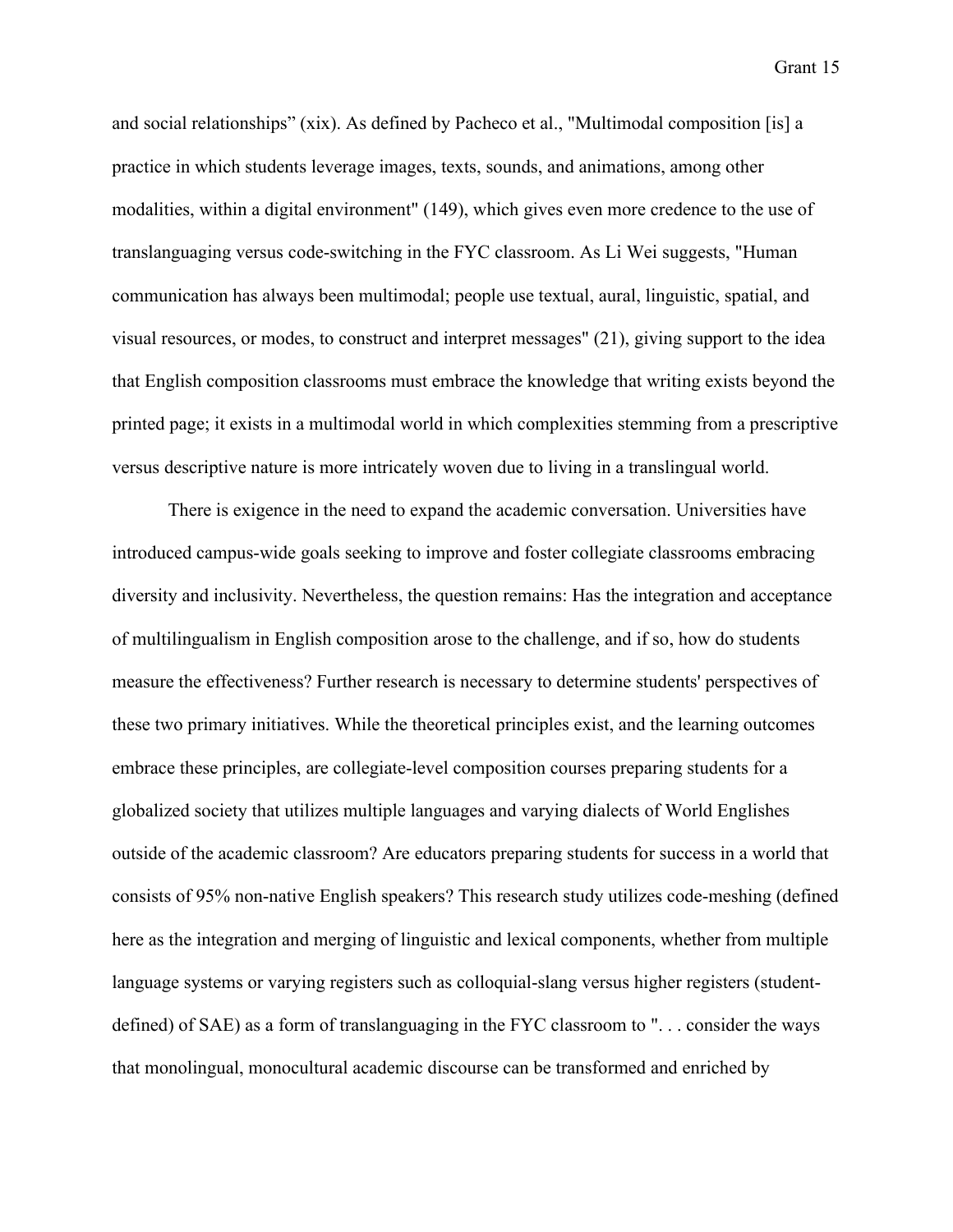multilinguals" (Michael-Luna and Canagarajah 72). Monolinguistic writers and speakers are no longer the majority. As leaders in academic instruction, "... work is most impactful when it grounds itself in the struggle and recognizes the forms of racio-linguistic stratification that our students and their communities face on an everyday basis, especially when they enter our writing classroom" (Lee and Alvarez 272). In support of the 1974 NCTE Resolution on Students' Right to Their Own Language, the goal of this research design is to model Young et al.'s interpretation of resolution through "' . . . expos[ing] students to the variety of dialects that comprise our multiregional, multiethnic, and multicultural society, so that that they too will understand the nature of American English'" (qtd in. Young and Martinez xxii).

#### **Section 3: Pedagogical Methods and Research Design**

#### **A. Course Syllabi** (see Appendices L and M)

For comparative purposes, writing assignments involving the translanguaging technique of code-meshing was highly encouraged in the Spring 2021, ENGL 1102 semester and a required component of unit #1 in the Fall 2021, ENGL 1101 semester. The purpose for the distinction between highly encouraged and required variance was to ascertain whether there would be a significant difference in the number of students utilizing code-meshing as a means of rhetorical technique when given the freedom to do so, or whether it would manifest more in student writing when required — a means of indicating whether future research may be needed to determine the most effective grade level to introduce the technique to students. Put simply, would students be so conditioned to attempts of code-switching that they wouldn't embrace the use of codemeshing when given the opportunity in an academic classroom setting? Appendices L and M provide information on how each course was structured.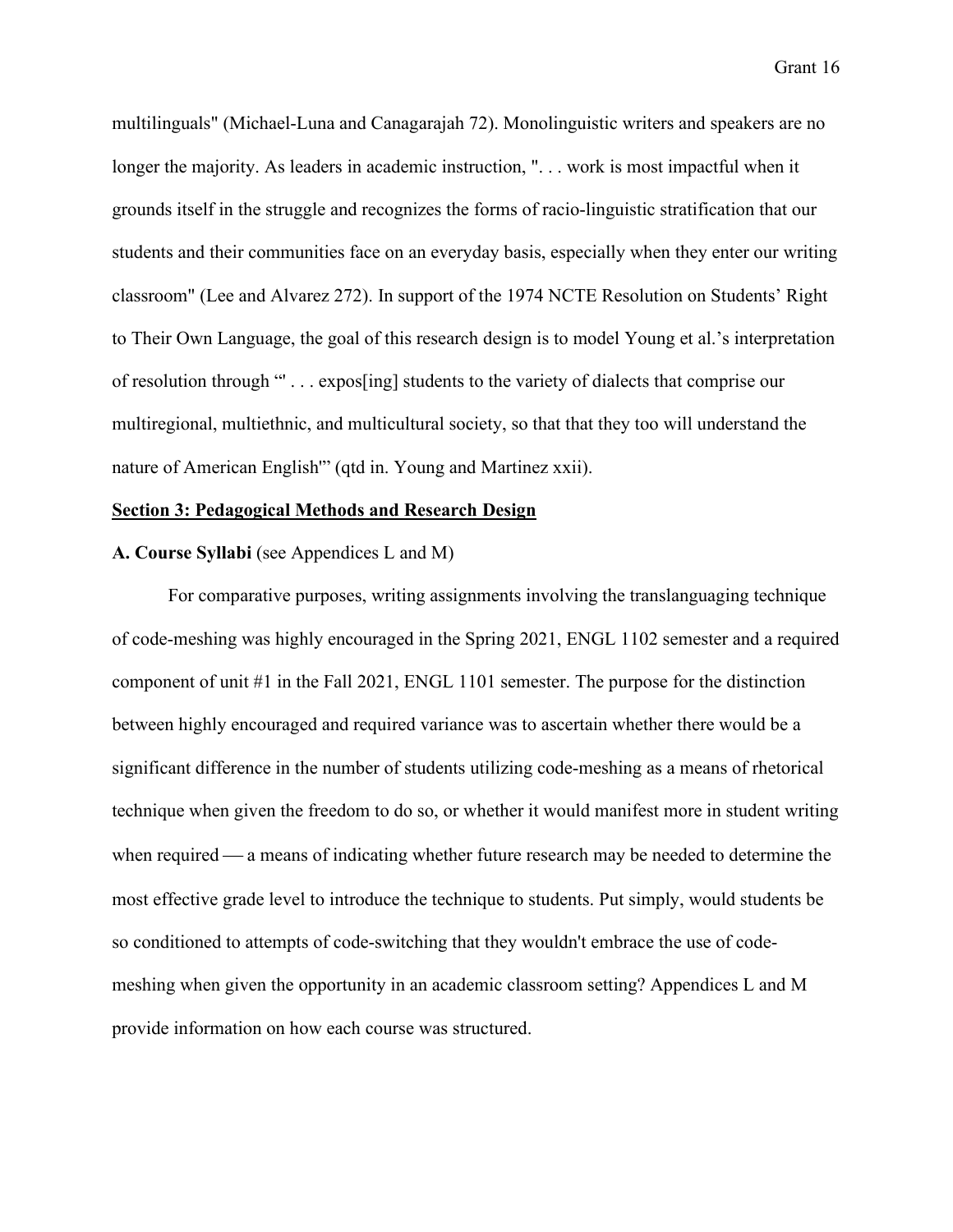**B. Teaching Pedagogy/Materials** (see Results Section 4A and 4B, Appendices H, I, J, and K for student writing excerpts)

The underlying theoretical premise of the classroom design was a student-centered pedagogical approach that focused on writing as a series of processes. In other words, each unit was scaffolded, providing students with four weeks of low-stakes writing opportunities that would prepare them for the major essay (summative assignment) at the end of the unit. Each course was structured to feature four separate units in both ENGL 1101 and ENGL 1102. Furthermore, each unit was scaffolded in a way that success in each unit was dependent upon the skill sets learned in the previous unit/s. Appendices L and M provide a visual example of how each course was structured. However, it is important to note that the learning objectives and course goals differed between the two courses. ENGL 1101 focuses on argumentative and persuasive writing, while ENGL 1102's primary focus is research-based academic composition. Therefore, integrating a unit that facilitated classroom discussion on multilingualism varied between the two courses.

The summative assignment for unit #1 in ENGL 1101 is a literacy narrative, which provided ample opportunity to integrate topics surrounding language and identity, as students would write about their own literacy experiences. As previously mentioned, multimodal research indicates that students learn through various modalities, including reading, writing, and speaking through textual, visual, and oral communication. In order to assess student perspectives on multilingualism and inclusivity in composition classrooms prior to exposure to the curriculum, the optional/voluntary initial student survey was made available before the first classroom lecture. One of the course goals was to encourage students to think about the above-mentioned topics. The unit began with reading, discussing, and analyzing a mentor text. "From Silence to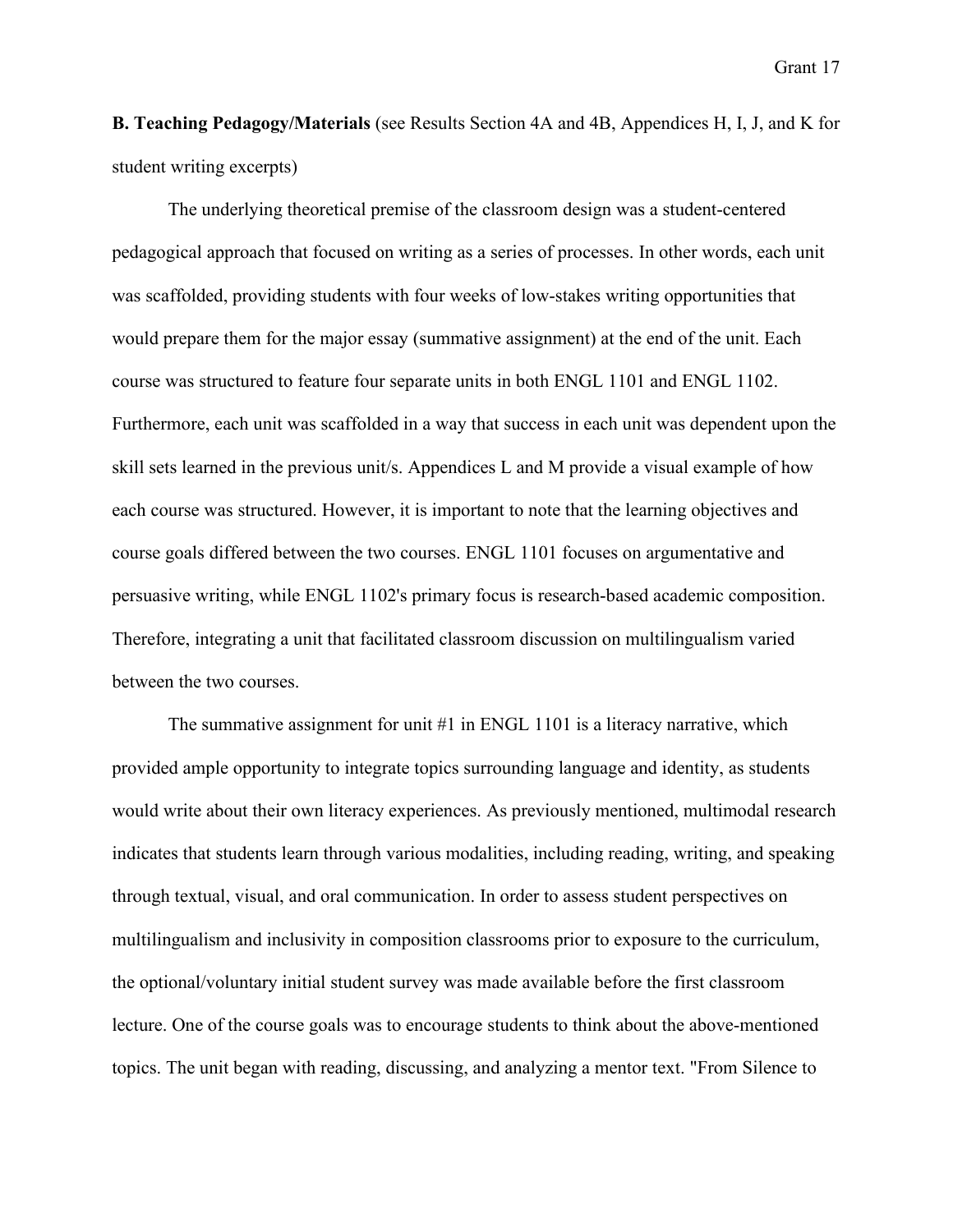Words: Writing as Struggle," written by Min-Zhan Lu, was utilized as a literacy narrative that explores topics such as multilingualism, code-switching, and socio-cultural/socio-literate dynamics. Students were then introduced to the concept of translanguaging to integrate multiple languages/dialects for rhetorical effect; remixing texts and code-meshing were practiced as lowstakes assignments, allowing students more freedom to use more familiar everyday language in an academic construct. Appendices H, I, J, and K, provide examples of the writing prompts and formative assignments. Provided below is a complete description of each type of translanguaging technique introduced to students:

### **Mentor Texts**

Min-Zhan Lu's literacy narrative "From Silence to Words: Writing as Struggle" is used as a mentor text. The purpose of integrating this article published by the National Council of Teachers of English is to invoke a call to awareness among the students. Min-Zhan Lu takes the reader on a first-hand journey of what it is like to consistently code-switch (switch back and forth between multiple languages, cultural norms, societal and familial expectations). This reading provides multilingual students with validation and support, understanding that they are not alone; secondly, it serves as a call to awareness for monolingual students. By highlighting diversity in a positive light, the classroom environment should feel more inclusive to all students, modeling Laura Barefield's methodology, creating "interactive pedagogy, using student-generated topics as links to course material, [which] creates a learning community" (199). This assignment was multimodal as students read the article and were then divided into small groups to discuss ideas and takeaways from the reading. Once students had the opportunity to interact with each other, they were then to complete a low-stakes assignment that explored concepts around language, identity, and translanguaging (see Appendix H). Responses to group questions were completed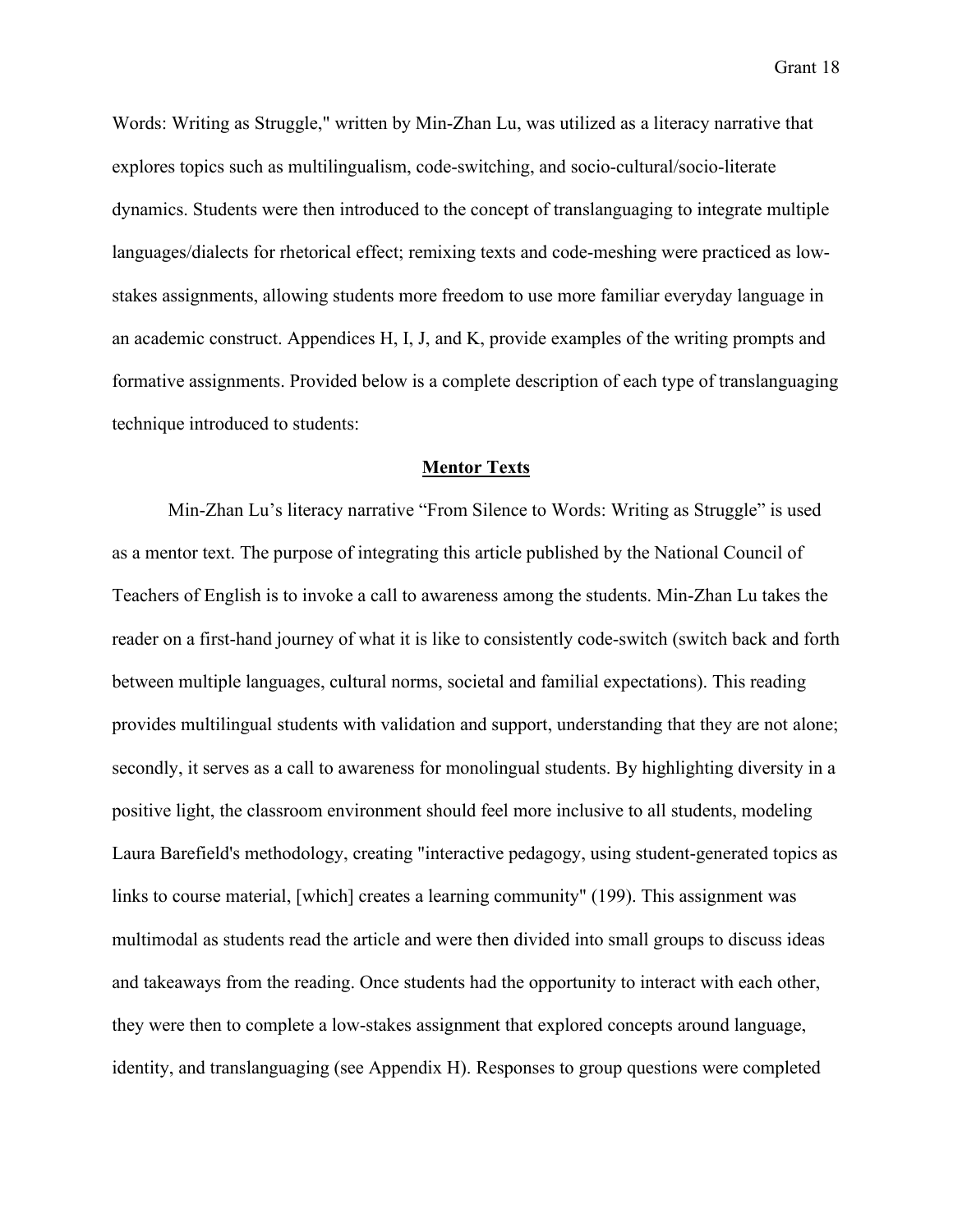and posted to an online discussion board forum on the university's digital online learning management system, D2L Brightspace. The class reviewed all the responses as a group once posted; this process was designed to support the KSU's Division of Diverse and Inclusive Excellence practices, providing space for students to talk in groups to share their experiences with languages and identities.

## **Translanguaging**

Furthering a call to action component of unit #1 in both ENGL 1101 and ENGL 1102, students were introduced to purposeful translanguaging as a practice of engaging a wider audience, bringing authentic cultural experiences and creative expression into their academic writing. For example, students who identify as monolingual had the opportunity to use translanguaging by combining what they would consider formal academic language based upon previous classroom expectations (no contractions, no first-person narrative, no slang, etc.) and colloquial (everyday less formal) language. See Appendices D, E, F, and G. Students identified as multilingual were given a chance to integrate various components of their native language and second language/s. Regardless of a student's socio-literate or socio-cultural background, everyone has experience with dialectal variances within their spoken/written language, enhancing inclusivity for all students. Students seemed to realize that translanguaging and codemeshing are more complex than the integration of different languages but that it also includes the integration of varying regional dialects.

### **Remixing Texts**

Another concept taught in ENGL 1101 was remixing a text to add cultural authenticity and embrace identities. Students were assigned a paragraph or two from the textbook. Students were then taught to replace keywords in the sentence with changes in the language, such as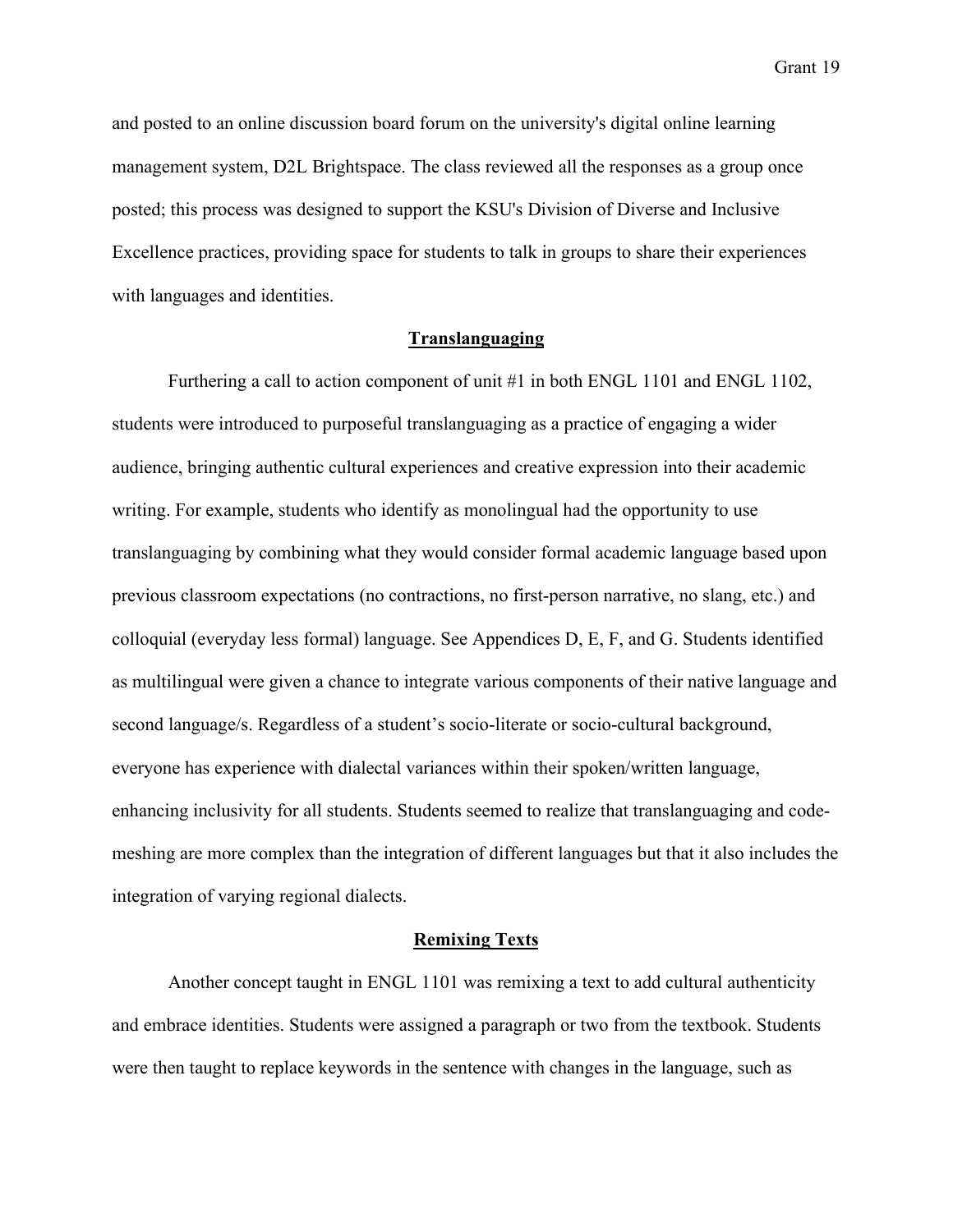colloquial, slang, or any other languages that they speak/write. Typically, students enjoy this assignment because they use words from their everyday lives in an academic construct, which may feel less restrictive. The idea is based upon Lee and Handsfield's suggestion of pedagogical possibilities that offer methods to integrate code-meshing in the classroom (164). Again, these assignments were conducted utilizing a multimodal platform so that students could see, hear, read, and write the responses collaboratively.

## **Code-meshing**

Students were taught how translingualism and diversity in linguistic expression could transform a text by adding cultural authenticity through voices and tones once they understood the concept of remixing an existing text. Low-stakes formative assignments were scaffolded, encouraging students to try these techniques. Again, students had the ability to read and respond to their peers' work in the digital learning management system, providing an opportunity for students to witness diversity in composition.

### **Summative Assignment – A Literacy Narrative**

Upon completion of unit #1, students composed their literacy narrative. Specifically, they were tasked to reflect upon their own experiences of languages and identities and how they were related to or affected/influenced their academic experiences. Students were required to code-mesh (up to a 10% word count) and rhetorically use code-meshing as a means of engaging their audience, whether they used multiple languages or integrated high-middle registers (student-perceived) of SAE and colloquial languages. Translanguaging and code-meshing previously defined for the purposes of this study — were encouraged within genre conventions of an academic essay to improve inclusivity and enhance linguistic diversity in the FYC classroom. The 10% requirement/restriction idea was to consider adaptability and acceptance of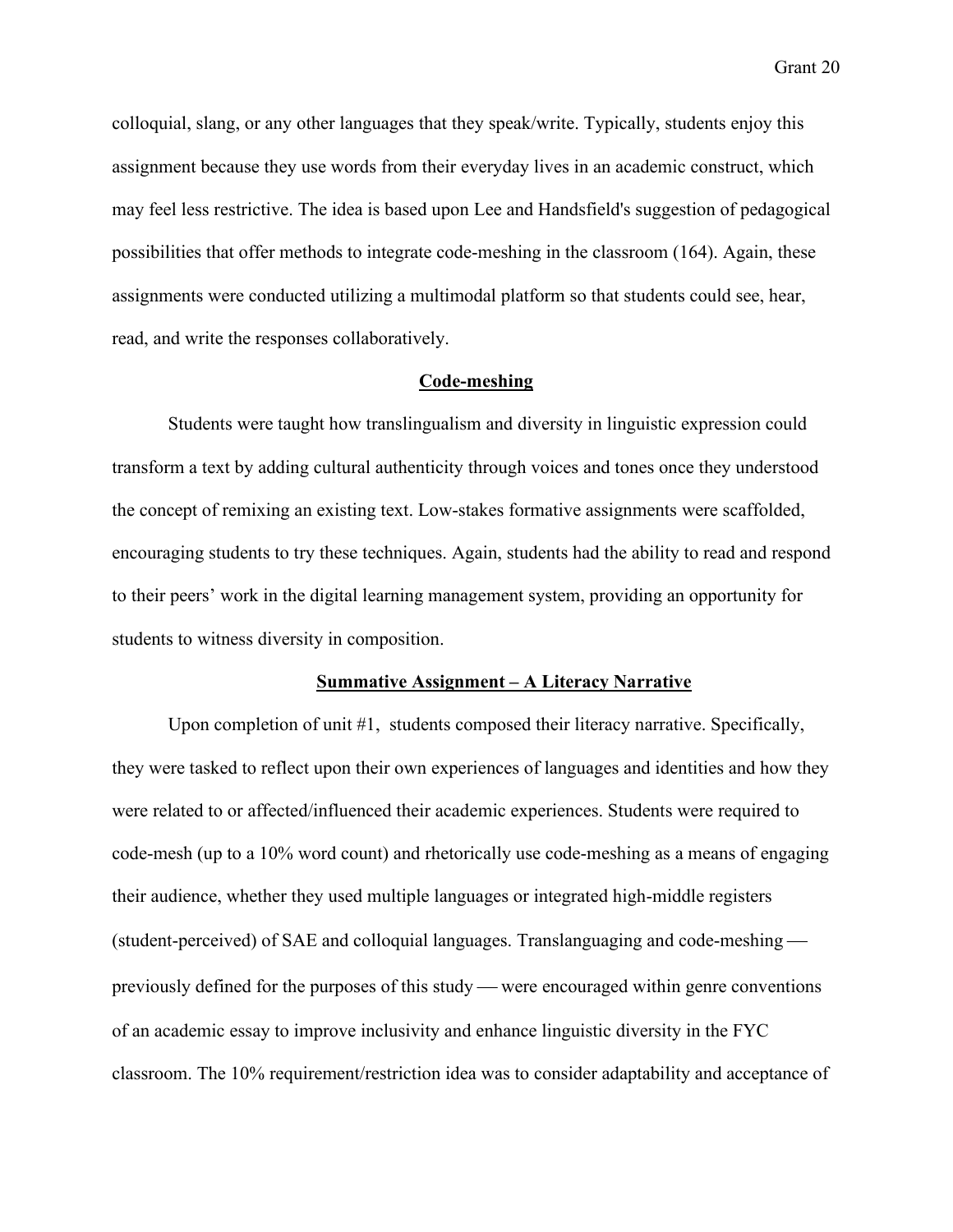translanguaging in other discourse communities across the curriculum as all instructors may not embrace the technique in academic writing.

### **C. Initial Student Survey** (see Appendices A, D, and F)

Students enrolled in ENGL 1101 and ENGL 1102 were given the opportunity to complete an online survey voluntarily and anonymously at the beginning of Spring and Fall semesters 2021, ascertaining their perceptions of language, identity, and inclusivity, defined by their previous classroom and literacy experiences (see Appendix A). For results of the initial student survey, see Appendix D. The survey also inquired whether students consider themselves monolingual or multilingual so that correlations between multilingualism and perceptions of inclusivity may be measured. Students were given multiple opportunities for self-expression throughout the semester via composition writing that explored variations in voice, tone, and audience awareness. The surveys were administered via KSU Qualtrics, and reports were analyzed by course and semester to identify trends in the data.

### **D. Concluding Student Survey** (see Appendices B, E, and G)

At the completion of unit #1 for the ENGL 1101 fall semester and the end of the ENGL 1102 spring semester, students were again afforded the opportunity to voluntarily complete a concluding survey (see Appendix B) to determine the same perspectives post-curriculum delivery. Student writing samples are provided for those students that gave permission for their work to be shared (see Appendix C) by completing the informed consent form. Results from the survey were compiled (see Appendix E) to determine if the inclusion of multilinguistic awareness via reading and writing assignments strengthened and/or supported a more studentcentered inclusive experience. Code-meshing, as previously defined for the purposes of this study, was the technique employed to allow students opportunities of using translanguaging as a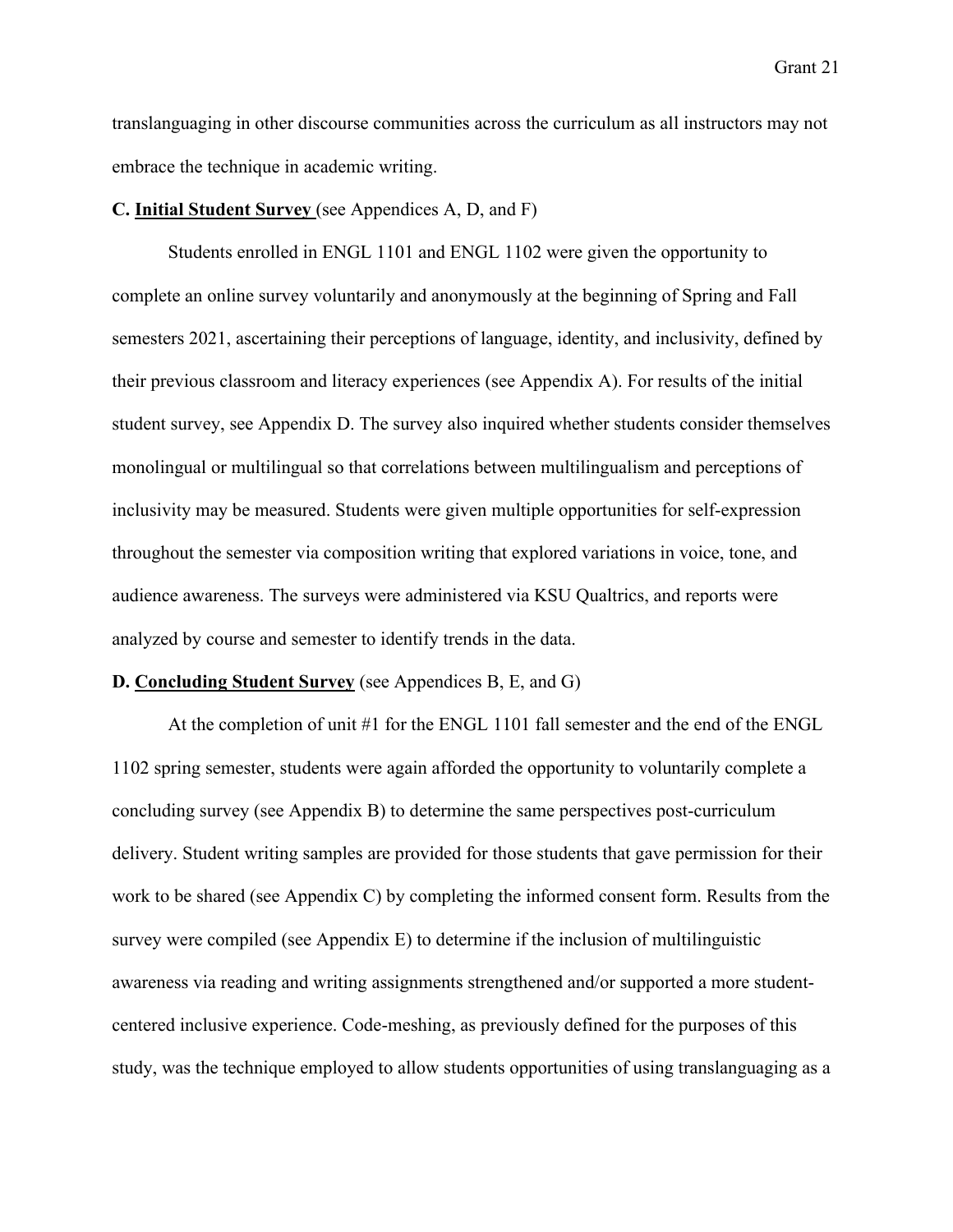means of rhetorically engaging their intended audience. Students were given academic freedom to incorporate dialectal variations within the English language to include lessformal/colloquial/slang registers merged with high/formal registers or to integrate varying lexical and syntactic elements of multiple language systems. Students defined and leaned on their own interpretations and perspectives of what incorporated high and low registers of SAE, based upon their previous composition classroom experiences.

Survey results from both semesters are presented in the form of appendices for clarity and comparison purposes (see appendices E and G) as classroom modality and instruction varied between Spring 2021, which fostered a rotational face-to-face teaching modality, and Fall 2021, which delivered curriculum instruction in a more traditional collegiate classroom experience face-to-face modality in a composition classroom of 26 students. In the rotational face-to-face classroom modality of Spring 2021, students were assigned to 1 of 3 groups. Each group met in the physical classroom on their designated weekday: Monday, Wednesday, or Friday. At any given time,  $2/3<sup>rd</sup>$  of the class met virtually in a remote synchronous (live) capacity and were streamed into the face-to-face classroom. The varying conditions of classroom instruction and technology and their impact on students' perceptions of inclusivity will be considered and explored further in the results section.

### **Section 4: Results**

### **A. Trends: Initial Student Survey Responses**

The invitation to participate in the initial student survey was presented to two sections of ENGL 1101 and two sections of ENGL 1102, comprising a sample size of approximately 93 students combined, since the initial survey time coincides with the university drop-add course registration process. 44 students completed the initial student survey, and 36 students completed the concluding student survey. However, per the Institutional Review Board (IRB) approved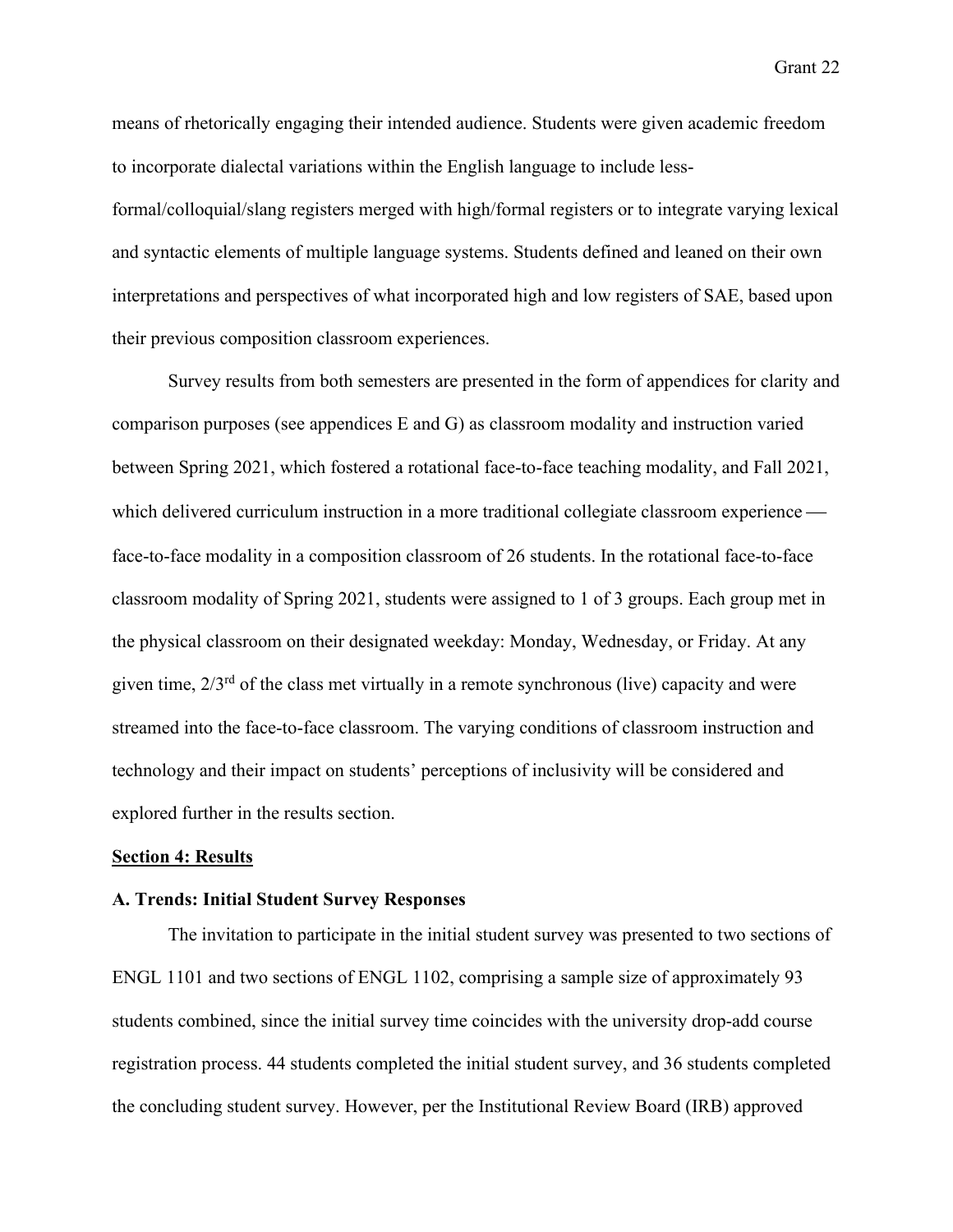research study protocols, only those students declared 18 years of age or older are included in the survey results below: 8 students from ENGL 1101 and 9 students from ENGL 1102. Individual components of the survey are discussed below, and to reduce researcher interpretation bias, student comments are provided in Appendices D, E, F, and G.

75% of ENGL 1101 and 89% of ENGL 1102 students surveyed consider English to be their native language, 12.5% of ENGL 1101 and 11% of ENGL 1102 students consider Spanish to be their native language, and 12.5% of ENGL 1101 students indicated Vietnamese as being their native language (see figs. 1 and 2). Figs. 5 and 6 depict which dialects students identify with when speaking or writing. As represented in the visual graphs, there is significant diversity in self-declared dialectal variances among students, which further signifies that language is not only a complex system of communication but is also tightly linked with self-identities and not easily codified. As represented in figs. 3 and 4, 25% of ENGL 1101 and 22% of ENGL 1102 students identified as multilingual. If 22-25% of those surveyed identify as having the ability to speak, read, and /or write in multiple languages, and SAE is the only form of language addressed in a collegiate composition course, would instructors and, by extension, learning institutions be able to claim student-perceived inclusivity?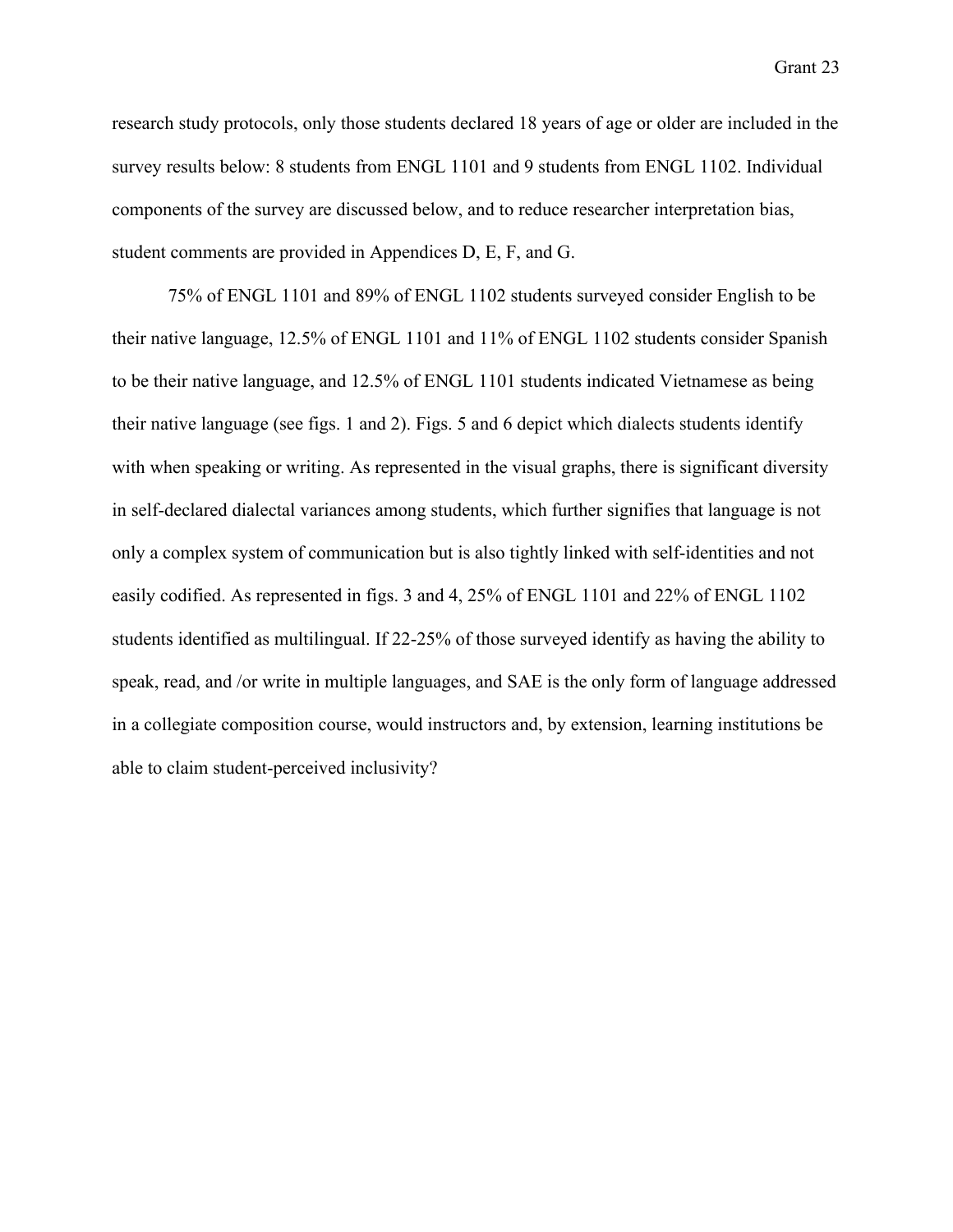

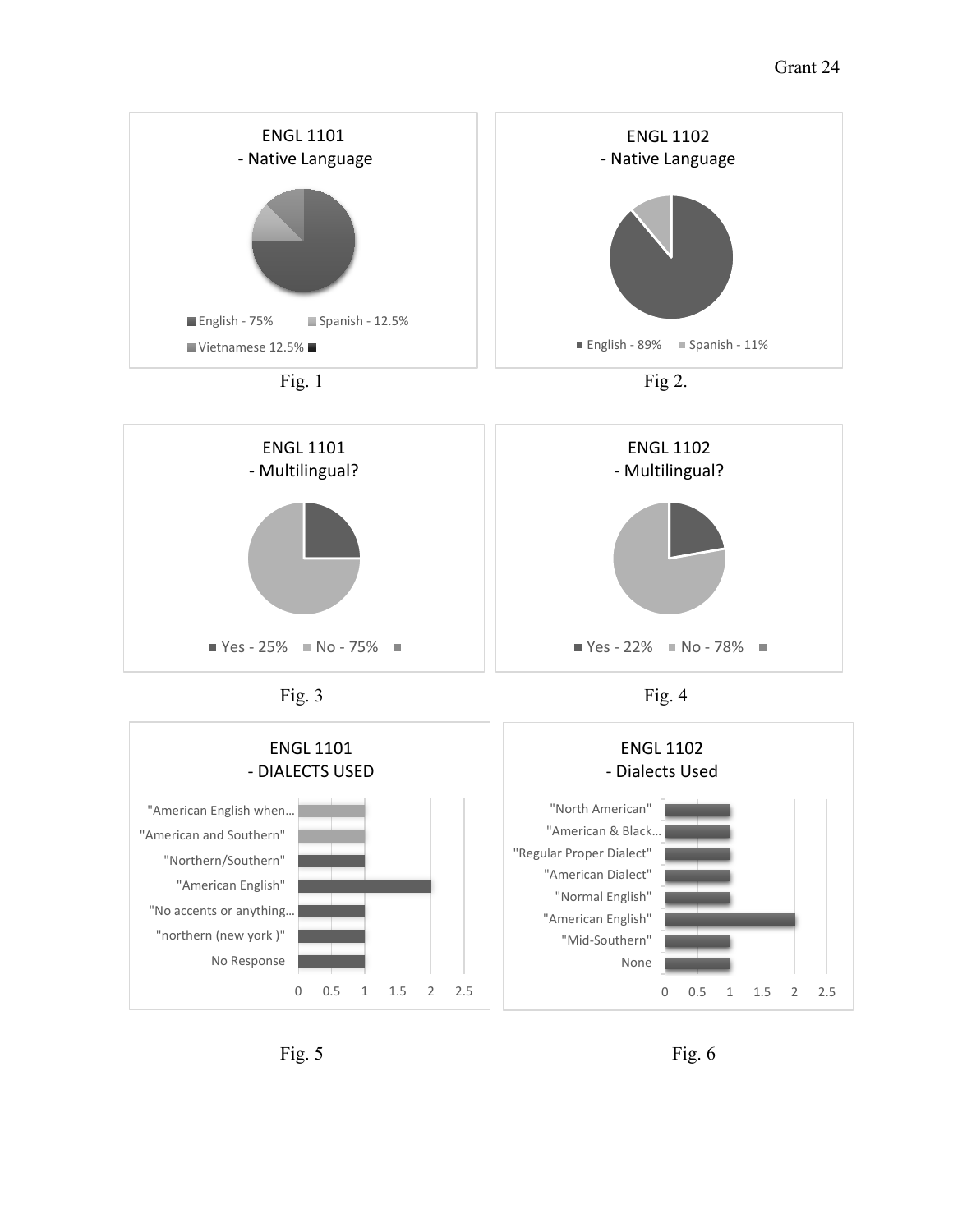

As depicted in figs. 7 and 8, 55% of students surveyed in ENGL 1101 considered their previous experiences with language and composition writing to be positive, 22% considered their experiences semi-positive, and 22% did not infer a positive experience. Similar results were found when ENGL 1102 students were surveyed in that 25% of students claimed negative perceptions of previous academic experiences with language and composition writing. Put simply, approximately  $1/4<sup>th</sup>$  of students responding to the surveys entered the collegiate FYC classroom claiming previously less than stellar experiences in classroom writing practices. The question arises that if approximately 25% of students surveyed identify as multilingual, and 25% of students do not consider previous composition classroom experiences to be positive, is there a direct correlation between the two variables? Further research is needed to determine any connections.

When students were directly asked if the type of writing they performed in school was similar to the type of writing outside an academic institution, only 50% of ENGL 1101 and 56% of ENGL 1102 responded *yes* (see figs. 9 and 10). The results are somewhat concerning as a primary purpose of college studies is to provide students with techniques and skills they will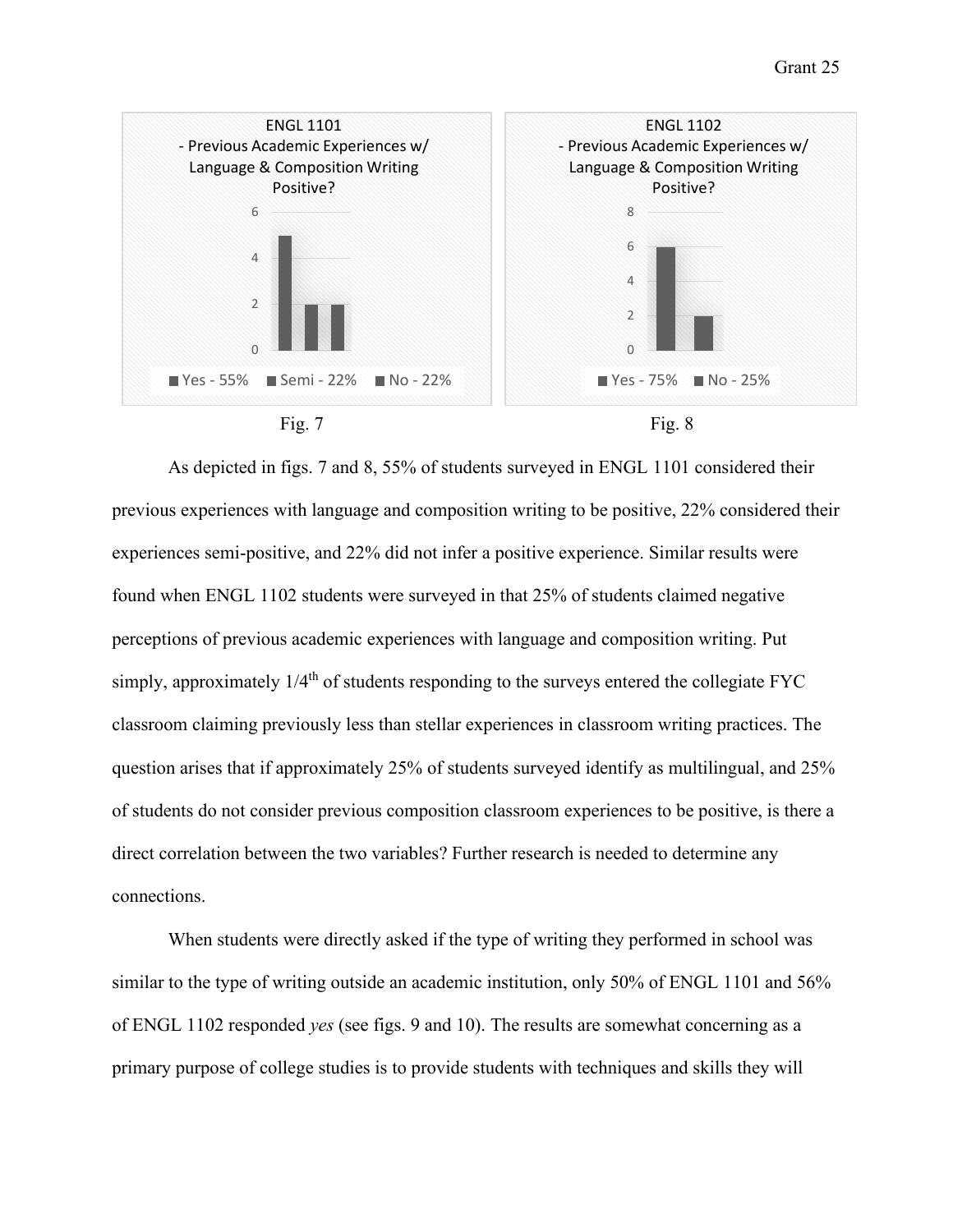utilize in their academic careers that extend into their professional and personal lives. In other words, instructors and program administrators may need to look deeper to determine if the curriculum needs adjusting or if the gap may purely lie in helping students make cognitive connections in the transference of skills to life outside academia, which is a task that FYC instructors may be currently facing.



Student survey responses also indicate the vast majority have never been given the opportunity to blend what they perceive to be formal and colloquial language into one academic assignment, as suggested by a student survey response of 62.5% of ENGL 1101 students and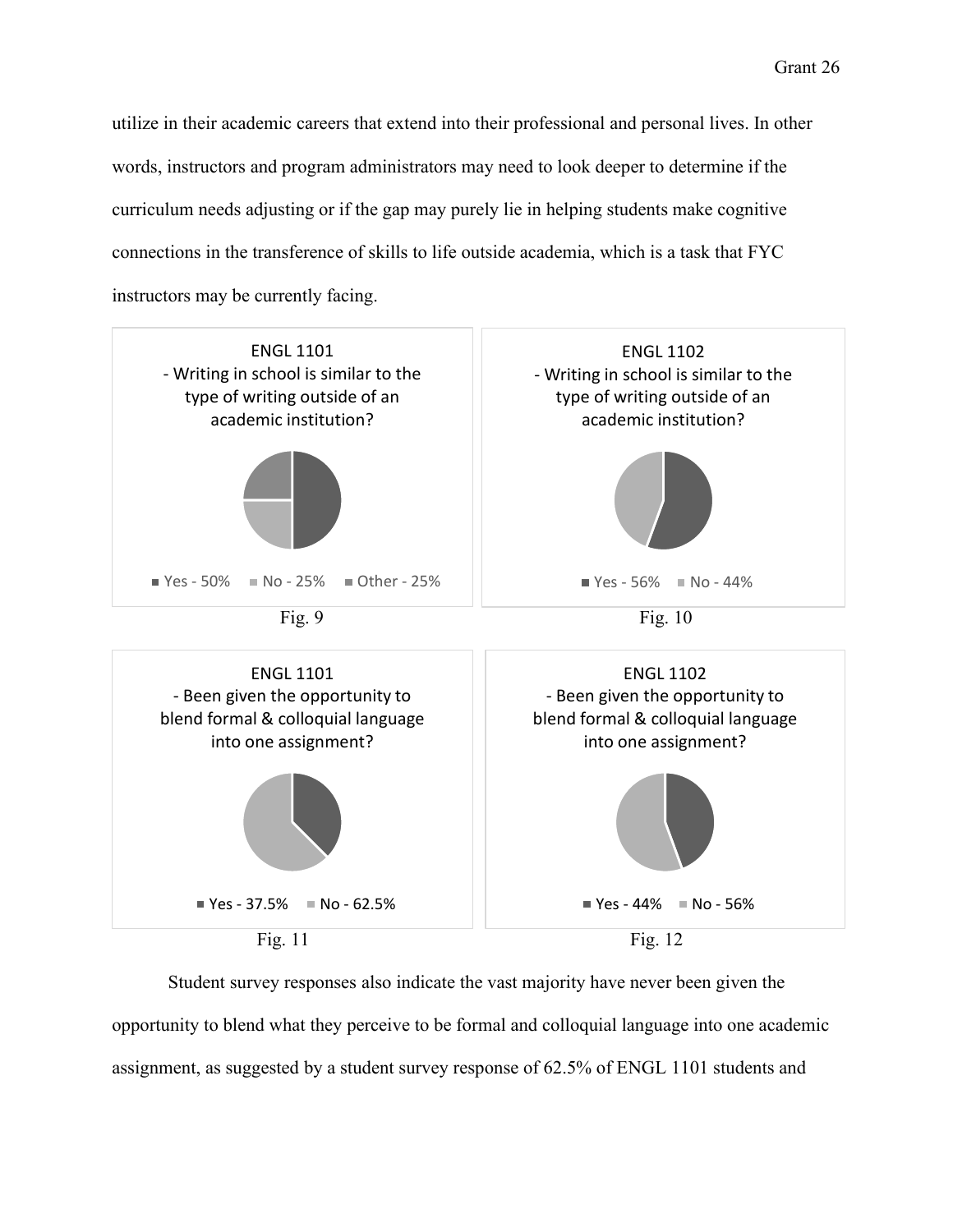56% of ENGL 1102 students. These results imply that attempts of code-switching may be more common practice in the composition classroom than a linguistically integrative style of writing, such as code-meshing.



87.5% of ENGL 1101 and 89% of ENGL 1102 students surveyed considered their previous writing classrooms to foster feelings of inclusion. As an instructor, I was thrilled to see these results. However, 75% of ENGL 1101 and 78% of ENGL 1102 students considered English their native language. The surveys were completed anonymously, but the data may indicate a potential gap in student-perceived inclusivity as a direct result of being a non-native English speaker.

In summary, based on student self-identification, the pre-survey results indicate that 25% of ENGL 1101 and 11% of ENGL 1102 students would qualify as being considered an ESL, ESOL, ELL, or EFL student. However, when students were surveyed about what dialects they use when speaking or writing, there was a significant variance in responses, leading to the acknowledgment that language boundaries are difficult to define; this data suggests that codemeshing may be a more inclusive technique in composition writing than more prescriptive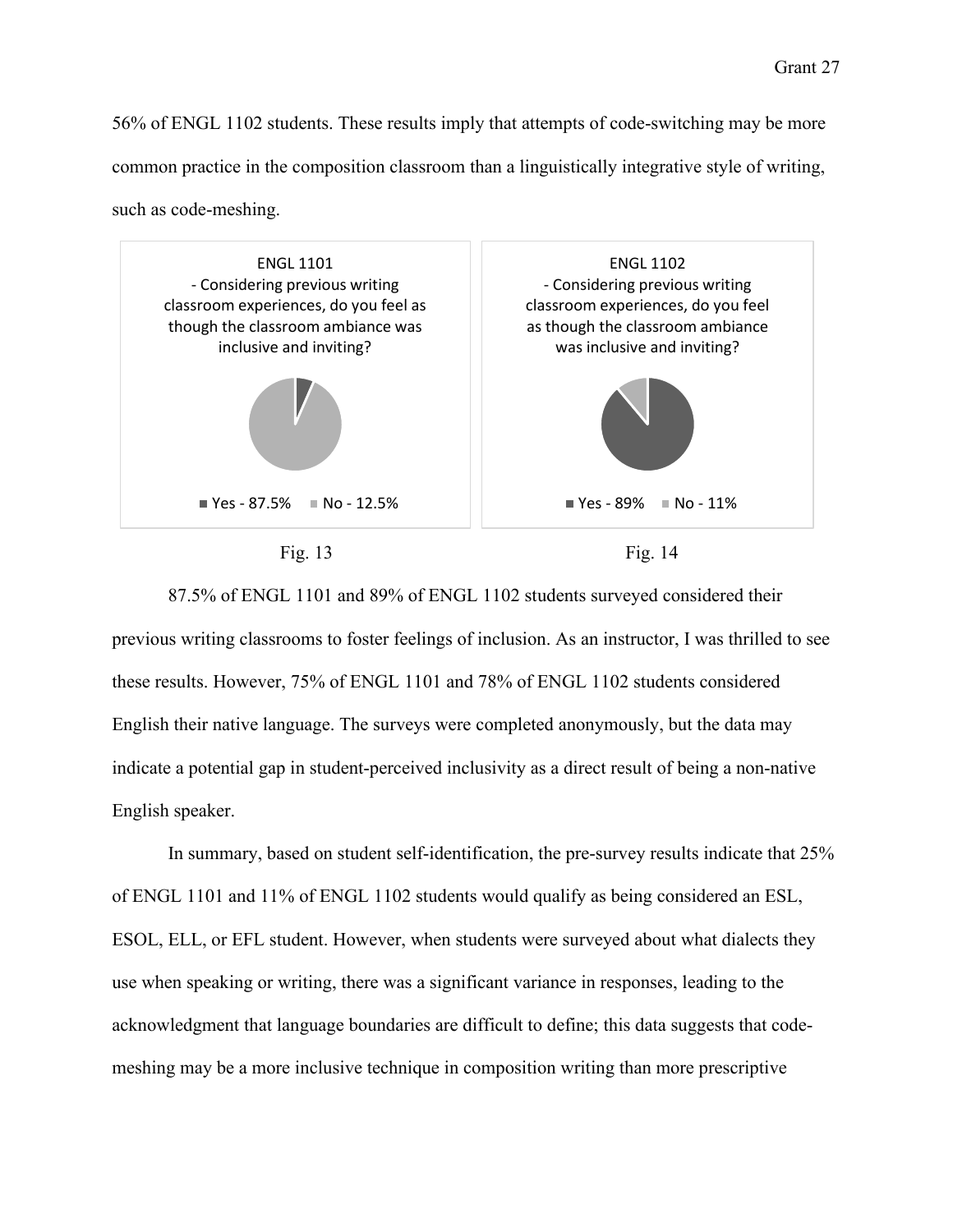modes such as code-switching, requiring students to opt for elements of SAE over their native language and steering away from the usage of every-day colloquial language/dialect. This constant need to mentally code-switch from students' natural modes of everyday communication to SAE could be sending subliminal messages that SAE is a more correct or valued language, which may lead students to perceptions of inferiority. Regardless, by connotation alone, switching signals *choose something else,* and meshing signals *integration and equality*. The idea is to facilitate a writing space that allows students to employ constructs of SAE as defined by the specific genre conventions and remain authentic to their own voices and socio-literate/sociocultural identities.

Most students surveyed experienced a positive or semi-positive experience with language and composition writing, which is exhilarating to hear. Nevertheless, this means 22-25% of students did not have positive experiences. It is worth noting that this is approximately the same percentage of respondents identifying as non-native English speakers, and less than half of the number of students surveyed had ever been given a chance to blend formal and colloquial language into the same assignments. One must question if this data suggests that English composition has been taught more from a prescriptive than descriptive purpose, compounding the fact that only approximately 50% of students consider academic writing opportunities to mimic real-world application. Somehow, there seems to be a gap in conveying the contexts of how audience and purpose drive composition writing and why genre conventions exist in academic and occupational settings. Students were also asked about their initial perceptions of how culture, language, and identity are related. Furthermore, students were asked how their cultural heritage, language, and self-identities are integrated into their writing (see Appendix D, Table 1, and Appendix F, Table 3, for student written responses).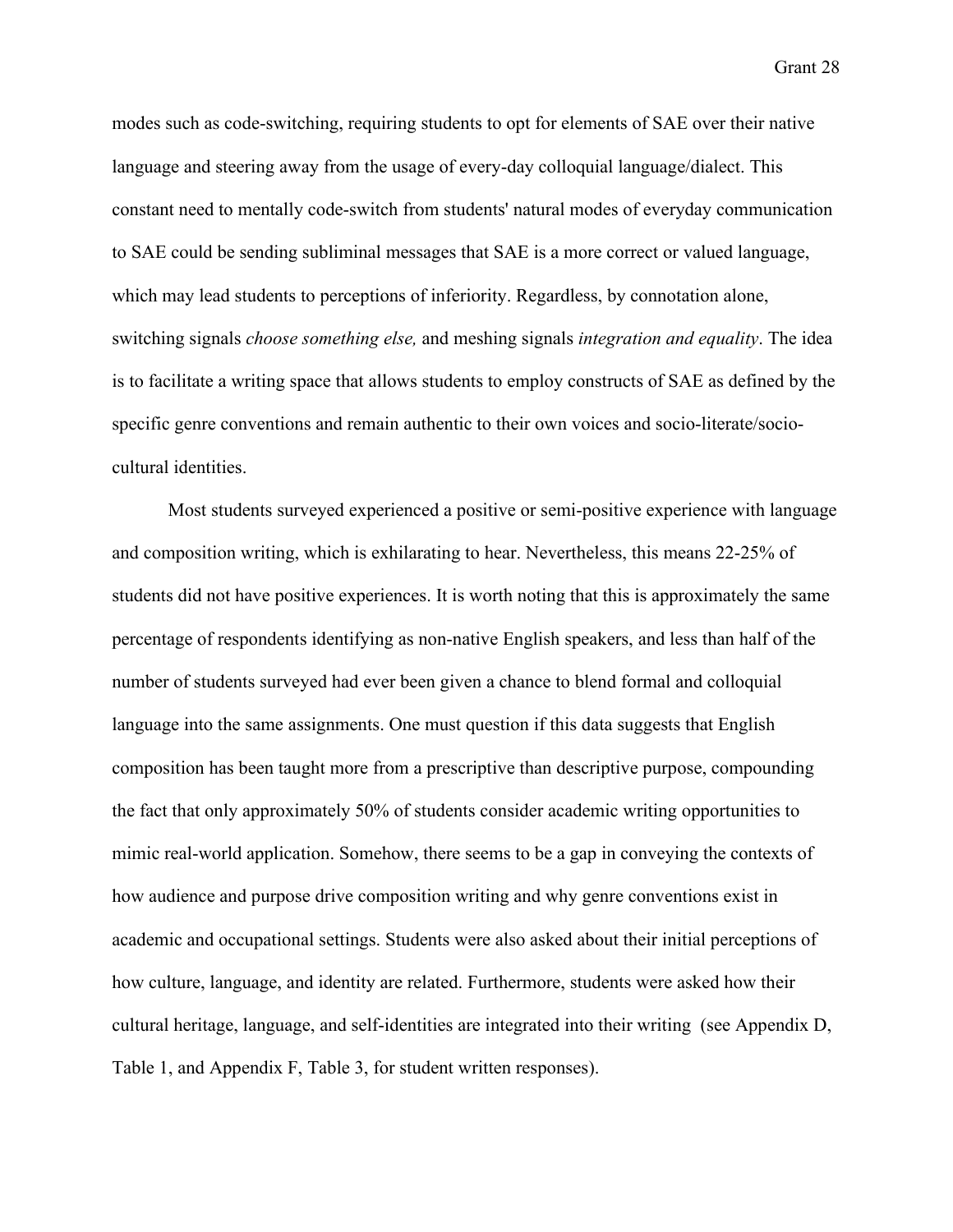#### **B. Trends: Concluding Student Survey Responses**

The invitation to participate in the concluding student survey was presented to two sections of ENGL 1101 and two sections of ENGL 1102, comprising a sample size of approximately 93 students combined. 44 students completed the initial student survey, and 36 students completed the concluding student survey. However, per the Institutional Review Board (IRB) approved research study protocols, only those students declared 18 years of age or older are included in the survey results below (Tables 3 and 4): 5 students from ENGL 1101, and 13 students from ENGL 1102. Individual components of the survey are discussed below, and to reduce researcher interpretation bias, student comments are provided in the tables.

The data provided above is used to provide visual representation in figs. 15-26 below. From the included students surveyed, 80% of ENGL 1101 and 85% of ENGL 1102 students considered English to be their native language, 20% of ENGL 1101 students and 7.5% of ENGL 1102 students considered Spanish to be their native language, and 7.5% of ENGL 1102 students considered both English and Spanish to be their native language. Figs. 17 and 18 depict selfcategorized dialects that students use when speaking or writing. Notice, upon completing the 1102 course, post-survey responses include the terms *southern colloquial*, *code-meshing*, and *southern/northern mix*, perhaps indicating a heightened awareness of dialectal variances within languages based on the semester's curriculum. The course did not identify and/or define specific dialects but instead introduced an awareness of the diverse elements of dialects found within a region. For example, dialectal lexical differences were discussed that might vary by region, such as the popular drinks found in vending machines on college campuses nationwide — Coca-Cola, Coke, soda, soda pop, pop, or soft drink — all terms representing the same drink. Therefore,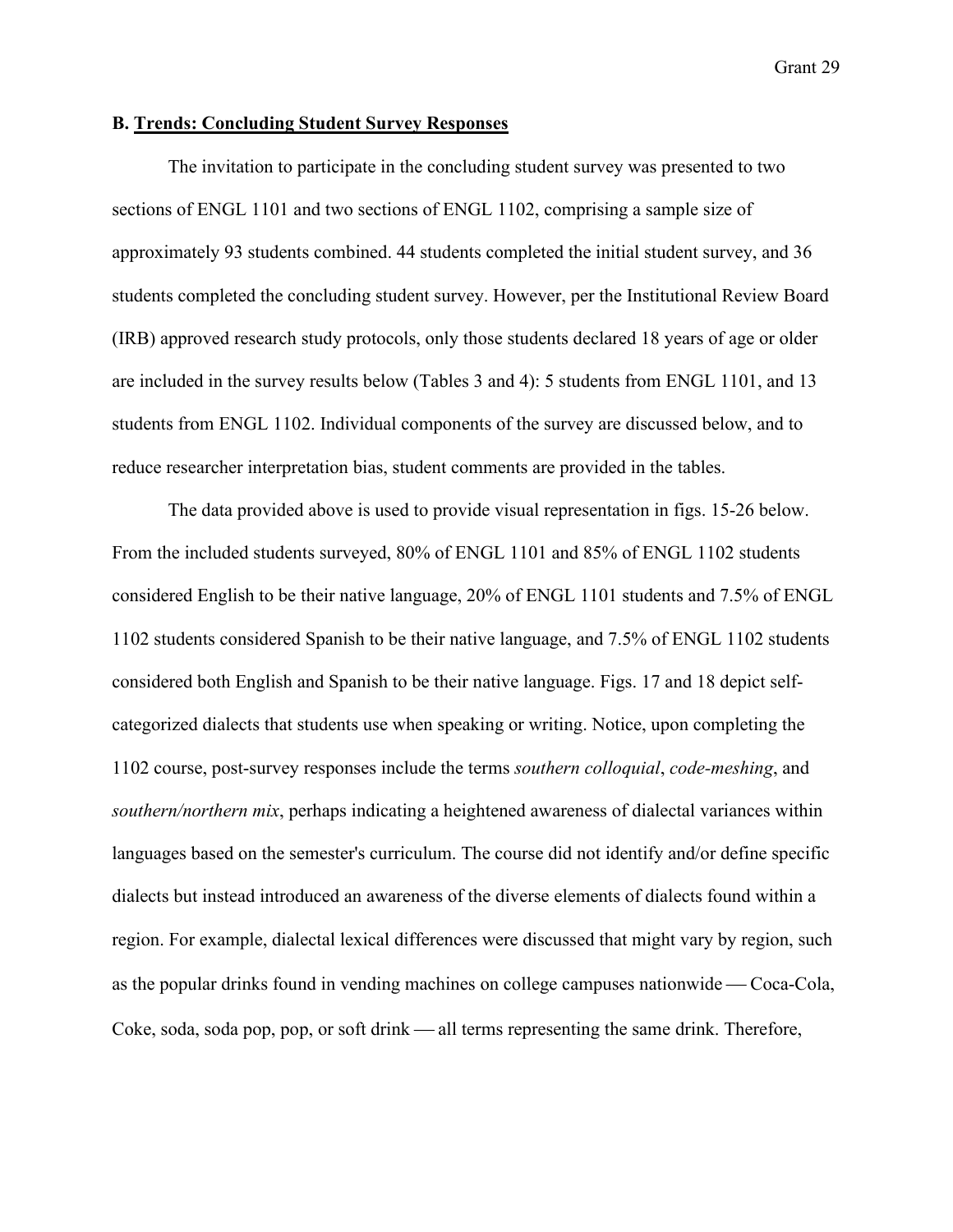students were not provided a list of dialects to select from in the surveys. All categories are student-generated and shown in figs. 17 and 18.

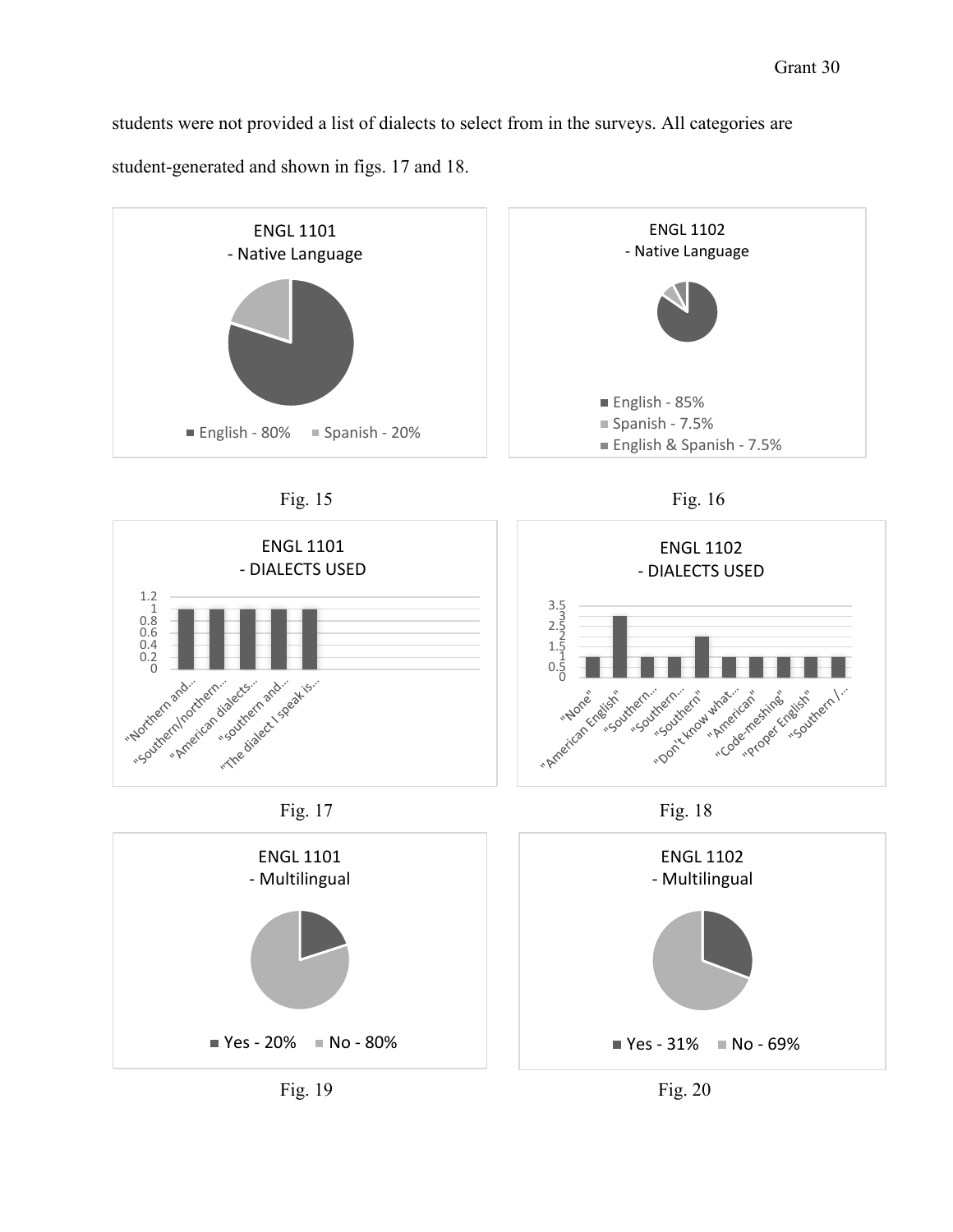80% of ENGL 1101 students and 69% of ENGL 1102 students surveyed (see figs. 19 and 20 above) considered themselves to be monolingual, with 20% and 31% respectively identifying as being multilingual, which is slightly higher than the pre-survey results indicated. The concluding student surveys continued the trend of approximately  $1/4<sup>th</sup>$  of the FYC classroom, stipulating the ability to read, write, and/or speak in multiple languages. Students were then asked if they considered their academic experiences with language and composition writing in this course to be positive. 100% of students surveyed for both ENGL 1101 and ENGL 1102 indicated a response of *yes* (see figs. 21 and 22).







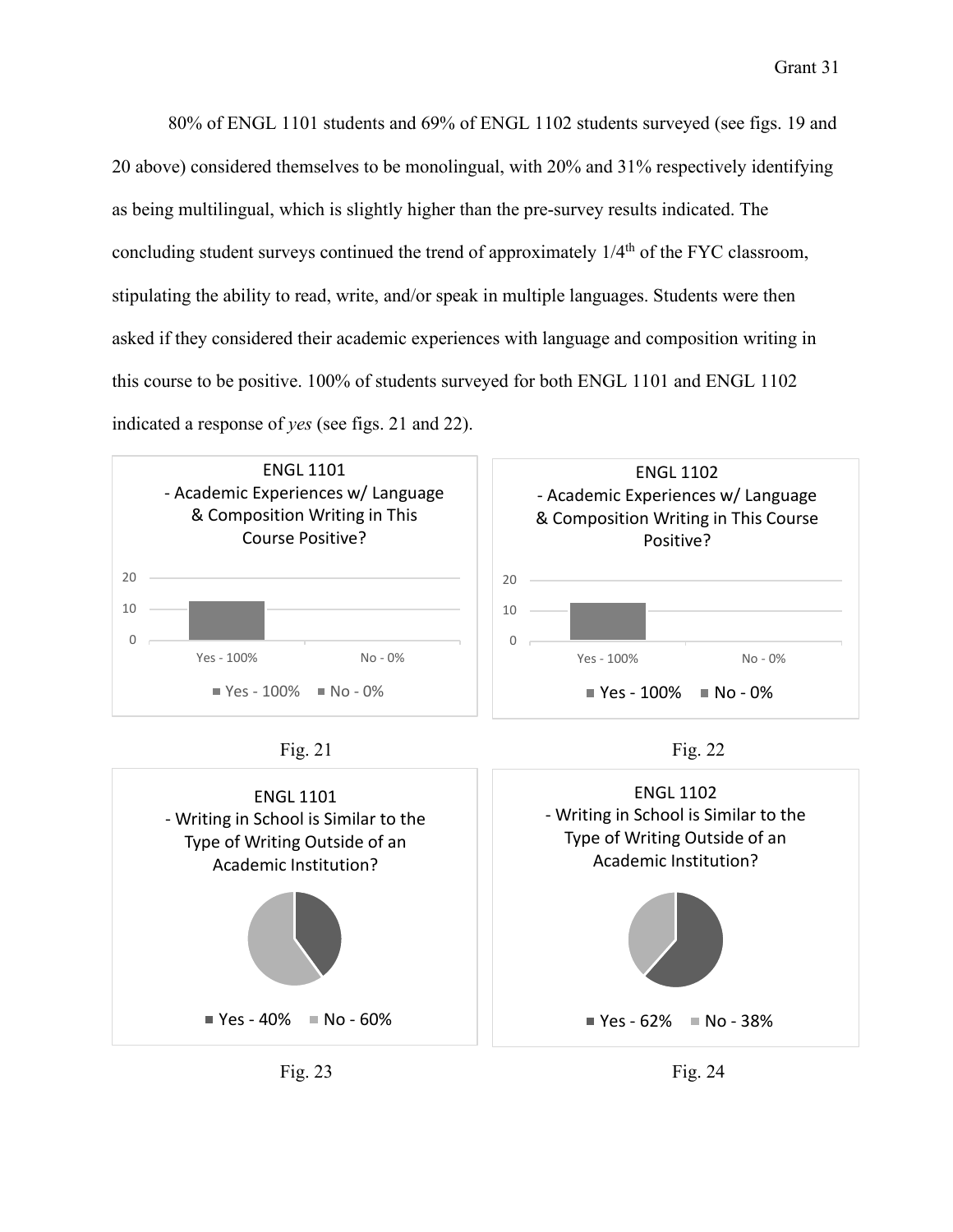Students were again asked if they felt as though writing in school is similar to the type of writing they will do outside of an academic institution in the post-survey (see figs. 23 and 24). One of the main goals throughout the semester was to help students identify transference in writing techniques. 40% of ENGL 1101 and 62% of ENGL 1102 students responded *yes*, even though this concept was a central focus during the semester. Students were asked if they felt as though this classroom was inclusive and inviting. 100% of students surveyed answered *yes* (see figs. 25 and 26), which is important to note that ENGL 1102 was delivered in a rotational faceto-face modality, with  $2/3^{rd}$  of students having to live stream during classroom sessions throughout the semester. In other words, flexibility and adaptability were vital for classroom learning as well as resilient pedagogy. The purpose of questions #7-10 was to determine student perspectives on having the opportunity to blend formal and colloquial languages by codemeshing to affect voices and tones while also enhancing cultural authenticity for rhetorical appeal. Moreover, students were also asked post-curriculum delivery how they now viewed connections between culture, language, and identity (see Appendix E, Table 2, and Appendix G, Table 4 for student survey responses). For the most part, students expressed tightly linked connections between language and the forming/expression of personal identities. For example, consider the following student writing excerpt: "Culture, language and identity are completely intertwined. A child learns his or her identity from their environment. Therefore the culture and language in that environment become integral parts of the young child."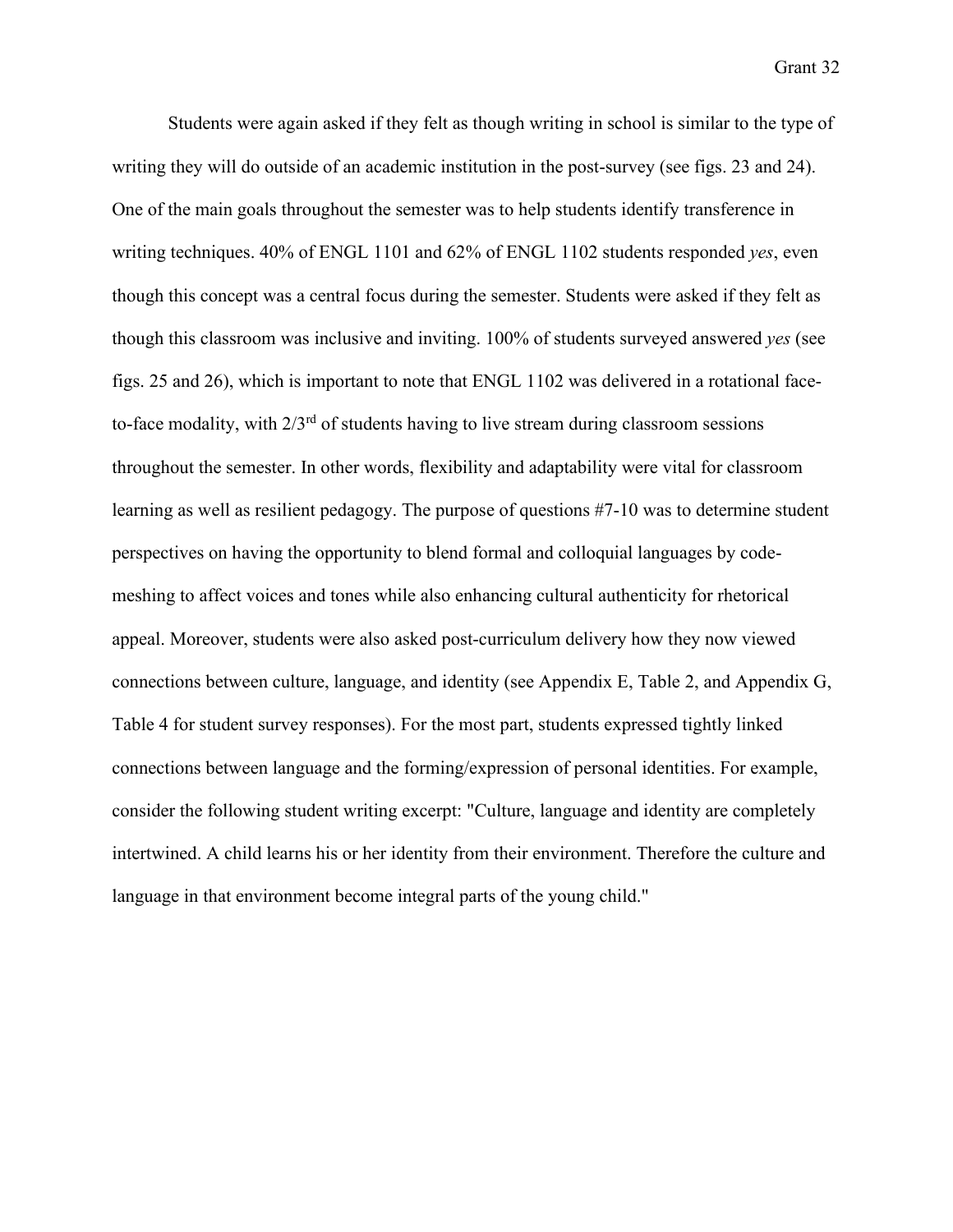In summary, the post-survey results indicate that students found the two courses to be both inclusive and inviting, even though approximately 15-20% of the student demographics identified as being non-native English speakers/writers. It is also important to note that monolingual speakers also indicated an inclusive and inviting perception of the course. The data indicates that the inclusion of readings and writings that explored multilingualism in composition writing enhanced the overall perception of an inclusive and welcoming FYC classroom for all students surveyed.





# **C. Research findings:**

The Spring 2021 semester was unique for many students and collegiate instructors alike, as all parties recognized the effects of living through a global pandemic. Overall, I was curious to see and compare the concluding student survey responses to my observations regarding inclusivity in the FYC classroom due to previously specified social and learning conditions. In all honestly, I feared the effects of the pandemic on the collegiate classroom would overwhelm the attempts to gain insight and measure the effects of providing students with opportunities of translanguaging to enhance the rhetorical delivery of academic writing. To my surprise, even amid adverse educational conditions, the student samples and survey results were complimentary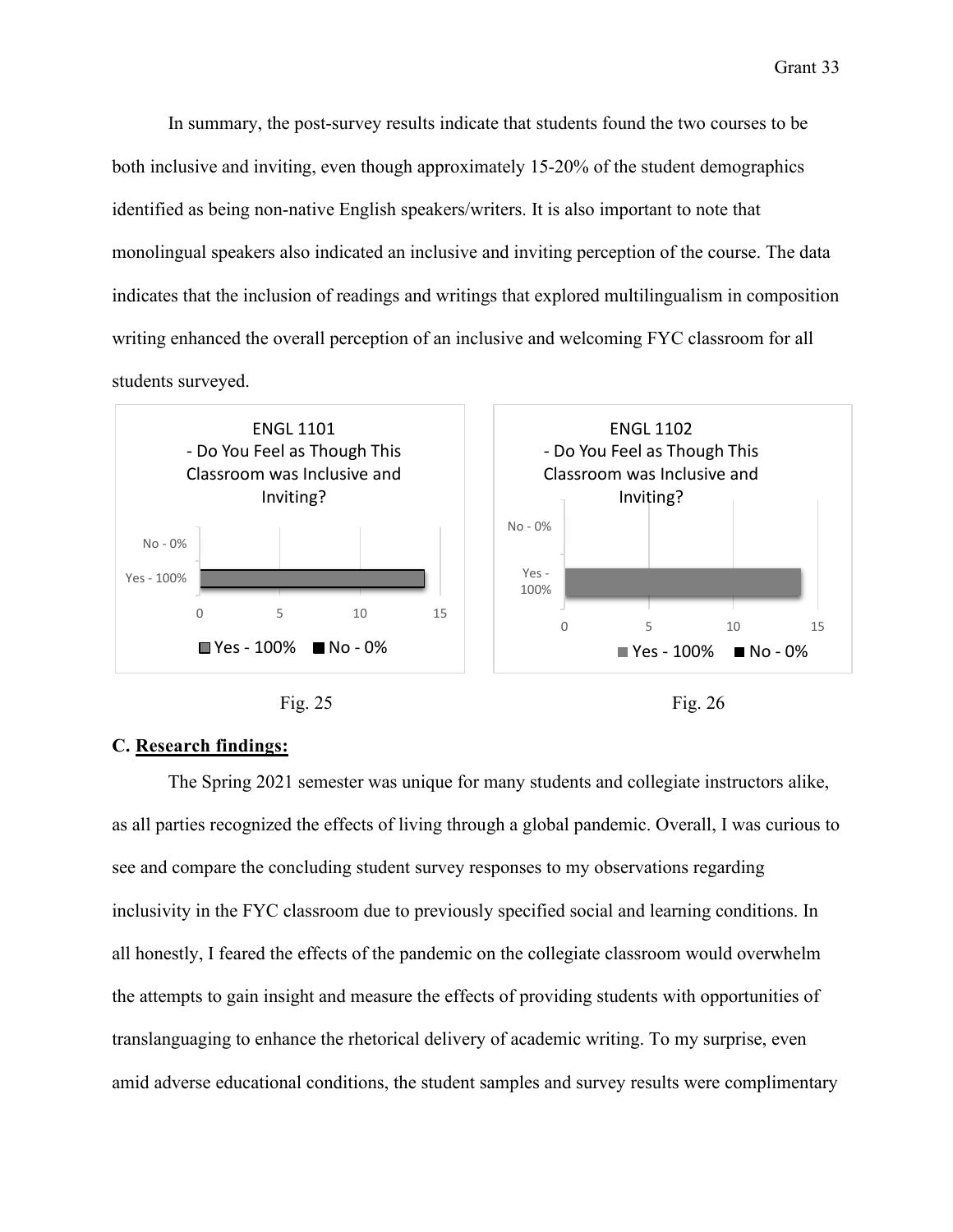to perceptions of a positive and inclusive learning environment. In other words, preliminary examination of the data suggests the varying modes of instructional delivery was not an influencing factor on student-perceived inclusivity.

Conceivably, the solution lies neither in the specific delivery methods of instruction nor in the particular writing opportunities afforded in the classroom. In the English 1102 classroom, one main objective is for students to learn how to properly integrate academic research from an informative perspective while persuasively affecting their audience. Students were taught how to affect voices and tones through code-meshing, a purposeful art of translanguaging, by integrating colloquial language (dialect variation or slang) or multiple languages. The following is an excerpt from Student C's reflection on the quote provided by Graff and Birkenstein that acknowledges some of these concepts (see Appendix J, item 3, 4-16-21 low-stakes assignment):

During this course, we have learned to add tone, colloquial language for code-meshing, academic language, voice, rhetorical appeals, and add structure to bring these items all together to form a complete, professional, and concise academic essay. We learned these things to not only enhance our basic abilities but to create more in-depth emotions and feelings that our audience will be able to see. This goes for writing books, poetry, songs, short stories, comics, etc because each and everyone of these can use the basic writing examples I talked about earlier. But in order to truly bring together that piece of writing, the authors have to provide their own twist and uniqueness to it.

Students composed a literacy narrative in the English 1101 classroom that explored notions of connection between languages, identities, and socio-literate experiences. Put simply, students were asked to consider how their academic experiences had been influenced by topics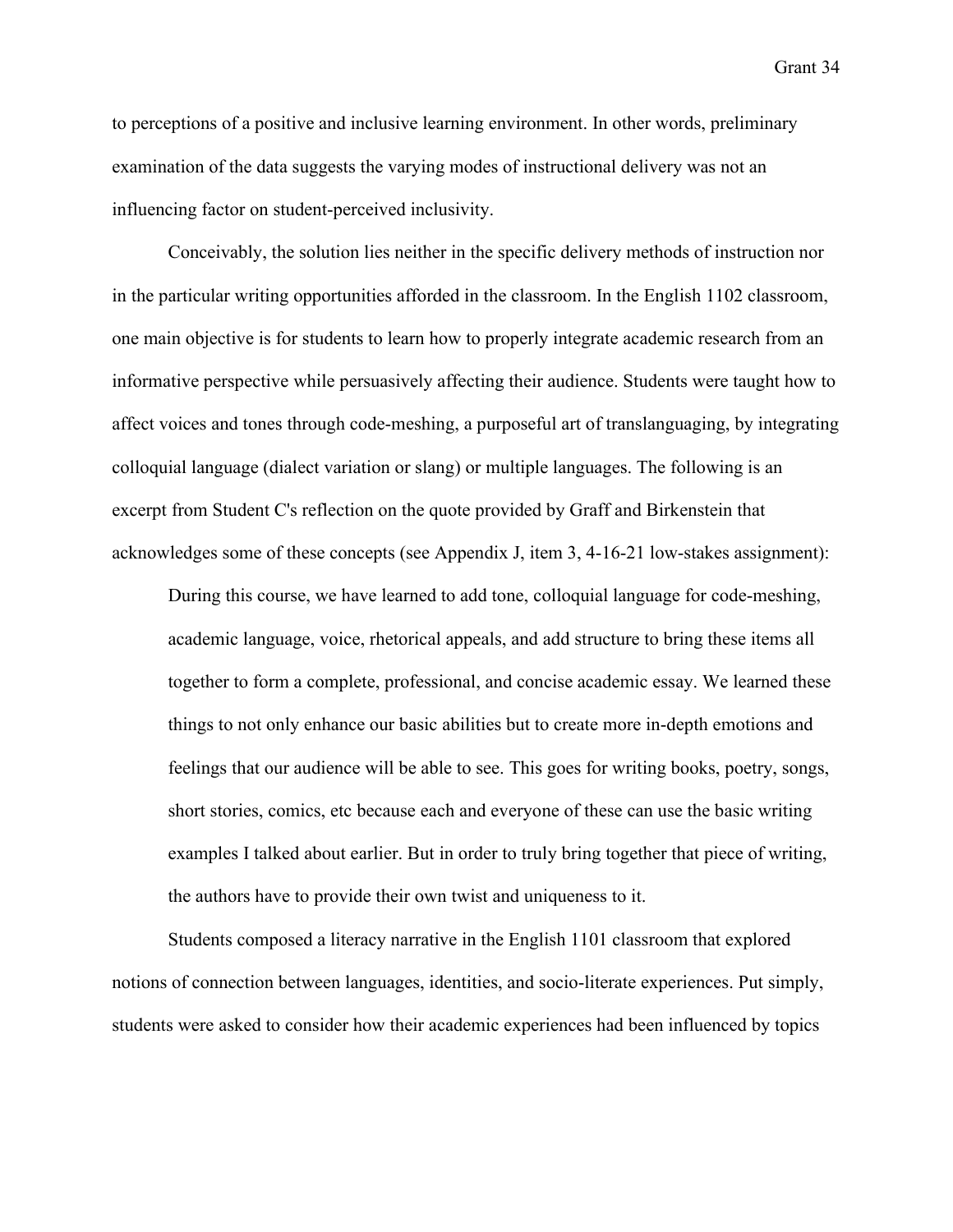related to language and identity. Following are writing excerpts from Student F and G's literacy narratives (see Appendix I):

- Student F "Language also defines who we are in terms of our culture. One's culture defines who they are as a group compared to the cultures of other groups . . . I have noticed that my southern accent comes out more when I am speaking to relatives on my father's side of the family. I will speak slower and a little drawn out and I'll even drop my 'g's' and say things like 'fixin'".
- Student G "When it comes to forming my identity, I go by the motto, 'Take what you like and use as you see fit' . . . Language and identity are connected in the sense that they are both fluid, continually changing, and are essential ingredients in my secret ingredient soup."

While students in ENGL 1102 were not required to use translanguaging as a means of rhetorical persuasion, they were encouraged to do so. Nonetheless, the majority of students in the course *did not appear to use* code-meshing techniques in their summative assignment submissions; conceivably, students may have considered the stakes to be too high to incorporate writing that did not present as the typical language (student-perceived) for an academic essay. Yet, the concluding student survey responses indicated strong perceptions of inclusivity. Below are a few writing excerpts (see Appendix G) that offer student observations on code-meshing techniques and inclusivity from the course:

> • "I would like to say that I have never experienced a classroom environment quite like this class. I felt as though my personality added to my works and that was rewarded within the class. It was fantastic!"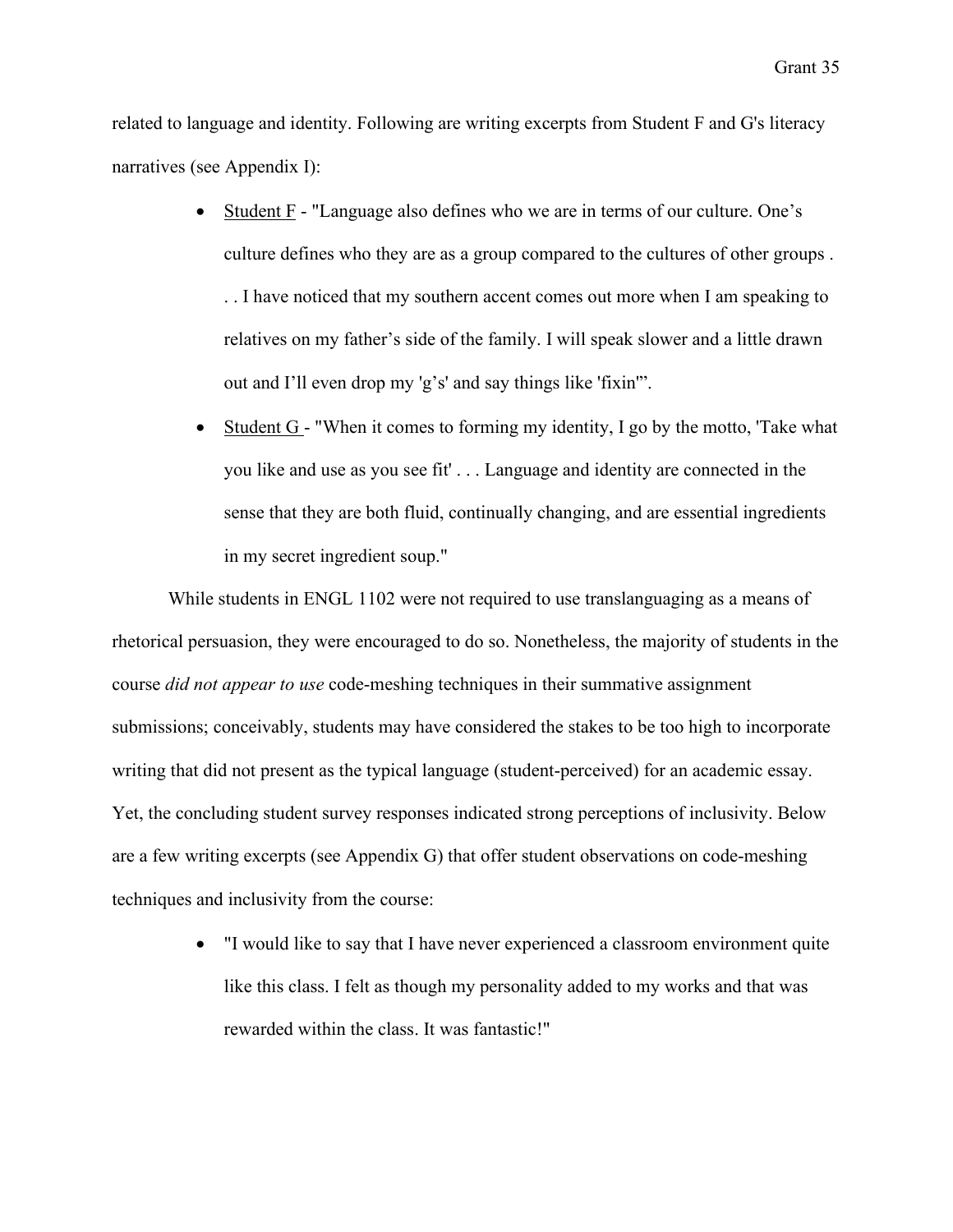- "Being able to use code meshing made it much easier to have a voice in my paper. Using words and phrases specific to my identity enhanced my tone."
- "I really like it [code-meshing]. My writing sounded much stronger and more persuasive, and I feel like it was more interesting. I was almost excited to write the argumentative paper, and I have never been excited to write a paper before."

Does this suggest that even a call to awareness of diversity and multilingual acceptance in the English composition curriculum leads to a more inclusive learning environment even if students choose not to utilize code-meshing as a means of translanguaging? For example, consider the following student observations noted on the ENGL 1102 concluding student survey relating to the usage of these techniques in their major assignments (see Appendix G):

- "I found it personally hard to use informal language in a formal paper and I felt as though when writing my paper that it did not belong when writing my research paper and I struggled to find ways to implement that informality."
- "I personally did not use this technique because there were no other languages that I had to use when writing."
- "It all honesty, I wasn't able to utilize it as well as someone who speaks multiple languages. However from what I have seen and read and tried to use myself, it does offer a lot more opportunities to use voice and tone. Not only can you express yourself through the other language or dialect, you can show your true emotions due to it being a natural thing for the writer."
- "I don't like it it's just not my thing."

In summary, even though some students did not feel comfortable with or preferred not to use code-meshing via integration of multiple languages and/or dialects, 100% of students (see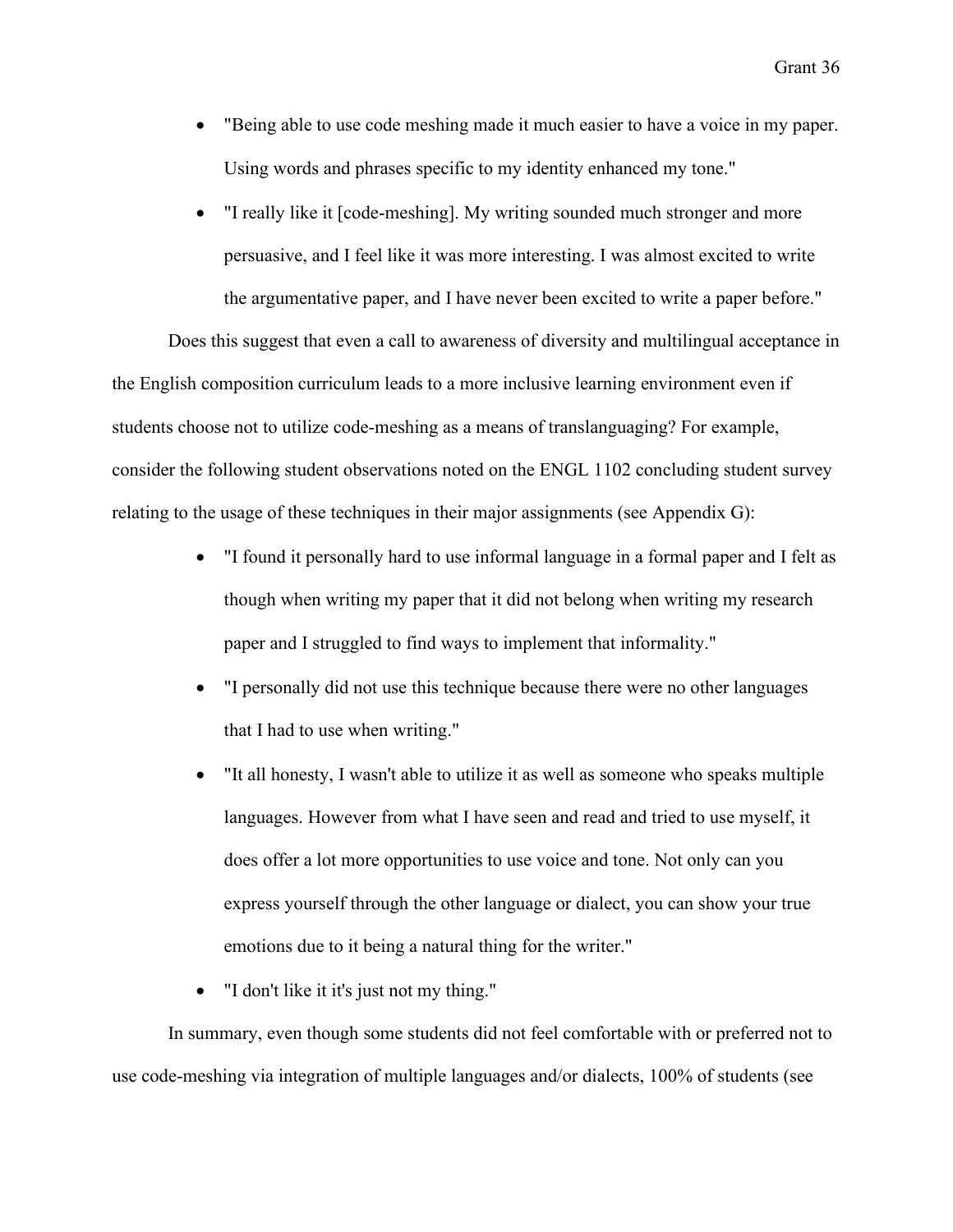item 5, Appendix G) responding to the survey indicated positive academic experiences relative to the course with both language and composition writing.

#### **Section 5: Conclusion**

#### **A. Study Limitations**

Study limitations include sample size, potential confounding variables, and the need for a control group. A percentage of first-year English composition classrooms feature student demographics that include dual high school and college enrollment; for this reason, a percentage of the students are under the age of 18. Therefore, a revised IRB to include parental consent for student survey participation should be considered.

Further research is needed to determine if the study results are duplicated with the inclusion of a control group. This study was based upon one instructor teaching two sections of ENGL 1101 and two sections of ENGL 1102 over one full academic year. A suggested future research design would be for the same instructor to teach two or more courses that integrate the same curriculum design, introducing multilingualism via translanguaging opportunities and other course sections that do not incorporate the same curriculum. However, all students would receive the initial and concluding surveys. If the same trends exist across all courses, the identification of confounding variables (course curriculum) may present. However, if varying trends occur amongst the two independent variables, there would be more assurance in the results of this study. Moreover, another suggested future design would be to employ multiple instructors utilizing the same type of curriculum with the administration of the student surveys to identify similarities and differences among survey responses within a variance of instructor style of pedagogical delivery. Likewise, a controlled study that ensures the same students who complete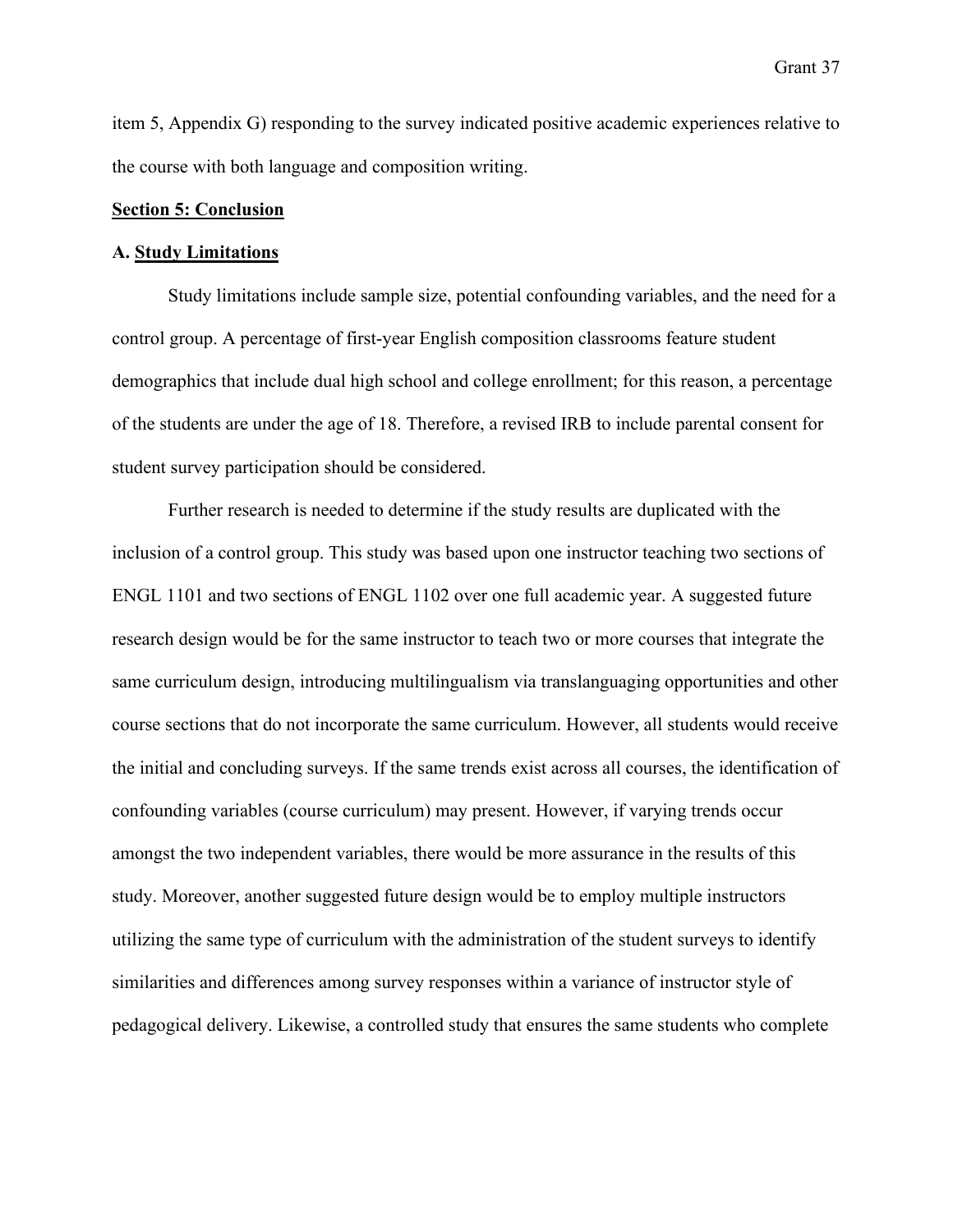Grant 38

the initial student survey are the same students who complete the concluding student survey would be ideal.

#### **B. Transference of Skills**

Code-meshing may be used as a rhetorical technique to affect, engage, and/or persuade an intended audience. Integrating code-meshing into an FYC classroom accomplishes two distinct feats as demonstrated in the results of this study: 1. facilitates an inclusive environment, a common diversity and inclusion initiative across universities, and 2. transference of acquired translanguaging skills from the academic classroom to that of a professional occupational setting. National and global corporations utilize these skills in real-world marketing and advertising campaigns.

Consider the following scenarios on how translanguaging via code-meshing may benefit students outside an English composition classroom. Chick-fil-A is a restaurant well-known for its one-of-a-kind marketing/branding techniques on roadside billboards that typically feature black and white cows composing phrases that entice viewers to consider eating chicken — one of the primary foods sold in the restaurant. However, what makes the rhetoric unique is the use of misspellings and what some would consider colloquial/slang to get their point across because, as any driver knows, there are potentially only seconds to read a billboard, receive the intended message, and cognitively process the elements of persuasion — all the while driving down the road. The Chick-fil-A website features the following excerpt in the *about - who we are* section:

In 1995, a renegade cow, paintbrush in mouth, painted the three words "EAT MOR CHIKIN" on a Texas billboard. From that day forward, the burger-eating landscape was forever changed. These fearless cows, acting in enlightened self-interest, realized that when people eat chicken, they don't eat beef. Today, the cows' herds have increased and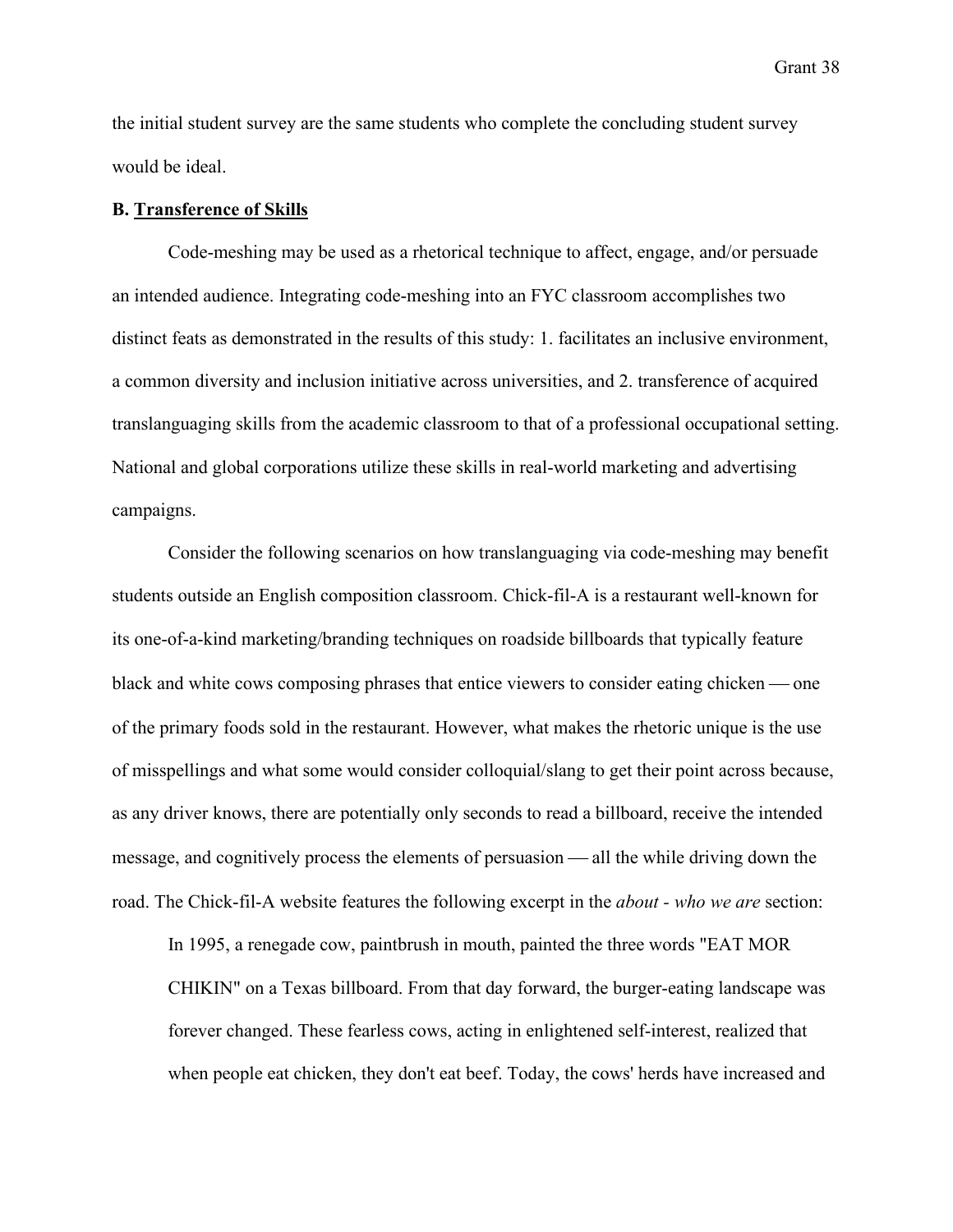their message reaches millions - through television, radio, online, and on the occasional water tower. Needless to say, we fully endorse and appreciate the monumental efforts made by our most beloved bovine friends.

According to their website, The Coca-Cola Company has provided beverages for 135+ years in 200+ countries and territories, now offering 200 brands worldwide. In other words, The Coca-Cola Company has a global audience. Therefore, considering common lexical and syntactic differences in languages is imperative in affecting the intended audience. For example, Karen Corrigan references the use of the following phrases in one of Coca-Cola's advertising poster campaigns in Belfast, Ireland (79-80):

- *What's the Craic?*
- *It's Weeker*
- *'Bout ye?*
- *My head's melted*
- *Wind your neck in*
- *You're a geg*

These phrases and lexical components are in English. However, they are indicative of common phrases used in Belfast, Ireland, and an audience exposed only to SAE may not recognize or understand the messages represented. This example reveals the importance of understanding colloquial/dialectal variances of the same language and employing these regional aspects to best persuade and engage a product's buyers/consumers.

#### **C. Classroom Application**

The initial goals of this study was to facilitate conversation within the academic discourse community on (1) whether the integration of translanguaging via means of code-meshing would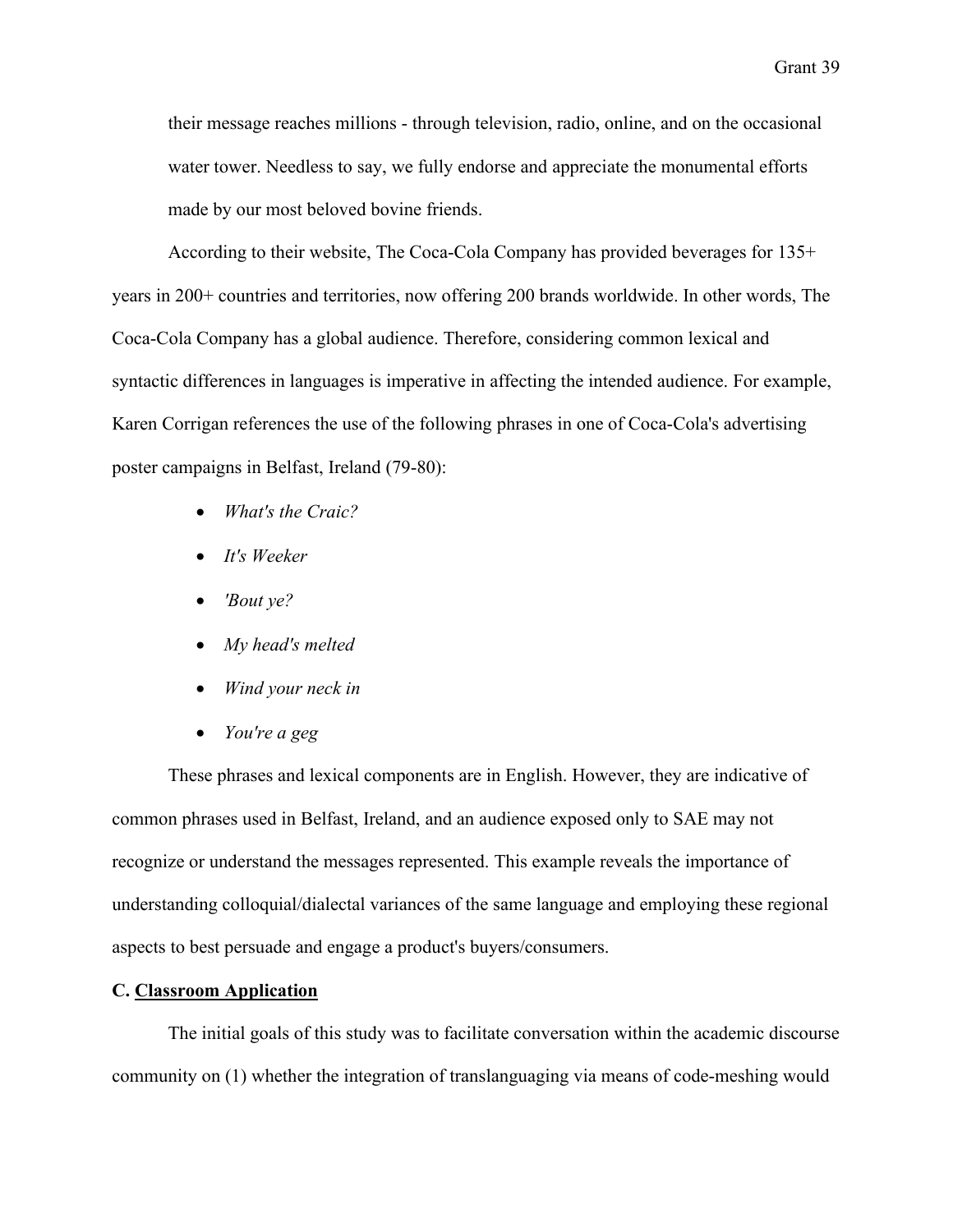Grant 40

affect student perspectives on university initiatives of facilitating and fostering an inclusive FYC classroom and (2) would simultaneously operate as a call to awareness of linguistic diversity through the integration of translingualism in the English composition curriculum. The Kennesaw State University definitions of diversity and inclusion mentioned previously are clear. As a KSU instructor, I should incorporate ". . . teaching, working, learning, and living [that] take place in pluralistic communities of mutual respect." The post-survey student responses indicate favorable results indicating it is plausible to embrace linguistic diversity while still teaching students the mainstays of academic genre conventions in an English composition classroom.

Furthermore, while I have argued that the transference of skills goes beyond the walls of academia, I realize not all instructors within varying discourse communities may embrace the integration of writing conventions that challenge genre conventions. For these reasons, even though I provide students low and high-stakes writing opportunities to practice and integrate these techniques, I caution students to always, regardless of the course or instruction, follow their assignment guidelines, and when in doubt, consult with their instructors regarding the acceptance of incorporating translanguaging/multilingual techniques. There will always be prescriptive rules and protocols that students and employees must follow, as ultimately, their course grades and employment status may be reflective of adhering to these guidelines; this *is* a real-world scenario. However, due to the multimodal nature of today's societal communications, I feel that advancements in ideologies associated with languages, cultures, and identities are receiving enhanced consideration. The first hurdle is increased awareness. The second hurdle is acknowledging and accepting a call to action. The most challenging hurdle, in my opinion, is how to integrate these ideologies into practice. I teach my FYC students that writing is a series of collective processes that are recursive. Using the same advice, below is a list of brainstorming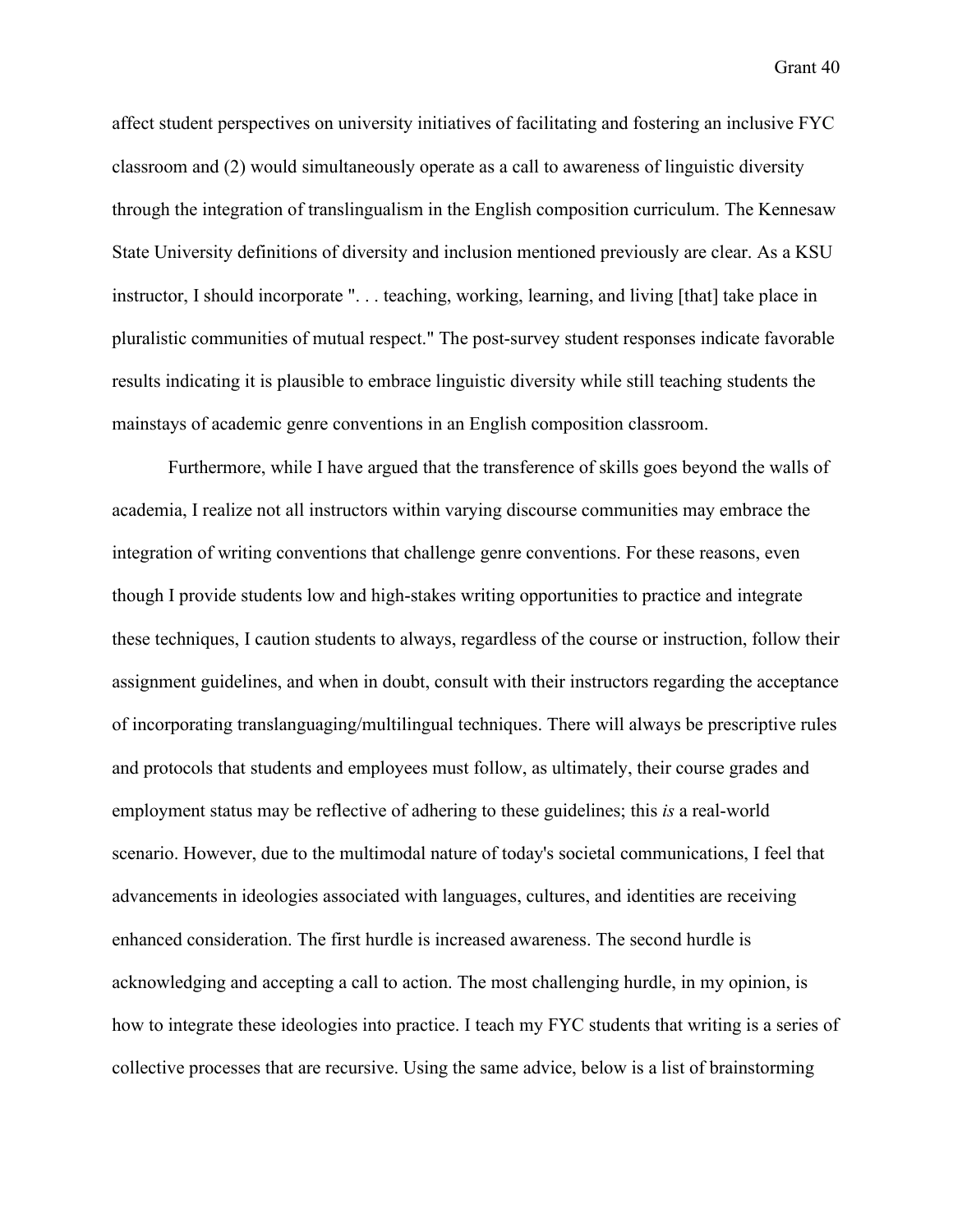ideas on how to begin integration of multilingualism in the FYC classroom to affect studentperceived inclusivity:

- Textbook selection instructors often have a list of department-recommended textbooks. Take the time to peruse the contents to determine how inclusivity may be affected by the author's use of rhetoric. Do graphs/images/sections offer diverse cultural and lingual examples?
- Supplemental materials providing supplemental readings applicable to the week or unit's instruction that represent a variety of cultures, languages, and social norms/expectations will increase an overall awareness of diversity in reading, writing, and language acquisition. For example, how visual rhetoric may increase pathos when trying to persuade an audience is studied. Encouraging students to find examples representing varying languages or cultures will increase classroom awareness.
- Multimodal capabilities the incorporation of multimodality enhances teaching instruction and student learning, facilitating a more student-centered pedagogy. The average number of students in my English 1101 and 1102 courses is 26. When students vote on how they want to consider the day's curriculum, there is often variance in the preferred modality. In other words, some students prefer a lecture where they take notes. Some students prefer to work individually on writing prompts. Some students prefer to work in small groups where they can verbally discuss the reading/assignment. Some students prefer incorporating short videos that provide a visual and audible representation of the presented material. Regardless of the modality employed, the main takeaway is that there is variance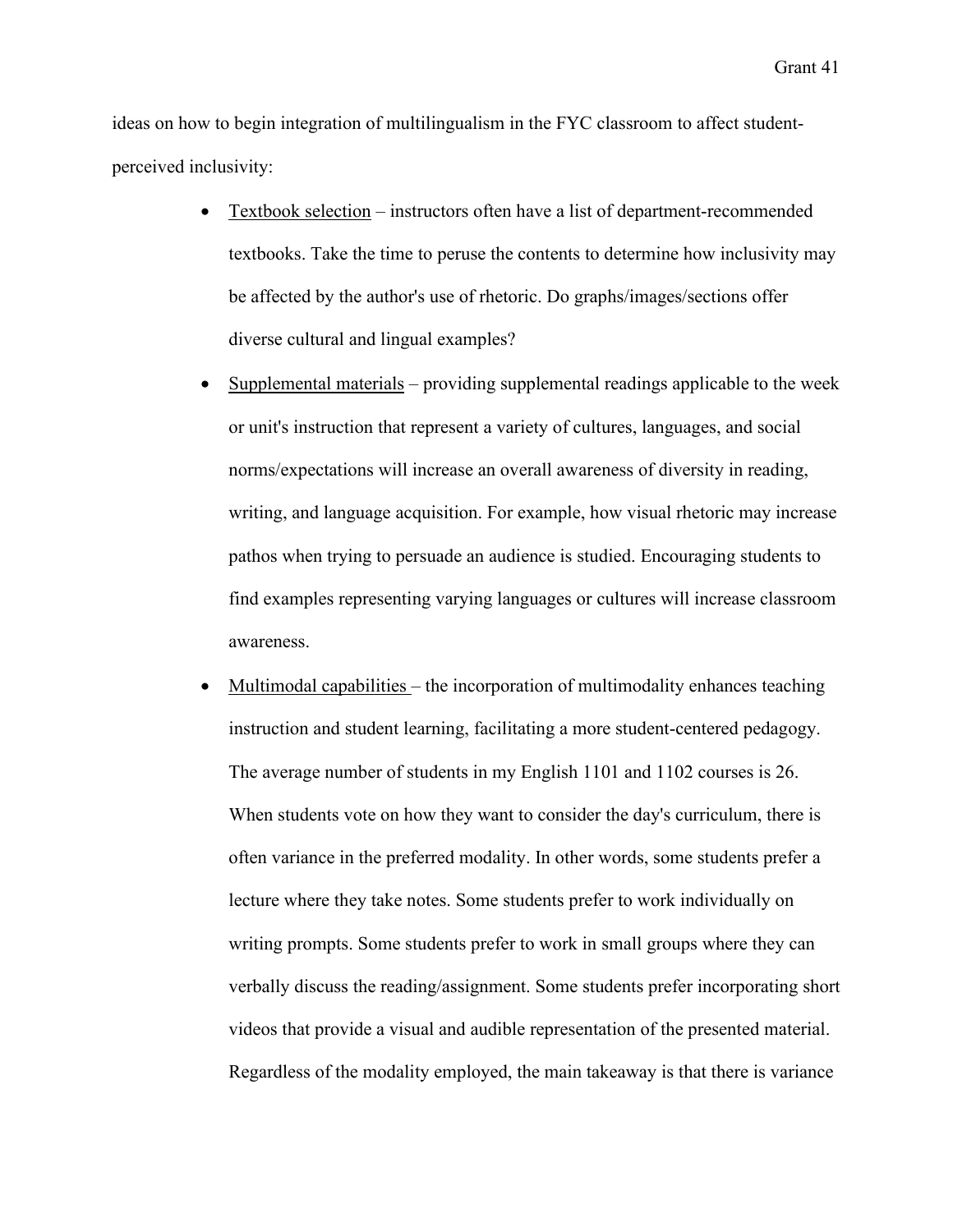in students' learning styles. Finding ways to embrace the flexibility of multimodal capabilities may aid instructors in delivering cohesive content and foster feelings of inclusivity.

- Formative writing assignments instructors can incorporate composition methods that utilize translanguaging skills, whether by integrating multiple languages or dialects. Using mentor texts and remixing of texts allows students to practice these techniques in a low-stakes capacity.
- Summative writing assignments considering genre conventions, such as an academic essay and the usage of SAE, are still crucial to students' understanding of reader and audience expectations. However, providing students with some flexibility (I used up to a 10% word count) to utilize translanguaging techniques offers the potential to increase inclusivity and awareness. At KSU, students must compose a literacy narrative in ENGL 1101. I found that this unit/assignment was an excellent opportunity to introduce translanguaging.
- Class discussion talking to students throughout the semester to gain insightful feedback on *how things are going* will aid instructors in adapting to the current classroom dynamics because the student demographics of each semester will change. In other words, there is not a one-fits-all assignment or semester-long lesson plan. The remapping of course materials and delivery is essential to implementing resilient pedagogy.
- Discourse departmental meetings share your experiences, knowledge, and best practices of what seems to work best in the classroom. This communication facilitates a recursive call to awareness and provides peer feedback on modifying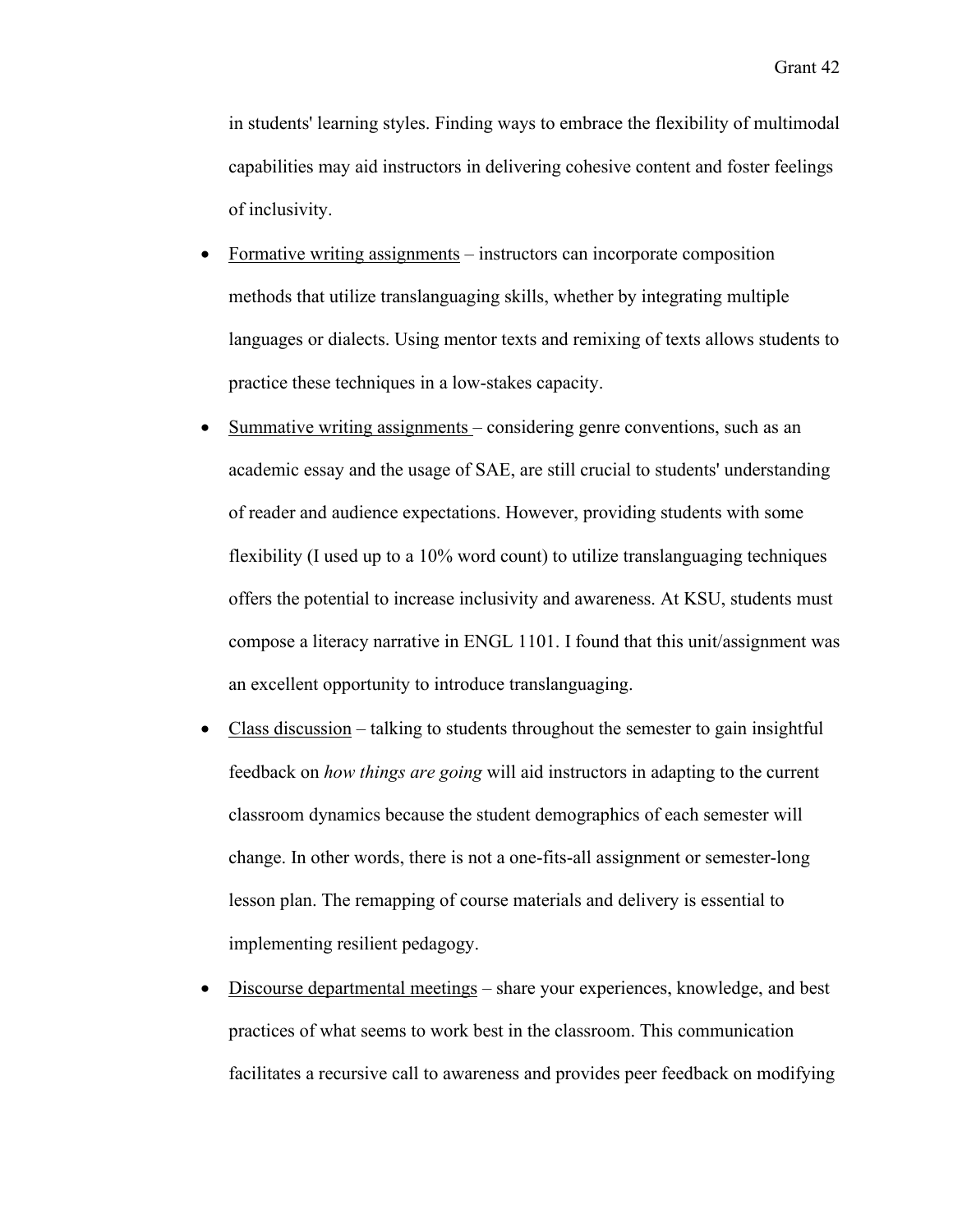Grant 43

lessons or instructional delivery. Utilize multimodal frameworks such as a departmental discussion board thread housed in the university's digital learning management system to organize and retain peer instructor feedback.

University initiatives – explore current university initiatives and consider the rhetoric of mission statements to include awareness and facilitation of multilingual variances. In other words, include the term *language* to highlight linguistic diversity and inclusion.

Overall, there is potential in that a series of small collective steps may lead to an impactful change in both awareness and integration of multilingualism in composition writing while simultaneously fostering university initiatives of diversity and inclusivity, providing students opportunities to embrace their unique socio-literate, socio-cultural, and socio-linguistic experiences. *When used purposefully, code-meshing can enhance the rhetorical efeito of engaging a wider audiencia and destigmatizing the idea that language resides in isolation but, in retrospect, is a blending of comunicación that incorporates one's cultúr and self-identities.*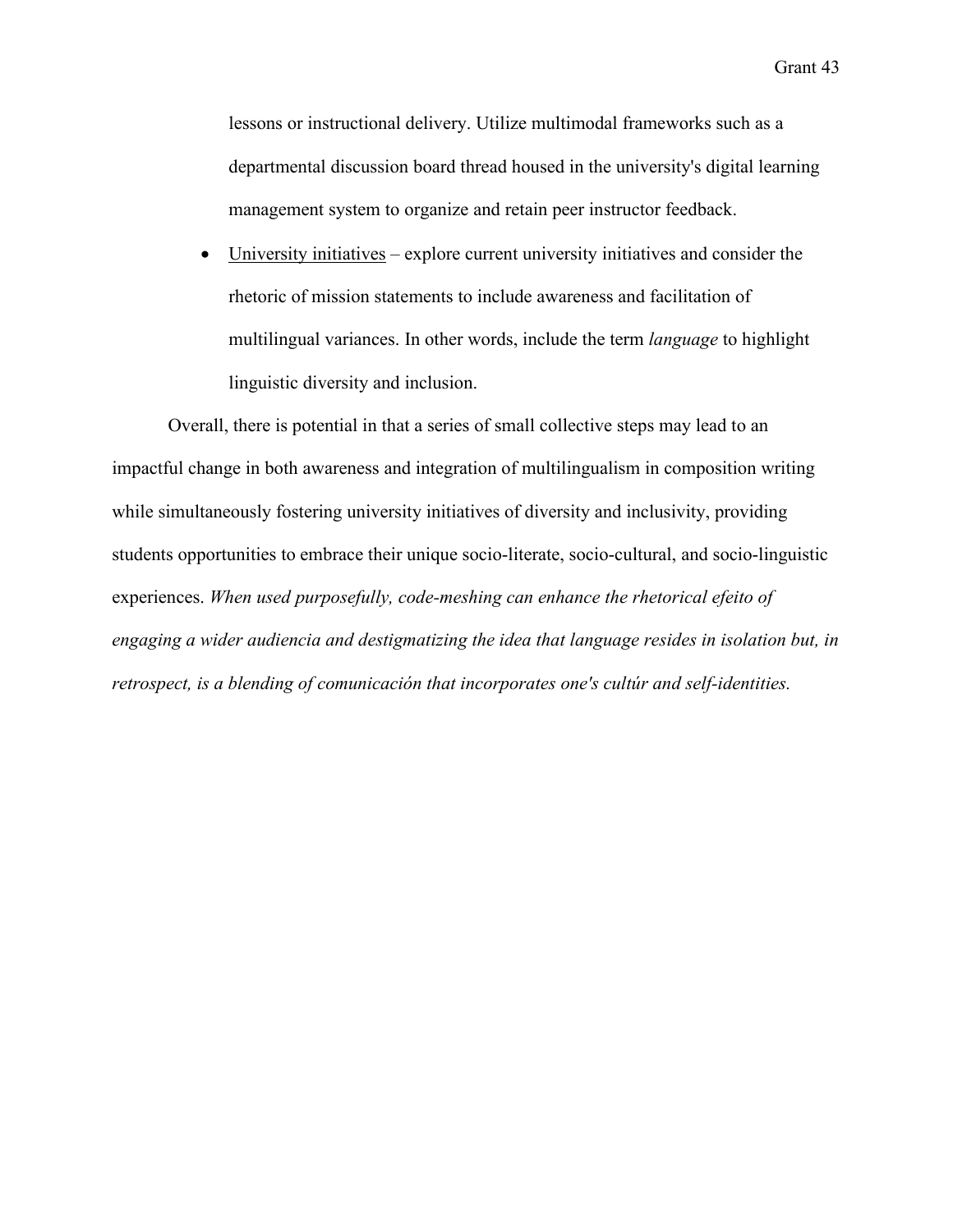Appendix A – Initial Student Survey

# **ONLINE SURVEY CONSENT FORM**

#### 1. **Title of Research Study:** MAPW Capstone Proposal - Melinda Grant

**Researcher's Contact Information:** Melinda Grant, (925) 768-2102 cell#, MGrant1@Kennesaw.edu (Study# FY21-305)

## **Introduction**

You are being invited to take part in a research study conducted by Melinda Grant of Kennesaw State University. Before you decide to participate in this study, you should read this form and ask questions about anything that you do not understand.

#### **Description of Project**

The purpose of this study is to further the field of research by providing examples of code-meshing and/or translanguaging in English Composition in pursuit of a more inclusive English 1101 and/or ENGL 1102 classroom experience for students.

#### **Explanation of Procedures**

At the beginning of this course, students are given an opportunity to complete a short online survey to identify prior experiences and perceptions of connections between language and identity and feelings of inclusivity in previous composition classrooms to further the field of research. Towards the end of the course/unit, students are given an opportunity to complete a short online survey regarding similar perceptions based upon the course curriculum studied that exposes students to the integration of multilingual writing techniques in the composition classroom to enhance rhetorical appeals in persuasive writing.

#### **Time Required**

The estimated time to complete each online survey is less than twenty minutes. No additional tasks are required outside of the established classroom curriculum.

#### **Risks or Discomforts**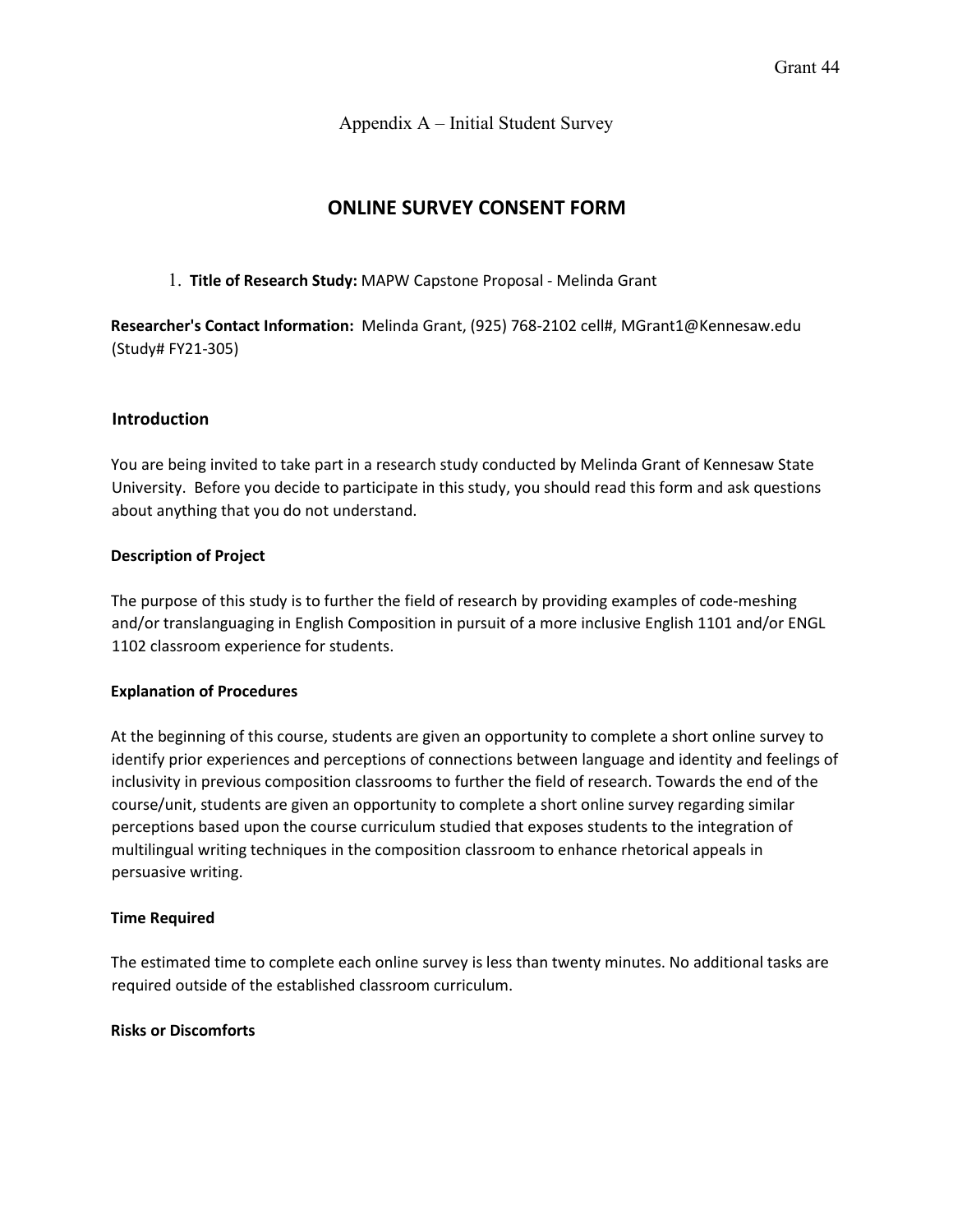There are no known risks or anticipated discomforts in this study. Students that choose to participate in this study will be assigned an unidentifiable label, such as "Student A" or "Student B," when examples of their writing are used.

#### **Benefits**

Although there will be no direct benefits to you for taking part in the study, Melinda Grant may learn more about formulating a more inclusive English Composition classroom environment.

## **Compensation**

There is no compensation for participation in this study.

## **Confidentiality**

The results of this participation will be confidential. An unidentifiable label will be used to reference student identity/writing examples used in the thesis. For instance, while excerpts of your writing may be included in the capstone research analysis and presentation, your name will be replaced by "Student A," or a label that similarly protects your identity.

## **Inclusion Criteria for Participation**

Participation is contingent upon students identifying themselves as 18 years of age or older in response to question number eleven on the concluding student survey. Students under 18 years of age are not eligible.

#### **Use of Online Survey**

Only the IP addresses of students who give permission for excerpts of their work to be used in the capstone thesis will be collected. As mentioned under the confidentiality section above, names/email addresses will not be used for identification purposes but for only obtaining informed consent for the thesis research. Labels such as "Student A" and "Student B," etc., will be used as a replacement.

Research at Kennesaw State University that involves human participants is carried out under the oversight of an Institutional Review Board. Questions or problems regarding these activities should be addressed to the Institutional Review Board, Kennesaw State University, 585 Cobb Avenue, KH3417, Kennesaw, GA 30144-5591, (470) 578-7721.

# PLEASE PRINT A COPY OF THIS CONSENT DOCUMENT FOR YOUR RECORDS, OR IF YOU DO NOT HAVE PRINT CAPABILITIES, YOU MAY CONTACT THE RESEARCHER TO OBTAIN A COPY

 $\Box$  I agree and give my consent to participate in this research project. I understand that participation is voluntary and that I may withdraw my consent at any time without penalty.

 $\Box$  I do not agree to participate and will be excluded from the remainder of the questions.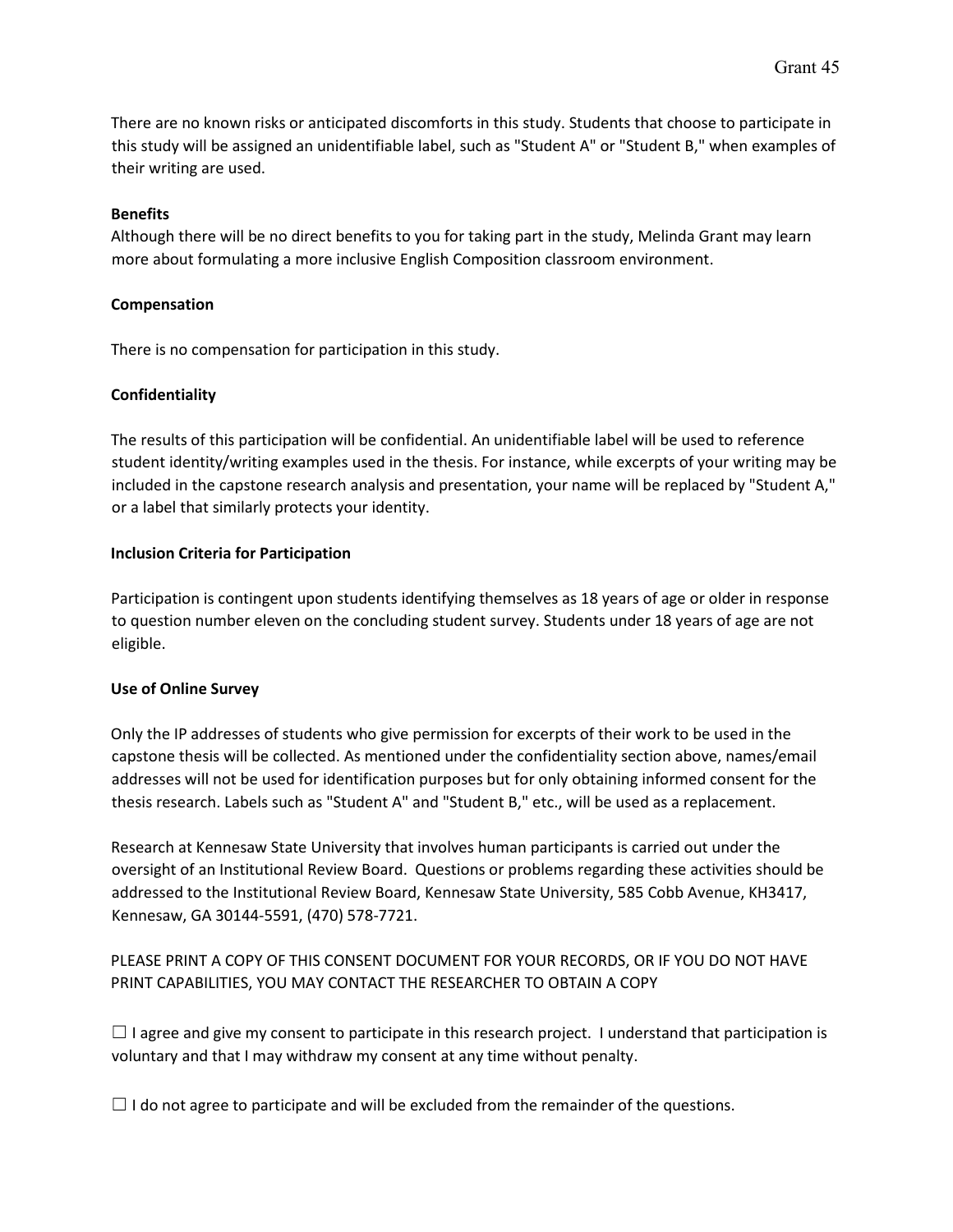2. What is/are your native language(s)?

3. What dialects of English do you use when you speak or write?

4. Do you consider yourself multilingual – having the ability to speak, read, and/or write in multiple languages? Please explain.

5. Would you consider your previous academic experiences with language and composition writing to be positive? If yes, why? If no, why?

6. Do you feel as though writing in school is similar to the type of writing you will do outside of an academic institution? Please explain.

7. In what ways do you feel as though culture, language, and identity are related?

8. Have you ever been given the opportunity to blend academic (formal) and colloquial (informal - everyday) language into one assignment?

9. In what ways do you feel as though your cultural heritage, language, or selfidentity are integrated into your writing? Please explain and provide examples.

10. Considering your writing classroom experiences before this course, do you feel as though the classroom's ambiance was inclusive and inviting?

11. If your answer to question #10 was no, what do you think could be done in a writing course to strengthen feelings of inclusion?

12. Are you 18 years or older?

13. Please take this opportunity to mention/explain any perspectives or experiences related to previous courses, curriculum, or writing classroom environments that you would like to share.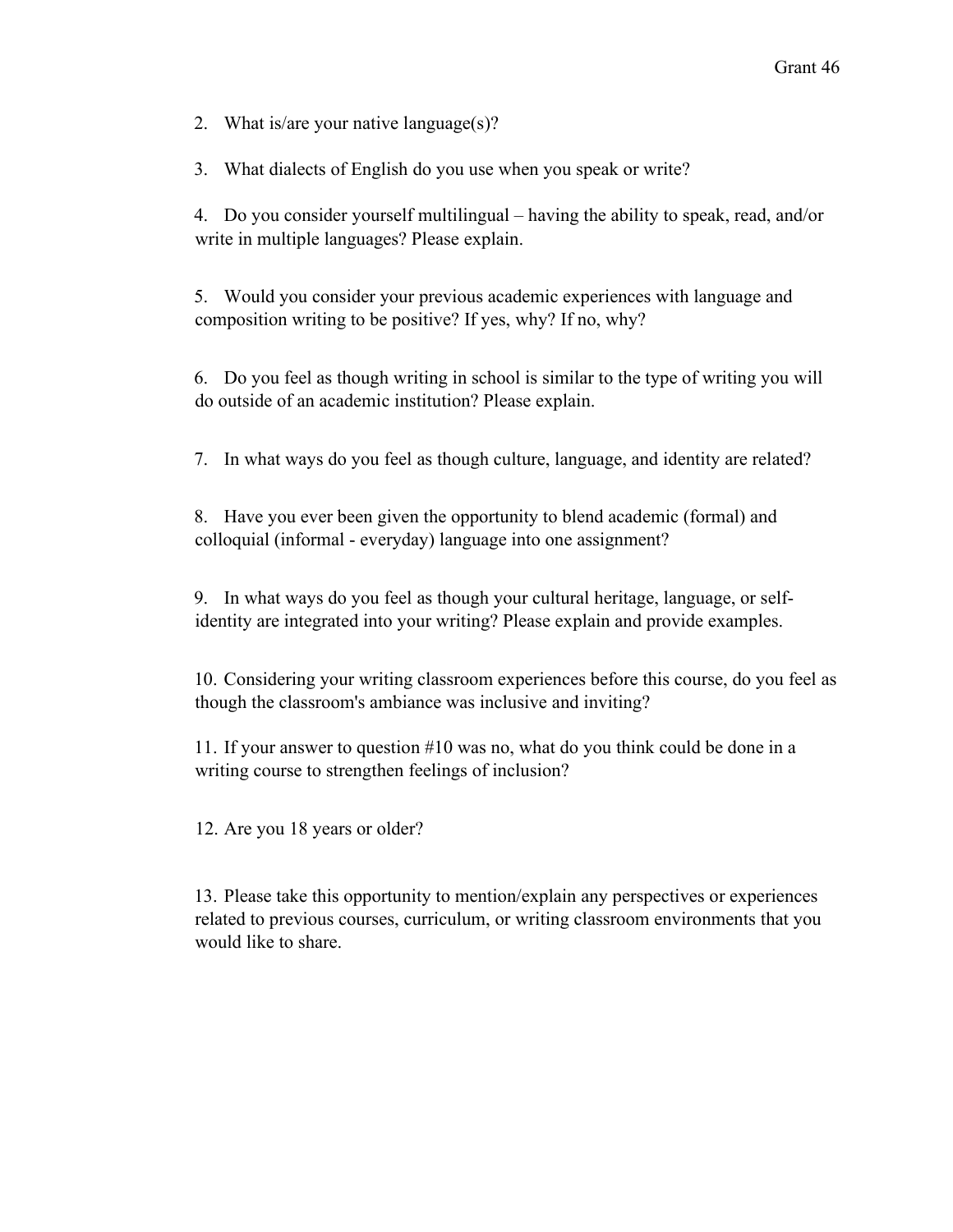## Appendix B – Concluding Student Survey

## 1. **Title of Research Study:** MAPW Capstone Proposal - Melinda Grant

**Researcher's Contact Information:** Melinda Grant, (925) 768-2102 cell#, MGrant1@Kennesaw.edu (Study# FY21-305)

## **Introduction**

You are being invited to take part in a research study conducted by Melinda Grant of Kennesaw State University. Before you decide to participate in this study, you should read this form and ask questions about anything that you do not understand.

#### **Description of Project**

The purpose of this study is to further the field of research by providing examples of code-meshing and/or translanguaging in English Composition in pursuit of a more inclusive English 1101 and/or ENGL 1102 classroom experience for students.

#### **Explanation of Procedures**

At the beginning of this course, students are given an opportunity to complete a short online survey to identify prior experiences and perceptions of connections between language and identity and feelings of inclusivity in previous composition classrooms to further the field of research. Towards the end of the course/unit, students are given an opportunity to complete a short online survey regarding similar perceptions based upon the course curriculum studied that exposes students to the integration of multilingual writing techniques in the composition classroom to enhance rhetorical appeals in persuasive writing.

#### **Time Required**

The estimated time to complete each online survey is less than twenty minutes. No additional tasks are required outside of the established classroom curriculum.

#### **Risks or Discomforts**

There are no known risks or anticipated discomforts in this study. Students that choose to participate in this study will be assigned an unidentifiable label, such as "Student A" or "Student B," when examples of their writing are used.

#### **Benefits**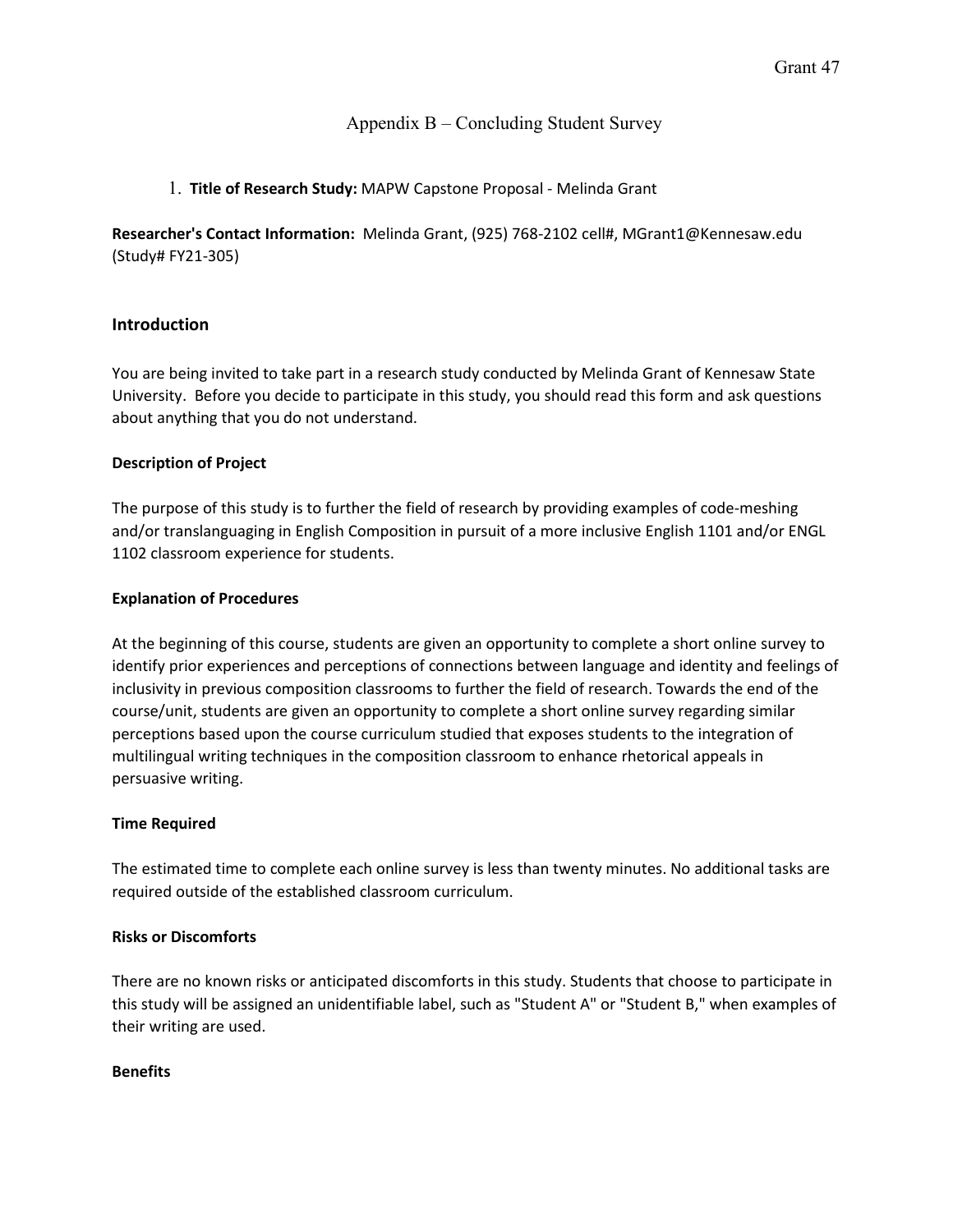Although there will be no direct benefits to you for taking part in the study, Melinda Grant may learn more about formulating a more inclusive English Composition classroom environment.

#### **Compensation**

There is no compensation for participation in this study.

## **Confidentiality**

The results of this participation will be confidential. An unidentifiable label will be used to reference student identity/writing examples used in the thesis. For instance, while excerpts of your writing may be included in the capstone research analysis and presentation, your name will be replaced by "Student A," or a label that similarly protects your identity.

#### **Inclusion Criteria for Participation**

Participation is contingent upon students identifying themselves as 18 years of age or older in response to question number eleven on the concluding student survey. Students under 18 years of age are not eligible.

#### **Use of Online Survey**

Only the IP addresses of students who give permission for excerpts of their work to be used in the capstone thesis will be collected. As mentioned under the confidentiality section above, names/email addresses will not be used for identification purposes but for only obtaining informed consent for the thesis research. Labels such as "Student A" and "Student B," etc., will be used as a replacement.

Research at Kennesaw State University that involves human participants is carried out under the oversight of an Institutional Review Board. Questions or problems regarding these activities should be addressed to the Institutional Review Board, Kennesaw State University, 585 Cobb Avenue, KH3417, Kennesaw, GA 30144-5591, (470) 578-7721.

PLEASE PRINT A COPY OF THIS CONSENT DOCUMENT FOR YOUR RECORDS, OR IF YOU DO NOT HAVE PRINT CAPABILITIES, YOU MAY CONTACT THE RESEARCHER TO OBTAIN A COPY

 $\Box$  I agree and give my consent to participate in this research project. I understand that participation is voluntary and that I may withdraw my consent at any time without penalty.

 $\Box$  I do not agree to participate and will be excluded from the remainder of the questions.

2. What is/are your native language(s)?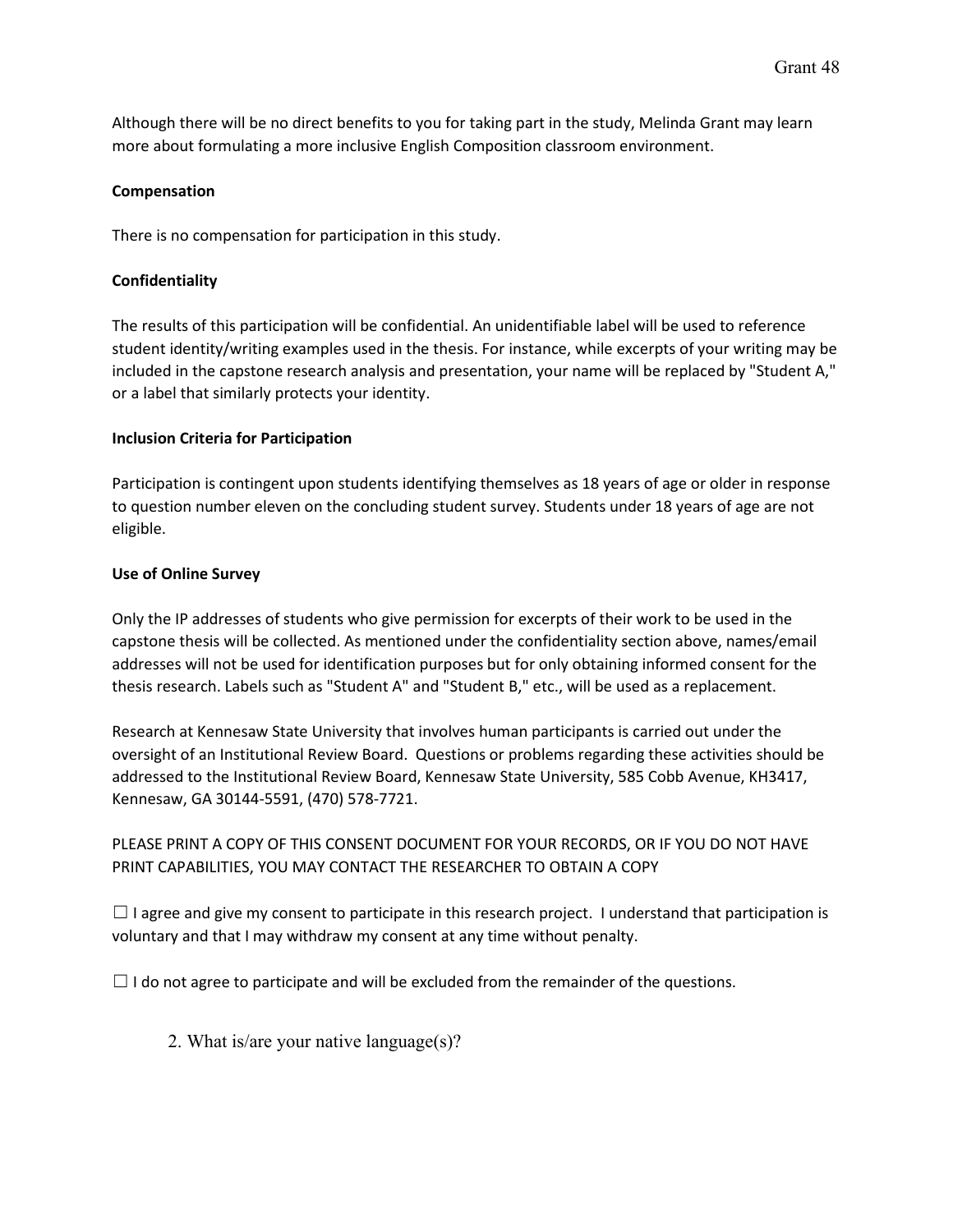3. What dialects of English do you use when you speak or write?

4. Do you consider yourself multilingual – having the ability to speak, read, and/or write in multiple languages?

5. Would you consider your academic experiences with language and composition writing in this course to be positive?

6. Do you feel as though writing in college is similar to the type of writing you will do outside of an academic institution?

7. After taking this course, in what ways do you feel as though culture, language, and identity are related?

8. This course explored multilingualism. How did you feel about having the opportunity to blend academic (formal) and colloquial (informal - everyday) language into one assignment? Please explain.

9. How did you feel about having the opportunity to use code-meshing and/or translanguaging in this course? Did this technique offer you more opportunities to use voice and tone? Please give examples to explain your response.

10. In what ways do you feel your cultural heritage, language, or self-identity will be integrated into your writing after taking this course?

11. Do you feel as though this classroom was inclusive and inviting?

12. If your answer to question #11 was no, what do you think could be done in a writing course to strengthen feelings of inclusion?

13. Are you 18 years or older?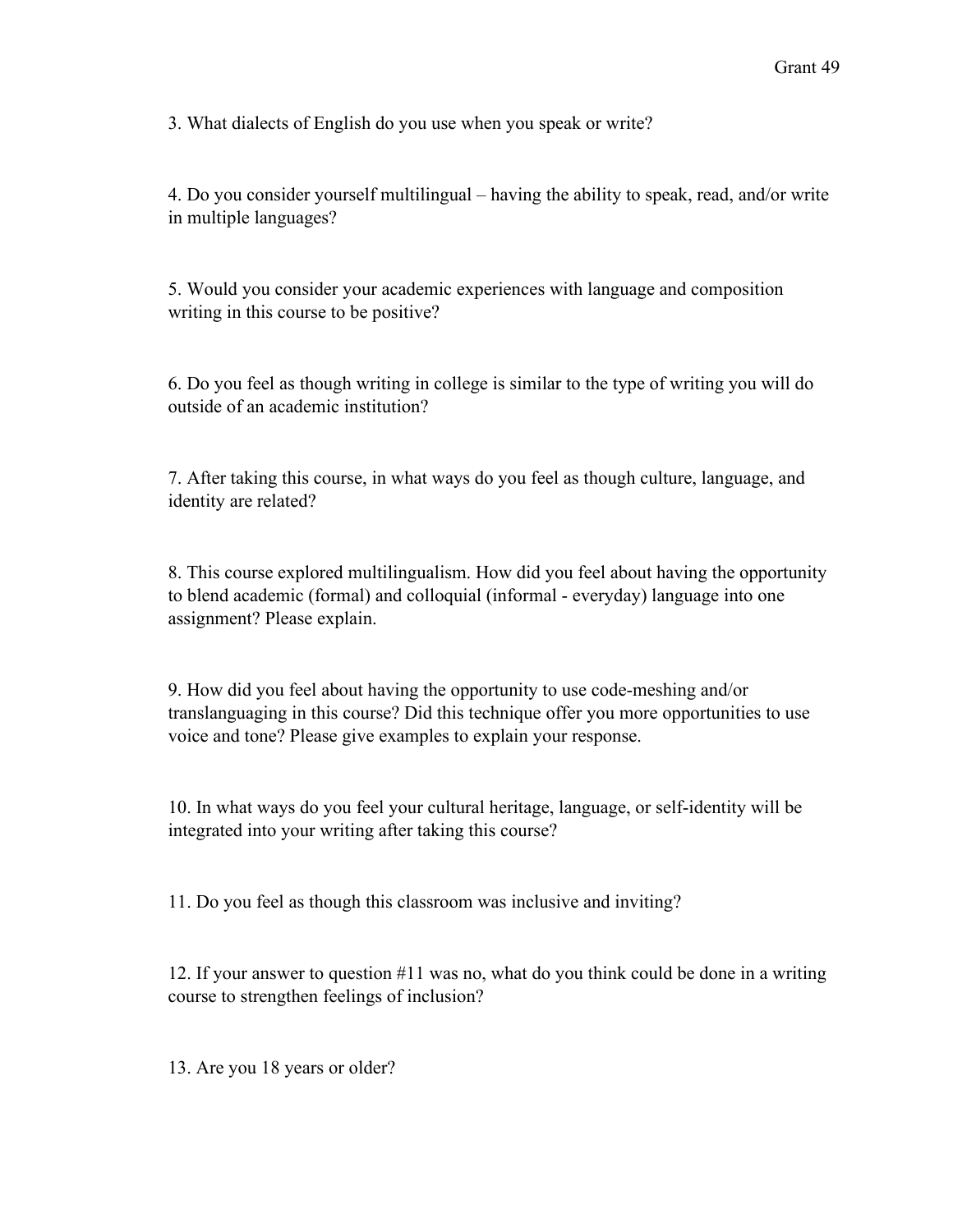14. Do you give permission for excerpts of your discussion board posts and/or essays to be used **anonymously** in the capacity **to further research in the field? If yes, please provide your name and email address below for contact purposes. If excerpts are utilized, labels such as "Student A," "Student B," etc., will be used instead of your name.**

15. Please take this opportunity to mention/explain any perspectives or experiences related to this course's curriculum and learning environment that you would like to share in the interest of furthering research in the facilitation of a more inclusive English Composition classroom experience. Your comments are very much appreciated.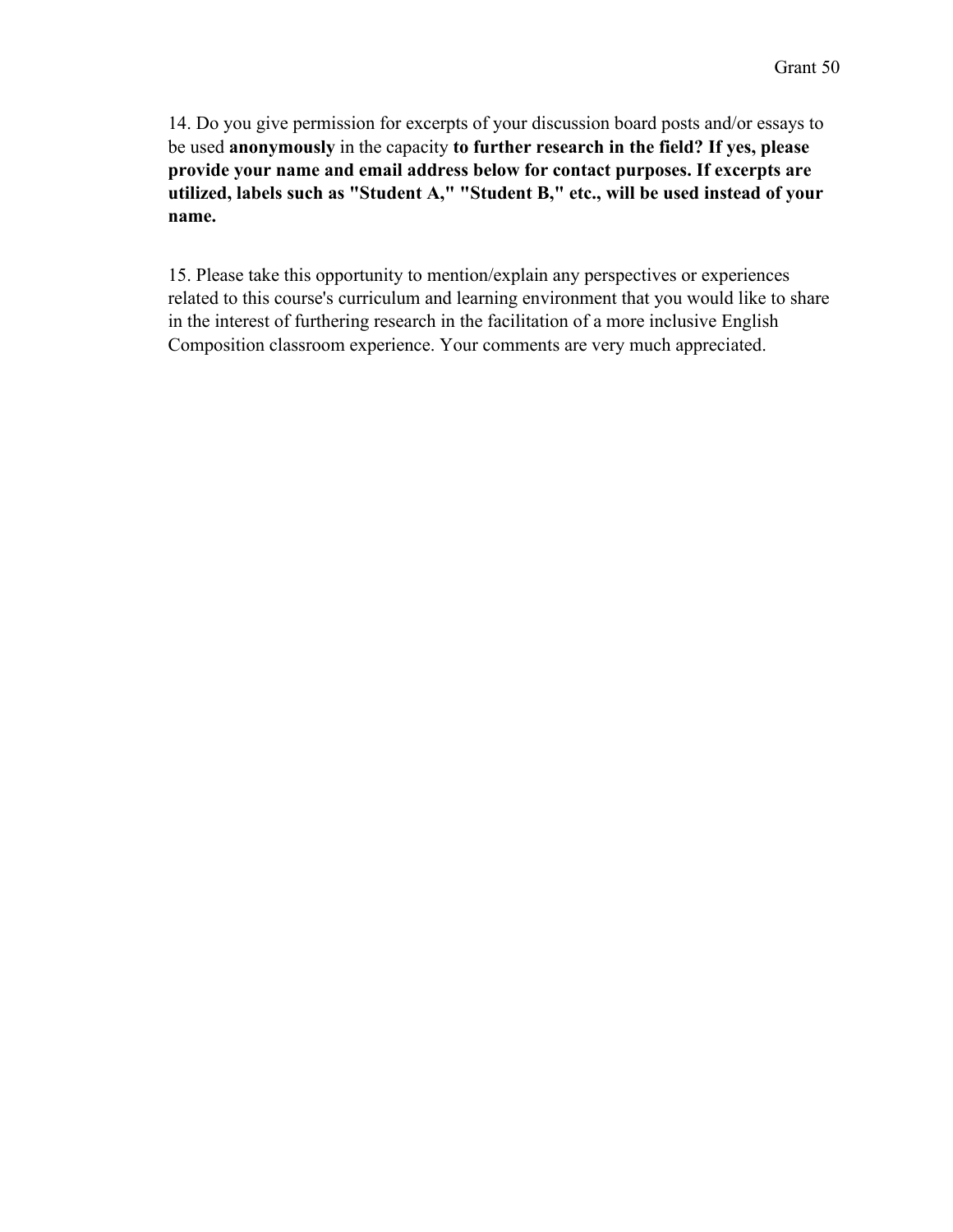## Appendix C

# Informed Consent Form for Student Writing Excerpts

#### **Title of Research Study:** MAPW Capstone Proposal - Melinda Grant

**Researcher's Contact Information:** Melinda Grant, (925) 768-2102 cell#, MGrant1@Kennesaw.edu (Study# FY21-305)

## **Introduction**

You are being invited to take part in a research study conducted by Melinda Grant of Kennesaw State University. Before you decide to participate in this study, you should read this form and ask questions about anything that you do not understand.

#### **Description of Project**

The purpose of this study is to further the field of research by providing examples of code-meshing and/or translanguaging in English Composition in pursuit of a more inclusive English 1101 and/or ENGL 1102 classroom experience for students.

#### **Explanation of Procedures**

Students will be exposed to multilingual writing techniques in the composition classroom that may be utilized to enhance rhetorical appeal in persuasive writing. Students will then be asked permission to share excerpts of their writing as examples of how to shape writing assignments to allow for more inclusive and authentic classroom composition opportunities.

#### **Time Required**

No additional tasks are required outside of the established classroom curriculum.

#### **Risks or Discomforts**

There are no known risks or anticipated discomforts in this study. Students that choose to participate in this study will be assigned an unidentifiable label, such as "Student A" or "Student B," when examples of their writing are used.

#### **Benefits**

Although there will be no direct benefits to you for taking part in the study, Melinda Grant may learn more about formulating a more inclusive English Composition classroom environment.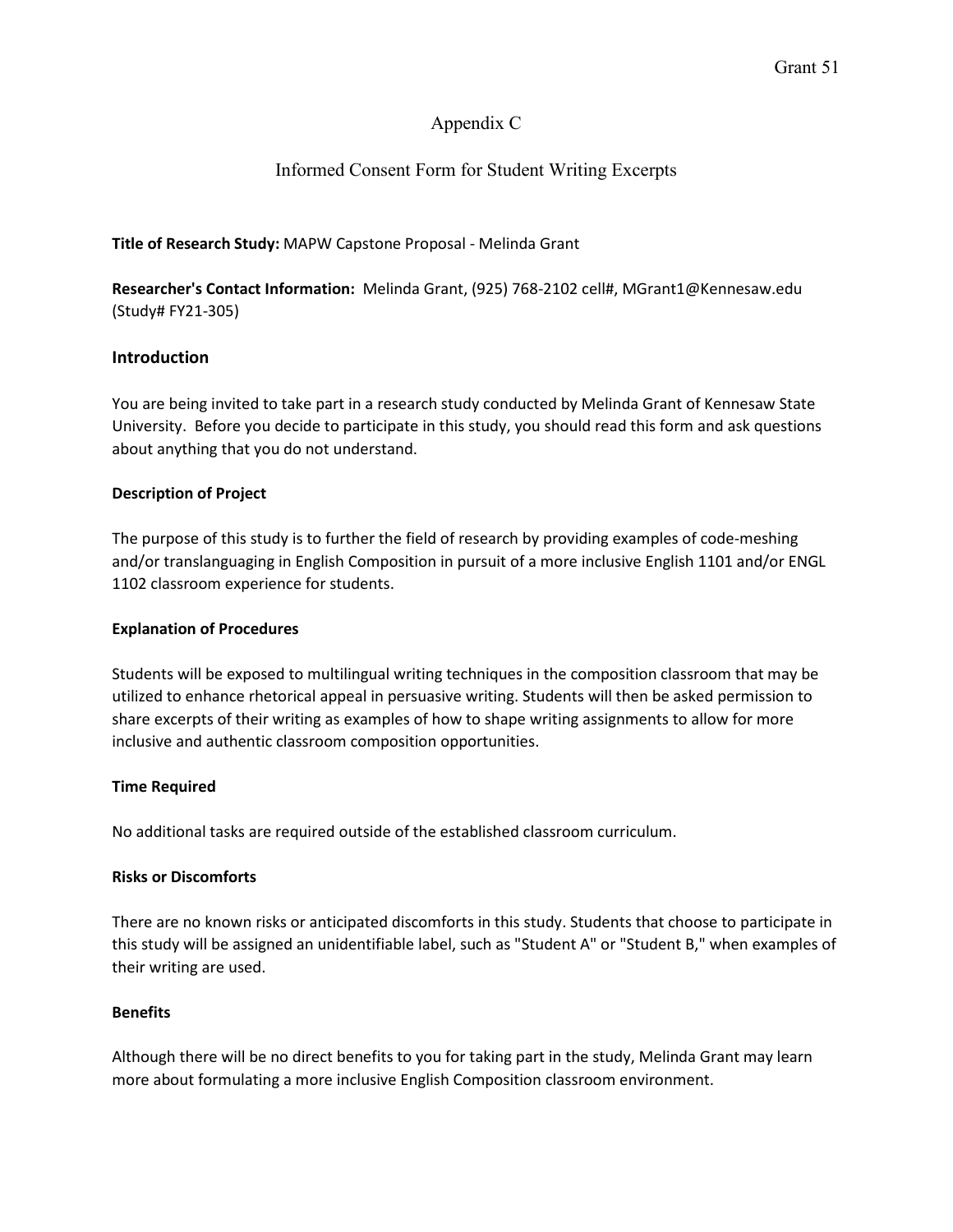#### **Compensation**

There is no compensation for participation in this study.

#### **Confidentiality**

The results of this participation will be confidential. Once the signed consent form is matched to student writing, an unidentifiable label will be used to reference said writing in the research presentation. For example, while excerpts of your writing may be included in the analysis and presentation of the capstone research, your name will be replaced by "Student A," or a label that similarly protects your identity.

#### **Inclusion Criteria for Participation**

Participation is contingent upon students identifying themselves as 18 years of age or older in response to question number eleven on the concluding student survey. Students under 18 years of age are not eligible.

#### **Signed Consent**

I agree and give my consent to participate in this research project. I understand that participation is voluntary and that I may withdraw my consent at any time without penalty.

\_\_\_\_\_\_\_\_\_\_\_\_\_\_\_\_\_\_\_\_\_\_\_\_\_\_\_\_\_\_\_\_\_\_\_\_\_\_\_\_\_\_\_\_\_\_\_\_\_\_ Signature of Participant or Authorized Representative, Date

\_\_\_\_\_\_\_\_\_\_\_\_\_\_\_\_\_\_\_\_\_\_\_\_\_\_\_\_\_\_\_\_\_\_\_\_\_\_\_\_\_\_\_\_\_\_\_\_\_\_\_

Signature of Investigator, Date

PLEASE SIGN BOTH COPIES OF THIS FORM, KEEP ONE AND RETURN THE OTHER TO THE INVESTIGATOR

\_\_\_\_\_\_\_\_\_\_\_\_\_\_\_\_\_\_\_\_\_\_\_\_\_\_\_\_\_\_\_\_\_\_\_\_\_\_\_\_\_\_\_\_\_\_\_\_\_\_\_\_\_\_\_\_\_\_\_\_\_\_\_\_\_\_\_\_\_\_\_\_\_\_\_\_\_\_\_\_\_\_\_\_

Research at Kennesaw State University that involves human participants is carried out under the oversight of an Institutional Review Board. Questions or problems regarding these activities should be addressed to the Institutional Review Board, Kennesaw State University, 585 Cobb Avenue, KH3417, Kennesaw, GA 30144-5591, (470) 578-7721.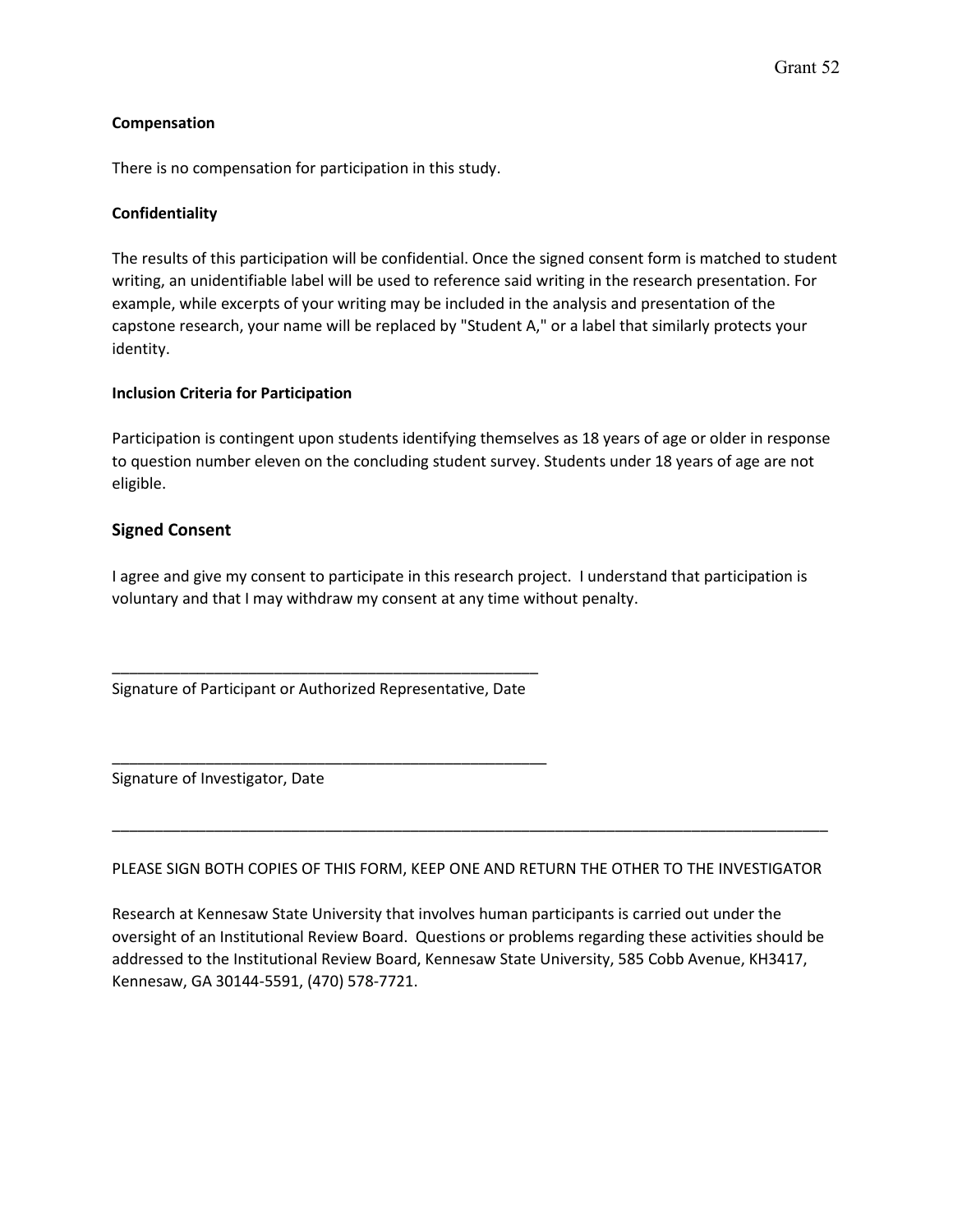# Appendix D

Table 1. Initial Student Survey Responses – Fall 2021, ENGL 1101, N=8 (participants)

| Question No.                          | <b>Student Response</b>                                                          |
|---------------------------------------|----------------------------------------------------------------------------------|
| 2. What is your native language?      | Spanish $-1$                                                                     |
|                                       | English $-6$                                                                     |
|                                       | Vietnamese - 1                                                                   |
| 3. What dialects do you use when      | - "Northern (new york)"                                                          |
| you speak or write?                   | - "I speak and write the way I talk. No accents or -                             |
|                                       | anything unusual"                                                                |
|                                       | - "American English" - 2                                                         |
|                                       | - "Northern/Southern"                                                            |
|                                       | - "I use American and Southern dialects of English"                              |
|                                       | - "American English when writing and a Southern                                  |
|                                       | American accent when speaking."                                                  |
|                                       | - No response                                                                    |
| 4. Do you consider yourself           | $Yes - 2:$                                                                       |
| multilingual – having the ability to  | - "I know a tiny bit of Spanish, I can speak some and                            |
| speak, read, and/or write in multiple | read some."                                                                      |
| languages?                            | - "Yes, I speak Spanish and English. I also have a basic                         |
|                                       | understanding of other Latin languages, such as                                  |
|                                       | French."                                                                         |
|                                       |                                                                                  |
|                                       | $N_0 - 6:$                                                                       |
|                                       | - "i think i can have the ability to, but as of right now I                      |
|                                       | cannot. Although if i wanted to learn i could"                                   |
|                                       | - "No, I don't. I have taken a good amount of spanish,                           |
|                                       | so I can a little bit, but I'm definitely not multilingual."<br>- "No I do not." |
|                                       | - "Not really"                                                                   |
|                                       | - "No I am not because I can only speak in my native                             |
|                                       | language but I cannot write it and can only read a little                        |
|                                       | bit of my native language."                                                      |
|                                       | - "i would not concider myself multilingual because i                            |
|                                       | do not have the cultural background that would make                              |
|                                       | me multilangual."                                                                |
| 5. Would you consider your previous   | $Yes - 6:$                                                                       |
| academic experiences with language    | "Yes because I had good times in spanish class and I                             |
| and composition writing to be         | also received great grades in spanish."                                          |
| positive?                             | "Yes, I've always found my language and composition                              |
|                                       | classes to be the most positive and exciting ones."                              |
|                                       | "Yes, very positive. All my instructors have been quite                          |
|                                       | nice to work with."                                                              |
|                                       | "Yes, because i had good teachers and the teachers                               |
|                                       | made writing about subjects interesting and fun to do."                          |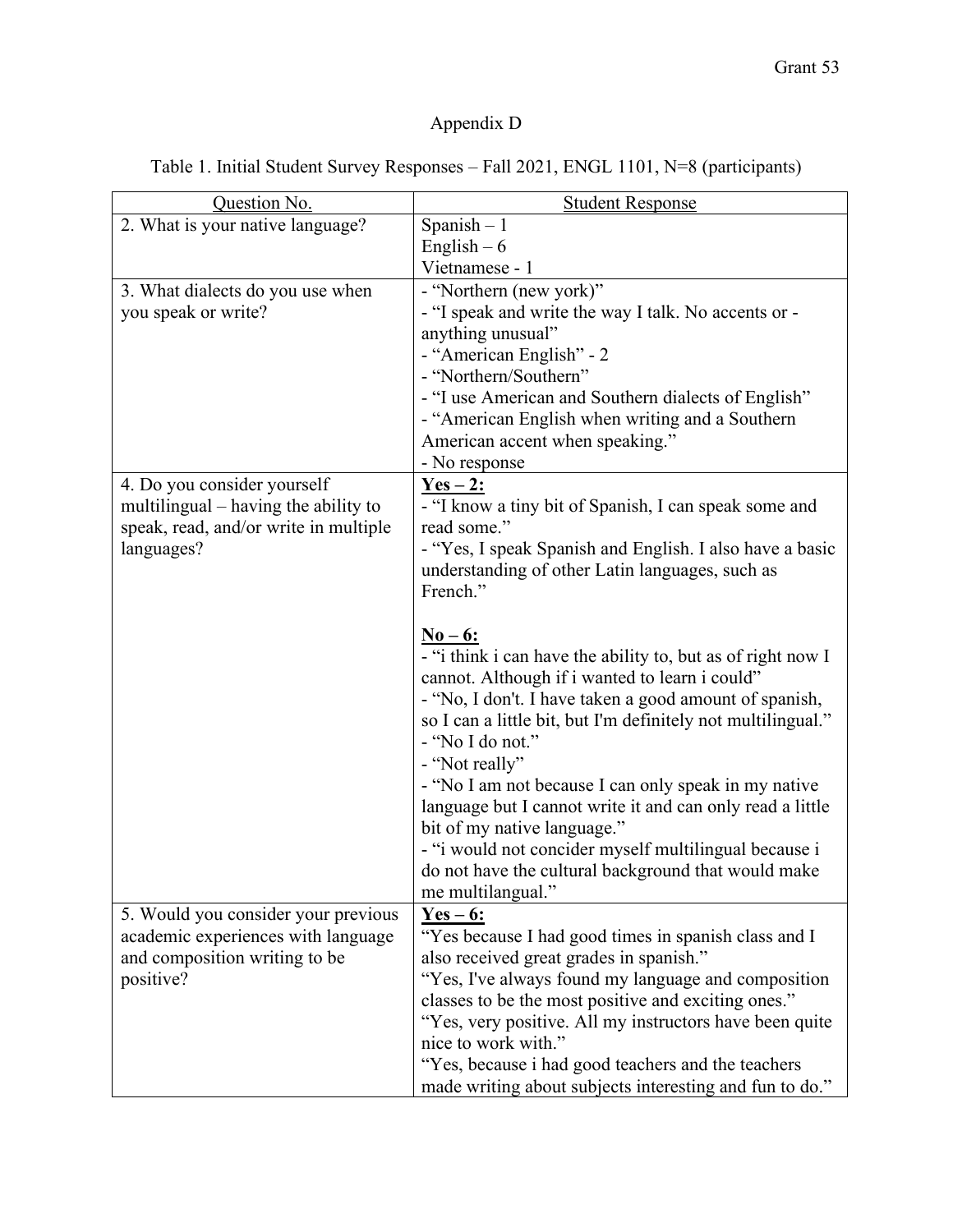|                                                                                                                                       | "Yes, they gave me a better understanding of the<br>English language and how to use it properly."<br>"It is positive for me because even though if I keep<br>learning english then it would help me in my life and<br>can make me successful of getting a career."<br>$N_0-2$ :<br>"ehhh no. i struggle with the composition of writing<br>so its not a so positive."<br>"i would consider my previous experiences with                                                                                                                                     |
|---------------------------------------------------------------------------------------------------------------------------------------|-------------------------------------------------------------------------------------------------------------------------------------------------------------------------------------------------------------------------------------------------------------------------------------------------------------------------------------------------------------------------------------------------------------------------------------------------------------------------------------------------------------------------------------------------------------|
|                                                                                                                                       | language and composition negative because i have<br>always struggled with writing and never felt like i was<br>learning anything when writing a paper."                                                                                                                                                                                                                                                                                                                                                                                                     |
| 6. Do you feel as though writing in<br>school is similar to the type of<br>writing you will do outside of an<br>academic institution? | $Yes-4:$<br>- "Yes because I normally type in my text messages the<br>way I would type in school. I try not to make<br>grammatical errors when I am texting someone."<br>- "I do feel like the formal writing done in class will be<br>similar to the writing I carry with me outside of class."<br>- "Yes, this writing will help me write better in a<br>professional setting, therefore it will be similar."<br>- "It is similar because every essay you would always<br>need a introduction, body, and conclusion paragraph<br>with a hook and thesis." |
|                                                                                                                                       | $N_0 - 2:$<br>- "I wont use writing in the field of work I am going<br>into. I am going into cyber security and i wont use<br>writing unless it is emails to co-workers or my bosses."<br>- "for me personally I don't think I will be writing<br>many papers because my dream in life it to own a<br>bakery."                                                                                                                                                                                                                                              |
|                                                                                                                                       | Other $-2$ :<br>- "kinda. in school you try and be more formal than<br>pears."<br>- "Sometimes. The formality of my writing in school is<br>very similar to the way I write in a professional setting.                                                                                                                                                                                                                                                                                                                                                      |
|                                                                                                                                       | Outside of that, in my casual life, they do not overlap."                                                                                                                                                                                                                                                                                                                                                                                                                                                                                                   |
| 7. In what ways do you feel as though<br>culture, language, and identity are<br>related?                                              | "culture and language is a part of your identity<br>but it doesn't define you"<br>"They all are connected through the way you                                                                                                                                                                                                                                                                                                                                                                                                                               |
|                                                                                                                                       | are raised."<br>"Culture is your roots, language is the result of<br>those roots, and your identity is shaped by the<br>way you choose to portray those results."                                                                                                                                                                                                                                                                                                                                                                                           |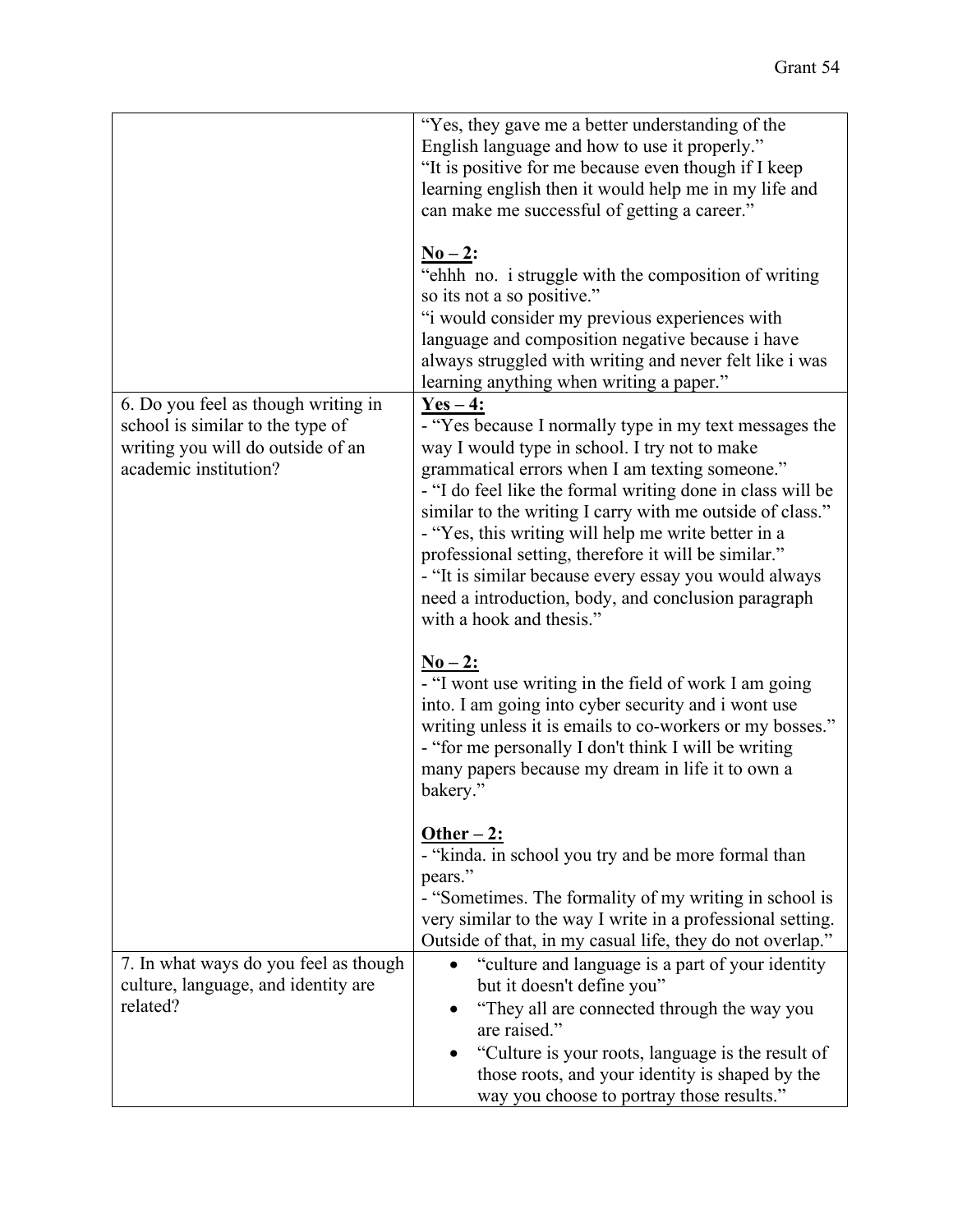|                                                                                                                                                    | "Culture, language, and identity are related<br>because they all relate to how people are they<br>way that they are. It represents who they are as<br>a person."<br>"Everything is related to one's culture. Where a<br>person is born depicts what and how they will<br>speak and how they will present themselves."<br>"They all make you who you are today and how<br>you interact with people."<br>$2$ – no response                                                                                                                                                                                                                                                                                                                                                                                                                                                                                                                                                                                                                                                                                                                                                                                                                                                                                                                                                                                                      |
|----------------------------------------------------------------------------------------------------------------------------------------------------|-------------------------------------------------------------------------------------------------------------------------------------------------------------------------------------------------------------------------------------------------------------------------------------------------------------------------------------------------------------------------------------------------------------------------------------------------------------------------------------------------------------------------------------------------------------------------------------------------------------------------------------------------------------------------------------------------------------------------------------------------------------------------------------------------------------------------------------------------------------------------------------------------------------------------------------------------------------------------------------------------------------------------------------------------------------------------------------------------------------------------------------------------------------------------------------------------------------------------------------------------------------------------------------------------------------------------------------------------------------------------------------------------------------------------------|
| 8. Have you ever been given the<br>opportunity to blend academic<br>(formal) and colloquial (informal -<br>everyday) language into one             | $No-5$<br>$Yes-3$                                                                                                                                                                                                                                                                                                                                                                                                                                                                                                                                                                                                                                                                                                                                                                                                                                                                                                                                                                                                                                                                                                                                                                                                                                                                                                                                                                                                             |
| assignment?<br>9. In what ways do you feel as though<br>your cultural heritage, language, or<br>self-identity are integrated into your<br>writing? | "Think basd on perspective. different views on<br>certain situations"<br>"Even though I was born and raised in the<br>south, my mom is from Ohio and was dad was<br>originally from Belgium and moved to Ohio<br>later on. Since they are both from the north, I<br>don't say things like "buggee" or "y'all". I say<br>"cart" and "you guys". My dad being from<br>Belgium has also influenced the way I am<br>now."<br>"I wouldn't say my identity is too intertwined<br>with my professional writing. I try and go for<br>what I've been taught is right. On the other<br>hand, my casual writing is filled with my own<br>self-identity (redundant). This is because a lot<br>of what I grew up with is how I form my ideas<br>about the world. This then in turn results in me<br>speaking in a stylized manner similar to what I<br>grew up with. That speech is then put into text<br>and now I speak and write very flamboyantly in<br>a casual setting."<br>"Every person is going to write differently then<br>someone else. Different backgrounds and<br>different ways of being taught, so every writer<br>is going to be different."<br>"No, I feel there is a certain format in which<br>you have to write. Also, I have never written<br>essays in Spanish or my culture."<br>"I feel it when I used colloquial language on my<br>essay because it breaks a change in tone and I<br>am writing it informally." |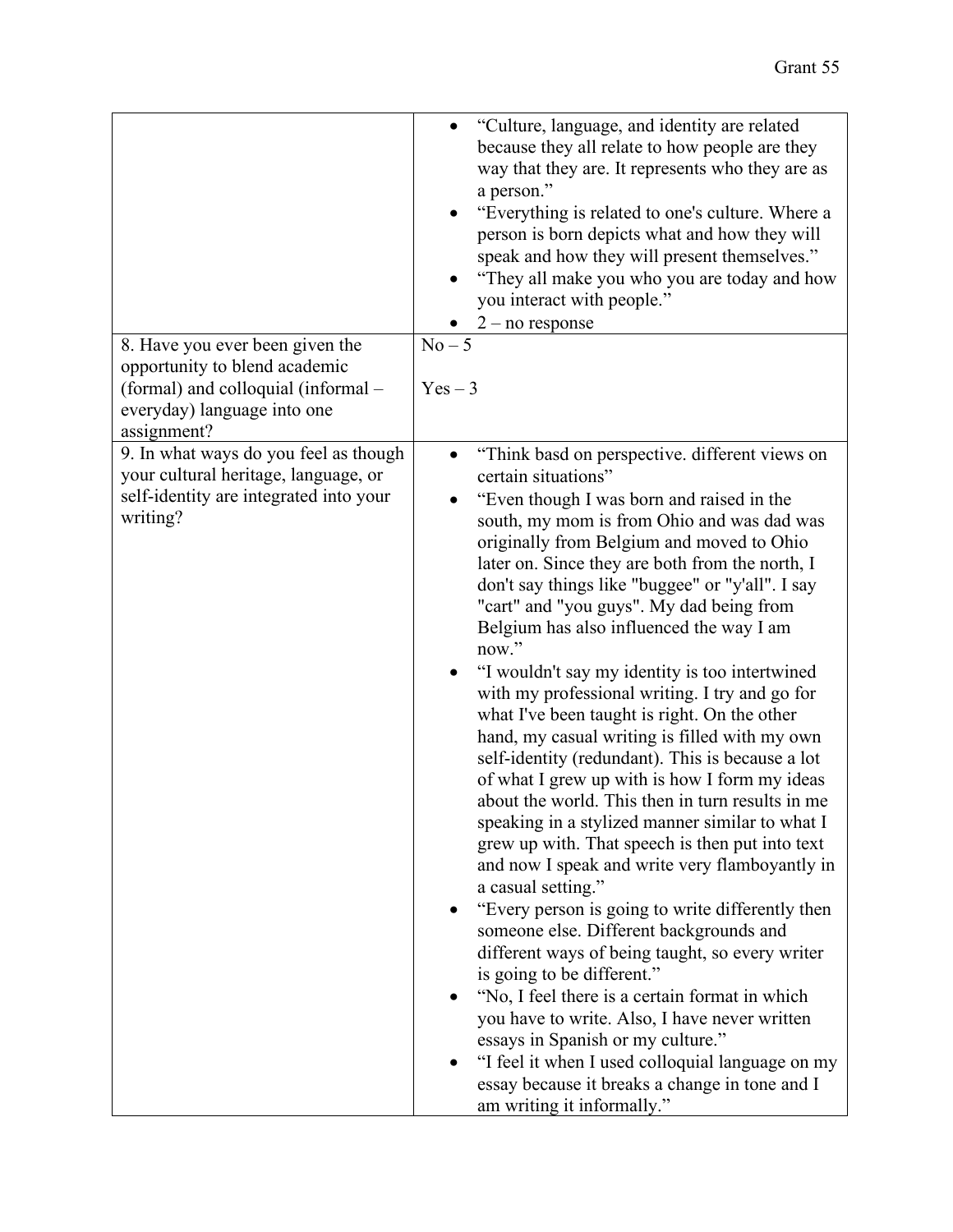|                                                                                                                                                                                                             | $2$ – no response                                                                                                                                                                                                                                                                                                                                                                                                                                                                                                                                                                                                                                                                                                                                                                                                                                               |
|-------------------------------------------------------------------------------------------------------------------------------------------------------------------------------------------------------------|-----------------------------------------------------------------------------------------------------------------------------------------------------------------------------------------------------------------------------------------------------------------------------------------------------------------------------------------------------------------------------------------------------------------------------------------------------------------------------------------------------------------------------------------------------------------------------------------------------------------------------------------------------------------------------------------------------------------------------------------------------------------------------------------------------------------------------------------------------------------|
| 10. Considering your writing<br>classroom experiences before this<br>course, do you feel as though the<br>classroom's ambiance was inclusive<br>and inviting?                                               | $Yes - 7$<br>$No-1$                                                                                                                                                                                                                                                                                                                                                                                                                                                                                                                                                                                                                                                                                                                                                                                                                                             |
| 11. If your answer to questions #10<br>was no, what do you think could be<br>done in a writing course to strengthen<br>feelings of inclusion?                                                               | "Some teachers should have more of an open<br>mind when students speak about a topic and<br>how it is delivered."                                                                                                                                                                                                                                                                                                                                                                                                                                                                                                                                                                                                                                                                                                                                               |
| 13. Please take this opportunity to<br>mention/explain any perspectives or<br>experiences related to previous<br>courses, curriculum, or writing<br>classroom environments that you<br>would like to share. | "my last English class that i took was based on<br>media and perspective incorpreating modern<br>forms of writing withch is what I enjoyed more<br>than just reading the "old texts"<br>"I took dramatic writing and I enjoyed it<br>$\bullet$<br>because there was less essays and more free<br>writing. I had more fun in this class because I<br>could write how I wanted."<br>"My most prominent experience in a writing<br>classroom would have to be my 10th and 11th<br>grade writing class. Same teacher for both. She<br>was very good at making every dumb opinion<br>or idea I had valid."<br>"I just like a calming room with little<br>distraction. So the all white room that we are in<br>is perfect."<br>"Every language class has taught me how to<br>write an essay and how to use grammar and<br>also citing evidence."<br>$3 - no$ response |

\**Question number 1 was the online survey consent form. Question number 12 asked for confirmation of students being 18 years or older. All documented student responses answered yes to question number 12. See Appendix A*.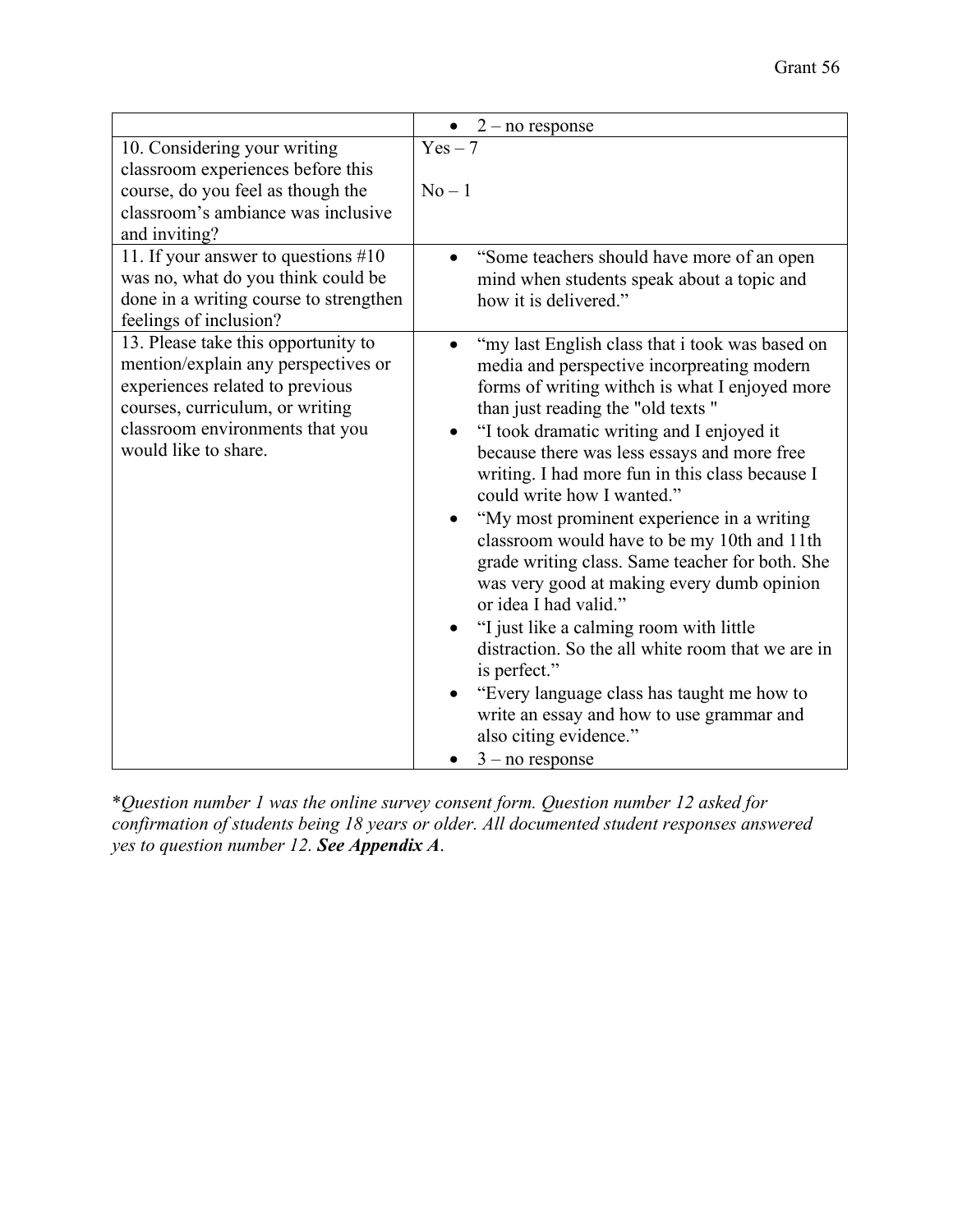# Appendix E

| Table 2. Concluding Student Survey Responses - Fall 2021, ENGL 1101, $N = 5$ (participants) |  |
|---------------------------------------------------------------------------------------------|--|
|                                                                                             |  |

| Question No.                                                                                                                          | <b>Student Response</b>                                                                                                                                                                                                                                                                                                                                                                                                                                                                                                                                                                                                                                                 |
|---------------------------------------------------------------------------------------------------------------------------------------|-------------------------------------------------------------------------------------------------------------------------------------------------------------------------------------------------------------------------------------------------------------------------------------------------------------------------------------------------------------------------------------------------------------------------------------------------------------------------------------------------------------------------------------------------------------------------------------------------------------------------------------------------------------------------|
| 2. What is your native language?                                                                                                      | Spanish $-1$<br>English $-4$                                                                                                                                                                                                                                                                                                                                                                                                                                                                                                                                                                                                                                            |
| 3. What dialects do you use when<br>you speak or write?                                                                               | " The dialect I speak is a mixture of "Northern"<br>and "Southern" language."<br>"southern and English slang"<br>"American dialects for the most part"<br>"southern/norther depending on which side of<br>the family im talking to"<br>"northern and sothern"                                                                                                                                                                                                                                                                                                                                                                                                           |
| 4. Do you consider yourself<br>multilingual – having the ability to<br>speak, read, and/or write in multiple<br>languages?            | $Yes-1$<br>$No - 4$                                                                                                                                                                                                                                                                                                                                                                                                                                                                                                                                                                                                                                                     |
| 5. Would you consider your<br>academic experiences with language<br>and composition writing in this<br>course to be positive?         | $Yes - 5$<br>$No - 0$                                                                                                                                                                                                                                                                                                                                                                                                                                                                                                                                                                                                                                                   |
| 6. Do you feel as though writing in<br>school is similar to the type of<br>writing you will do outside of an<br>academic institution? | $Yes-2$<br>$No-3$                                                                                                                                                                                                                                                                                                                                                                                                                                                                                                                                                                                                                                                       |
| 7. After taking this course, in what<br>ways do you feel as though culture,<br>language, and identity are related?                    | "they are deepley conected but do not define"<br>your self just parts"<br>"They are all one in the same, really. Culture<br>and language both work together to really shape<br>an identity into something we can define later in<br>our lives."<br>"Every aspect reflects one another, and you<br>cannot have one without the other. Culture is<br>expressed through language whether it is body<br>language or spoken language, it then shows<br>how you express yourself and defines your<br>identity."<br>"Language, culture and identity are all<br>combined. Language and culture form your<br>identity and make you who you are."<br>no response - 1<br>$\bullet$ |
| 8. This course explored<br>multilingualism. How did you feel<br>about having the opportunity to blend                                 | "i thought it was diffuluclt but it was<br>interesting, being able to combine those to."<br>"it makes it easier to write because i dont have<br>to have a set topic on what i have to write about                                                                                                                                                                                                                                                                                                                                                                                                                                                                       |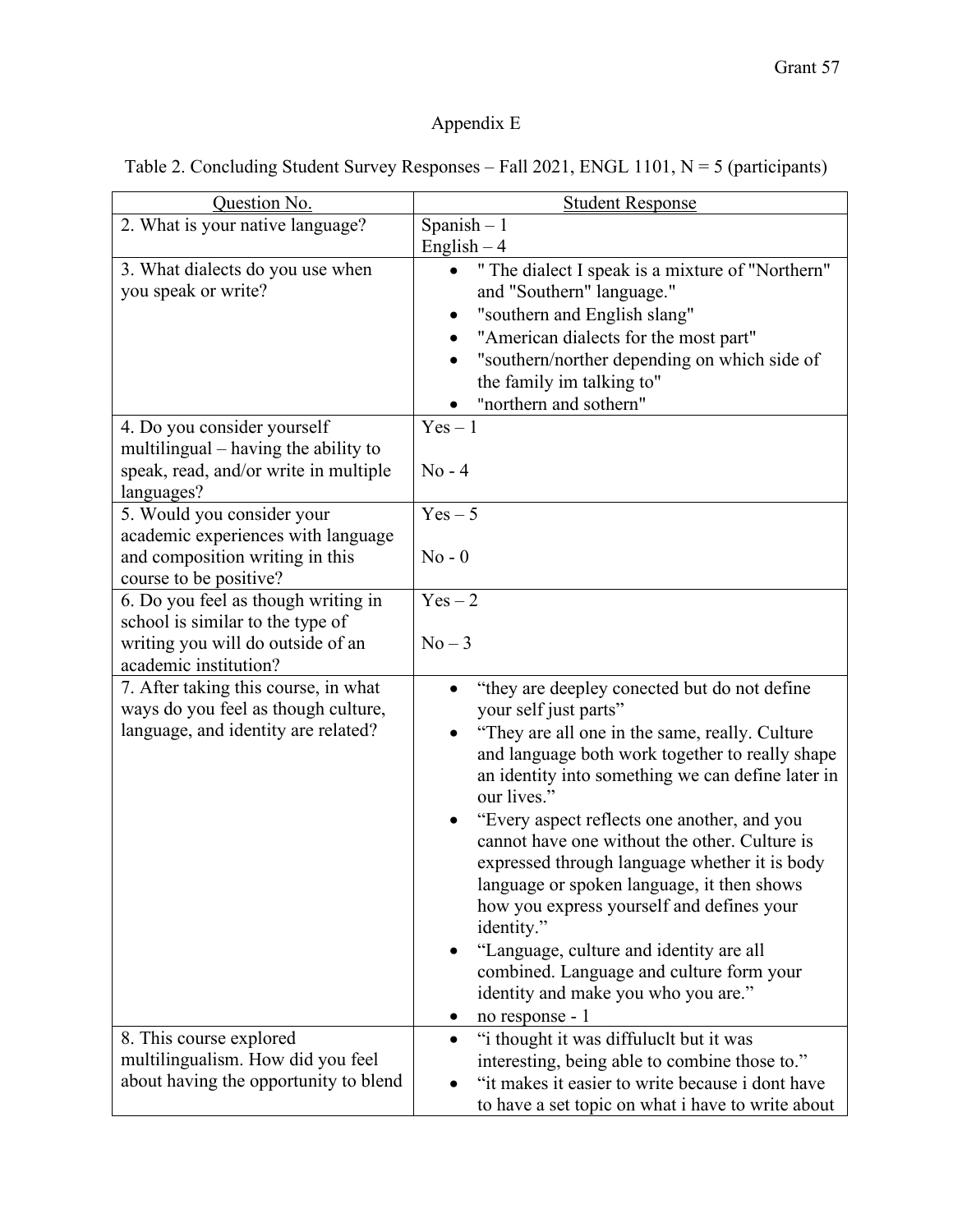| academic (formal) and colloquial<br>(informal - everyday) language<br>into one assignment? Please explain.                                                                                                                                           | its more of a theme and you expand on that<br>theme with your own ideas."<br>"It was definitely interesting. It is not<br>something I do often or really at all before this<br>point. The best I can think of is when I was lay<br>on some assignments and decided not to be as<br>prim and proper as I should have been. It<br>honestly felt a tad refreshing to be more or less<br>honest in a paper as to how I truly perceive the<br>world on a day to day basis. Felt much more<br>real."<br>"It was a great opportunity, it made me reflect<br>on how there are different forms of accents and<br>dialects even in the English language and how<br>they are different from the academic proper<br>English we are supposed to use in school."<br>"I thought it was very different from any other<br>type of writing I've done. Normally, I use either<br>colloquial or formal, but I was able to use both<br>in the assignment. This assignment has taught<br>me many things about language, dialects, and<br>identity."                                                                  |
|------------------------------------------------------------------------------------------------------------------------------------------------------------------------------------------------------------------------------------------------------|------------------------------------------------------------------------------------------------------------------------------------------------------------------------------------------------------------------------------------------------------------------------------------------------------------------------------------------------------------------------------------------------------------------------------------------------------------------------------------------------------------------------------------------------------------------------------------------------------------------------------------------------------------------------------------------------------------------------------------------------------------------------------------------------------------------------------------------------------------------------------------------------------------------------------------------------------------------------------------------------------------------------------------------------------------------------------------------------|
| 9. How did you feel about<br>having the opportunity to use code-<br>meshing and/or translanguaging in<br>this course? Did this technique offer<br>you more opportunities to use voice<br>and tone? Please give examples to<br>explain your response. | "i think it was cool. it offered me a chance to<br>not be so fromala and add some of my regular<br>language."<br>"i think that it made my writing more<br>interesting."<br>"I think I was given a much wider range of tone<br>and voice when this assignment was presented.<br>This is due to the fact that I was able to use a<br>voice I was most familiar with, which caused<br>my ideas to come across much more clearly and<br>much more fluently. I could really exaggerate<br>ideas I thought were important and really<br>portray the mental process behind each word<br>choice this way."<br>"Yes, this method helped better express my<br>ideas. It was quite difficult at first since it does<br>require you to actually think about translating<br>the terms with context clues. In one of the<br>discussion posts, we had to rewrite an excerpt. I<br>included the sentence "a very loco man".<br>"This opportunity was great because I got to<br>learn more about how language and identity is<br>used and discover new stuff about what<br>language I use. It did allow me more |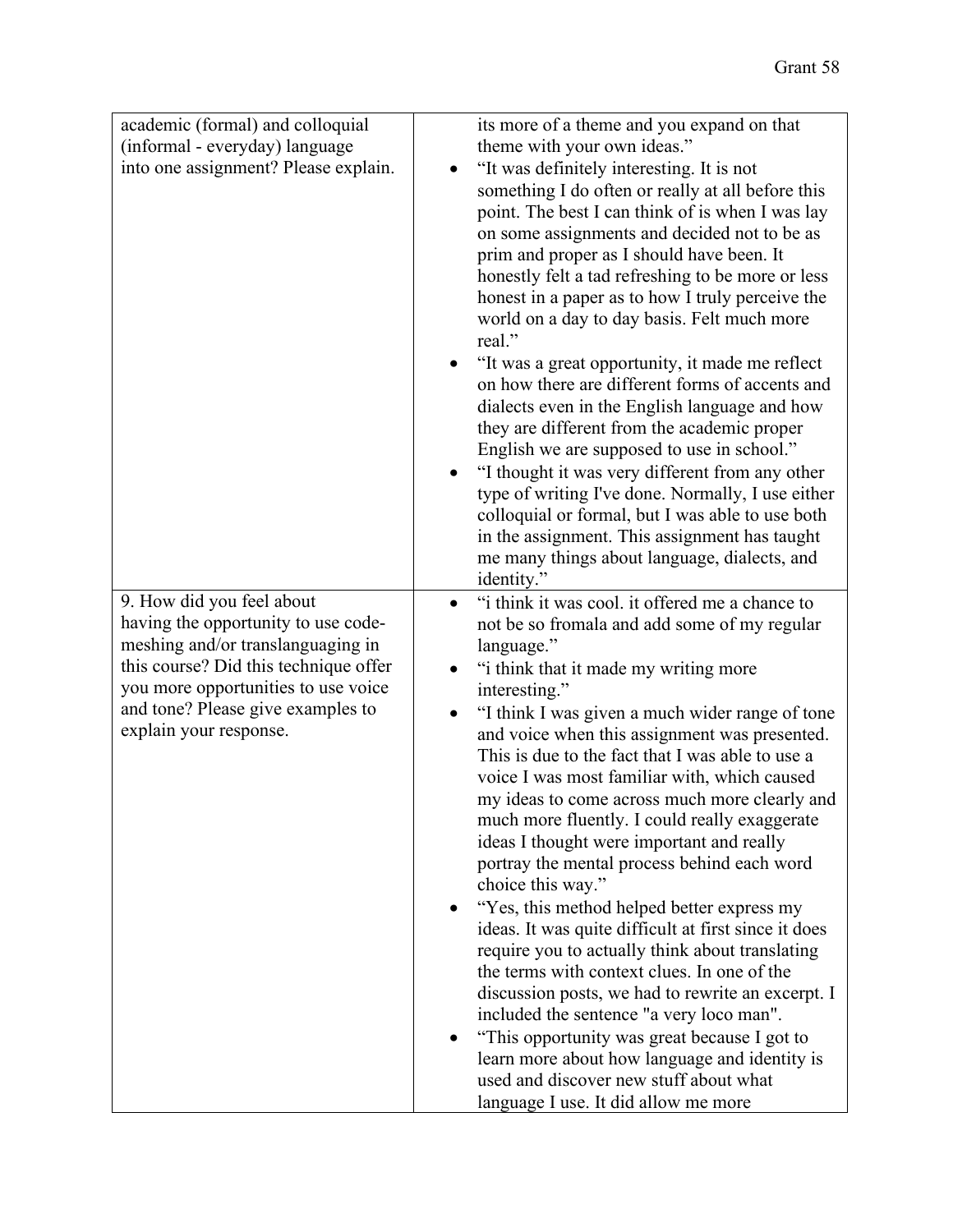| 10. In what ways do you feel<br>your cultural heritage, language, or<br>self-identity will be integrated into<br>your writing after taking this course?                                                                                                                                                                                                                    | opportunities because before this course, I had<br>never really thought about the language I use<br>and when I use it. For example, using a more<br>formal dialect in school versus at home."<br>"i think its always bin itergrated we are just<br>$\bullet$<br>shing light to it."<br>"I don't think that after this class I'll get too<br>much of a chance to continue writing like this,<br>but I definitely prefer it to my formal writing<br>style. It feels a lot less natural and poetic."<br>"I will consider using code-meshing to express<br>my identity in my writing to make it unique."                                                                                  |
|----------------------------------------------------------------------------------------------------------------------------------------------------------------------------------------------------------------------------------------------------------------------------------------------------------------------------------------------------------------------------|---------------------------------------------------------------------------------------------------------------------------------------------------------------------------------------------------------------------------------------------------------------------------------------------------------------------------------------------------------------------------------------------------------------------------------------------------------------------------------------------------------------------------------------------------------------------------------------------------------------------------------------------------------------------------------------|
|                                                                                                                                                                                                                                                                                                                                                                            | "I will be able to use appropriate language in<br>my writing depending on what I am writing for<br>and who I am writing to. When it is appropriate,<br>I can use my language, identity, and/or culture<br>in my writing."<br>no response - 1                                                                                                                                                                                                                                                                                                                                                                                                                                          |
| 11. Do you feel as though this<br>classroom was inclusive and                                                                                                                                                                                                                                                                                                              | $Yes - 5$                                                                                                                                                                                                                                                                                                                                                                                                                                                                                                                                                                                                                                                                             |
| inviting?                                                                                                                                                                                                                                                                                                                                                                  | $No - 0$                                                                                                                                                                                                                                                                                                                                                                                                                                                                                                                                                                                                                                                                              |
| 15. Please take this<br>opportunity to mention/explain any<br>perspectives or experiences related to<br>this course's curriculum and learning<br>environment that you would like to<br>share in the interest of furthering<br>research in the facilitation of a more<br>inclusive English Composition<br>classroom experience. Your<br>comments are very much appreciated. | "i thouhgt it was very diffirent then my high<br>school classes which was nice . the dussing and<br>interactiveness we have during class it nice."<br>"I really enjoyed this unit, it made me feel<br>included as I very much related to the topics<br>that were discussed. I had never had the<br>opportunity to include my culture/language in<br>my classes."<br>"I have learned that code-meshing and code-<br>switching happens even if you aren't<br>multilingual. Everyone uses different dialects<br>depending on their setting and how they were<br>raised. You can still have a shocking response<br>with code-switching without being<br>multilingual."<br>No response - 2 |

\**Question number 1 was the online survey consent form. Question number 12 is not applicable as all responses to question number 11 were yes. Question number 13 asked for confirmation of students being 18 years or older. As indicated above, only yes answers are included in the survey results. Question number 14 asked for permission to use excerpts from discussion board posts and essays written in the course. Only students that answered yes, provided contact information, and returned the signed informed consent are included. See Appendix C.*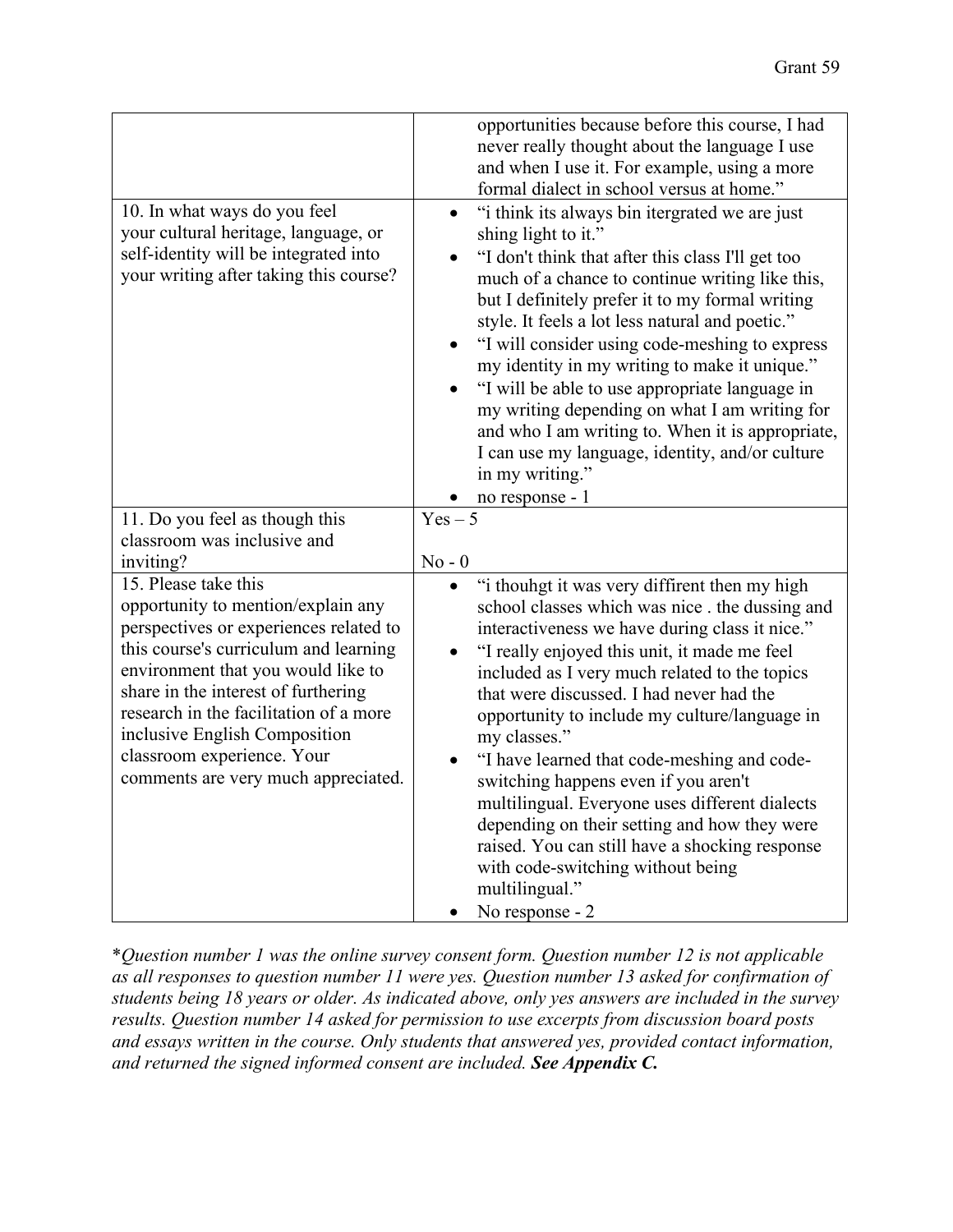# Appendix F

Table 3. Initial Student Survey Responses – Spring 2021, ENGL 1102, N=9 (participants)

| Question No.                                                                                                                   | <b>Student Response</b>                                                                                                                                                                                                                                                                                                                                                                                                                                                                                      |
|--------------------------------------------------------------------------------------------------------------------------------|--------------------------------------------------------------------------------------------------------------------------------------------------------------------------------------------------------------------------------------------------------------------------------------------------------------------------------------------------------------------------------------------------------------------------------------------------------------------------------------------------------------|
| 2. What is your native language?                                                                                               | Spanish $-1$                                                                                                                                                                                                                                                                                                                                                                                                                                                                                                 |
|                                                                                                                                | English $-8$                                                                                                                                                                                                                                                                                                                                                                                                                                                                                                 |
| 3. What dialects do you use when<br>you speak or write?<br>4. Do you consider yourself<br>multilingual – having the ability to | "I don't use any dialects when I speak or write" $-1$<br>"Mid-Southern" - 1<br>"American English" $-2$<br>"Normal English" $-1$<br>"American Dialect" - 1<br>"I speak in the regular proper dialect of English when<br>speaking and writing" $-1$<br>"American and Black English" - 1<br>"North American" – 1<br>$Yes - 2$<br>"Yes, because I can speak another language I<br>$\bullet$                                                                                                                      |
| speak, read, and/or write in multiple<br>languages?                                                                            | am half Latina and taught the Spanish language<br>as well"<br>" yes, I can speak, read, and write in spanish<br>and englsh"<br>"Yes because I have been allowed to expand my<br>$\bullet$<br>vocabulary and become a stronger writer."<br>$No-6$<br>"No, but I took spanish for 5 years so I am<br>pretty good at Spanish"<br>"Not really"<br>" $no" - 3$<br>" Not Fully I only know a small amount of<br>ASL"                                                                                               |
|                                                                                                                                | Other - 1                                                                                                                                                                                                                                                                                                                                                                                                                                                                                                    |
| 5. Would you consider your previous<br>academic experiences with language<br>and composition writing to be<br>positive?        | "I took 3 years of Spanish in high school"<br>$Yes - 5$<br>"Yes, because I've always done good in writing<br>and it is easy for me to learn and apply new<br>concepts"<br>"Yes, It feels amazing to be able to translate as<br>much as you can for someone who does not<br>know that said language."<br>"Yes, I have gotten good grades in my english<br>٠<br>classes prior to this one. Throughout high<br>school I would always journaled and I feel like<br>that has helped me learn how to write better. |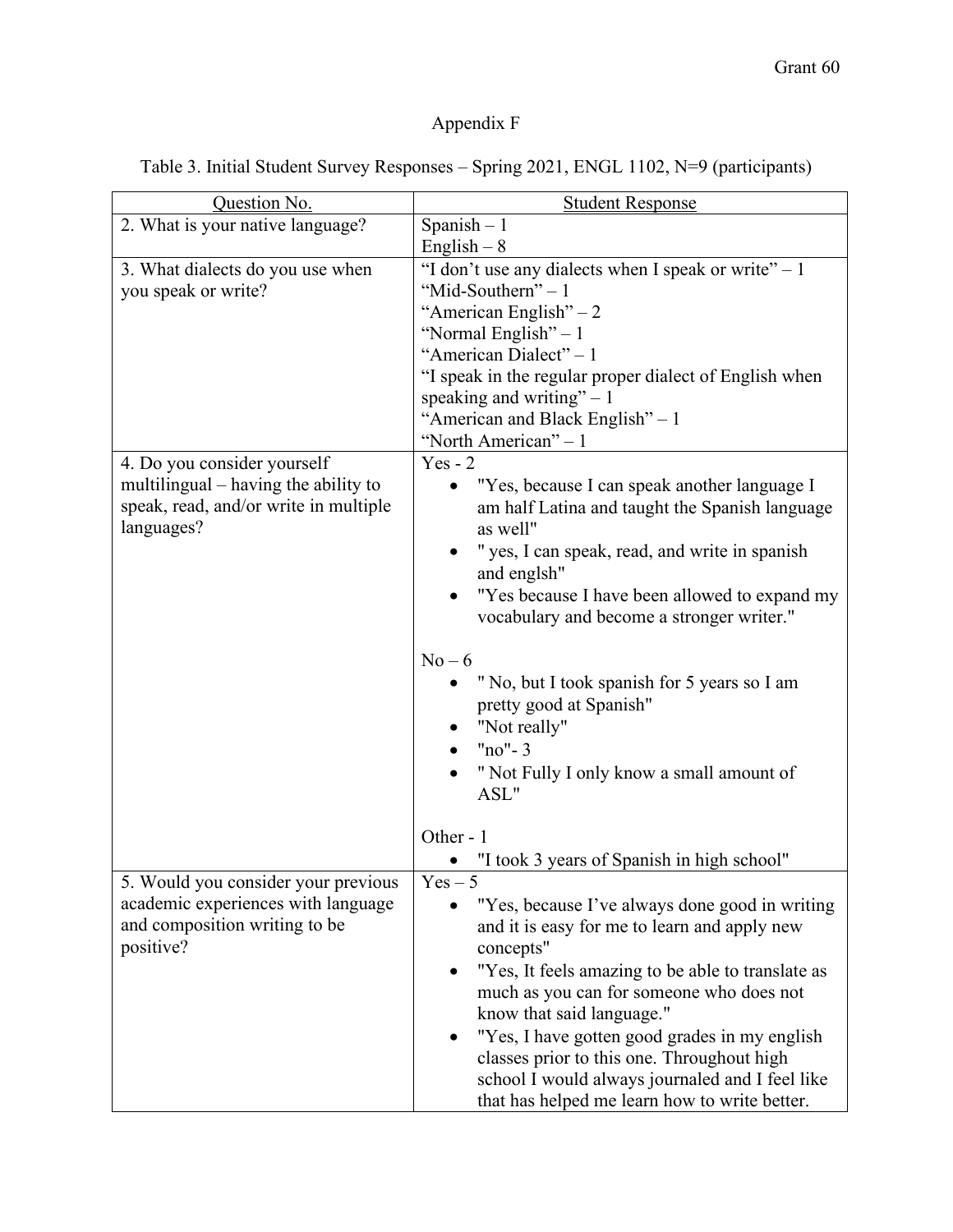|                                                                                                                                       | "Yes Latin was a fun thing to learn but it is a<br>$\bullet$<br>dead language so"<br>"I would consider them somewhat positive.<br>Writing papers is a bit of a struggle for me but<br>I've had AP lit classes in high school that<br>somewhat helped me."                                                                                                                                                                                                                                                                                                                                                                                                                                                                                                                                                                                                                                                       |
|---------------------------------------------------------------------------------------------------------------------------------------|-----------------------------------------------------------------------------------------------------------------------------------------------------------------------------------------------------------------------------------------------------------------------------------------------------------------------------------------------------------------------------------------------------------------------------------------------------------------------------------------------------------------------------------------------------------------------------------------------------------------------------------------------------------------------------------------------------------------------------------------------------------------------------------------------------------------------------------------------------------------------------------------------------------------|
|                                                                                                                                       | Semi-positive $-2$<br>"semi-positive, I feel that the education system<br>has a very specific way of looking at the<br>English language and forces people to conform<br>to one "right" way in fear of bad grade"<br>"I would consider them somewhat positive.<br>$\bullet$<br>Writing papers is a bit of a struggle for me but<br>I've had AP lit classes in high school that<br>somewhat helped me."                                                                                                                                                                                                                                                                                                                                                                                                                                                                                                           |
|                                                                                                                                       | $No/N$ ot Really $-2$<br>"No, because I have a few flaws that I don't<br>catch and new some work on."<br>"No, I've always had a difficult time with<br>composition As"                                                                                                                                                                                                                                                                                                                                                                                                                                                                                                                                                                                                                                                                                                                                          |
| 6. Do you feel as though writing in<br>school is similar to the type of<br>writing you will do outside of an<br>academic institution? | $Yes - 5$<br>"Yes, because the writing in school is academic<br>and going out into the real world the writing<br>learned in school can come in handy in<br>professional jobs."<br>"Honestly yes I think so. A lot of the writing<br>$\bullet$<br>that I have done throughout school has aided<br>me in my everyday life. For example, English<br>1101 taught me about rhetoric. Since taking that<br>course my perception of communication,<br>speaking, writing, etc. has changed. The writing<br>that I have done in school has helped me write<br>things like birthday cards, job applications and<br>more."<br>"Yes, I do because just like in school you write<br>a paper your asked to be clear about what your<br>writing"<br>"Yes. I do feel like I will be using a lot of MLA<br>format in the future"<br>"Yes in college it seems i am being prepared for<br>real world writing situations"<br>$No-4$ |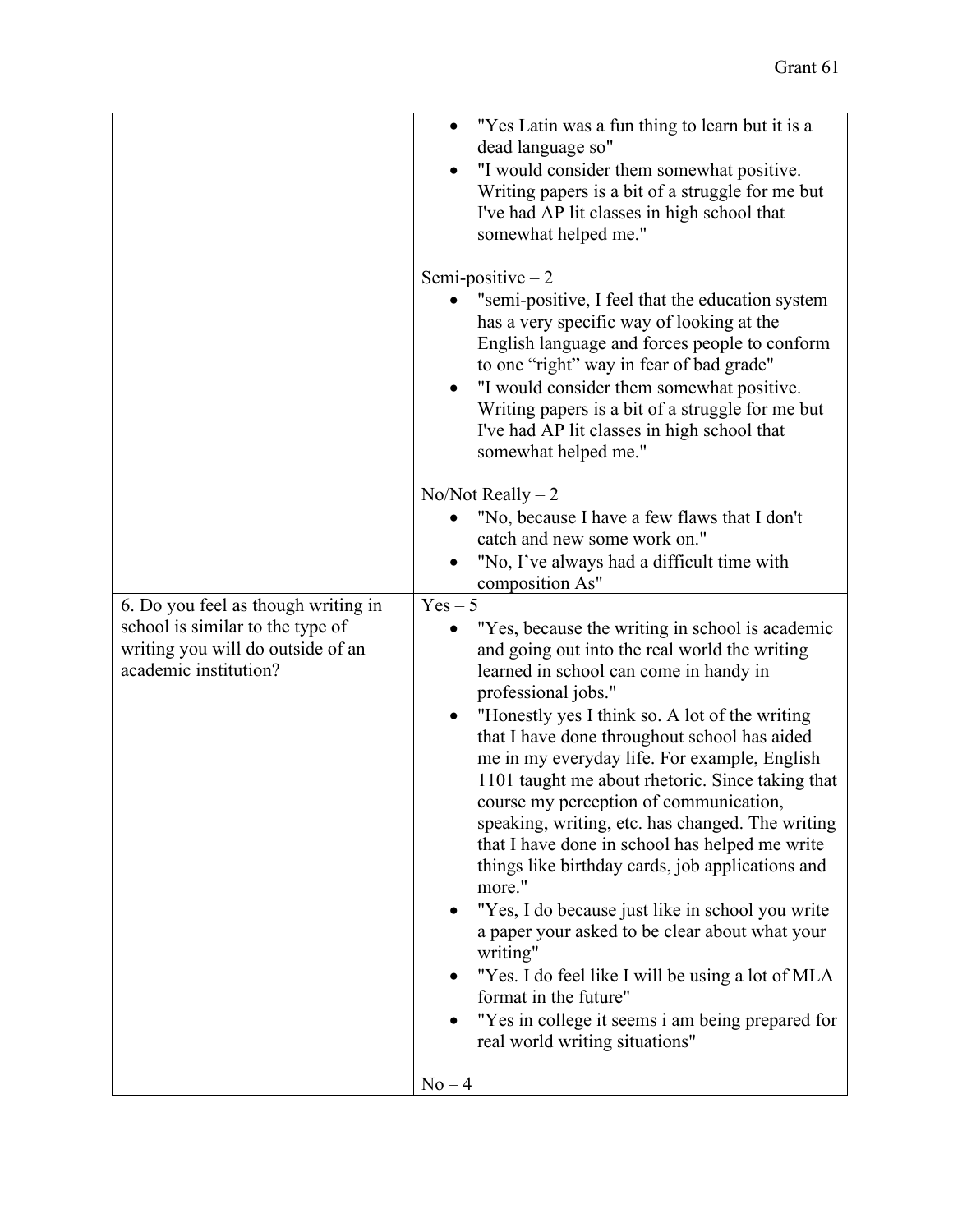|                                                                                                         | "No, this is because when writing for school or<br>academic institutions, I am being graded and<br>judged on the "correctness" of my writing<br>whereas outside I will be focused on content<br>and accuracy."<br>"Not really, I feel like it would be more<br>informal letters and important documents."<br>"I do not feel as though writing in school is<br>similar to the type of writing you will do<br>outside of an academic institution because<br>writing an academic essay is far more<br>professional than texting a friend."<br>"No, I feel like the writings for school are much<br>more professional than those outside of school,<br>unless if it's for a job."                                                                                                                                                                                                                                                                                                                                                                                                                                                                                                                                |
|---------------------------------------------------------------------------------------------------------|--------------------------------------------------------------------------------------------------------------------------------------------------------------------------------------------------------------------------------------------------------------------------------------------------------------------------------------------------------------------------------------------------------------------------------------------------------------------------------------------------------------------------------------------------------------------------------------------------------------------------------------------------------------------------------------------------------------------------------------------------------------------------------------------------------------------------------------------------------------------------------------------------------------------------------------------------------------------------------------------------------------------------------------------------------------------------------------------------------------------------------------------------------------------------------------------------------------|
| 7. In what ways do you feel as though<br>culture, language, and identity are<br>related?                | "They all relate to one another because<br>$\bullet$<br>depending on the culture taught in certain<br>families this can determine the language being<br>spoken and create your identity as you grow."<br>"I feel that your culture and the language you<br>speak has a huge influence on your self identity<br>and how you do things as well as make<br>decisions and view the world."<br>"I feel like they are related and it really defines<br>who you are as a person and defines what you<br>learn from your families like language and<br>culture."<br>"They are all related through the individual that<br>is portraying them. You usually identify with<br>your language and culture in some aspects. For<br>example, the spanish culture is known to be<br>very welcoming, or at least from my personal<br>encounters."<br>"I feel as if they meet in all area."<br>"Most cultures have their own language."<br>"I believe that the people you surround yourself<br>with will change the way you speak and act, as<br>well as how you identify yourself."<br>"In most, all or no ways are they related."<br>"Where you grew up determines your language<br>and how you write. For example, accents." |
| 8. Have you ever been given the<br>opportunity to blend academic<br>(formal) and colloquial (informal - | $Yes-4$<br>$No-5$                                                                                                                                                                                                                                                                                                                                                                                                                                                                                                                                                                                                                                                                                                                                                                                                                                                                                                                                                                                                                                                                                                                                                                                            |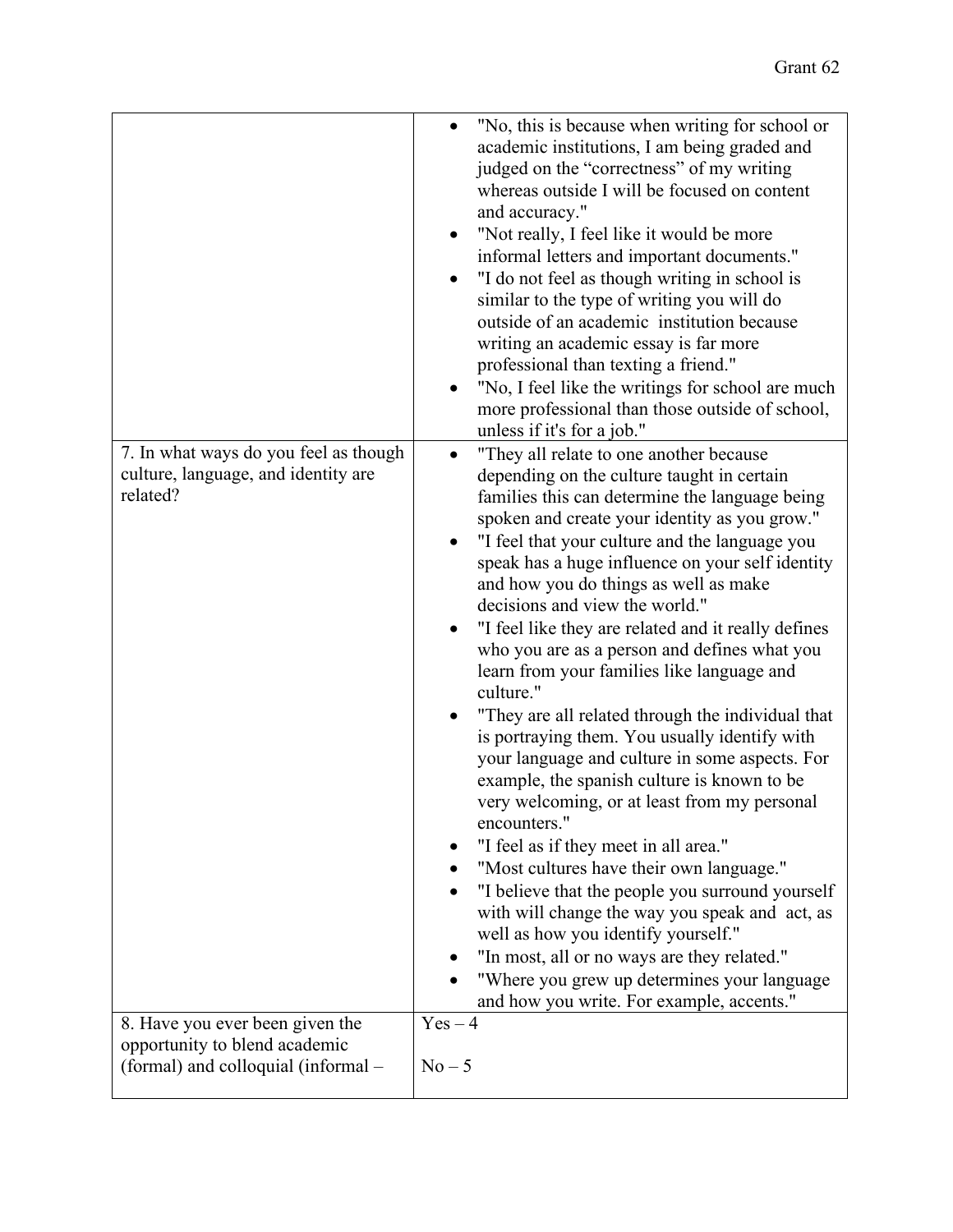| everyday) language into one                                                                                                                                                                                 |                                                                                                                                                                                                                                                                                                                                                                                                                                                                                                                                                                                                                                                                                                                                                                                                                                                                                                                                                                                                                                                                                                                                                                                                                                                                                                                                                                                                          |
|-------------------------------------------------------------------------------------------------------------------------------------------------------------------------------------------------------------|----------------------------------------------------------------------------------------------------------------------------------------------------------------------------------------------------------------------------------------------------------------------------------------------------------------------------------------------------------------------------------------------------------------------------------------------------------------------------------------------------------------------------------------------------------------------------------------------------------------------------------------------------------------------------------------------------------------------------------------------------------------------------------------------------------------------------------------------------------------------------------------------------------------------------------------------------------------------------------------------------------------------------------------------------------------------------------------------------------------------------------------------------------------------------------------------------------------------------------------------------------------------------------------------------------------------------------------------------------------------------------------------------------|
| assignment?                                                                                                                                                                                                 |                                                                                                                                                                                                                                                                                                                                                                                                                                                                                                                                                                                                                                                                                                                                                                                                                                                                                                                                                                                                                                                                                                                                                                                                                                                                                                                                                                                                          |
| 9. In what ways do you feel as though<br>your cultural heritage, language, or<br>self-identity are integrated into your<br>writing?                                                                         | "Recently, I had to integrate my culture into a<br>writing piece and explain how it relates to<br>identity and everyday language. My parents are<br>Jamaican so they don't speak what is known as<br>formal English but instead they speak patois<br>which is still English but with an accent and<br>some words are said differently."<br>"I feel that it does not because I am so focused<br>on requirements and the grade that I'm not<br>trying to integrate myself into my writing."<br>"Honestly, I feel like my self-identity does not<br>really relate to how I write."<br>"My self-identity is integrated into my writing a<br>lot of the times because of my morals. I have<br>always grown up christian so a lot of my morals<br>and beliefs will pour over into my writings."<br>"Based on what topic you are given and what<br>you provide within your work.<br>"I feel like it is easy to write about my own<br>experiences and beliefs."<br>"In ways my culture heritage, language, or self-<br>identify are integrated into my write can<br>through poems or short autobiographies<br>because that allows us to express ourselves."<br>"I mean not really normally I have been given<br>assignments in no relation to my culture."<br>"I've been in the situation where I had to write a<br>literacy narrative and I included some parts of<br>my life in it which includes my culture." |
| 10. Considering your writing<br>classroom experiences before this<br>course, do you feel as though the                                                                                                      | $Yes - 8$<br>$No-1$                                                                                                                                                                                                                                                                                                                                                                                                                                                                                                                                                                                                                                                                                                                                                                                                                                                                                                                                                                                                                                                                                                                                                                                                                                                                                                                                                                                      |
| classroom's ambiance was inclusive<br>and inviting?                                                                                                                                                         |                                                                                                                                                                                                                                                                                                                                                                                                                                                                                                                                                                                                                                                                                                                                                                                                                                                                                                                                                                                                                                                                                                                                                                                                                                                                                                                                                                                                          |
| 11. If your answer to questions $#10$<br>was no, what do you think could be<br>done in a writing course to strengthen<br>feelings of inclusion?                                                             | "Free writing exercises"                                                                                                                                                                                                                                                                                                                                                                                                                                                                                                                                                                                                                                                                                                                                                                                                                                                                                                                                                                                                                                                                                                                                                                                                                                                                                                                                                                                 |
| 13. Please take this opportunity to<br>mention/explain any perspectives or<br>experiences related to previous<br>courses, curriculum, or writing<br>classroom environments that you<br>would like to share. | "I would just like to say that during my English<br>1101 class I felt that I was not only free, but<br>encouraged to integrate myself and my mind<br>into my writings and be creative and push<br>boundaries instead of solely focusing on a<br>number grade."                                                                                                                                                                                                                                                                                                                                                                                                                                                                                                                                                                                                                                                                                                                                                                                                                                                                                                                                                                                                                                                                                                                                           |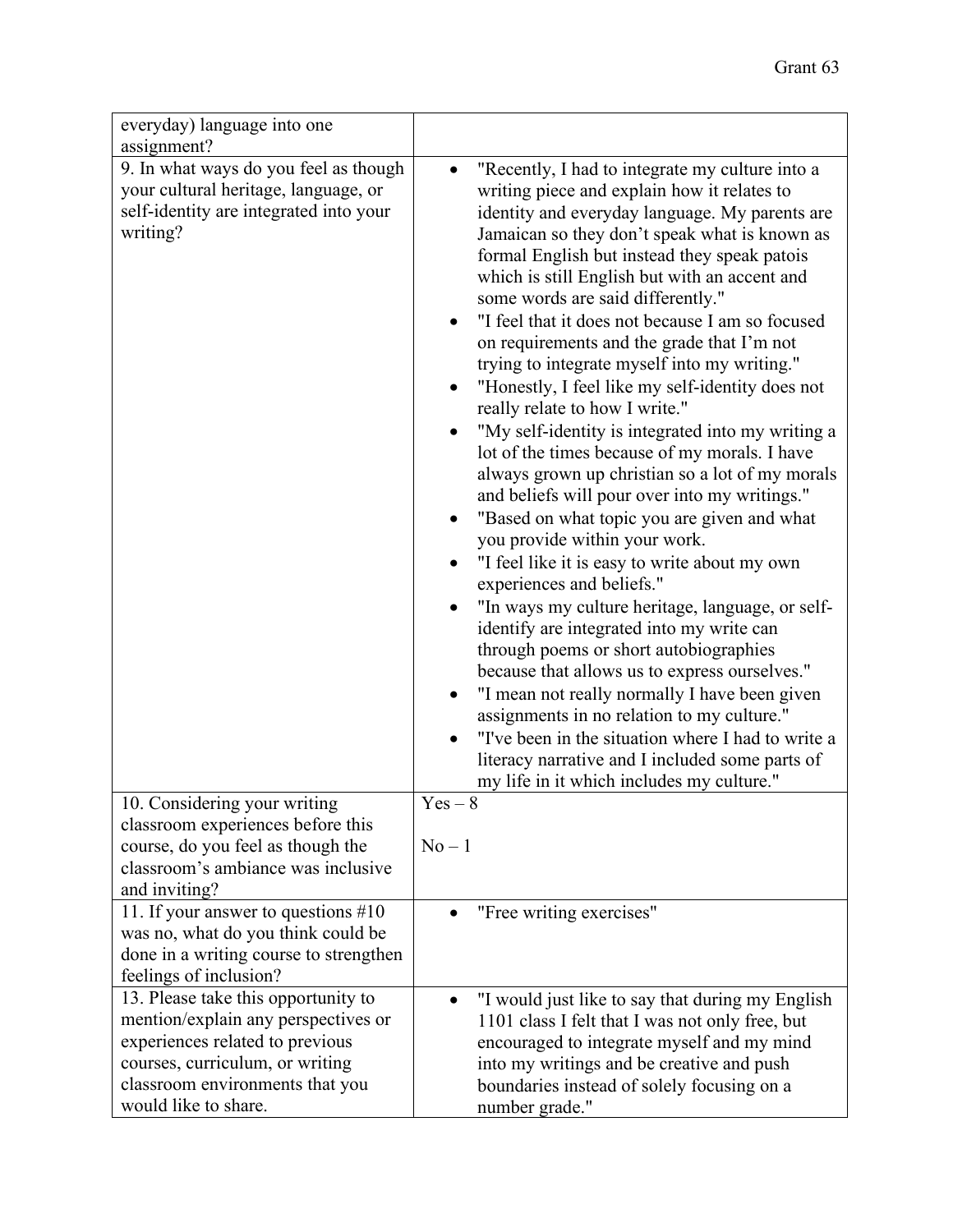| • "I have nothing to share, about my previous<br>course but I do feel as long as a teacher is open-<br>minded, inviting to ALL students and is patient<br>with the students as well, everything flows over<br>smooth." |
|------------------------------------------------------------------------------------------------------------------------------------------------------------------------------------------------------------------------|
| • "I am going to need some help hahaha."                                                                                                                                                                               |
| • "In onw of my high school English courses, my                                                                                                                                                                        |
| teacher allowed us to free write for about 5<br>minutes to break the ice and get creative."                                                                                                                            |
|                                                                                                                                                                                                                        |
| • "I've usually been good at writing so I should<br>enjoy this class."                                                                                                                                                 |
| No response - 4                                                                                                                                                                                                        |

\**Question number 1 was the online survey consent form. Question number 12 asked for confirmation of students being 18 years or older. All documented student responses answered yes to question number 12. See Appendix A*.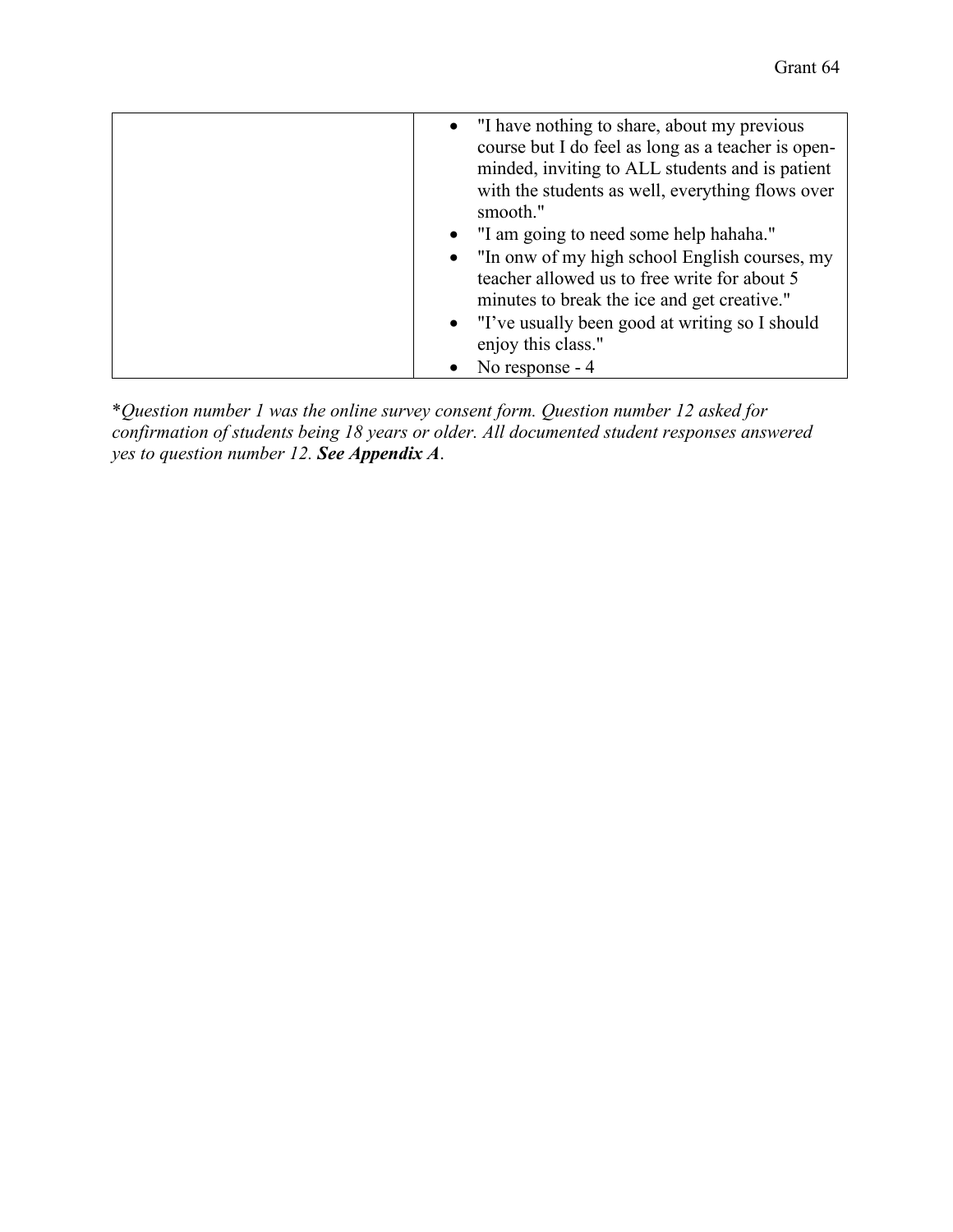# Appendix G

|  | Table 4. Concluding Student Survey Responses - Spring 2021, ENGL 1102, N=13 (participants) |  |  |  |  |
|--|--------------------------------------------------------------------------------------------|--|--|--|--|
|  |                                                                                            |  |  |  |  |

| Question No.                          | <b>Student Response</b>                                       |
|---------------------------------------|---------------------------------------------------------------|
| 2. What is your native language?      | Spanish $-1$                                                  |
|                                       | English $-11$                                                 |
|                                       | English & Spanish - 1                                         |
| 3. What dialects do you use when      | "American English" $-3$                                       |
| you speak or write?                   | "Southern American / Western American"                        |
|                                       | "Southern Colloquial"                                         |
|                                       | "Southern"                                                    |
|                                       | "Southern English? I don't know other dialects"               |
|                                       | "Not gonna lie i dont know what this means"                   |
|                                       | "None"                                                        |
|                                       | "American"                                                    |
|                                       | "Code-meshing"                                                |
|                                       | "Proper English?"                                             |
|                                       | "A mix of southern and norther"                               |
| 4. Do you consider yourself           | $Yes-4$                                                       |
| multilingual – having the ability to  |                                                               |
| speak, read, and/or write in multiple | $No - 9$                                                      |
| languages?                            |                                                               |
| 5. Would you consider your            | $Yes-13$                                                      |
| academic experiences with language    |                                                               |
| and composition writing in this       | $No - 0$                                                      |
| course to be positive?                |                                                               |
| 6. Do you feel as though writing in   | $Yes - 8$                                                     |
| school is similar to the type of      |                                                               |
| writing you will do outside of an     | $No-5$                                                        |
| academic institution?                 |                                                               |
| 7. After taking this course, in what  | "Different cultures and languages lead people to<br>$\bullet$ |
| ways do you feel as though culture,   | develop differing identities that lead to a variety           |
| language, and identity are related?   | of writing to be created."                                    |
|                                       | "Through your culture, it influences the                      |
|                                       | languages you may speak or how you speak.                     |
|                                       | Culture also has a large influence on an                      |
|                                       | individuals identity and it can shape their daily             |
|                                       | life depending on what their culture is and how               |
|                                       | important it is to that individual."                          |
|                                       | "Culture, language and identity are completely                |
|                                       | intertwined. A child learns his or her identity               |
|                                       | from their environment. Therefore the culture                 |
|                                       | and language in that environment become                       |
|                                       | integral parts of the young child."                           |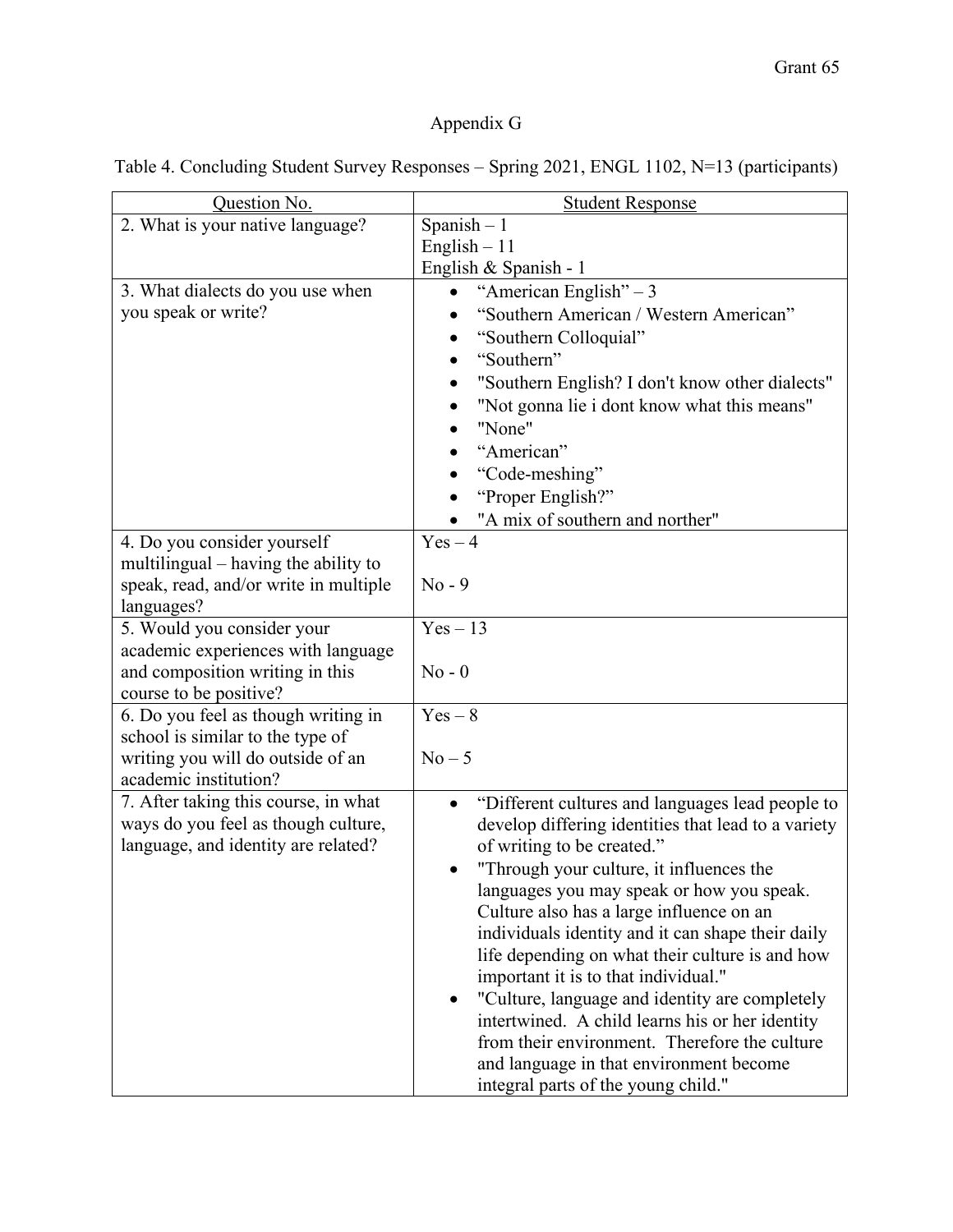|                                                                                                                                                                                                                     | "Culture, language, and identity are entangled<br>with each other because for most cultures, their<br>language and the traditions from their culture<br>help give them an identity. Most minorities<br>especially feel closer to having an identity when<br>they involve themselves in their culture and<br>language. For me, when I am in the South and<br>speak southern, I feel as though I can fit in<br>more than if I was in the North or West. I am<br>used to Southern culture so when I am<br>surrounded by it, I feel at ease."<br>"I feel like they all connect and make this<br>intricate web that everyone."<br>"I feel as though I have been able to integrate<br>my culture into my writing."<br>"Each person has their own culture and identity,<br>and that effects their language when they<br>write."<br>"I feel as though your culture and language go<br>hand in hand with your identity."<br>"I believe that the most useful thing I've gained<br>from this class is writing skills."<br>"Whatever is our culture influences our identity<br>and the primary language we speak."<br>"That there are many ways to say the same<br>thing, and that it can change depending on your<br>language/culture."<br>"I feel that culture and identity are based off<br>how someone was raised and the environment<br>they were put in. I think language is how you<br>communicate with others."<br>"The pieces of work we read sometimes come<br>from all over the world and and in order to truly<br>understand, we have to learn and accept<br>multilingualism." |
|---------------------------------------------------------------------------------------------------------------------------------------------------------------------------------------------------------------------|--------------------------------------------------------------------------------------------------------------------------------------------------------------------------------------------------------------------------------------------------------------------------------------------------------------------------------------------------------------------------------------------------------------------------------------------------------------------------------------------------------------------------------------------------------------------------------------------------------------------------------------------------------------------------------------------------------------------------------------------------------------------------------------------------------------------------------------------------------------------------------------------------------------------------------------------------------------------------------------------------------------------------------------------------------------------------------------------------------------------------------------------------------------------------------------------------------------------------------------------------------------------------------------------------------------------------------------------------------------------------------------------------------------------------------------------------------------------------------------------------------------------------------------------------------------------------------|
| 8. This course explored<br>multilingualism. How did you feel<br>about having the opportunity to blend<br>academic (formal) and colloquial<br>(informal - everyday) language<br>into one assignment? Please explain. | "It made writing easier. I did not have to<br>$\bullet$<br>struggle to find high register words to use in<br>papers. The colloquial language came<br>naturally."<br>"I found it personally hard to use informal<br>language in a formal paper and I felt as though<br>when writing my paper that it did not belong<br>when writing my research paper and I struggled<br>to find ways to implement that informality."<br>"Being able to express myself in a colloquial<br>fashion while writing a rhetorical is a liberating                                                                                                                                                                                                                                                                                                                                                                                                                                                                                                                                                                                                                                                                                                                                                                                                                                                                                                                                                                                                                                                    |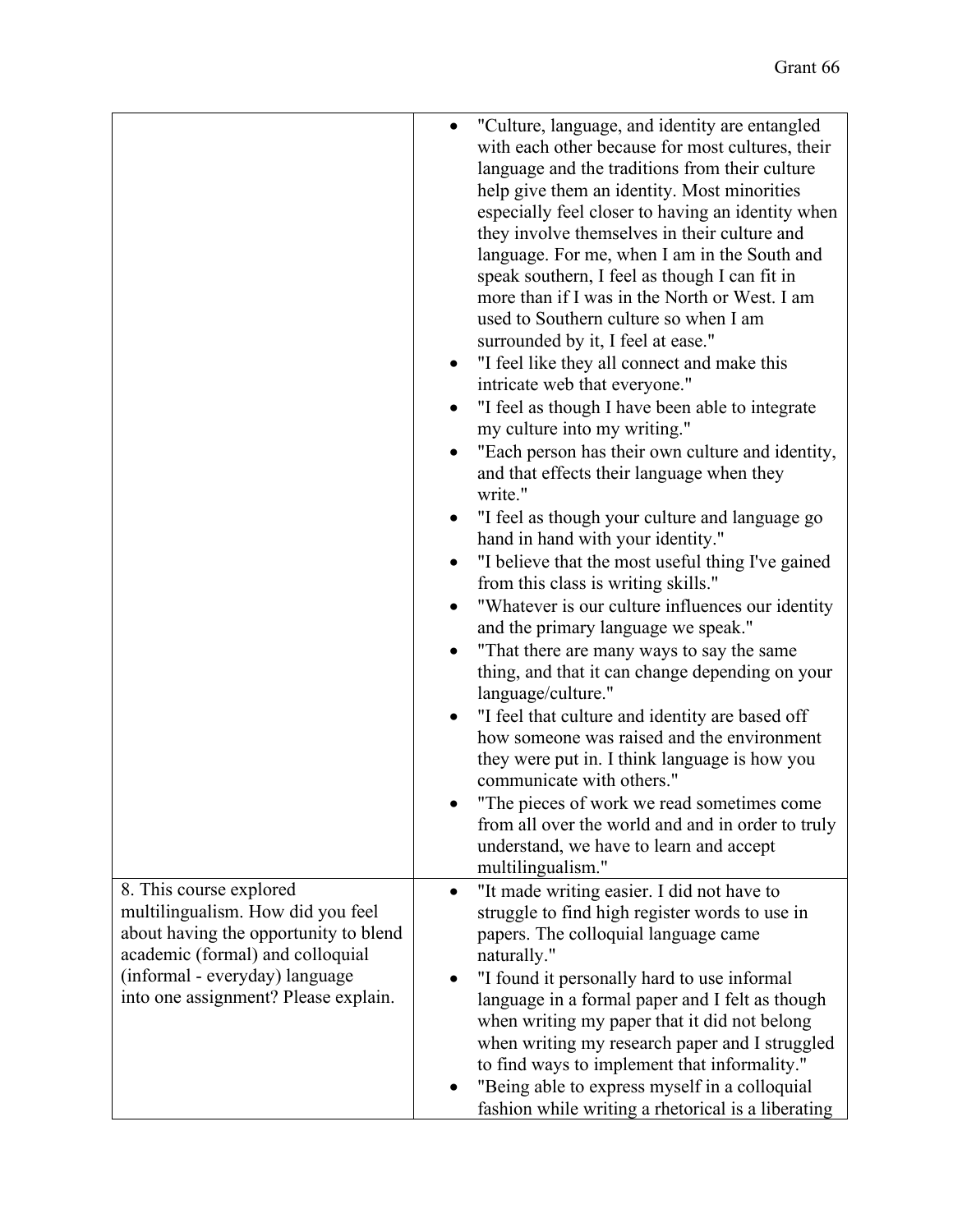|                                                             | experience. Everyone should have this                           |
|-------------------------------------------------------------|-----------------------------------------------------------------|
|                                                             | opportunity to express themselves through                       |
|                                                             | academia while also learning the skills                         |
|                                                             | necessary to be a productive member of                          |
|                                                             | society."                                                       |
|                                                             | "It was really intriguing to be able to blend both<br>$\bullet$ |
|                                                             | of them together without getting penalized by it.               |
|                                                             | Most of my teachers would say don't do that                     |
|                                                             | when speaking and/or writing in an academic                     |
|                                                             | environment. It is nice to see that I can use this              |
|                                                             | form of writing in a business casual place and                  |
|                                                             | still be able to show my professionalism and                    |
|                                                             | personality."                                                   |
|                                                             | "It's really nice and easy and makes it pretty                  |
|                                                             | easy to understand."                                            |
|                                                             | "This was definitely my favorite way to have                    |
|                                                             | written. I felt that my writing was as authentic                |
|                                                             | as it could have been."                                         |
|                                                             | "I enjoyed the opportunity because it allowed                   |
|                                                             | me to write in an unusual way."                                 |
|                                                             | "I felt as if I was being introduced into<br>$\bullet$          |
|                                                             | something new and something that I could                        |
|                                                             | actually use in my real life career."                           |
|                                                             | "She encourage the use of code meshing."                        |
|                                                             | "It felt nice being able to include some of my                  |
|                                                             | native language in assignments."                                |
|                                                             | "It's interesting! it might even make students                  |
|                                                             | whose first language isn't English feel more                    |
|                                                             | comfortable."                                                   |
|                                                             | "I really like it. My writing sounded much                      |
|                                                             | stronger and more persuasive, and I feel like it                |
|                                                             | was more interesting. I was almost excited to                   |
|                                                             | write the argumentative paper, and I have never                 |
|                                                             | been excited to write a paper before."                          |
|                                                             | "I think the opportunity was amazing and it<br>$\bullet$        |
|                                                             | really helped me connect to my writing and                      |
|                                                             | topic."                                                         |
| 9. How did you feel about                                   | "Being able to use code meshing made it much<br>$\bullet$       |
| having the opportunity to use code-                         | easier to have a voice in my paper. Using words                 |
| meshing and/or translanguaging in                           | and phrases specific to my identity enhanced                    |
| this course? Did this technique offer                       | my tone."                                                       |
| you more opportunities to use voice                         | "I personally did not use this technique because                |
| and tone? Please give examples to<br>explain your response. | there were no other languages that I had to use                 |
|                                                             | when writing."                                                  |
|                                                             | "It certainly enhanced my writing by adding an                  |
|                                                             | element of surprise. The reader does not expect                 |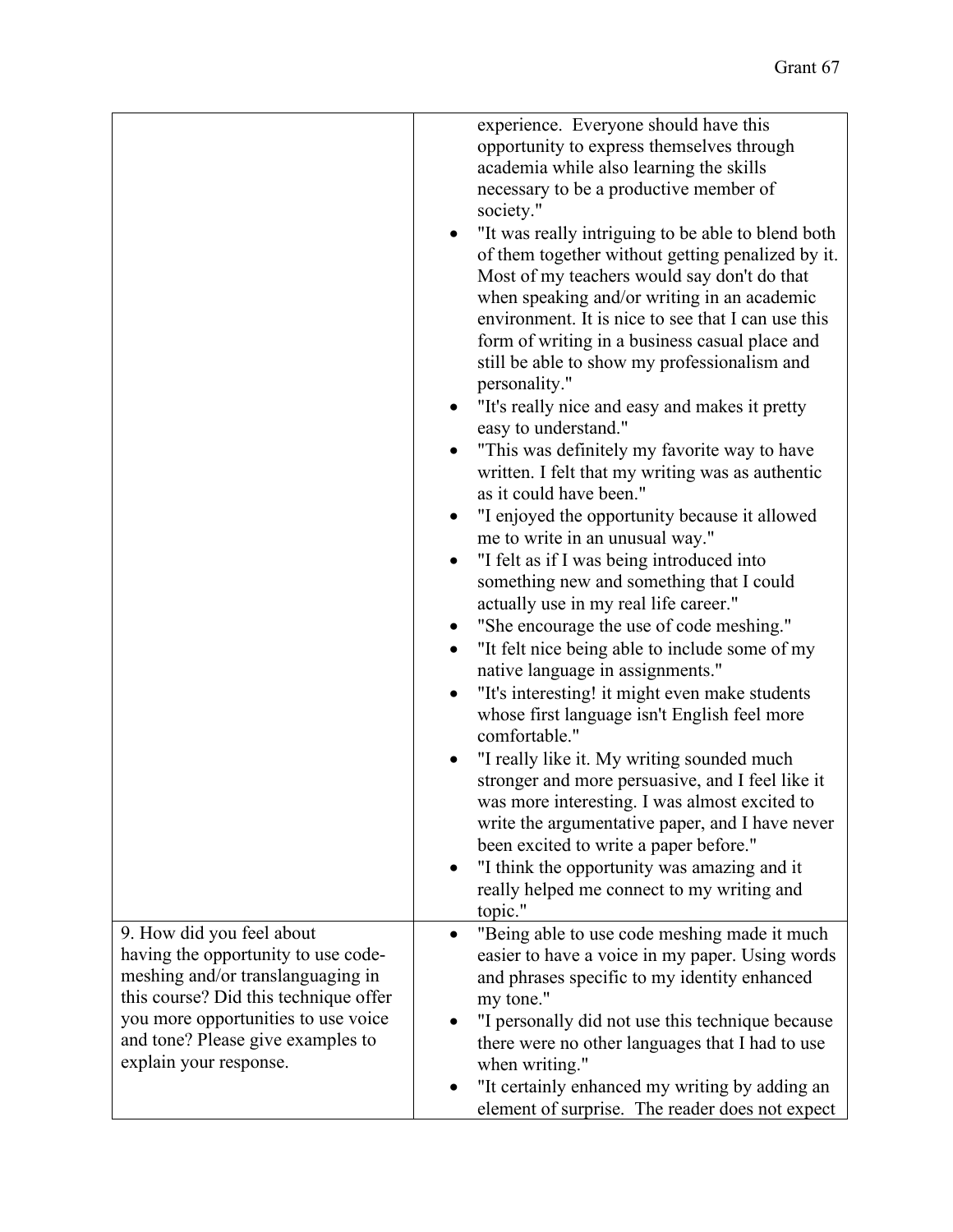|                                                                               | to see certain phrases and therefore is more                                                     |
|-------------------------------------------------------------------------------|--------------------------------------------------------------------------------------------------|
|                                                                               | engaged in the writing."                                                                         |
|                                                                               | "It all honesty, I wasn't able to utilize it as well                                             |
|                                                                               | as someone who speaks multiple languages.                                                        |
|                                                                               | However from what I have seen and read and                                                       |
|                                                                               | tried to use myself, it does offer a lot more                                                    |
|                                                                               | opportunities to use voice and tone. Not only                                                    |
|                                                                               | can you express yourself through the other                                                       |
|                                                                               | language or dialect, you can show your true                                                      |
|                                                                               | emotions due to it being a natural thing for the                                                 |
|                                                                               | writer."                                                                                         |
|                                                                               | "I don't like it it's just not my thing."                                                        |
|                                                                               |                                                                                                  |
|                                                                               | "It did offer me more opportunities to use voice<br>and tone."                                   |
|                                                                               | "While I'm not multilingual, I believe the                                                       |
|                                                                               | opportunity was a good chance to expand one's                                                    |
|                                                                               | writing repertoire."                                                                             |
|                                                                               | "Yes this helped me use stronger grammar and                                                     |
|                                                                               | help me keep a good flow in my writing."                                                         |
|                                                                               | "It felt nice although I had trouble using it and                                                |
|                                                                               | figuring it out."                                                                                |
|                                                                               | "It was interesting, however, i didn't have a way                                                |
|                                                                               | to integrate it in any of my writing."                                                           |
|                                                                               | "This technique for sure offered more voice and                                                  |
|                                                                               | tone. In my final paper I was able to give a                                                     |
|                                                                               | story of my personal experience and use words                                                    |
|                                                                               | I wouldn't normally use."                                                                        |
|                                                                               | "The opportunity was very cool and gave my                                                       |
|                                                                               | wring more tone and personality, I now feel like                                                 |
|                                                                               | I can see myself in my writing."                                                                 |
| 10. In what ways do you feel                                                  | "I will be more ready to incorporate my identity                                                 |
|                                                                               |                                                                                                  |
| your cultural heritage, language, or<br>self-identity will be integrated into | into my writing now that I know it has a                                                         |
| your writing after taking this course?                                        | positive effect."                                                                                |
|                                                                               | "I believe everyone's personality comes out in<br>their writing and when you read an individuals |
|                                                                               | paper you can get a sense of who that person is                                                  |
|                                                                               | based on the style of their paper and the                                                        |
|                                                                               |                                                                                                  |
|                                                                               | techniques that they use."                                                                       |
|                                                                               | "My writing will definitely take on more                                                         |
|                                                                               | personal tone, and I have learned that this                                                      |
|                                                                               | carries forward in my professional life                                                          |
|                                                                               | immensely."                                                                                      |
|                                                                               | "My Southern culture can definitely be utilized                                                  |
|                                                                               | and integrated into my writing when I write for                                                  |
|                                                                               | Southerners. It is pretty stereotypical but true                                                 |
|                                                                               | that Southerners can get a big confused at the                                                   |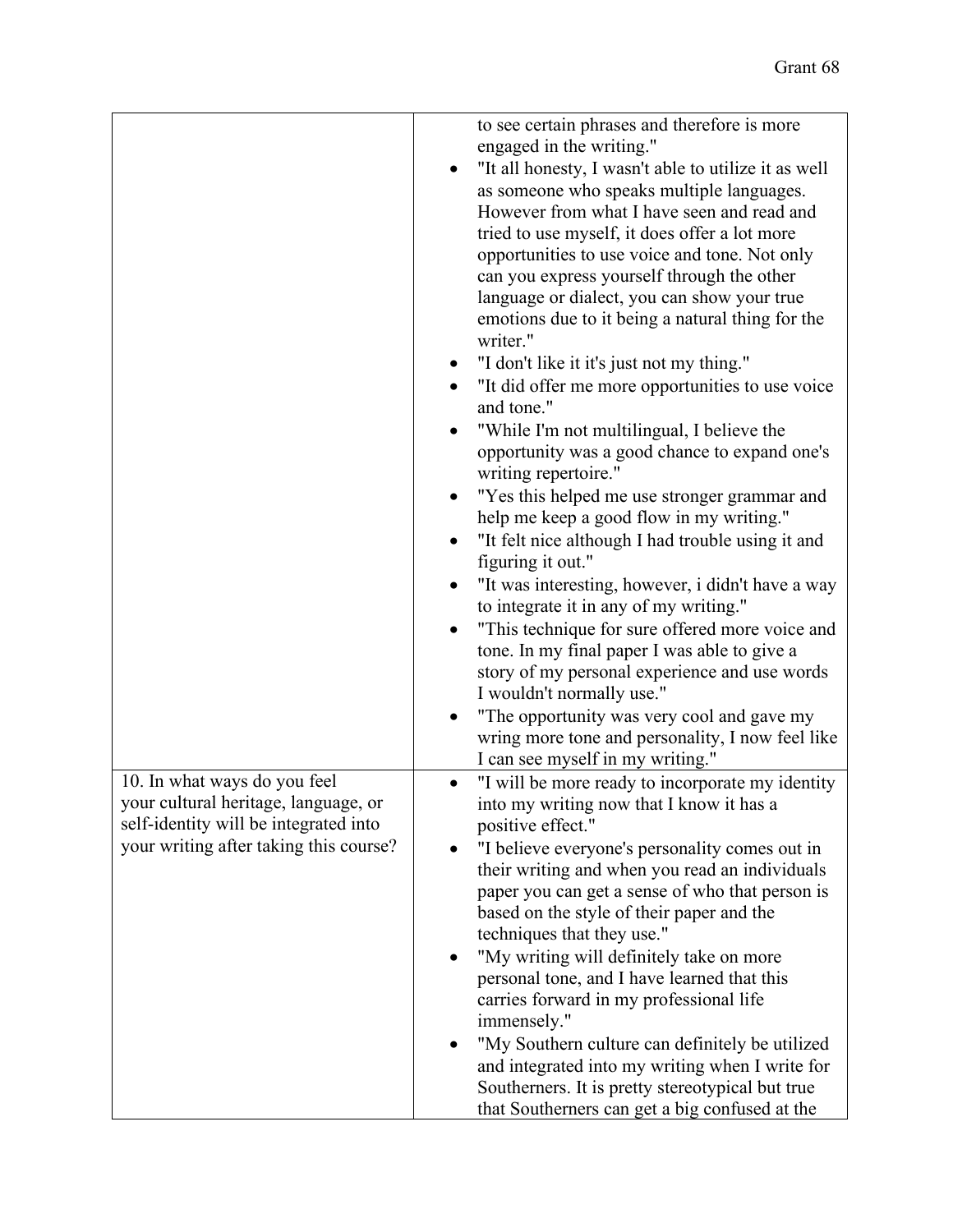|                                                                                                                                                                                     | very professional and academic writing. If I can<br>utilize my own Southern accent to mix in with<br>my academic writing, maybe more people from<br>the South would be willing to read it and be<br>able to understand it more."<br>"I feel that I have an understanding on how to<br>integrate my language and culture into my<br>writing."<br>"I believe that after taking this course, I will be<br>able to include more of my own identity into<br>writing."<br>"I feel as I will be highly able to incorporate my<br>self-identity into my writing by reflecting back<br>on myself and using that pathos in my writing."<br>"I honestly dont think i'll use it for english<br>papers unless instructed to do so."<br>"I dont think I will integrate it into my writing<br>academically, but maybe socially."<br>"I don't really feel like my heritage will be<br>included. When I am asked to answer questions<br>like these I can never think of anything. I feel<br>like I have no heritage, or no culture. I just see<br>my writing as my writing, not a place I can<br>express my culture."<br>"I will find ways to integrate these into my<br>writing to remain true to myself within my<br>writing, academic or not." |
|-------------------------------------------------------------------------------------------------------------------------------------------------------------------------------------|----------------------------------------------------------------------------------------------------------------------------------------------------------------------------------------------------------------------------------------------------------------------------------------------------------------------------------------------------------------------------------------------------------------------------------------------------------------------------------------------------------------------------------------------------------------------------------------------------------------------------------------------------------------------------------------------------------------------------------------------------------------------------------------------------------------------------------------------------------------------------------------------------------------------------------------------------------------------------------------------------------------------------------------------------------------------------------------------------------------------------------------------------------------------------------------------------------------------------------|
| 11. Do you feel as though this<br>classroom was inclusive and<br>inviting?                                                                                                          | $Yes-13$<br>$No - 0$                                                                                                                                                                                                                                                                                                                                                                                                                                                                                                                                                                                                                                                                                                                                                                                                                                                                                                                                                                                                                                                                                                                                                                                                             |
| 15. Please take this<br>opportunity to mention/explain any<br>perspectives or experiences related to<br>this course's curriculum and learning<br>environment that you would like to | "This was my first writing course that really had<br>me thinking much further in depth that I have<br>ever before and I was asking questions about<br>my topic that made me think much harder than I<br>had anticipated and it caused my paper to come                                                                                                                                                                                                                                                                                                                                                                                                                                                                                                                                                                                                                                                                                                                                                                                                                                                                                                                                                                           |
| share in the interest of furthering<br>research in the facilitation of a more<br>inclusive English Composition<br>classroom experience. Your                                        | out much better than I thought it would and<br>bring it many more ideas that I would not have<br>had if I hadn't asked so many questions to<br>myself and researched as much as I did."                                                                                                                                                                                                                                                                                                                                                                                                                                                                                                                                                                                                                                                                                                                                                                                                                                                                                                                                                                                                                                          |
| comments are very much appreciated.                                                                                                                                                 | "I felt that this classroom experience, although<br>modified, gave many opportunities to learn<br>about myself, and how I can improve my<br>writing."<br>"I loved this course and I loved the teacher."                                                                                                                                                                                                                                                                                                                                                                                                                                                                                                                                                                                                                                                                                                                                                                                                                                                                                                                                                                                                                          |
|                                                                                                                                                                                     | "There are no particular experiences that I<br>would like to share."                                                                                                                                                                                                                                                                                                                                                                                                                                                                                                                                                                                                                                                                                                                                                                                                                                                                                                                                                                                                                                                                                                                                                             |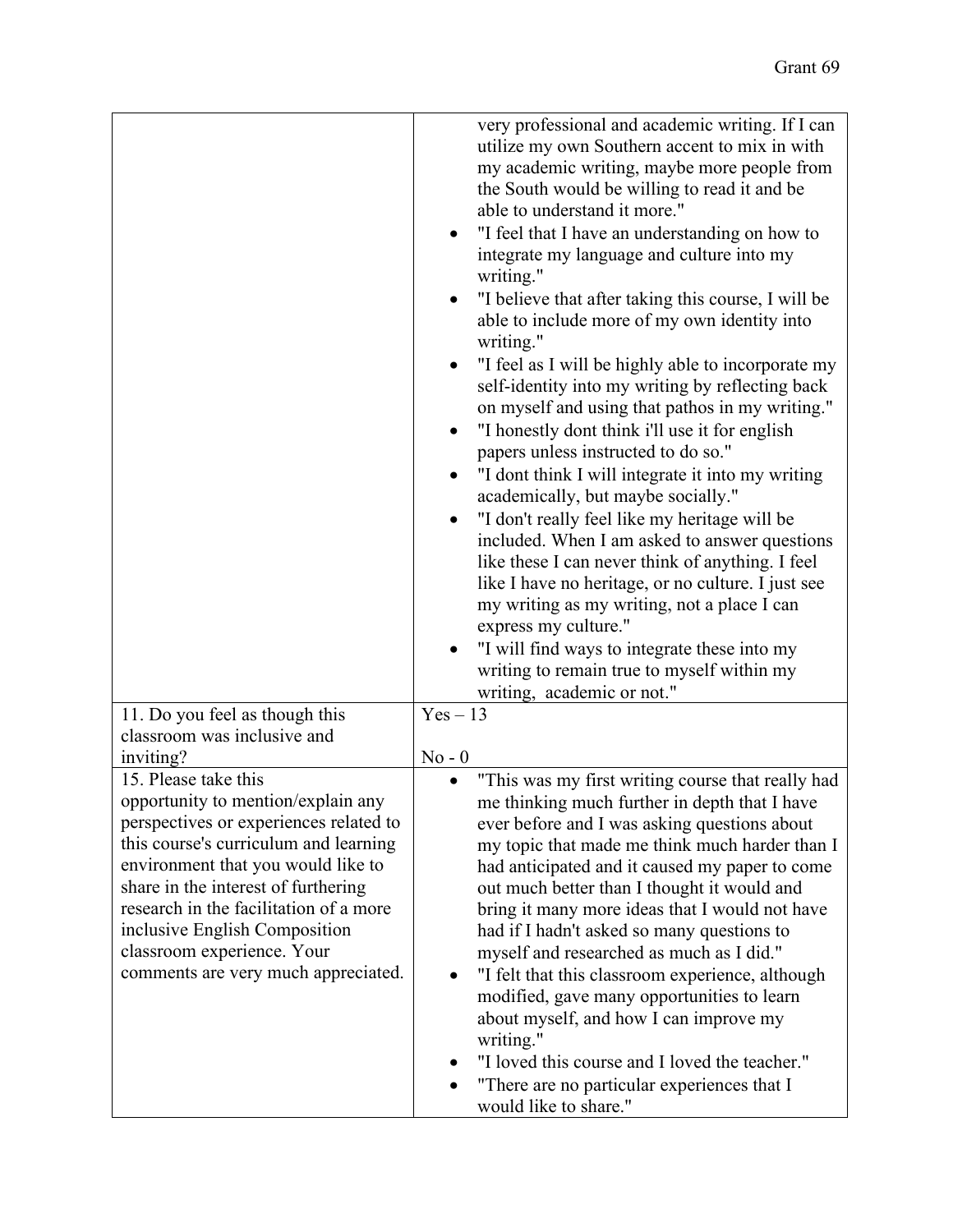| "I enjoyed the teacher more than the course. I've<br>$\bullet$<br>always had a hard time in composition but she<br>really helped."<br>"This was an awesome class and the professor"<br>was nothing but great. Would definitely<br>recommend her!" |
|---------------------------------------------------------------------------------------------------------------------------------------------------------------------------------------------------------------------------------------------------|
| "I thought this learning environment was really<br>inclusive! The discussion board posts allowed                                                                                                                                                  |
| us to "practice" what we were learning first                                                                                                                                                                                                      |
| before being graded on it. You also provided                                                                                                                                                                                                      |
| excellent feedback so that we could succeed."                                                                                                                                                                                                     |
| "I feel that this was very inclusive. Melinda<br>$\bullet$                                                                                                                                                                                        |
| Grant did an amazing job at not giving her own                                                                                                                                                                                                    |
| personal views and allowing a safe space for us                                                                                                                                                                                                   |
| to express ourselves. I think it would be                                                                                                                                                                                                         |
| interesting if you research heritage and culture                                                                                                                                                                                                  |
| on white people because answering the                                                                                                                                                                                                             |
| questions above was very difficult."                                                                                                                                                                                                              |
| "I would like to say that I have never<br>$\bullet$                                                                                                                                                                                               |
| experienced a classroom environment quite like                                                                                                                                                                                                    |
| this class. I felt as though my personality added                                                                                                                                                                                                 |
| to my works and that was rewarded within the                                                                                                                                                                                                      |
| class. It was fantastic!"                                                                                                                                                                                                                         |

\**Question number 1 was the online survey consent form, providing students the option to decline to participate or complete the survey. Question number 13 asked for confirmation of students being 18 years or older. All documented student responses answered yes to question number 13. See Appendix B*.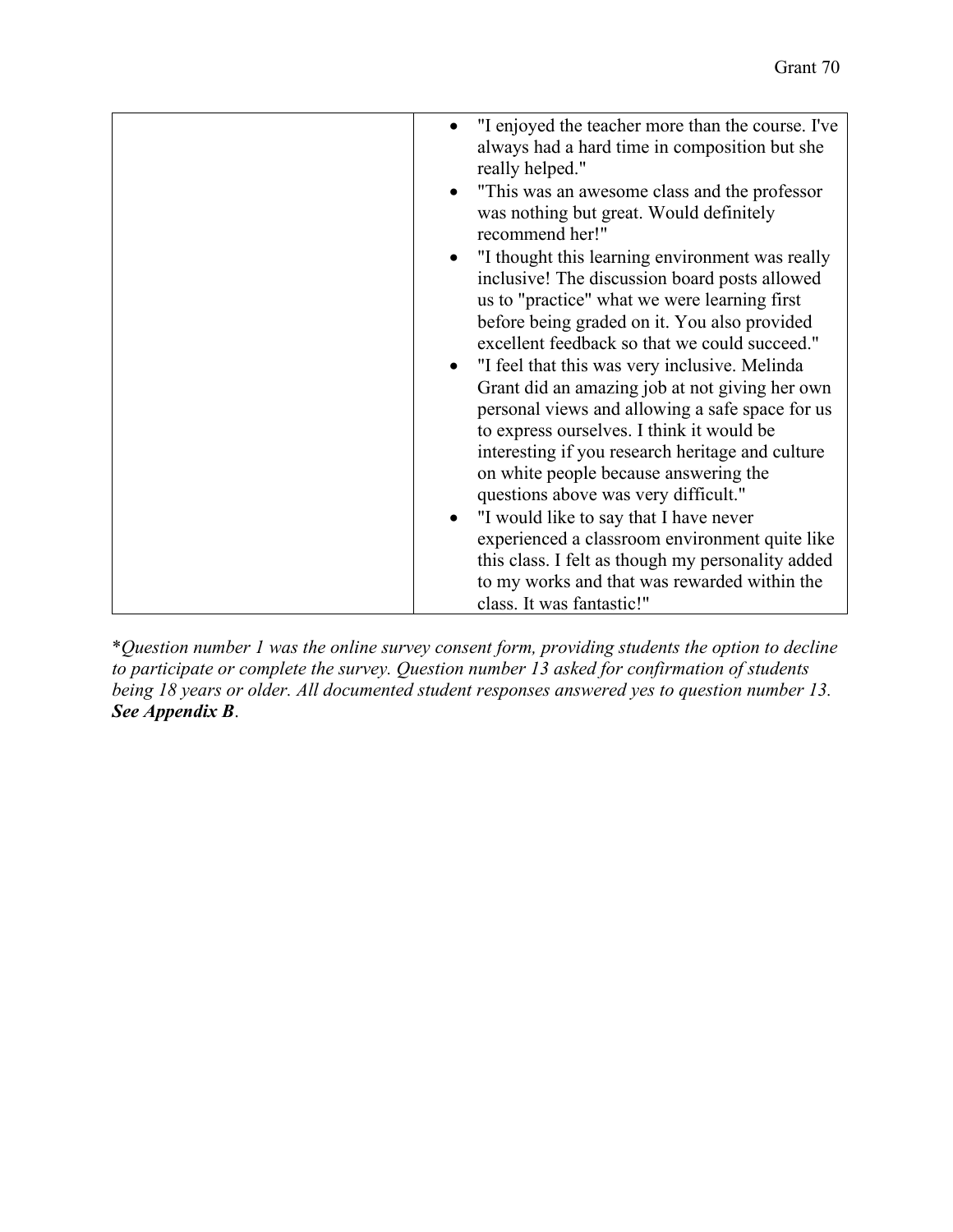# Appendix H

Formative / Low-Stakes Multimodal Writing Assignment Guidelines and Student Writing Excerpts: ENGL 1101, Composition I

1. 8-26-21: **Group Work: Mentor Text** (since this was a group effort, student writing excerpts are not provided due to IRB protocols (i.e., needing signed consent forms)

**Prompt:** Assigned and completed during class, each group will discuss the following questions and be prepared to share with the class. Please post one response to this thread per group.

Group #1: How did the author's experiences in multilingual situations differ between written and spoken language?

Group #2: How did the consideration of the audience affect the usage of language?

Group #3: Did Min-Zhan Lu establish any type of personal relationship between language and identity?

Group #4: What were some of the similarities and differences the author experienced between social and academic contexts?

Group #5: What did you learn about code-meshing and/or translingualism in academic and social constructs?

Group #6: Name two takeaways from the article that relate to translingualism in an academic setting.

## 2. 8-31-21: **Code-Meshing and Remixing**

**Prompt:** After reading *Lucha Libre: The Man in the Silver Mask*, you will now try your hand at code-meshing by remixing a short section of an editorial from the St. Louis Dispatch about fake news. This article may be found on page 166 (print version) in *Becoming Rhetorical*. Select ONE of the paragraphs and try your hand at remixing the words. If you speak a native language other than English, please feel free to integrate vocabulary modeled by the example in *Lucha Libre*. If your native language is American English, feel free to utilize any dialectal variance (Southern, New England, etc.) you are familiar with in this code-meshing exercise. Post your responses under this discussion board thread. We will randomly view and discuss some of these during class [Nicotra].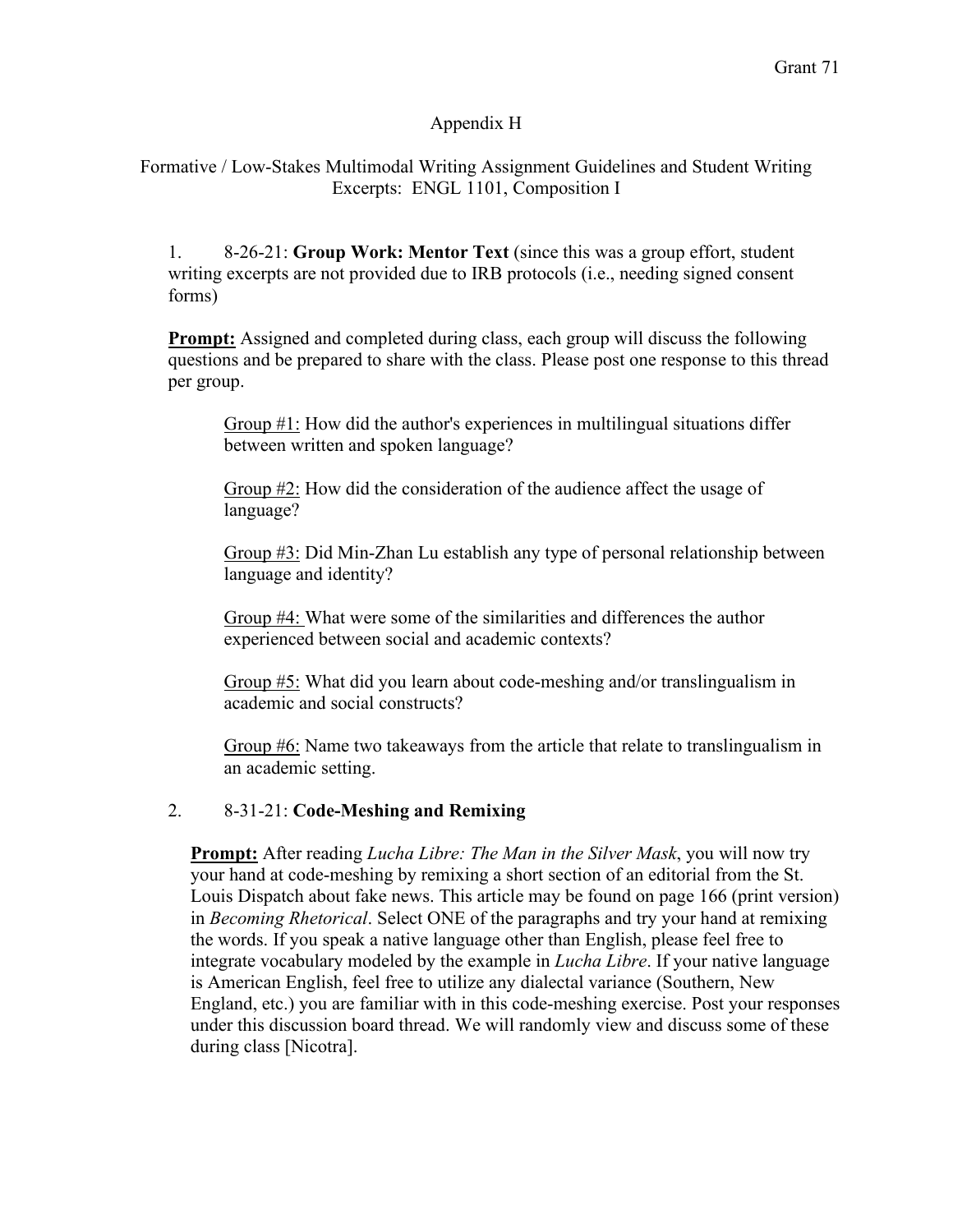**Excerpt from** *Becoming Rhetorical***:** On Monday, a man was arrested in Washington, D.C., for firing an assault rifle in a pizza restaurant. He apparently was acting on fake news reports that the restaurant was operating a child abuse ring.

# **Student Responses:**

Student  $D - "A$  guy was arrested in Washington, D.C. on Monday for shooting at a pizza place. He had heard rumors that the pizzeria was taking part in a children's abuse operation and he wanted to stop them in their tracks."

• Student E - "A few days ago, a very *loco* man decided he was going to shoot up my *papà's* pizza restaurant. This crazy man got his information from a fake news outlet that involved my *familia* and a child abuse ring."

Student  $F - 'a$  man was arrested in Washington D.C. on Monday because of a fake news report that the pizza restaurant he fired an Asselt rifle in was hosting a child abuse ring"

• Student  $G - "$  On Monday, a man was arrested in D.C., for firing an AK in a pizza restaurant. He apparently was acting on cap news reports that the restaurant was operating a child abuse ring."

# 3. 9-12-21: **Formal vs. Informal Writing**

**Prompt:** As we learned by reading the excerpt on "Blending Academic and Colloquial Styles of Writing," there are effective methods of integrating formal and informal writing. To gain experience in this process before the upcoming Essay #1 assignment, you will have the opportunity to practice during class today. Referring to the excerpt from *They Say/I Say*, please compose a sentence using each technique shown below: (since this was a group effort, student writing excerpts are not provided due to IRB protocols (i.e., needing signed consent forms)

- 1. Dress the prose down by incorporating informal, colloquial language.
- 2. Dress the prose up by incorporating formal academic language.

3. Blend the prose by incorporating both informal, colloquial language and formal, academic language. In other words, mix it up!

**Paragraph excerpt from** *They Say/I Say*: "Social science is the study of people how they behave and relate to one another, and the organizations and institutions that facilitate these interactions. People are complicated, so any study of human behavior is at best partial, taking into account some elements of what people do and why, but not always explaining those actions definitively. As a result, it is the subject of constant conversation and argument" (224).

# 4. 9-14-21: **Reflection**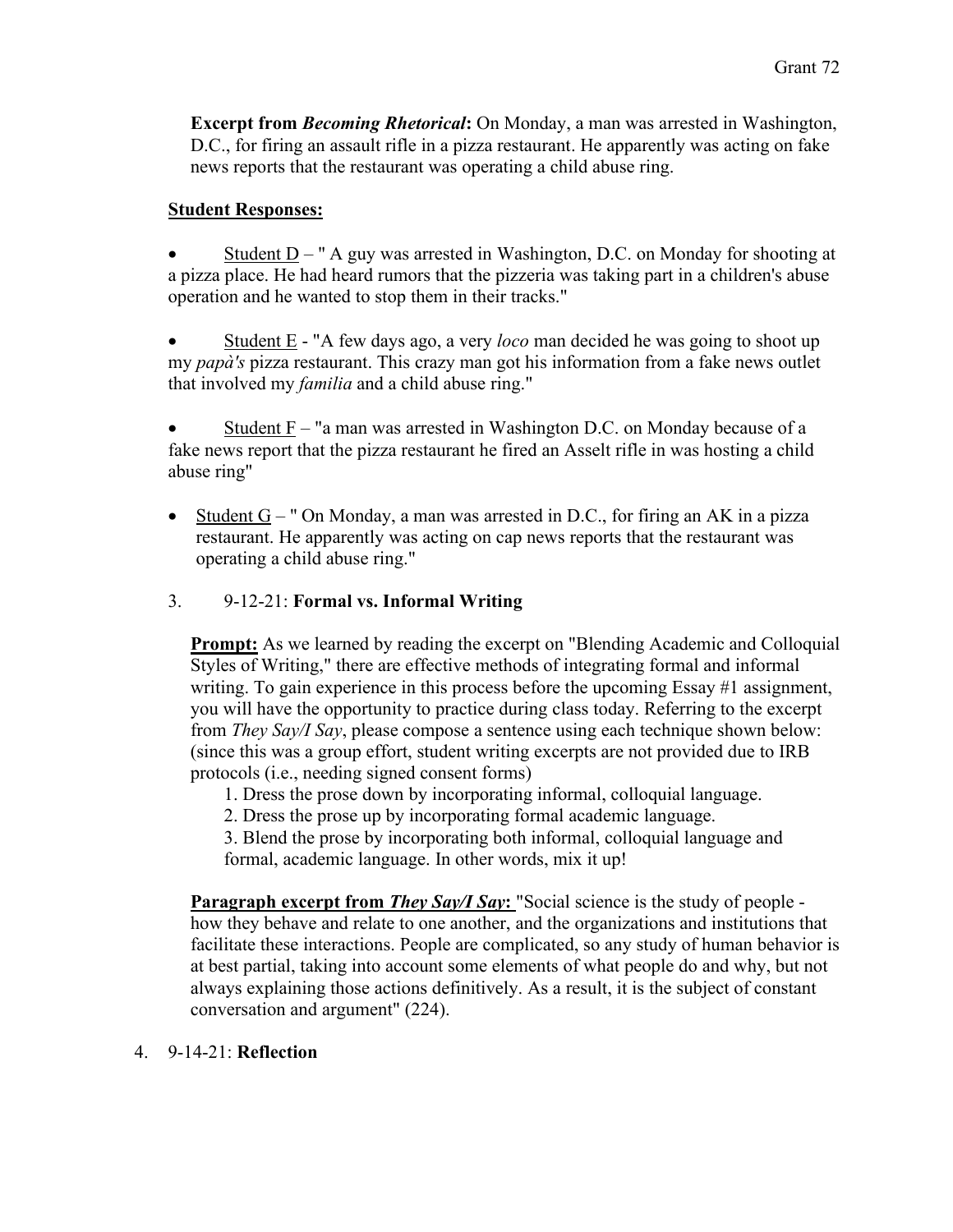**Prompt:** Now that we have completed unit #1, Multilingualism in Rhetoric, take a few moments to reflect upon what you have learned. What are some of your main takeaways from this unit? How will they affect your future writing both inside and outside of academia?

### **Student Responses:**

Student  $D -$  "Code-meshing is used to make a piece of writing more authentic and to show the person's language/culture more effectively. I have also learned that people don't need to be multilingual to have different dialects. Dialects can be caused by the environment and who you were raised by. Using dialects and code-meshing in your writing can persuade the reader. What you are writing for and who you are writing to also changes the way you use language to persuade the reader. Dialect and code-meshing can be very persuasive in writing. Since I have learned this, I will be able to write more persuasively in an academic setting when I need to. Outside of an academic setting, I can use this knowledge to change my dialect depending on who I am writing to and what for. For example, for a job application or resume, I would have to write differently and have to change my dialect/language to do it. Unit one has taught me how to use code-meshing and when to change my dialect."

Student  $E -$  "This unit has helped me reflect on my own culture and why my writing is the way it is. Putting a definition on my ability to switch languages and dialects, Code-meshing, has opened a new way of thinking for me. I have noticed more in-depth that everyone has their own way of expressing themselves, even in the way they talk or present themselves, and it all derives from where and how they were raised. In the future, I will try to keep these concepts in mind and try to include them in my writing as it will add more personality to what I am trying to say."

• Student G – "some of my main takeaways from this unit are the structure and form to write essays, like what should be wanted in an intro and what the conclusion needed to answer ( so what?) never heard anyone use that before. in the unit also we learned how to code-switch and how to add that into writing and how it can impact that reader . . ."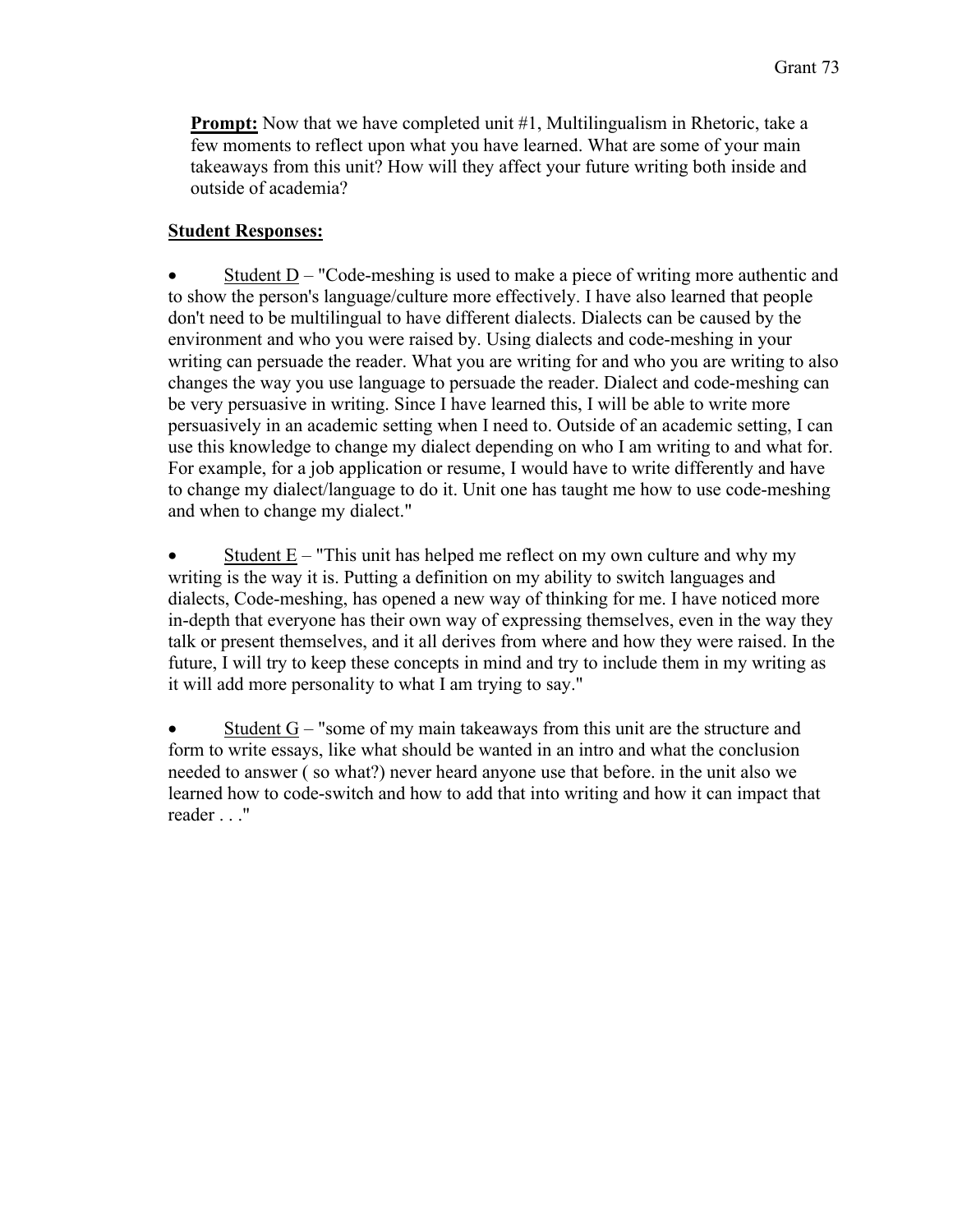#### Appendix I

Summative /High-Stakes Writing Assignment Guidelines and Student Writing Excerpts: ENGL 1101, Composition I

## **English 1101 – Essay Assignment #1 "A Literacy Narrative: Language & Identity" Due: Fri., Sept 10th by 5:00 p.m.**

#### **Assignment Description:**

You will compose a literacy narrative that explores your own experiences with both language and identity. Be sure to define what these terms mean to you. This is your opportunity to reflect upon how fundamental language may be to one's cultural identity. A key component to the essay's success will be to **provide evidence of in-depth analysis** as well as appropriate **integration of both academic and colloquial styles of writing** in standard American English (the typical academic construct) and your native language whether it is a language other than English, such as French or Spanish, or a distinct dialect of World Englishes, such as Southern American English or Irish English. Consider how language has not only influenced your identity but answer the following question: **how has language influenced your academic career?** The essay should adhere to the requirements provided below. Your **audience** will be your peers as well as your professor.

#### **Purpose:**

The purpose of this assignment is to allow students an opportunity for self-reflective and rhetorical writing composition. Students will discern rhetorical choices made in writing an **opinion-based** genre while engaging both their native language and various dialects of World Englishes. You will have the opportunity to demonstrate, evaluate, and analyze the concepts of how language and identity are related, which further leads to the understanding of rhetorical choices in composition writing for multiple audiences. These same types of rhetorical choices can be used in other genres of writing; hence, by studying the choices you make in the literacy narrative, you will be better prepared to analyze the effectiveness of rhetorical devices/appeals used by other writers (i.e., **code-meshing and translanguaging for authenticity – transcultural ethos** (see MacDonald and DeGenaro pp. 30-32).

#### **Learning Outcomes:**

- Identify, practice, and create writing as a process-oriented product.
- Evaluate, practice, and employ elements of rhetorical grammar, both academic and colloquial.
- Demonstrate critical thinking and metacognition through reflection and documentation of rhetorical choices made in composition.
- Differentiate and distinguish rhetorical choices to include audience, purpose, and mode of communication in composition writing.
- Investigate and employ code-meshing and translanguaging techniques in writing composition.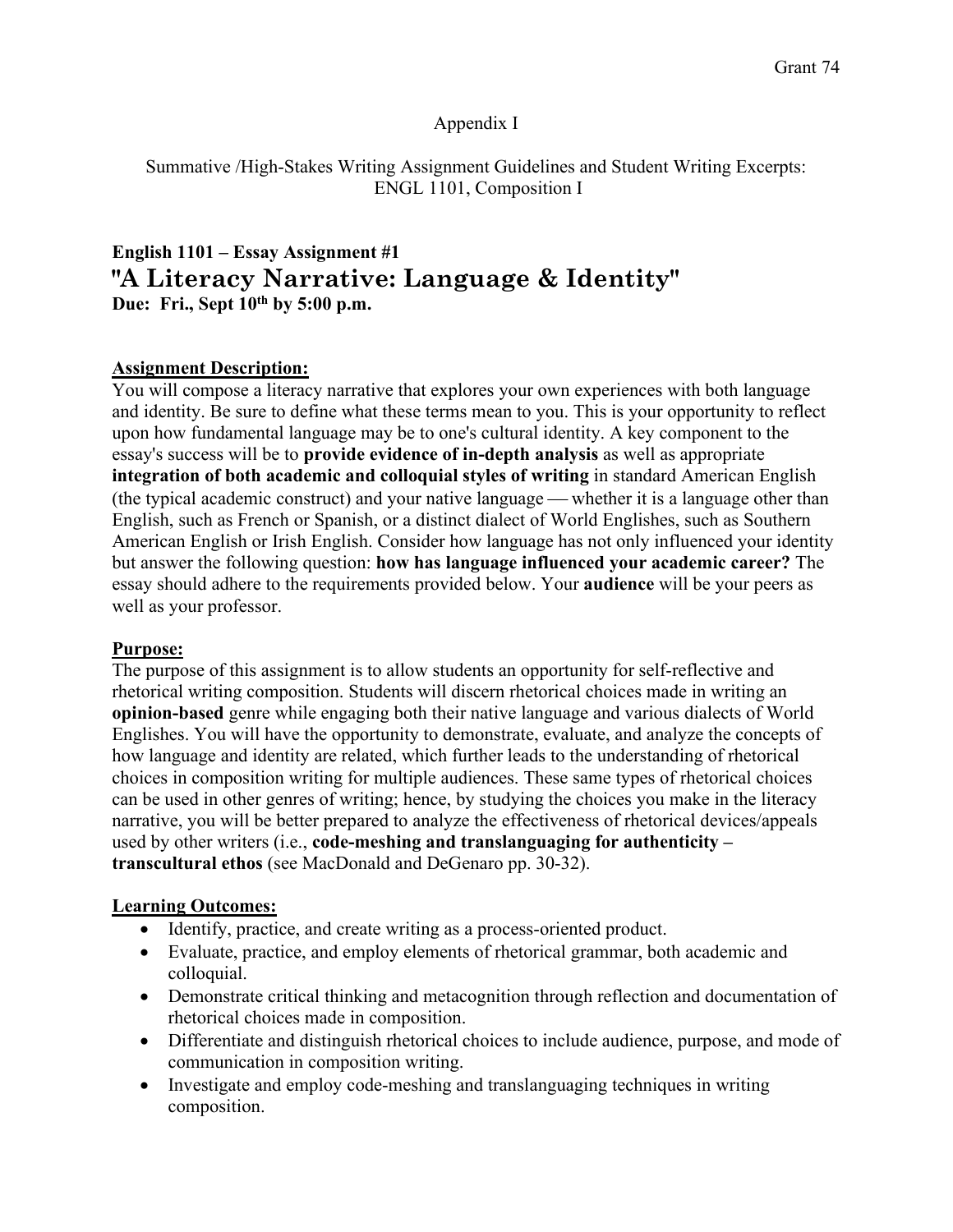- Construct written composition that integrates multiple languages and/or various dialects of World Englishes — providing students the opportunity to write from diverse perspectives.
- Interpret the explicit and implicit arguments of multiple styles of writing from diverse perspectives.
- Analyze how style, audience, social context, and purpose shape your writing in electronic and print spaces.
- Craft diverse types of texts to extend your thinking and writerly voice across styles, audiences, and purposes.

**Guidelines and Requirements:** This essay should be a **minimum of 750 words** and follow MLA guidelines (double-spaced, 12-point Times New Roman font, 1-inch margins), and include the following information:

- An introductory paragraph that defines what language and identity mean to you in addition to a clear and identifiable thesis statement.
- Body paragraphs that provide evidential support of the relationship/claim/opinion/stance the literacy narrative is presenting while utilizing persuasive rhetoric to support the claims being made.
- A concluding paragraph that links directly back to the thesis statement and cohesively addresses why your viewpoint on language and identity is relative to your experiences throughout your academic career.
- Carefully proofread and edited to be free of careless errors, typos, and consistent grammatical errors. Grammatical errors, when they occur, are not distracting and/or do not interfere with the rhetorical effectiveness of the essay, giving a chance for students to express a connection between language and identity while fostering compositional freedom of blending multiple dialects of World Englishes/languages.
- Integration and expressed awareness of composition writing to include either a minimum of two distinct dialects of World Englishes or two distinct languages. Code-meshing and/or translanguaging should be incorporated into the narrative prose – similar to examples practiced in the classroom assignments and discussions.

**Grading:** This essay will comprise 20% of your final grade for the course. The holistic rubric used for grade evaluation is a modified version (to include assignment requirements) of the standard provided for all English composition courses at KSU and is listed below as additional guidance of required performance criteria.

**(A)**: This grade represents superiority in composition, content, and style. An "A" is the result of originality of thought, depth of understanding and analysis, and outstanding style as well as excellence in grammar and development. As rhetoric, an "A" paper convinces the reader of the soundness and validity of its argument/stance and incorporates and utilizes code-meshing and/or translanguaging to incorporate a minimum of two distinct languages or two distinct dialects of World Englishes. The true "A" paper, relatively rare, goes way beyond expectations.

**(B):** This grade is indicative of a paper in which the material has been presented in an aboveaverage manner with a minimum number of errors of any kind. As rhetoric, a "B" paper makes a sound argument but lacks the brilliance of an "A" paper. Depth of understanding and analysis is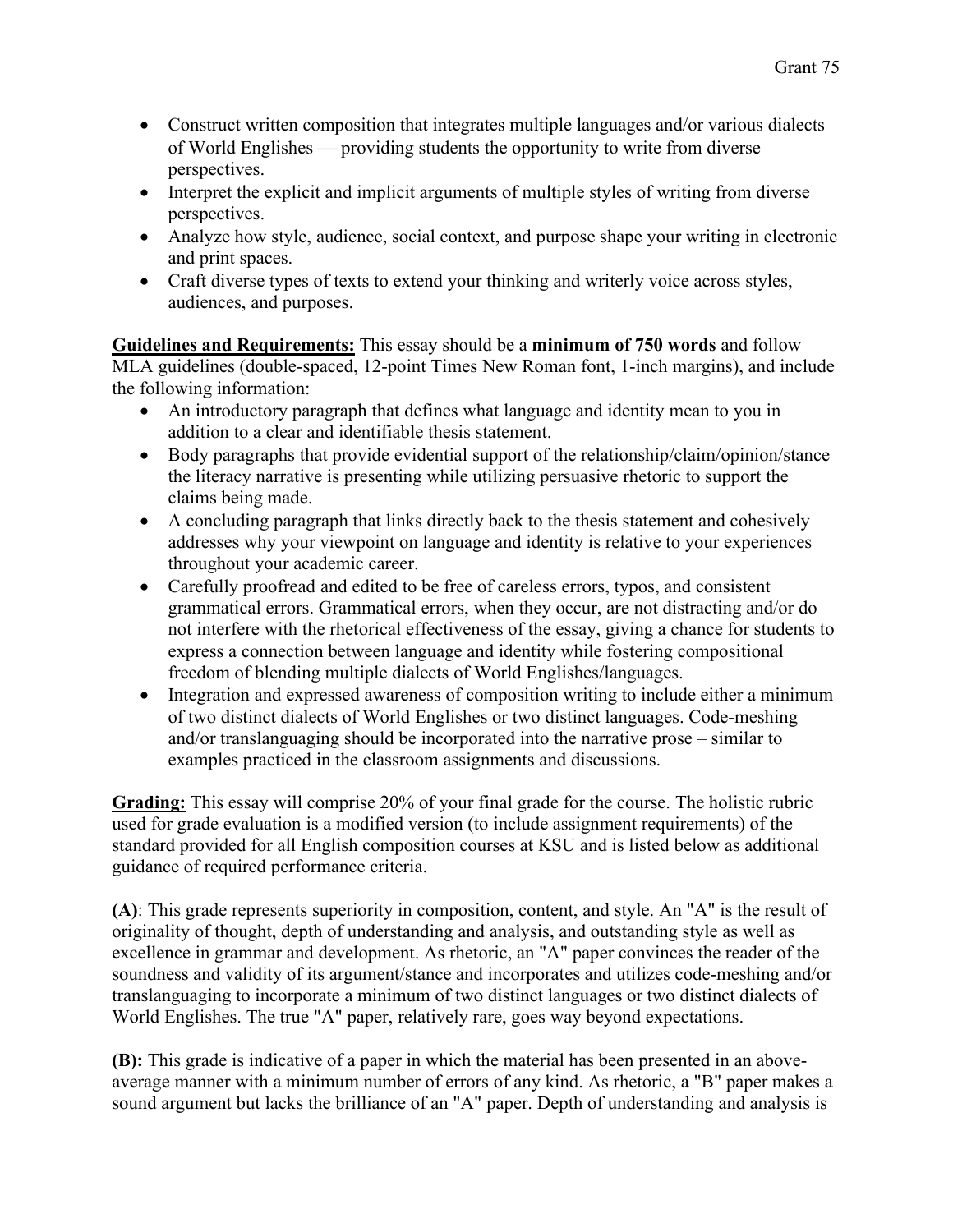present but could be expanded to convince the reader of the soundness and validity of its argument/stance. Elements of code-meshing and/or translanguaging are present but could be developed for rhetorical effect.

**(C):** This grade represents work that is average. A "C" paper presents and illustrates a clearly stated thesis and avoids serious errors; it lacks, however, the rigor of thought, development, and expression/analysis required for a grade of "A" or "B." A paper receiving a grade of "C" or higher must have few mechanical errors. On the other hand, an essay may denote the writer's competence in grammar, punctuation, mechanics, and diction and still receive a grade of below "C" because the organization or content is unsatisfactory. As rhetoric, a "C" paper is an argument with perhaps some strong features, but with some problems in execution. Code-meshing and/or translanguaging is not cohesively integrated throughout the context of the paper.

**(D):** The "D" grade represents below-average, unsatisfactory work — a paper with numerous grammatical errors that affect the overall clarity and effectiveness in originality of thought, depth of understanding, and analysis. Code-meshing and/or translanguaging is not effectively incorporated throughout the context of the essay. No clear thesis is able to be identified, and paper lacks structural and/or chronological cohesiveness.

**(F):** The "F" grade designates writing that is unacceptable at the university level. As rhetoric, the "F" paper fails to persuade, inform, or demonstrate a clear understanding of the assignment guidelines.

**Visiting the KSU Writing Center, in addition to peer-review sessions held during class, is highly advised.**

## **Literacy Narrative Student Writing Excerpts – ENGL 1101, Composition I**

\*\*\*

Student D - "The people around us are a part of our environment and influence" how we talk. For example, someone may curse a lot around their friends, but not in front of their parents or teacher. This language flip was demonstrated in *From Silence to Words: Writing as Struggle* by Min-zhan Lu. Min-zhan Lu acted and said different things depending on if she was at school or at home. She even used different languages depending on who she was with. She used English at home, Standard Chinese at school, and Shanghai dialect to the servants. Things she could say at school she couldn't say at home and things she could say at home she couldn't say at school. This "environment switch" or "code switch" took place because of the different people she was around . . . My identity is formed from my dialect, which is a combination of my parents' origins, family sayings, environment, who I'm around, and what or who I am writing for."

Student  $E -$  "Coming to America from Guatemala as a young child was not an easy feat. This entailed having a culture shock from the lifestyle of the American people. I started learning English when I was placed in the 3rd grade. This was a very difficult time for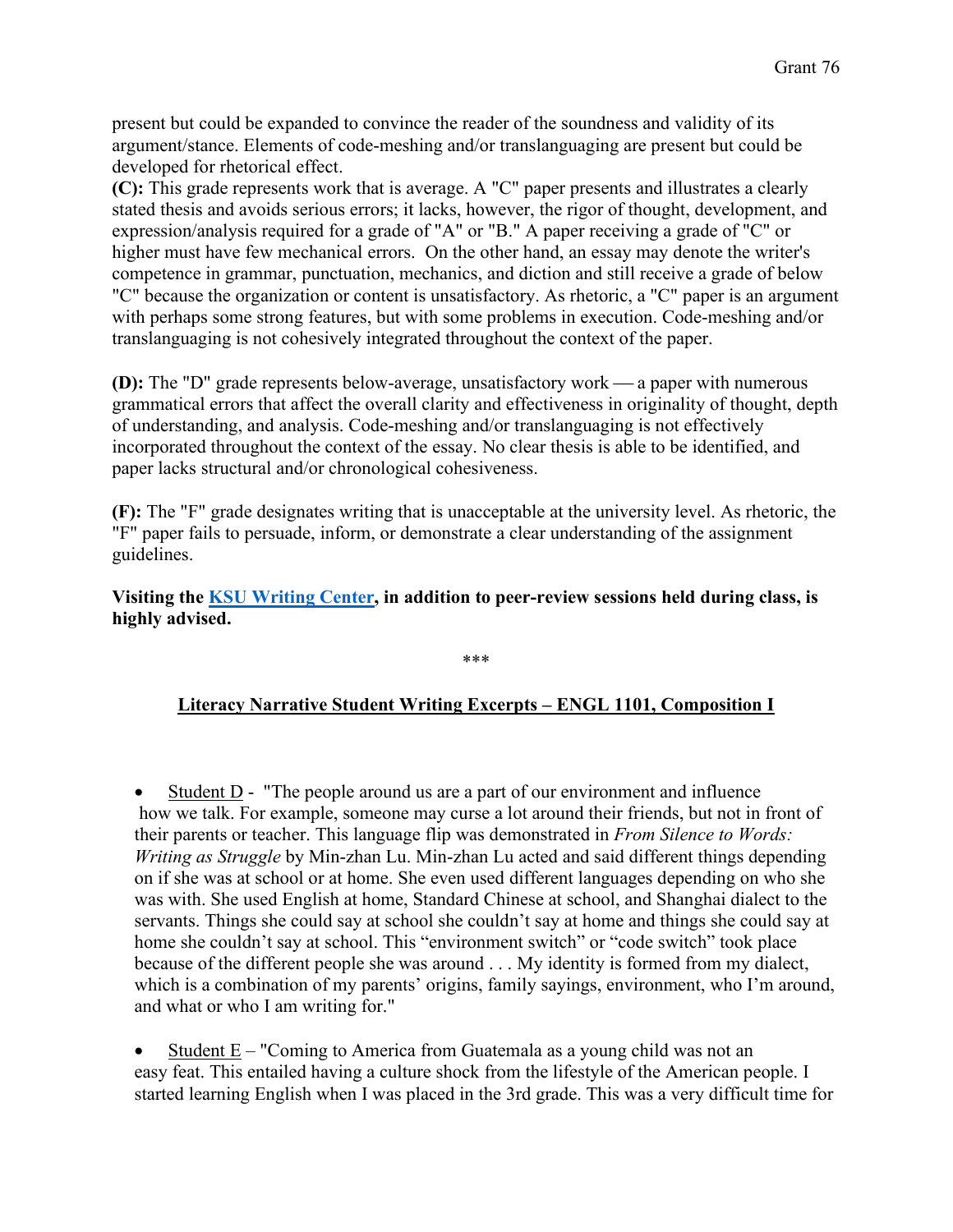me since I had spent 7 years of my life already trying to comprehend my native language. Drastically changing to another language in school while still not having fully developed my knowledge in my first language was very challenging . . . I felt like my identity as a Guatemalan was slowly fading away and my Spanish speaking skills were diminishing. Not until many years later did I realize that this would directly affect my persona and the way I was around my peers, family, and friends . . . In 2020, I had the opportunity of finally returning to Guatemala for the first time after 14 years of being in the United States. Only a couple of days had passed, and I had already realized that speaking English for most of my life kept me from really bringing out and expressing my Guatemalan side . . . We are stuck in this limbo of not being American enough but also not being Hispanic enough for other people that are native and speak Spanish every day."

Student  $F - "Language also defines who we are in terms of our culture. One's culture$ defines who they are as a group compared to the cultures of other groups . . . I have noticed that my southern accent comes out more when I am speaking to relatives on my father's side of the family. I will speak slower and a little drawn out and I'll even drop my "g's" and say things like "fixin". I also have several friends who grew up in the more rural parts Georgia. I have noticed that I tend to switch the way I speak when I am with them. For example, I will use words like "ya'll" and "wanna" to relate to them more."

Student  $G -$  "Studies have proven that infants cry with a native accent. This is one of the earliest indicators of the influence that language has on the development of identity. From there on, language and identity are forever intertwined as they become the base to which other influences will be added . . . When it comes to forming my identity, I go by the motto, "Take what you like and use as you see fit" . . . Language and identity are connected in the sense that they are both fluid, continually changing, and are essential ingredients in my secret ingredient soup."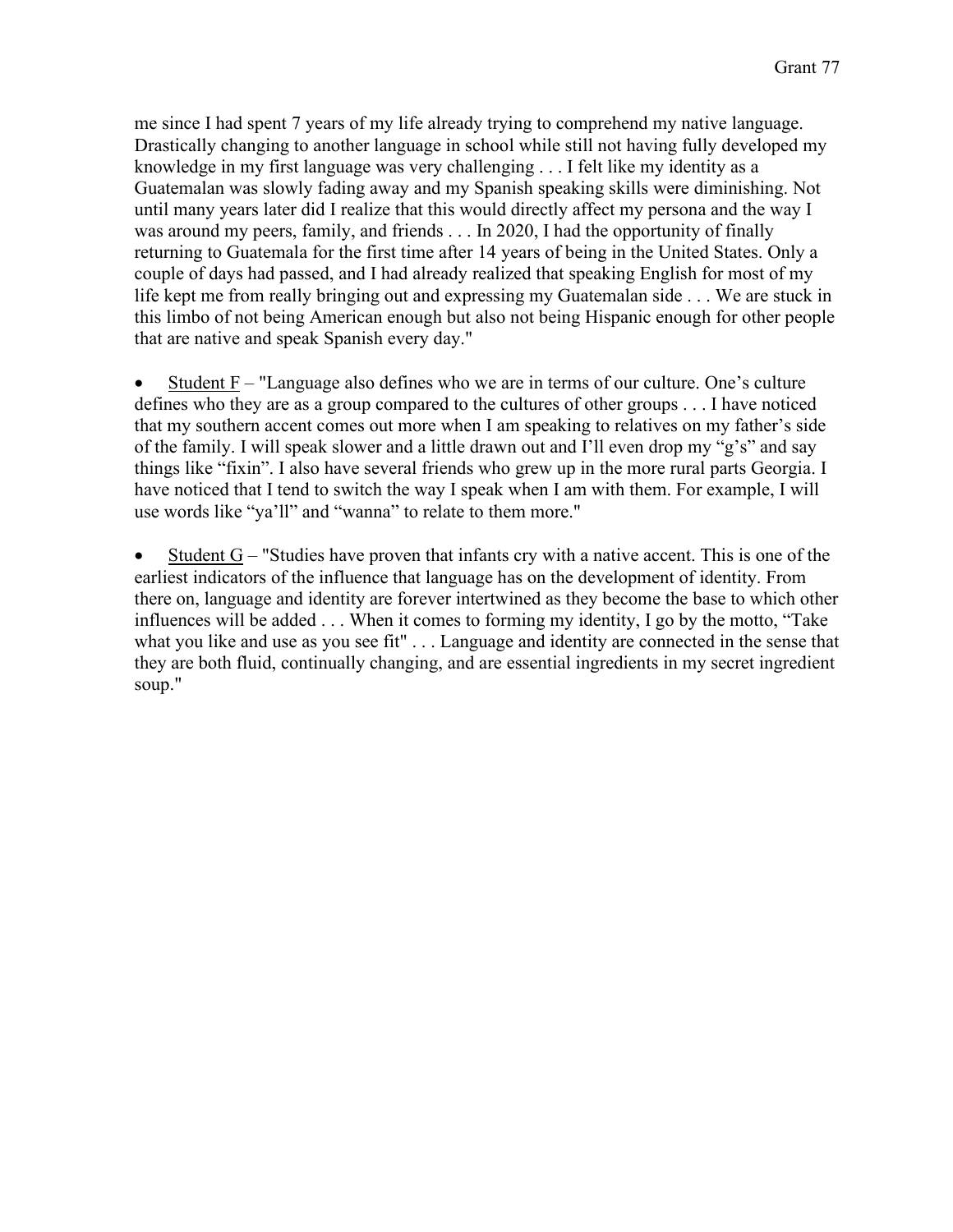## Appendix J

#### Formative/ Low-Stakes Multimodal Writing Assignment Guidelines and Student Writing Excerpts: ENGL 1102, Composition II

## 1. 1-15-21: **Reflection – Literacy Narrative**

**Prompt:** *In 75-100 words, consider your own literacy narrative to include both reading and writing, spoken and written language. How has culture affected your experiences? How do you integrate your own voice in writing?* 

For example, question #5 on pg. 37, *From Inquiry to Academic Writing*, [Greene and Lidinsky] states, "Like Graff, who takes his own experience as a starting point for proposing new educational policies, can you imagine your insights having larger implications?"

### **Student Responses:**

Student  $A - \gamma I$  think my literacy narrative was most affected by the opposing spectrums of my parent's education against my own. My dad didn't finish high school or speak English until his mid-thirties almost five years after moving to the United States. Whereas my mother has earned multiple awards and recognition for her publications and research. This helped me to refine my vocabulary, grammar, and the way I speak in almost all settings. In turn, I also had to "un-learn" the incorrect things my father would say my entire childhood. These opposing viewpoints have impacted my own voice in writing because it makes me a more well-rounded writer. I am able to decipher "incorrect" language and other issues in my own everyday language and my writing."

• Student B **–** "When I was young and learning to read "real" books, i.e. not "See Jane Run" children's books, I would choose from a small selection of classics that my parents had in our house. Those books, like "Desiree", "The Black Rose", or "My Cousin Rachel", taught me how much I loved to read, and be taken away to places in my imagination. During the summers, my elementary school had a reading program that involved going to the library and picking a new book to read each week. We actually collected gold stars for progress! I vowed that one day I would have my own "library" comprised of different types and genres of books."

• Student C **–** " Ever since I was young, my family has always told me that reading is an extremely important asset to have. My grandma would read a book almost every month and the amount wisdom she was able to give to me was amazing . . . If it wasn't for my family and how I was raised, I never would have become the avid reader I can today."

### 1. 2-12-21: **Translanguaging / Code-Meshing**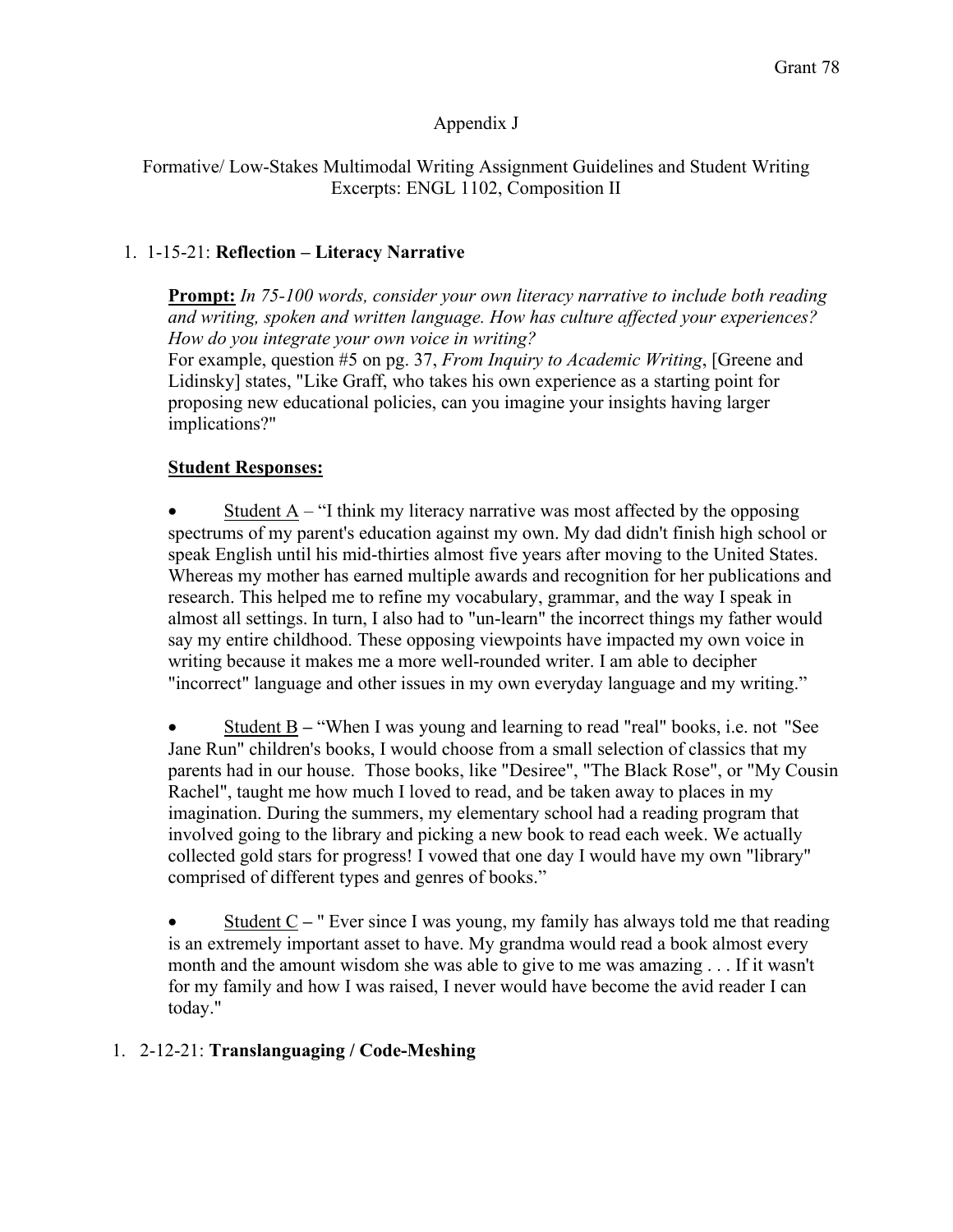**Prompt:** - "The practice of code-meshing was conceived as a response to the present reality that much of the teaching of (English) writing in the United States is still practiced within a unidirectional, monolingual conceptual framework that expects students to (want to and be able to) code-switch automatically between their own home varieties and academic discourse" (Lee 317-318).

Below is an example of code-meshing used in a children's book: *Lucha Libre: The Man in the Silver Mask: A Bilingual Cuento by Xavier Garza (2005)* – a children's picture book.

"Are Mexican wrestlers really superheroes," I ask.

"They are better than superheroes, mi'jo," Papá Lupe assures me.

"Luchadores are real people who nobody ever sees without their masks!"

"Wow," I say, "Then anybody could be a masked luchador, right?" (qtd. in Lee and Handsfield 162).

Notice – "all instances involve substituting English nouns for Spanish ones and surrounding those words with contextual clues for the benefit of monolingual English readers . . . presenting them in Spanish adds to the cultural authenticity of the text. Together, Garza's code-meshing demonstrates a high level of audience awareness" (Lee and Handsfield 162).

*Please take a few moments and remix (using code-meshing techniques) the following excerpt from an academic essay. If you are multilingual, please replace English nouns with those in your native language. If you are monolingual, try integrating colloquial language (a less-formal dialect) in place of some of the nouns:*

"Beyond a doubt, students will incur situations requiring communication with peers, coworkers, or clients that may not speak or write English as their native language. This is not to suggest that American or British standard English should go by the wayside; it does suggest that students should be able to learn a form of English composition that enhances usability outside of academic discourse communities – environments in which the vast majority of students will participate upon completion of their collegiate career" (Grant 8).

#### **Student Responses:**

Student  $A -$  "Beyond a doubt, students will incur situations requiring communication with counter-parts, work friends, or clients that may not speak or write English as their native tongue. This is not to suggest that American or British standard English should go be put on the back burner; it does suggest that students should be able to learn a form of English composition that strengthens usability outside of school –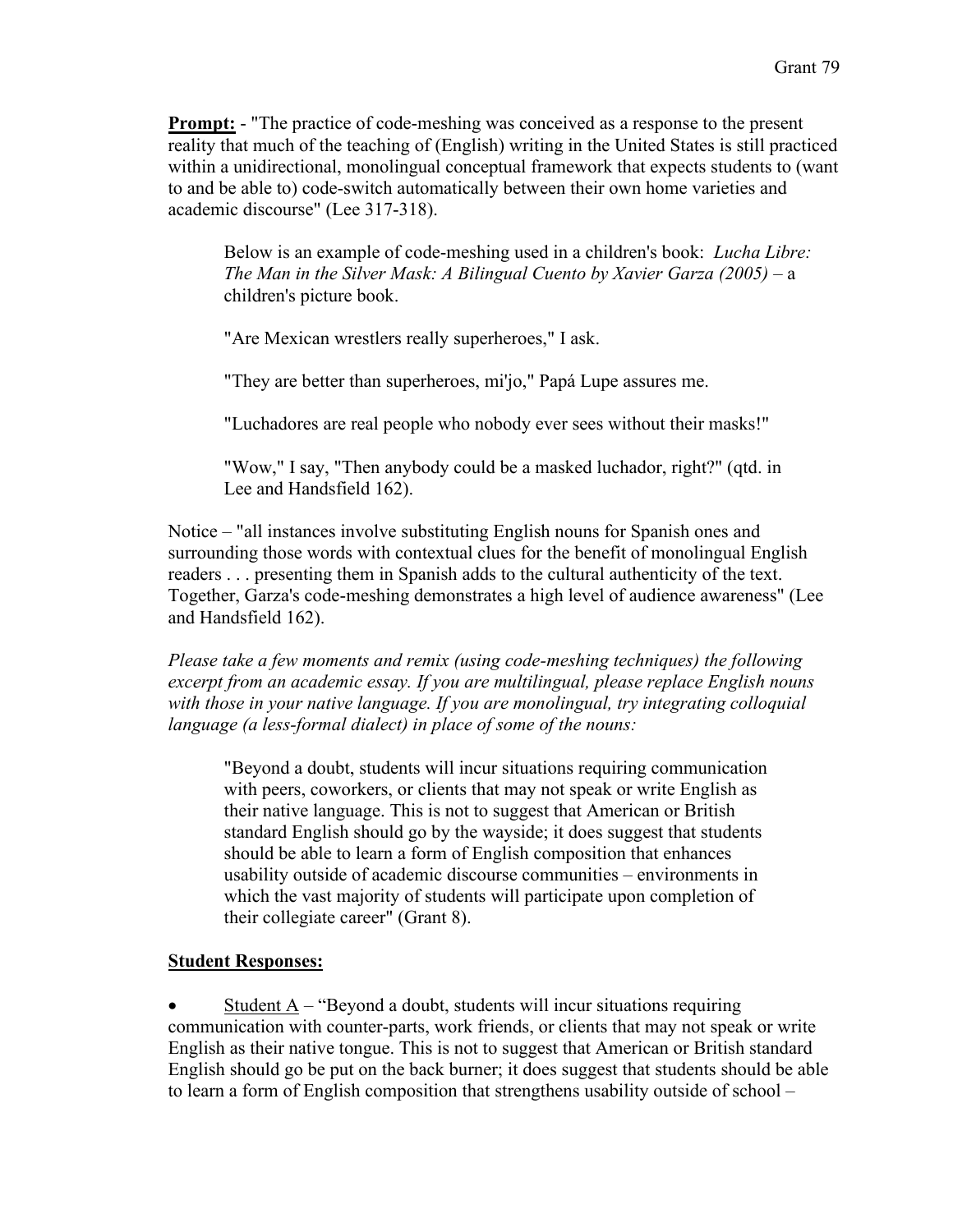environments in which the vast majority of students will participate when they graduate from college."

• Student B **–** "Beyond a doubt, students will incur situations requiring communication with peers, coworkers, or clientele that may not speak or write English as their native language. This is not to suggest that American or British standard English should go by the wayside; it does suggest that students should be able to learn a form of English composition that enhances usability outside of academique discourse communities – environments in which the vast majority of students will participate upon completion of their collegiate carriere" (Grant 8).

Student  $C -$  "Beyon' a doubt, students will incur situations requirin' communicatin' with peers, coworkers, or clients that ain't speak or write English as their native language. This ain't to suggest that American or British standard English should go by thuh wayside; it does suggest that them students should be able to learn some form of English composition that enhances usability outside of thuh academic discourse communities – environmen' in which thuh vast majority of them students will participate upon completion of thems collegiate career" (Grant 8).

## 3. 4-16-21: **Grammar Templates in Argumentative Writing: Reflection**

**Prompt:** "Even the most avant-garde, cutting edge artists like improvisational jazz musicians need to master the basic forms that their work improvises on, departs from, and goes beyond, or else their work will come across as uneducated child's play. Ultimately, then, creativity and originality lie not in the avoidance of established forms but in the imaginative use of them" (Graff and Birkenstein 14).

*Over the course of the semester, we have studied multiple rhetorical grammar techniques to include template language (above) that would allow one to enter an academic debate as an informed researcher/writer in a persuasive manner. Consider the quote provided above in relation to our classroom discussions this semester and reflect upon what it means to you.*

*\*\*\*\* Please respond directly to this discussion board post in a minimum of 150 words please.*

### **Student Responses:**

Student  $A -$  "I think this course really helped me fine-tune my skills as a writer, especially from an academic perspective. Similarly stated as in the quote above it is important to be able to master the basic writing techniques and from there find your own way of writing and the ways you like to present your ideas. The quote above shows that all levels of people no matter the discipline must "master" the basic skills needed before being able to go their own way. That same idea I feel is shown throughout my work for this course. Being able to do assignments that build on each other and doing discussion topics in conjunction with those assignments while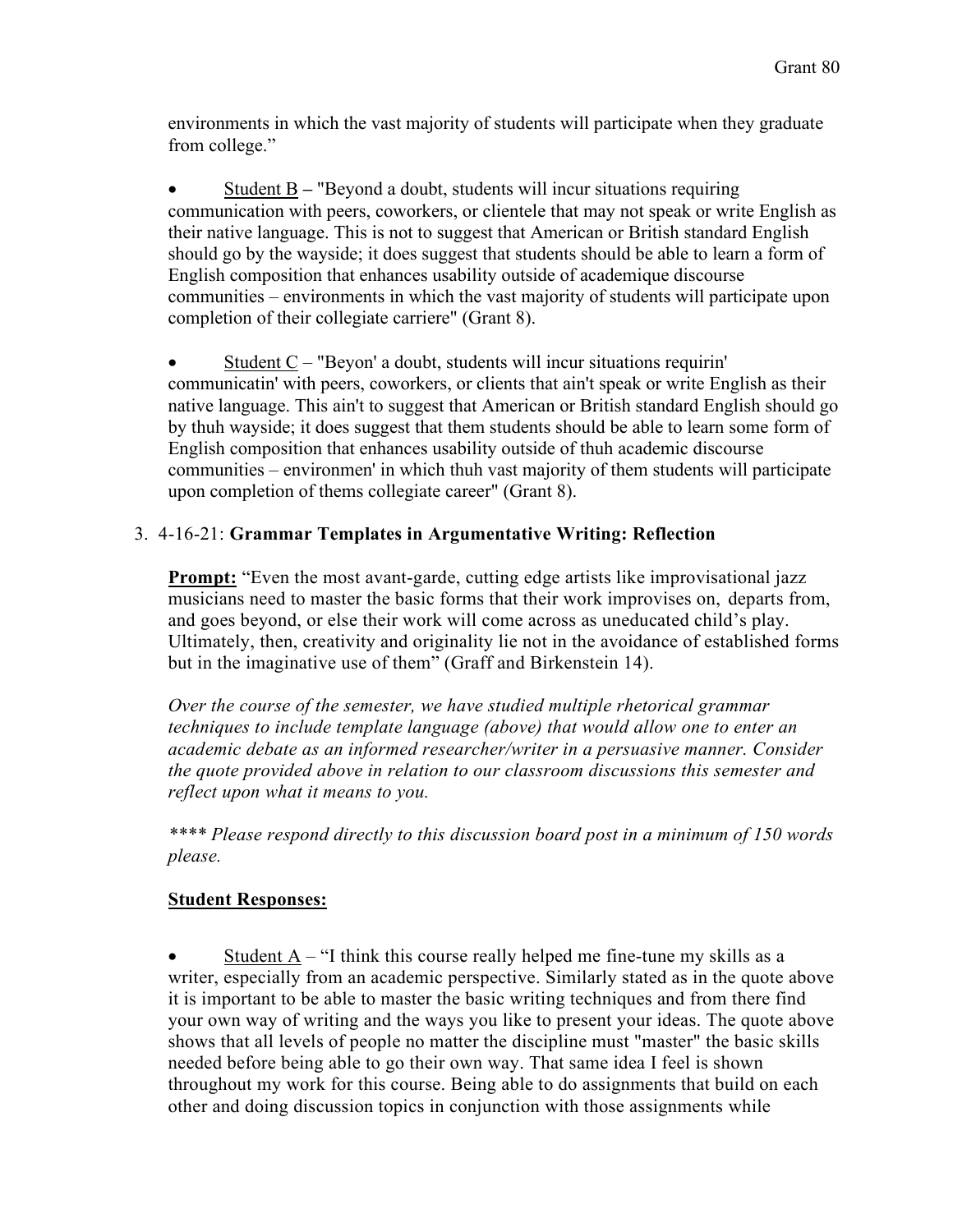mastering the skills needed to compose good academic writing has set me up for great writing in future academic courses and other writing assignments. The quote also shows as it is evident in class that everyone starts somewhere and your writing will always get better if you master some basic/needed skills."

• Student B **–** "In my own research, I have found various views on the effects of sexual objectification in media advertising. Without having the basic fundamentals of writing rhetorically, my own work can't have the ethos, logos, pathos or kairos necessary to have my views understood. The purpose, the appeals and the main takeaway must have some formality however, without my own voice, the prose is dry and unappealing. The reader must feel compelled to finish the paper, otherwise all the time spent writing is pointless. Having the skills to bring the research together in a compelling way is so important to the overall subject and point of the argument. Therefore, learning to synthesize the sources and then joining in the conversation systematically will urge the reader to finish the work. Also, by giving the topic meaning within the reader's world, it then becomes much more important individually and gives urgency to society as a whole. My writing must have structure in order to flow and keep the reader engaged. If the writing is successful, at the conclusion, the reader will be informed and moved by what they have read."

• Student  $C -$  "The interpretation that I got from this quote is that no matter who you are or the level at which you are writer, everyone should know the basics of writing. Throughout this course, we have been taught the necessities at writing and how to improve upon them to become more in-depth. But this would not have been possible if we did not know the basics of writing. The basics of writing, however dull they may be, can prove to be of great use when having to write a new form of writing. Everyone needs to know it in order to improve the writing they are doing. During this course, we have learned to add tone, colloquial language for code-meshing, academic language, voice, rhetorical appeals, and add structure to bring these items all together to form a complete, professional, and concise academic essay. We learned these things to not only enhance our basic abilities but to create more in-depth emotions and feelings that our audience will be able to see. This goes for writing books, poetry, songs, short stories, comics, etc because each and everyone of these can use the basic writing examples I talked about earlier. But in order to truly bring together that piece of writing, the authors have to provide their own twist and uniqueness to it. However, without the basics to get an even standing, more writers are more likely to fail at writing."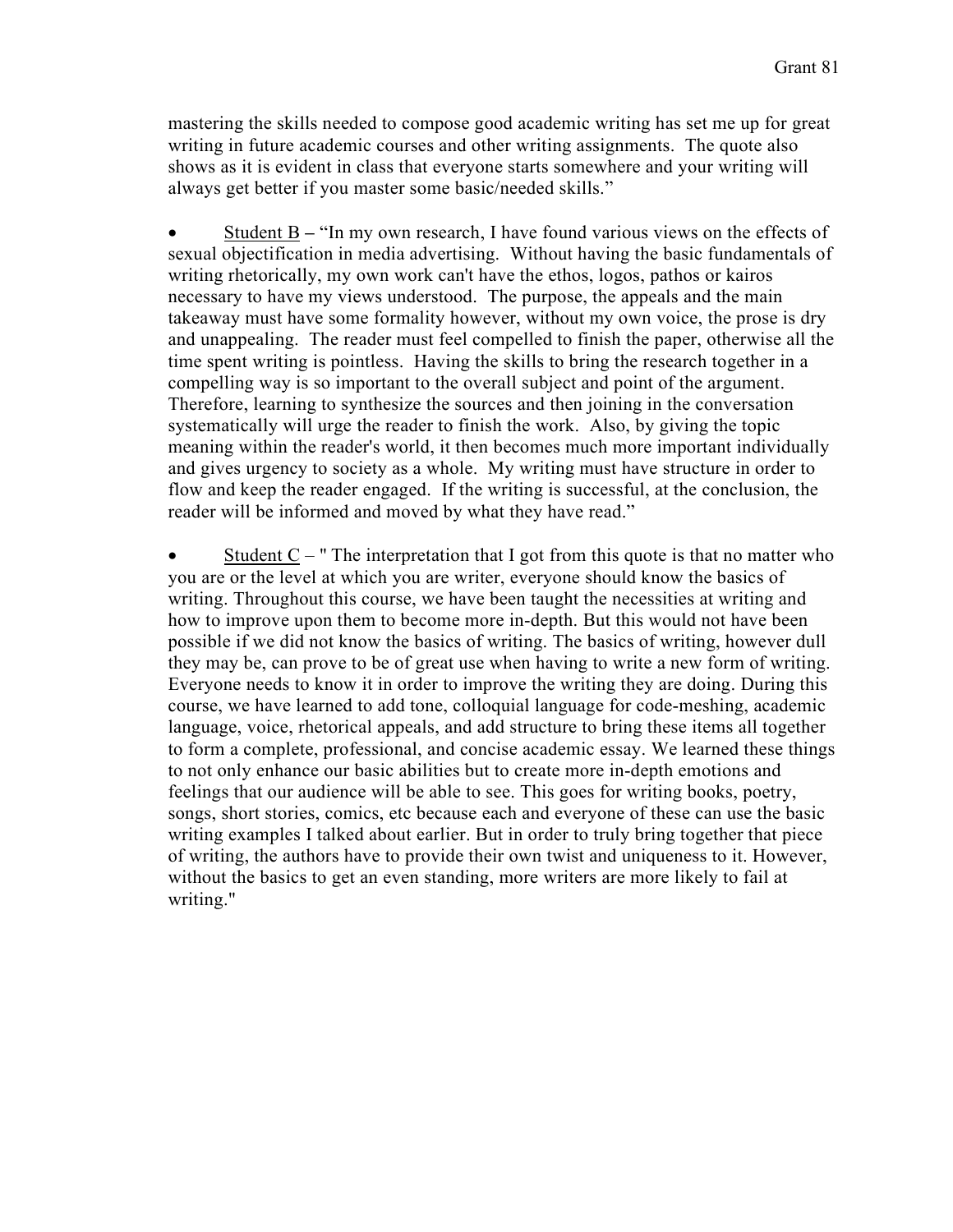## Appendix K

Summative High-Stakes Assignment Guidelines and Student Writing Excerpts: English 1102, Composition II

**English 1102 – Major Assignment #5 "Course Reflection"**

**Due: Fri., May 7th, by 5:00 p.m. in the D2L assignments tab in the course shell.**

## **Assignment Description:**

For the final exam, you will compose a course reflection essay that introduces, discusses, and analyzes the significant takeaways from the curriculum studied in this course.

### **Purpose:**

The purpose of this assignment is to reflect upon the process of academic research, as well as the delivery of an argumentatively persuasive composed essay. As presented, writing is a process that may be employed across all genres and fields of discipline, as well as outside the walls of academia. Making connections between the skills and techniques studied in this course will benefit you both personally and professionally going forward.

## **Audience:**

Your audience is yourself and the instructor.

### **Learning Outcomes:**

- Identify, practice, and create writing as a process-oriented product.
- Practice working through the writing process.
- Reflection upon the transference of skills from ENGL 1102 to across the academic curriculum, including post-collegiate personal and professional writing opportunities.
- Identify, describe, and analyze the process of informed academic research and the applications and implications in both academic and professional settings.

## **Guidelines and Requirements:**

The course reflection should be written following MLA style guidelines (Times New Roman 12 pt. font, double spaced, 1" margins, header to include last name/page number). The reflection paper should be a minimum of 500 words or approximately two double-spaced typed pages. In your response, consider some of the following topics for discussion:

- writing as a process
- freewriting/brainstorming/outlining
- organization (annotated bibliographies, excel spreadsheets, etc.)
- reading rhetorically (analysis) versus reading for content
- the rhetorical appeals
- scholarly research the process or addition of integrating both ethos and logos into an academic argument
- consideration of audience, voice, and tone in rhetorically-based composition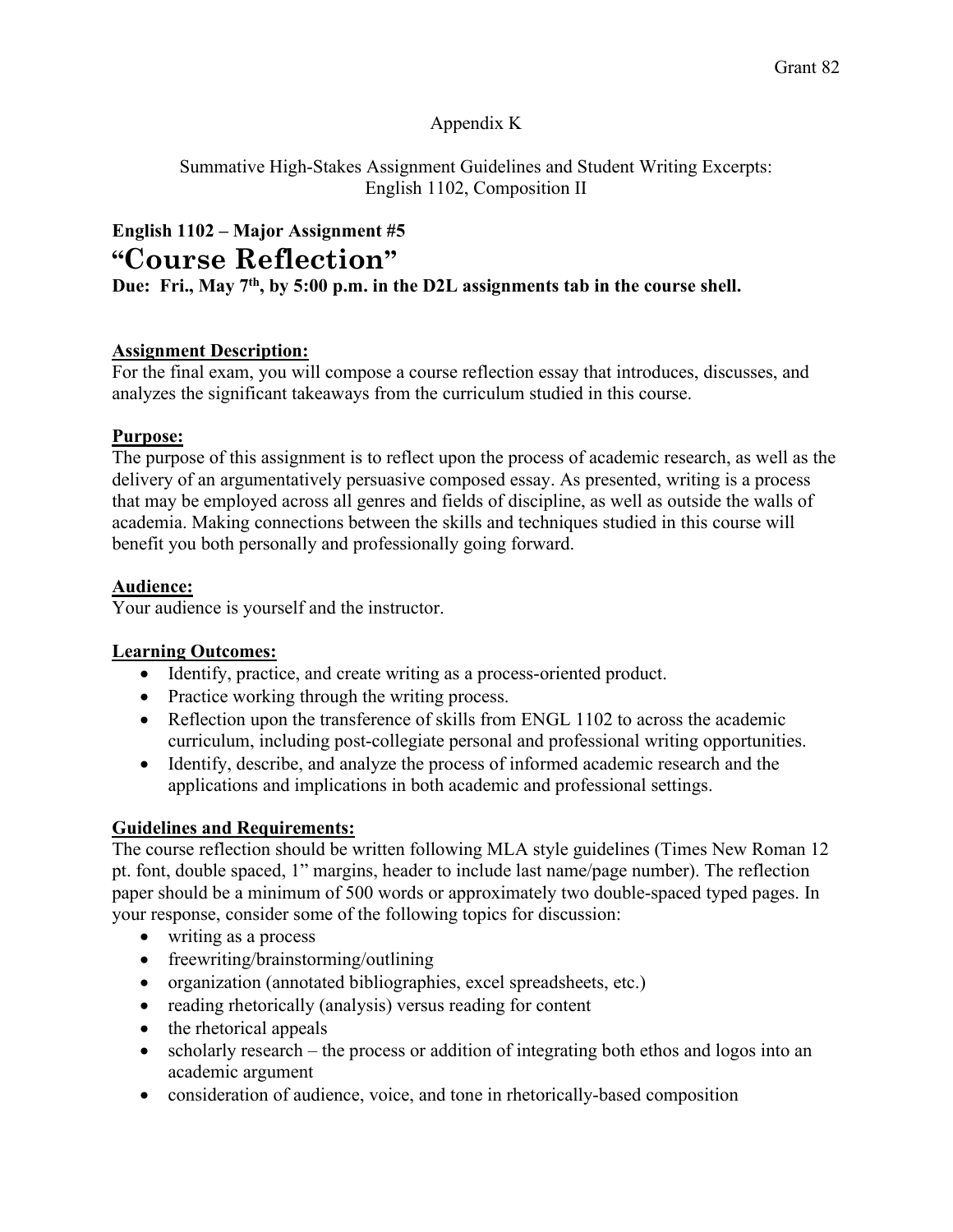### **Grading:**

The course reflection will be graded holistically upon completion and following the assignment guidelines. Please provide thought-provoking ideas that will serve as a guide for future composition-based writing and research.

\*\*\*

## **Course Reflection Student Writing Excerpts: ENGL 1102, Composition II**

## Student A -

- "I thoroughly enjoyed this course and its content and fully believe that my writing has greatly improved for the better because of it.
- "I felt super confident in my work and the writing I was producing and will be able to use everything I learned across my future academic courses."
- "My favorite thing that I learned in the course was a close tie between reading rhetorically and the actual rhetorical appeals, logos, pathos, and ethos."
- "This reflection piece almost feels the most difficult because I do not know how else to say this course has made me a better writer and strengthening my writing than through the actual major assignment papers I have submitted."

### Student B -

• "I have learned a wider vocabulary by this process of reading and writing rhetorically."

• "The thought process behind a really good paper is an art which this student has grown to appreciate this semester."

• "I plan to keep all the source materials that I have accumulated, as I know it will all be helpful to me in my future academic courses."

• "I have learned that my reader may not read beyond the first couple of lines, so I must be succinct and professional."

Student C –

• "Overall, everything we have learned in this class has been extremely important and I have made an enormous amount of effort to integrate the things I've learned into my writing. I can already tell that it has made my writing instantly better and more professional than it was beforehand."

• The things that I have learned has shown me new and better ways to write, compose introductions, and utilize ethos, pathos, logos, and Kairos effectively."

• "No matter what the concept was, it was something that improved my writing. Without the curriculum that I have learned from this semester, my writing would never be as advanced as it is now. "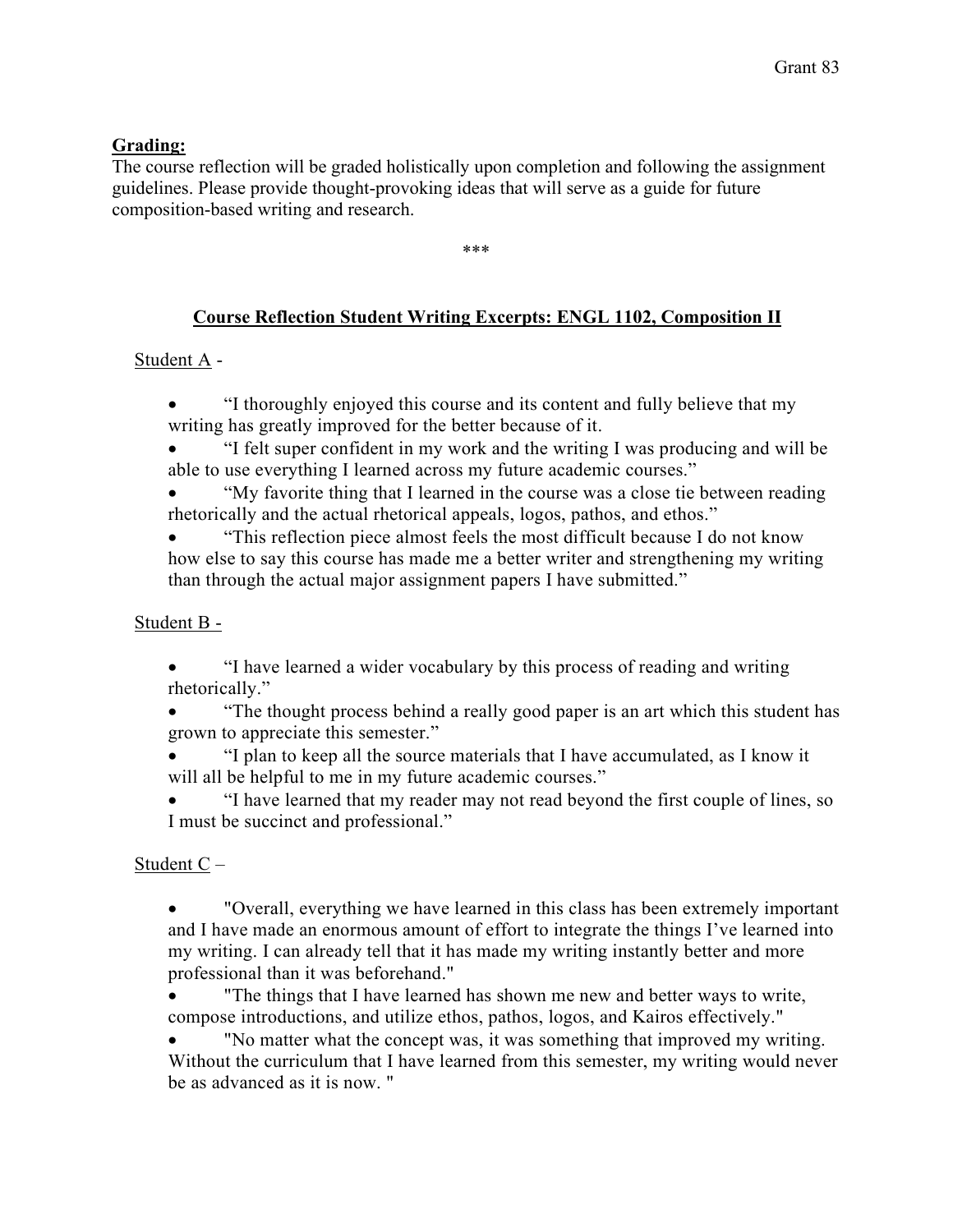• When getting to know your audience, you can then utilize tone and voice to persuasively connect to them through their own thoughts and emotions . . . Getting to know your audience can be the biggest advantage when writing."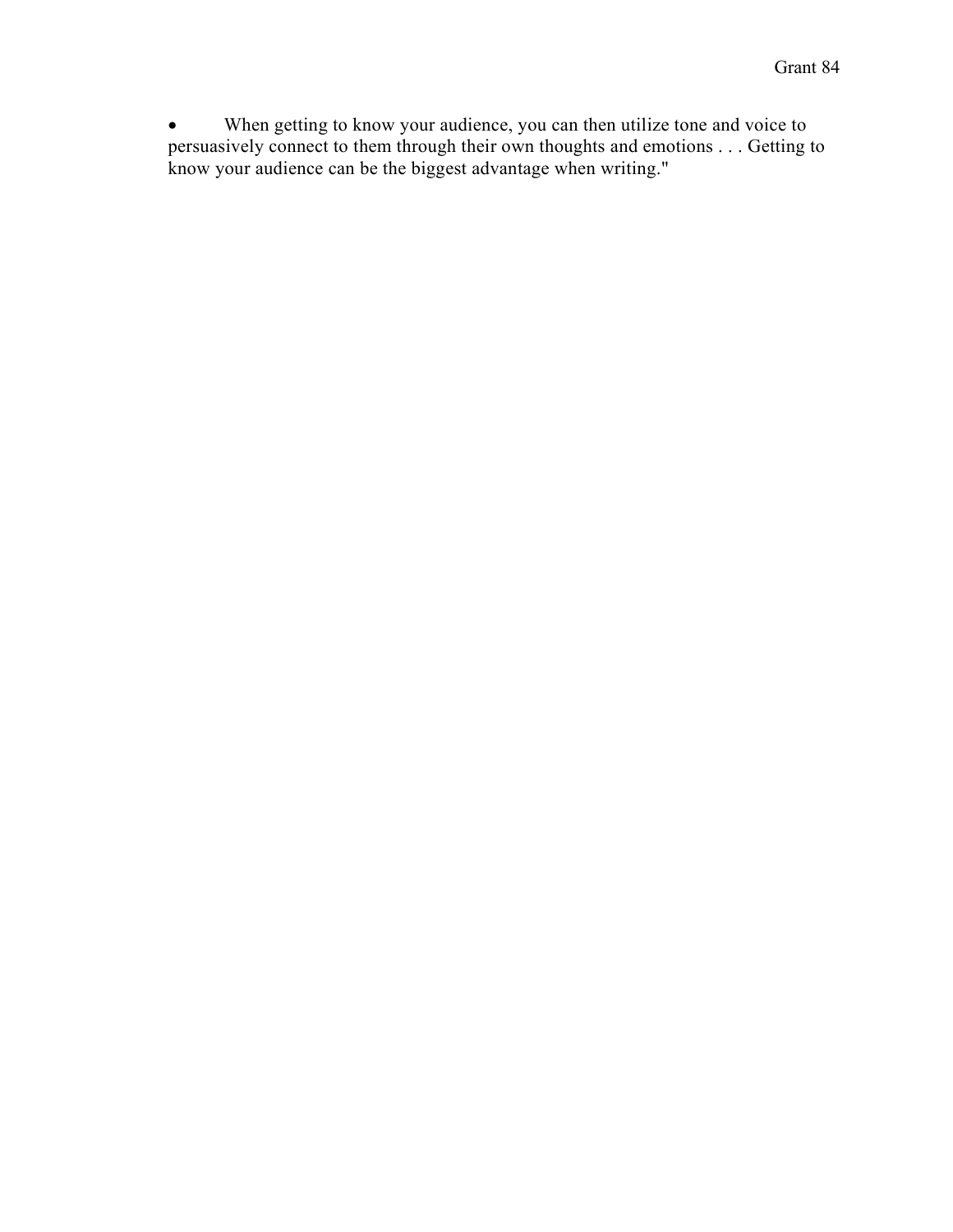## Appendix L

### KSU Course Syllabus Excerpt with Instructor Modifications: ENGL 1101, Fall 2021

# **Course Description**

*ENGL 1101 focuses on skills required for effective writing in a variety of contexts, with emphasis on exposition, analysis, and argumentation. Also includes introductory use of a variety of research skills.*

ENGL 1101 satisfies one of KSU's general education program requirements. It addresses the written communication general education learning outcome(s). The learning outcome states: students will write & communicate at a college level in various modes, media, and/or rhetorical contexts. For more information about KSU's General Education program requirements and associated learning outcomes, please visit http://catalog.kennesaw.edu/preview\_program.php?catoid=44&poid=5249.

## **Upon completion of English 1101, students will be able to…**

- 1. Practice writing in situations where print and/or electronic texts are used, examining why and how people -choose to write using different technologies.
- 2. Interpret the explicit and implicit arguments of multiple styles of writing from diverse perspectives.
- 3. Practice social aspects of the writing process by critiquing your own work and the work of your colleagues.
- 4. Analyze how style, audience, social context, and purpose shape your writing in electronic and print spaces.
- 5. Craft diverse types of texts to extend your thinking and writerly voice across styles, audiences, and purposes.

## **Course Requirements and Assignments**

Here is the grading breakdown for your work this semester. For each assignment, you will be given specific guidelines. Please submit all assignments via D2L.

Literacy Narrative - 20% of final grade – DUE: Sun., Sept. 12th, by 5:00 p.m. Rhetorical Analysis - 20% of final grade – DUE: Sun., Oct. 10th, by 5:00 p.m. Position Statement & Response (Argumentative Essay) - 20% of final grade – DUE: Sun., Nov. 7th, by 5:00 p.m.

Multimodal Project – 20% of final grade – DUE: Sun., Dec. 5th, by 5:00 p.m. Participation – 20% of final grade (described below). Each day of class equates to a possible 3 points earned towards the total participation points of the semester.

- Peer review sessions
- D2L homework assignments/discussion board posts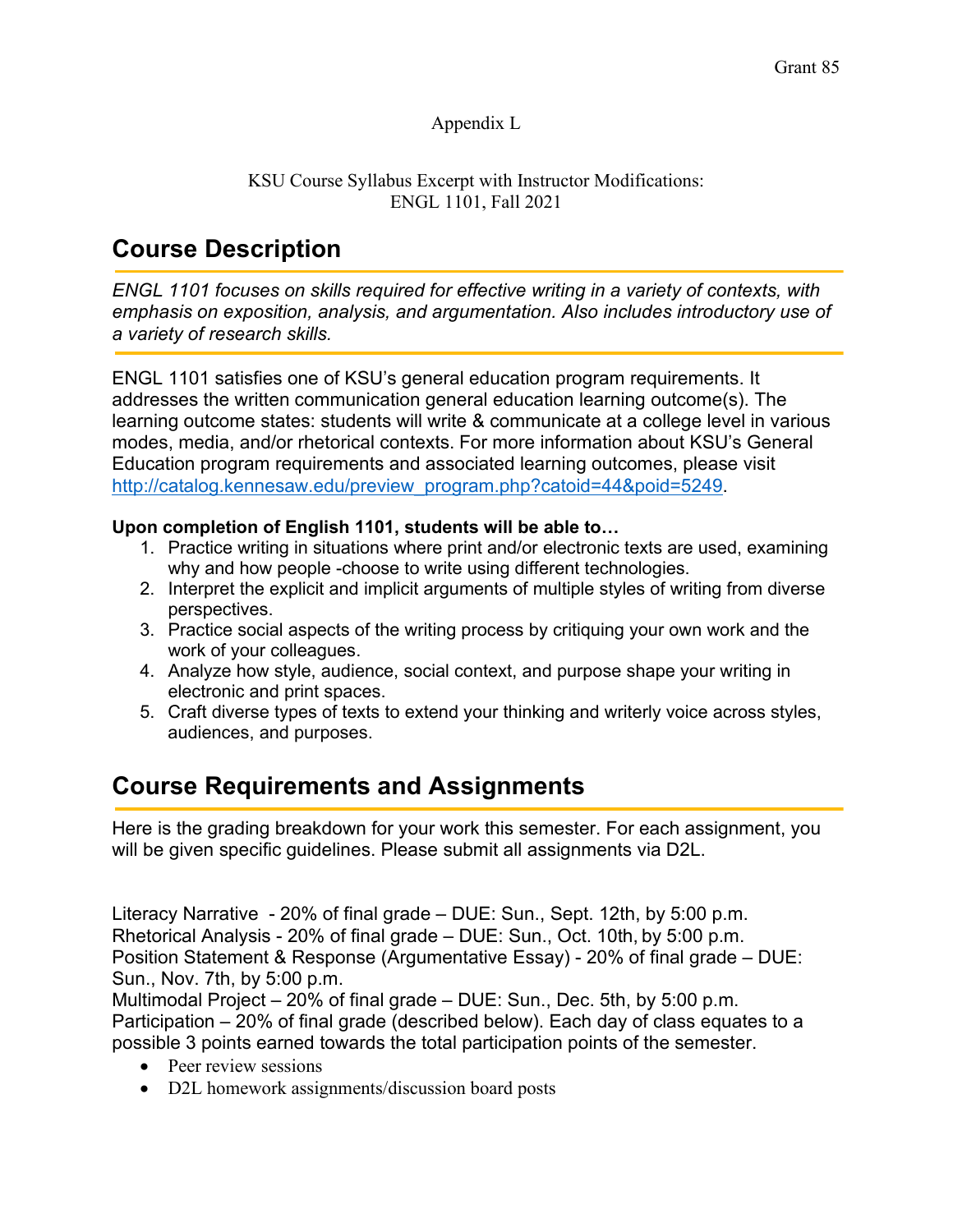- Daily in-class workshops/group assignments
- Classroom participation

In today's globalized society, it is important to understand how the usage of the English language is continuously changing. The evolution and development of multiple dialects of World Englishes call for greater awareness and integration of multilinguistic writing across a wealth of genres both inside and outside of academia. **Understanding audience awareness and appropriateness of when to incorporate prescriptive and non-prescriptive registers of English for rhetorically persuasive writing is the focus of unit 1**. Audience awareness and following proper genre conventions are key to successfully persuading a reader. We will explore this notion further throughout unit 1 by beginning to define the connection between language and identity.

**Unit #1** concludes with the first major assignment for this course, *A Literacy Narrative: Language & Identity*, in which you will begin to define the relationship between language and identity on a personal level. We will share our experiences and thoughts to heighten awareness of the dialectal diversity of World Englishes while also fostering an inclusive course beneficial to writing across disciplines and further enhancing writing in a globalized multilinguistic society — **English-based persuasive rhetoric is consumed by a multilingual-based readership.** 

**Unit #2** will focus on rhetorical appeals, what they mean, and how they are used successfully in persuasive writing, hence essay #2, *A Rhetorical Analysis*. Mid-point of the semester, you have engaged in persuasively writing from your own perspective as well as analyzing the effectiveness of rhetorical appeals used in others' writing.

**Unit #3** allows you to combine the skills learned over the first half of the semester by writing essay #3, *Position Statement and Response: An Argumentative Essay.* The purpose of essay #3 is threefold: students write persuasively from their point of view based upon scholarly research, students write persuasively employing rhetorical appeals learned from unit two, and students are afforded the opportunity not only to view a counter stance, but they have the opportunity to write persuasively from the counterarguments' viewpoint. This assignment aids in understanding multiple perspectives exist and how to navigate those differences professionally.

**Unit #4**, the last section of the course, features a multimodal project utilizing the same research from essay #3. You will compose a multimodal project of medium options offered on the assignment guidelines. Major Assignment #4, *Multimodal Project*, will be graded for two deliverables: a product and VoiceThread class presentation, which supports the course learning objective "writing in situations where print and/or electronic texts are used, examining why and how people choose to write using different technologies." The final project will be uploaded into VoiceThread via D2L for students to have the opportunity to view and share.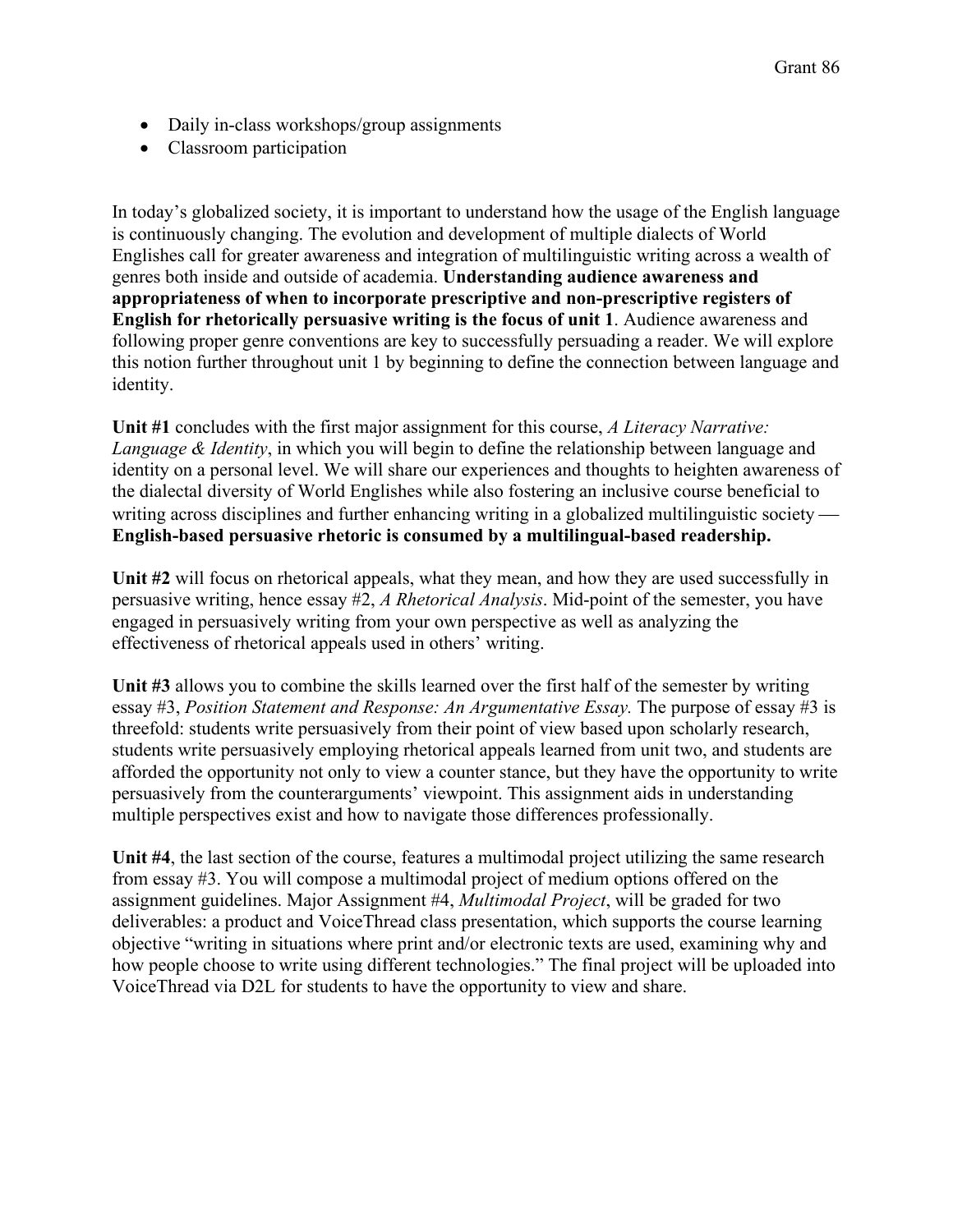#### Appendix M

#### KSU Course Syllabus Excerpt with Instructor Modifications: ENGL 1102, Spring 2021

## **Course Description:**

English 1102 focuses on developing writing skills beyond the levels of proficiency required by ENGL 1101. Emphasizes interpretation and evaluation and advanced research methods. 3.000 Credit hours/3.000 Lecture hours *Prerequisite: A grade of "C" or better in ENGL 1101*

Students will have the opportunity to further research in topics of their preference from the following academic discourses, utilizing readings from the required textbook.

Education – chapter #14 Sociology – chapter #15 Media Studies – chapter #16 Psychology and Biology – chapter #17 Sustainability and Environmental Studies – chapter #18 Economics – chapter #19

## **Learning Outcomes:**

ENGL 1102 satisfies one of Kennesaw State University's general education program requirements. It addresses the Written Communication general education learning outcome(s). The learning outcome states: "Students will write & communicate at a college level in various modes, media, and/or rhetorical contexts." For more information about KSU's General Education program requirements and associated learning outcomes, please visit

http://catalog.kennesaw.edu/preview\_program.php?catoid=44&poid=5249.

## *English 1102 Course Outcomes:*

Upon completion of English 1102, students will be able to…

*1. Locate print and digital sources that represent multiple perspectives.*

*2. Analyze sources by critically reading, annotating, engaging, comparing, and drawing implications.*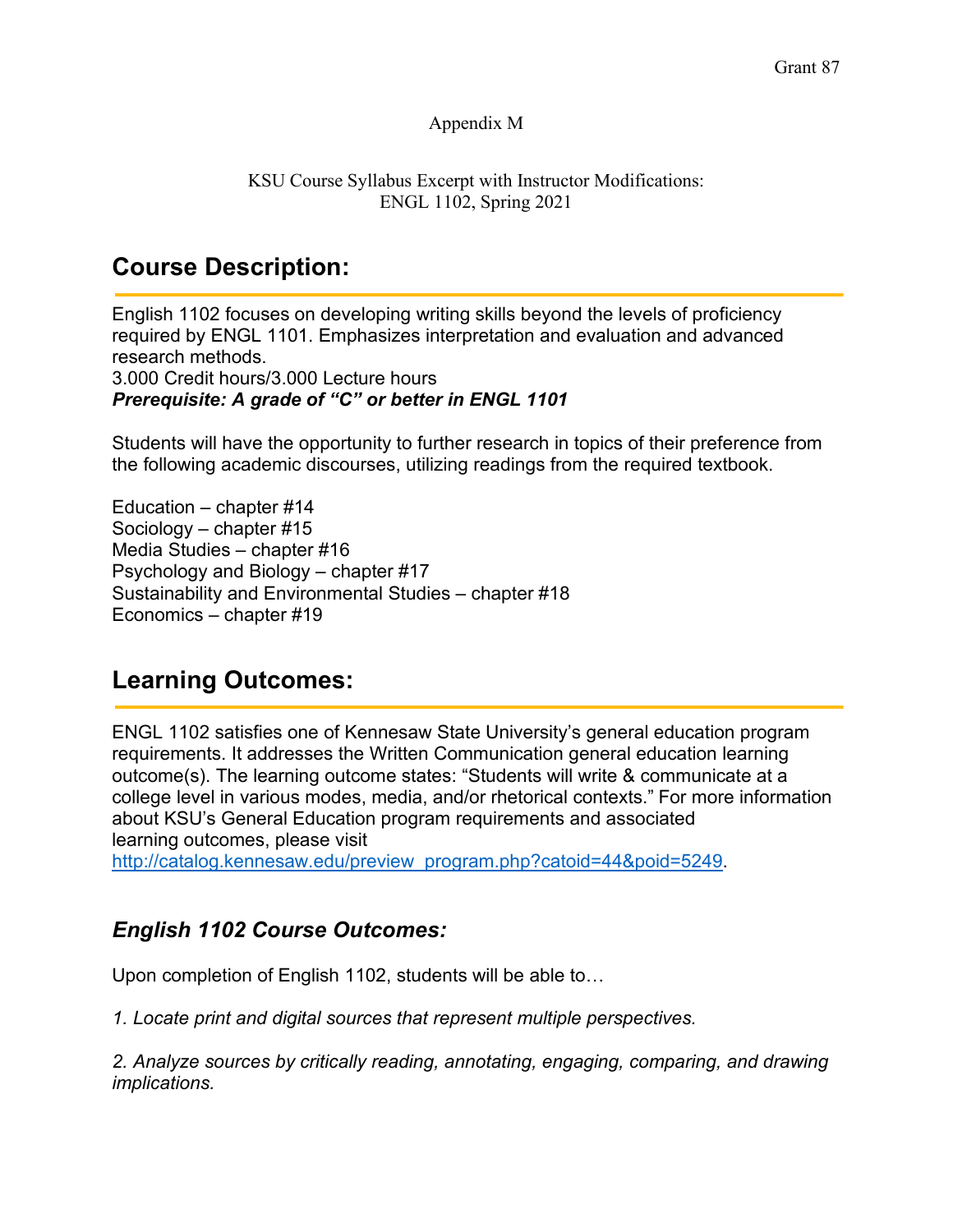*3. Practice working through the writing process, including brainstorming, drafting, peer review, revision, and publication.*

*4. Compose a rhetorically-situated, researched text that enters an ongoing conversation, integrating relevant sources.*

## **Course Requirements and Assignments:**

Here is the grading breakdown for your work this semester. For each assignment, you will be given specific guidelines. Please submit all assignments via D2L.

## **Major Assignments:**

#1 - Annotated Bibliography (15% of final grade): **Due Friday, 2/12, by 5:00 p.m.**

#2 - Literature Review (20% of final grade): **Due Friday, 2/26, by 5:00 p.m.**

#3 - Research Proposal (15% of final grade): **Due Friday, 3/19, by 5:00 p.m.**

#4 - An Argumentative Research Paper (20% of final grade): **Due Friday, 4/30, by 5:00 p.m.**

#5 - Course Reflection (10% of final grade) – takes the place of a final exam: **Due Friday, 5/7, by 5:00 p.m.**

#6 - Participation (20% of final course grade)

**Note: Students must earn the grade of C or better in English 1102 in order to satisfy this general education requirement.**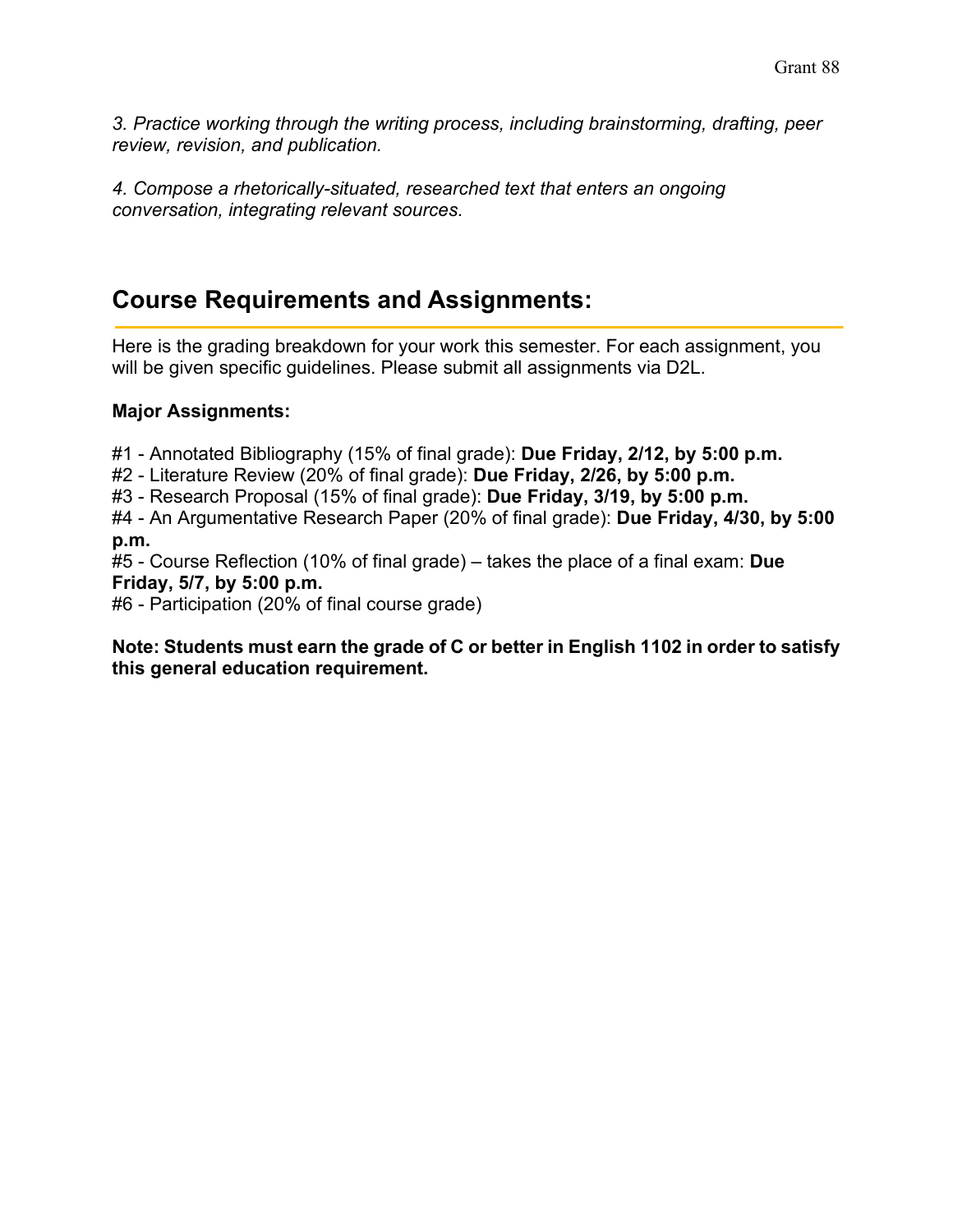Grant 89

#### Works Cited

Albertine, Susan, and Tia McNair. "An Evolving Framework for Student Success." *Association of American Colleges & Universities.* Fall 2021,

www.aacu.org/sites/default/files/files/mei/meinewsletter\_fall11.pdf. Accessed 7 Nov. 2021.

Alencar de Farias, Salomao, Editor-in-chief. "Why in English? Lingua Franca in Academic Publication." *BAR - Brazilian Administration Review*, vol. 13, no. 1, Jan. 2016, pp. 120– 122. *EBSCOhost*, search.ebscohost.com/login.aspx?direct=true&AuthType=ip,shib&db=bth&AN=1151364

Barefield, Laura. "Personal Narratives: A Gateway to HEL." *Teaching the History of the English Language*, edited by Colette Moore and Chris C. Palmer. The Modern Language Association of America, 2019.

23&site=eds-live&scope=site&custid=ken1.

- Bizzell, Patricia, et al. *The Rhetorical Tradition: Readings from Classical Times to the Present, 3rd Edition*. Bedford/St. Martin's, 2020.
- Canagarajah, Suresh A. "Codemeshing in Academic Writing: Identifying Teachable Strategies of Translanguaging." *The Modern Language Journal*, vol. 95, no. 3, Oct. 2011, pp. 401– 417. *EBSCOhost*,

search.ebscohost.com/login.aspx?direct=true&AuthType=ip,shib&db=edsjsr&AN=edsjsr .41262375&site=eds-live&scope=site&custid=ken1.

---. "The Place of World Englishes in Composition: Pluralization Continued." *College Composition and Communication*, vol. 57, no. 4, June 2006, pp. 586-619, *EBSCOhost*,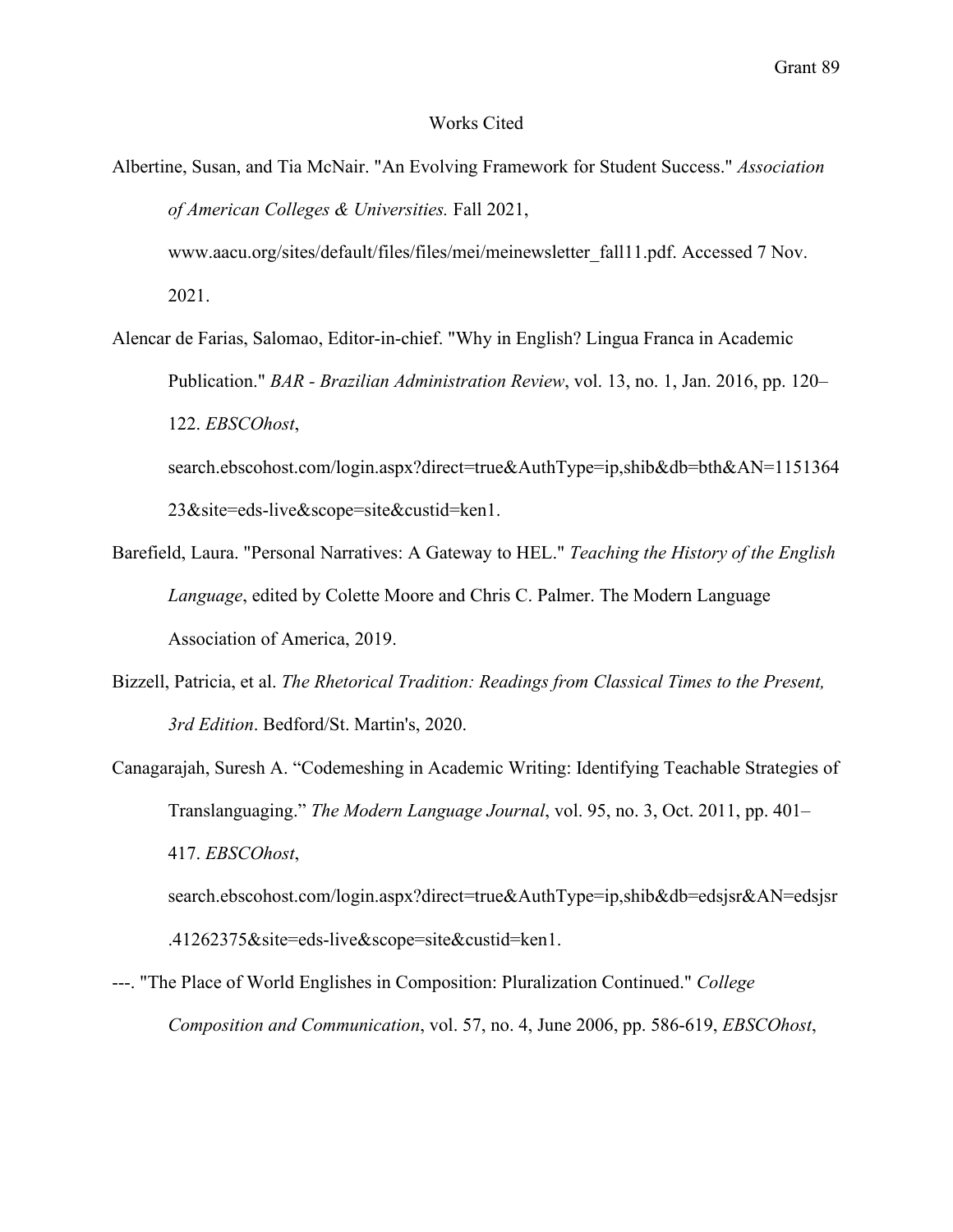search.ebscohost.com/login.aspx?direct=true&AuthType=ip,shib&db=edsjsr&AN=edsjsr .20456910&site=eds-live&scope=site&custid=ken1.

- ---. Afterword. "World Englishes as Code-Meshing." *Code-Meshing as World English: Pedagogy, Policy, Performance,* edited by Vershawn Ashanti Young and Aja Y. Martinez, National Council of Teachers of English, 2011, pp. 273-280.
- Chick-fil-A. "About -Who We Are." *CFA Properties, Inc.*, 2021, www.chick-fila.com/about/who-we-are. Accessed 4 Dec. 2021.
- Coca-Cola Company. "Brands." *The Coca Cola Company*, 2021, www.cocacolacompany.com/brands. Accessed 4 Dec. 2021.
- Considine, Jennifer R., et al. "How Do You Achieve Inclusive Excellence in the Classroom?" *New Directions for Teaching & Learning*, vol. 2017, no. 151, Fall 2017, pp. 171–187. *EBSCOhost*, doi:10.1002/tl.20255.
- Corrigan, Karen P. *Irish English, Volume 1: Northern Ireland*. Edinburgh University Press Ltd., 2010. *EBSCOhost*,
	- search.ebscohost.com/login.aspx?direct=true&AuthType=ip,shib&db=cat06545a&AN=k en.9913734889102931&site=eds-live&scope=site&custid=ken1.
- Devereaux, Michelle D., and Chris C. Palmer, editors. Introduction. *Teaching Language Variation in the Classroom: Strategies and Models from Teachers and Linguists*. Routledge, 2019.
- ---. *Teaching English Language Variation in the Global Classroom: Models and Lessons from Around the World*. Routledge, 2022.
- Ferris, Dana R., and John S. Hedgcock. *Teaching L2 Composition: Purpose, Process, and Practice, 3rd edition*. Taylor & Francis, 2014.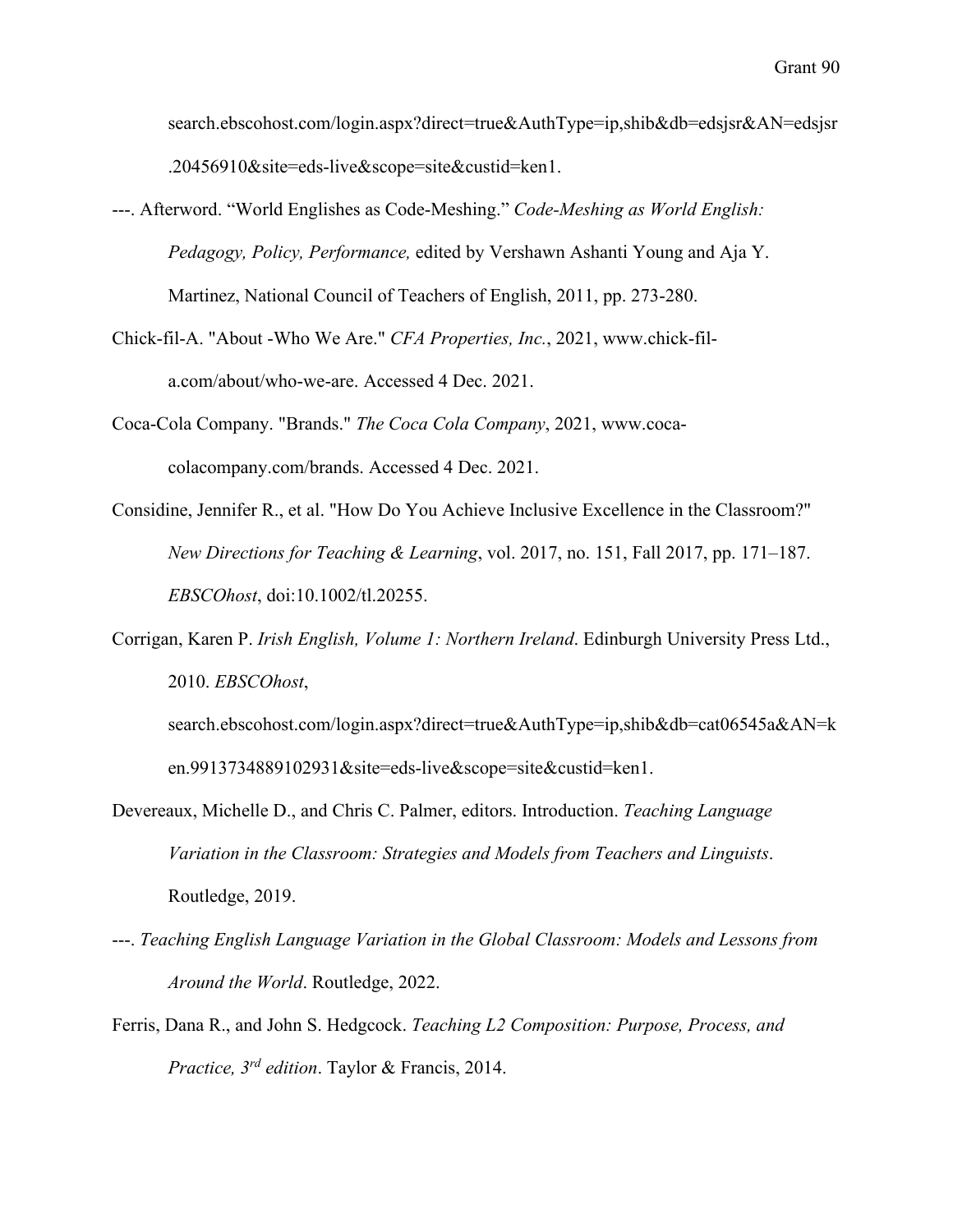- Garza, Xavier. *Lucha Libre: The Man in the Silver Mask*, translated by Luis Humberto Crosthwaite. Cinco Puntos Press, 2005.
- Graff, Gerald, and Cathy Birkenstein. *"They Say/I Say:" The Moves that Matter in Academic Writing*. W.W. Norton & Company, 2018.
- Greene, Stuart, and April Lidinsky. *From Inquiry to Academic Writing: A Text and Reader, 4th Edition*. Bedford/St. Martin's, 2018.
- Haimes-Korn, Kim. "Multimodal Mondays: Radically Revision the Composition Classroom." *Bits: Ideas for Teaching Composition*, 2 Mar. 2015,

bedfordbits.colostate.edu/index.php/2015/03/02/multimodal-mondays-radically-revisingthe-composition-classroom/. Accessed 25 June 2021.

- Kennesaw State University. "Defining Diversity and Inclusion." *Kennesaw State University*, 2021, diversity.kennesaw.edu/about/defining.php. Accessed 7 Nov. 2021.
- ---. "Department of English: About Us." Kennesaw State University, 2021, radow.kennesaw.edu/english/about/mission.php. Accessed 7 Nov. 2021.
- Lee, Alice Y., and Lara J. Handsfield. "Code‐Meshing and Writing Instruction in Multilingual Classrooms." *The Reading Teacher*, vol. 72, no. 2, Sept. 2018, pp. 159–168. *EBSCOhost*, doi:10.1002/trtr.1688.
- Lee, Eunjeong, and Sara P. Alvarez. "World Englishes, Translingualism, and Racialization in the US College Composition Classroom." *World Englishes: Journal of English as an International and Intranational Language*, vol. 39, no. 2, June 2020, pp. 263–274. *EBSCOhost*, doi:10.1111/weng.12459.
- Lee, Melissa E. "Shifting to the World Englishes Paradigm by Way of the Translingual Approach: Code-Meshing as a Necessary Means of Transforming Composition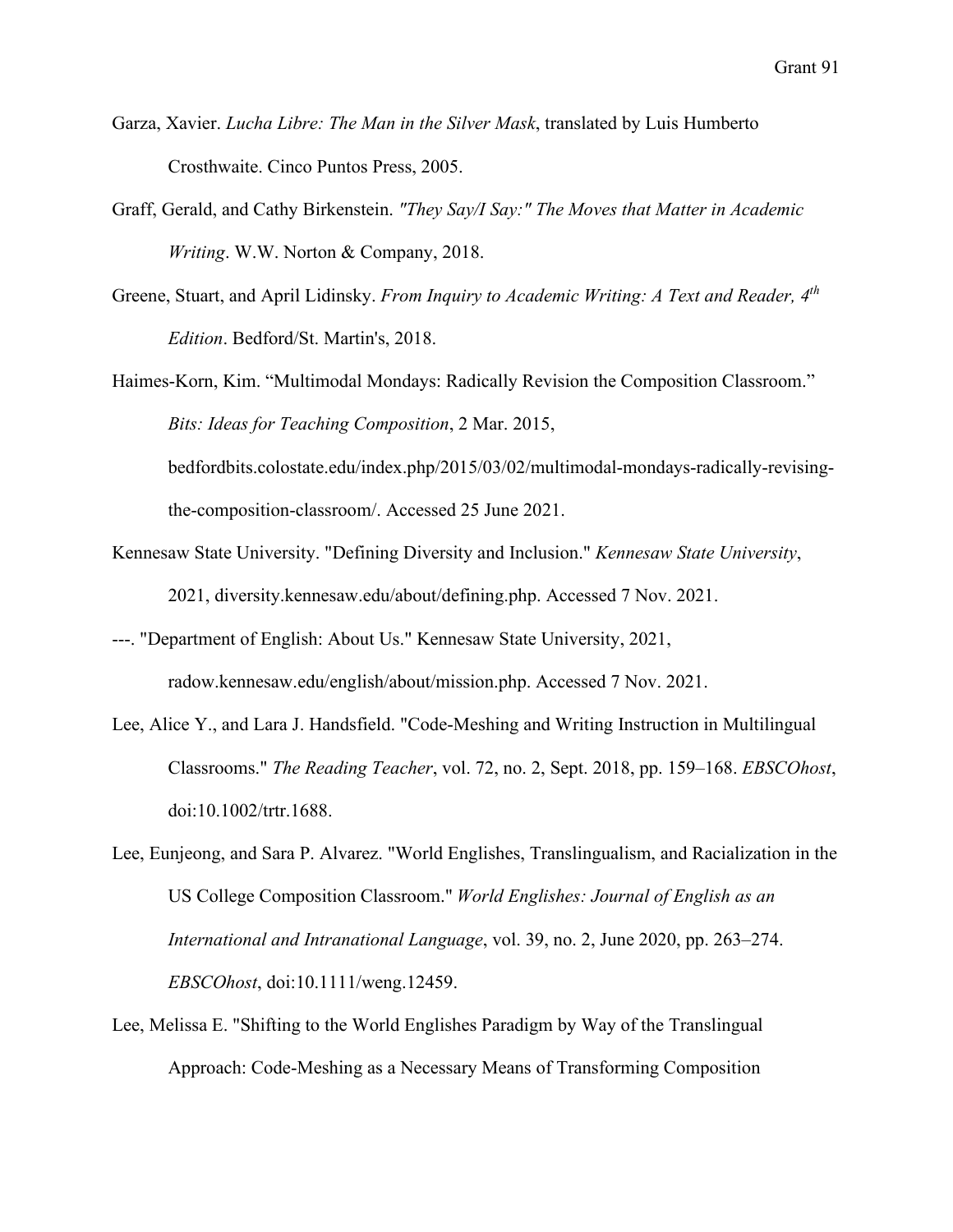Pedagogy." *TESOL Journal*, vol. 5, no. 2, June 2014, pp. 312-329. *EBSCOhost*, doi:10.1002/tesj.121.

- Lippi-Green, Rosina. Foreword. *Code-Meshing as World English: Pedagogy, Policy, Performance,* edited by Vershawn Ashanti Young and Aja Y. Martinez, National Council of Teachers of English, 2011, pp. xi-xv.
- Lobeck, Anne. "Teaching Linguistic Diversity as the Rule Rather than the Exception." *Teaching Language Variation in the Classroom: Strategies and Models from Teachers and Linguists*, edited by Michelle D. Devereaux and Chris C. Palmer, Routledge, 2019, pp. 76  $-83.$
- Lu, Min-Zhan. "From Silence to Words: Writing as Struggle." *College English*, vol. 49, no. 4, Apr. 1987, pp. 437- 448. *EBSCOhost*, doi:10.2307/377860.
- MacDonald, Michael T., and William DeGenaro. "Negotiating a Transcultural Ethos from the Group Up in a Basic Writing Program." *Journal of Basic Writing*, vol. 36, no. 1, April 2017, pp. 25-55. *EBSCOhost*,

https://search.ebscohost.com/login.aspx?direct=true&AuthType=ip,shib&db=edsjsr&AN =edsjsr.26547207&site=eds-live&scope=site&custid=ken1.

- Mauranen, Anna. "The Corpus of English as Lingua Franca in Academic Settings." *TESOL Quarterly*, vol. 37, no. 3, Oct. 2003, pp. 513 - 527. *EBSCOhost*, doi:10.2307/3588402.
- Medina, Cruz. "Decolonial Potential in a Multilingual FYC." *Composition Studies*, vol. 47, no. 1, Mar. 2019, pp. 73-94. *EBSCOhost*, https://search.ebscohost.com/login.aspx?direct=true&AuthType=ip,shib&db=edsglr&AN

=edsglr.A585355299&site=eds-live&scope=site&custid=ken1.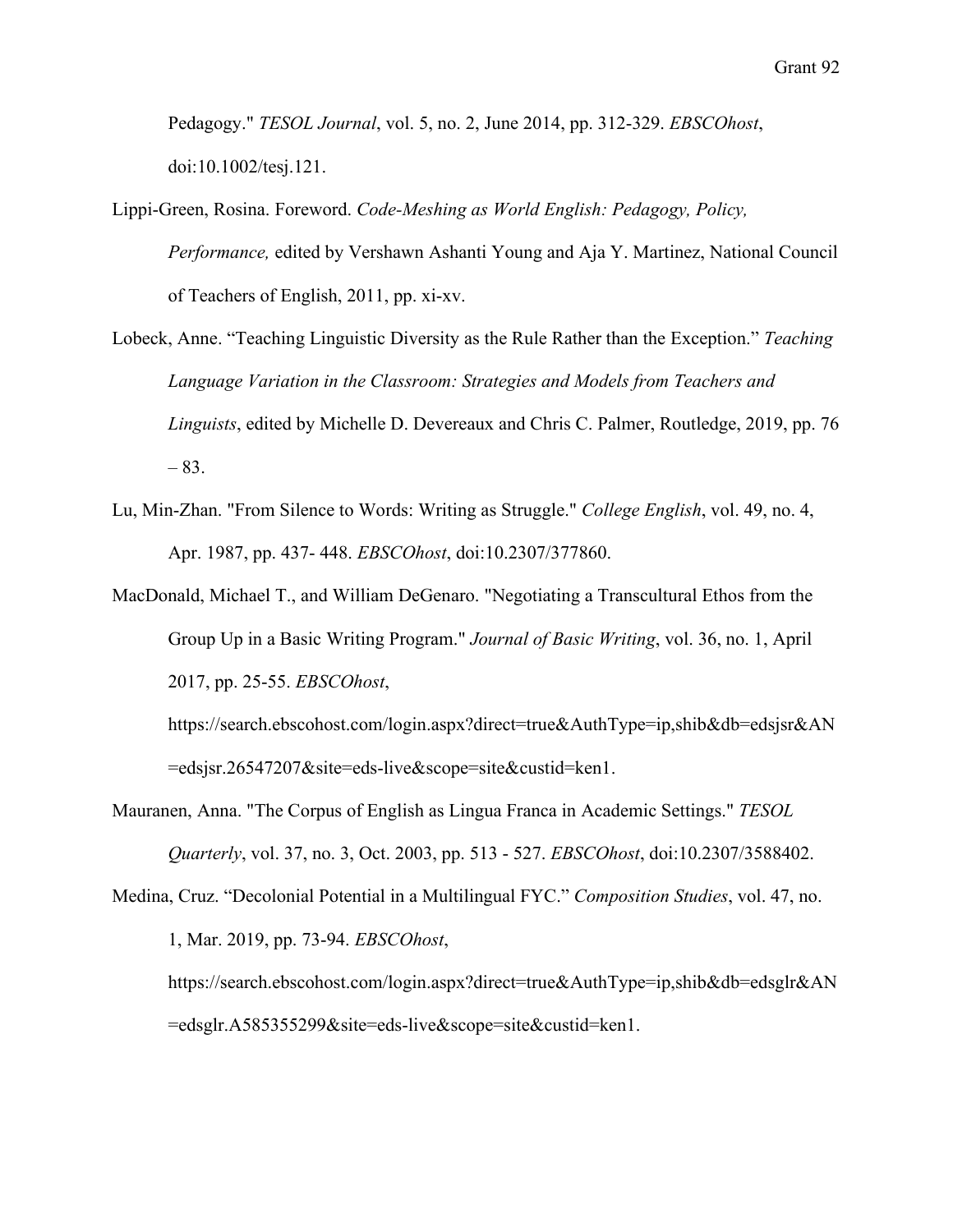Michael-Luna, S., and A. Suresh Canagarajah. "Multilingual Academic Literacies: Pedagogical Foundations for Code Meshing in Primary and Higher Education." *Journal of Applied Linguistics*, vol. 4, no. 1, Apr. 2007, pp. 55–77. *EBSCOhost*, doi:10.1558/japl.v4i1.55.

- National Council of Teachers of English. "CCCC Statement on Globalization in Writing Studies Pedagogy and Research." *Conference on College Composition & Communication*, Nov. 2017, cccc.ncte.org/cccc/resources/positions/globalization. Accessed 31 Oct. 2020.
- ---. "CCCC Statement on Second Language Writing and Multilingual Writers." *Conference on College Composition & Communication*, May 2020,

cccc.ncte.org/cccc/resources/positions/secondlangwriting. Accessed 7 Nov. 2021.

- Nicotra, Jodie. *Becoming Rhetorical: Analyzing and Composing in a Multimedia World*. Cengage Learning, Inc., 2019.
- Pacheco, Mark B., et al. "Scaffolding Multimodal Composition with Emergent Bilingual Students." *Journal of Literacy Research*, vol. 53, no. 2, June 2021, pp. 149 – 173. *EBSCOhost*, doi:10.1177/1086296X211010888.
- Pfeiffer, Verba. "Trans-/multilingual Language in Different Contexts: Using Scaffolding to Assist Multilingual Learners." *Teaching English Language Variation in the Global Classroom: Models and Lessons from Around the World*, edited by Michelle D. Devereaux and Chris C. Palmer, Routledge, 2022.
- Rahal, Aicha. "Balancing the Focus on Local and Global Varieties of English: Can Teaching Pedagogy Take the Multilingual Turn?" *Teaching English Language Variation in the Global Classroom: Models and Lessons from Around the World*, edited by Michelle D. Devereaux and Chris C. Palmer, Routledge, 2022.